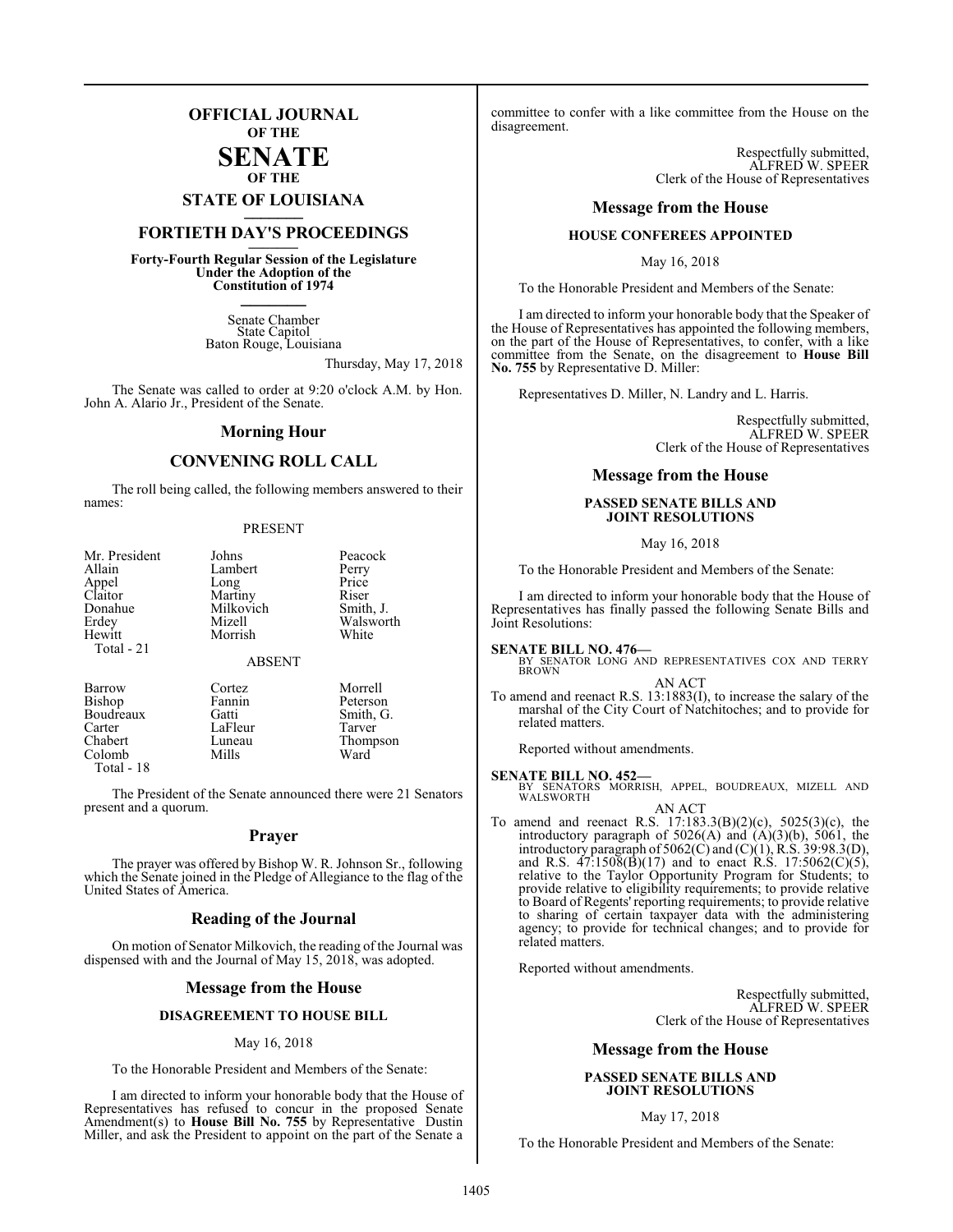# **Page 2 SENATE 40th DAY'S PROCEEDINGS**

# May 17, 2018

I am directed to inform your honorable body that the House of Representatives has finally passed the following Senate Bills and Joint Resolutions:

SENATE BILL NO. 556—<br>BY SENATORS CARTER, ALARIO, APPEL, BARROW, BISHOP,<br>BOUDREAUX, CHABERT, CLAITOR, CORTEZ, DONAHUE, ERDEY,<br>FANNIN, GATTI, HEWITT, JOHNS, LAFLEUR, LONG, LUNEAU,<br>MARTINY, MILKOVICH, MILLS, MIZELL, MORRELL, AN ACT

To amend and reenact R.S. 40:1103.1 and to enact R.S. 40:1103.5, relative to health care; to provide for information and access to breast reconstructive surgery; and to provide for related matters.

Reported with amendments.

### **SENATE BILL NO. 102—** BY SENATOR MORRELL

AN ACT

To amend and reenact R.S. 15:901(D)(1) and 906, and the introductory paragraph of Children's Code Articles 116 and 116(24.2), 801, 897.1, 901(B), the introductory paragraph of  $(D)$ ,  $(E)$ , and  $(F)$ , to enact Children's Code Article 897. $\overline{I}(D)$  and (E), and to repeal Children's Code Article 901(G), relative to juvenile justice; to provide relative to disposition in delinquency cases; to provide relative to disposition after adjudication of certain felony-grade delinquent acts; to provide relative to modification of dispositions; to provide relative to parole for certain juveniles; to provide relative to the duration of dispositions; to provide relative to applicability; to provide for exceptions; to provide for technical changes; and to provide for related matters.

Reported with amendments.

Respectfully submitted, ALFRED W. SPEER Clerk of the House of Representatives

# **Introduction of Senate Resolutions**

## **SENATE RESOLUTION NO. 236—** BY SENATOR WHITE

A RESOLUTION

To urge and request the Department of Transportation and Development to submit a report to the Senate Committee on Finance and the Senate Select Committee on Homeland Security on the ability of the public works and water resources division in the department to receive and distribute federal funds for flood control, hazard mitigation grant program, and other disaster funds.

The resolution was read by title and placed on the Calendar for a second reading.

# **Senate Resolutions on Second Reading**

### **SENATE RESOLUTION NO. 231—** BY SENATOR PERRY

A RESOLUTION

To commend Kaye Broussard on her retirement after thirty-two years of teaching music, primarily at Erath Middle School in Erath, Louisiana.

On motion of Senator Perry the resolution was read by title and adopted.

## **SENATE RESOLUTION NO. 232—** BY SENATOR BOUDREAUX

A RESOLUTION

To express the sincere and heartfelt condolences of the Senate of the Legislature of Louisiana upon the death of Dr. Raphael A. Baranco Sr.

On motion of Senator Gatti the resolution was read by title and adopted.

## **SENATE RESOLUTION NO. 233—** BY SENATOR BARROW

A RESOLUTION

To urge and request the Senate Committee on Local and Municipal Affairs to evaluate the Recreation and Park Commission for the parish of East Baton Rouge to ensure the board members are meeting required responsibilities.

On motion of Senator Claitor the resolution was read by title and adopted.

## **SENATE RESOLUTION NO. 234—** BY SENATOR MIZELL

A RESOLUTION

To urge and request the Senate Committee on Commerce, Consumer Protection, and International Affairs to study the licensing of commercial driving schools.

On motion of Senator Mizell the resolution was read by title and adopted.

# **SENATE RESOLUTION NO. 235—**

BY SENATORS GATTI AND PEACOCK A RESOLUTION

To commend the Benton High School Tigers baseball team on winning the Louisiana High School Athletic Association Class 4A state championship.

On motion of Senator Gatti the resolution was read by title and adopted.

# **Senate Concurrent Resolutions on Second Reading**

# **SENATE CONCURRENT RESOLUTION NO. 121—** BY SENATOR CLAITOR

A CONCURRENT RESOLUTION

To express the sincere condolences of the Legislature of Louisiana upon the passing of Paul Whitfield Murrill, PhD, the second chancellor of Louisiana State University at Baton Rouge, and to recognize his lifetime of achievement.

The concurrent resolution was read by title. Senator Claitor moved to adopt the Senate Concurrent Resolution.

# **ROLL CALL**

The roll was called with the following result:

Peacock

Morrell

# YEAS

Mr. President Hewitt Perry<br>Allain Johns Price Allain Johns Price Appel Lambert<br>Carter Long Carter Long Smith, J.<br>Chabert Martiny Tarver Chabert Martiny Tarver<br>Claitor Milkovich Walsworth Donahue<br>Erdey Erdey Morrish<br>
Gatti Peacock Total - 25

Milkovich Walsworth Walsworth<br>
Mizell White

NAYS

# ABSENT

Barrow Fannin Peterson<br>Bishop LaFleur Smith, G Boudreaux Luneau Thom<br>Colomb Mills Ward Colomb<br>Cortez Total - 14

Total - 0

LaFleur Smith, G.<br>Luneau Thompson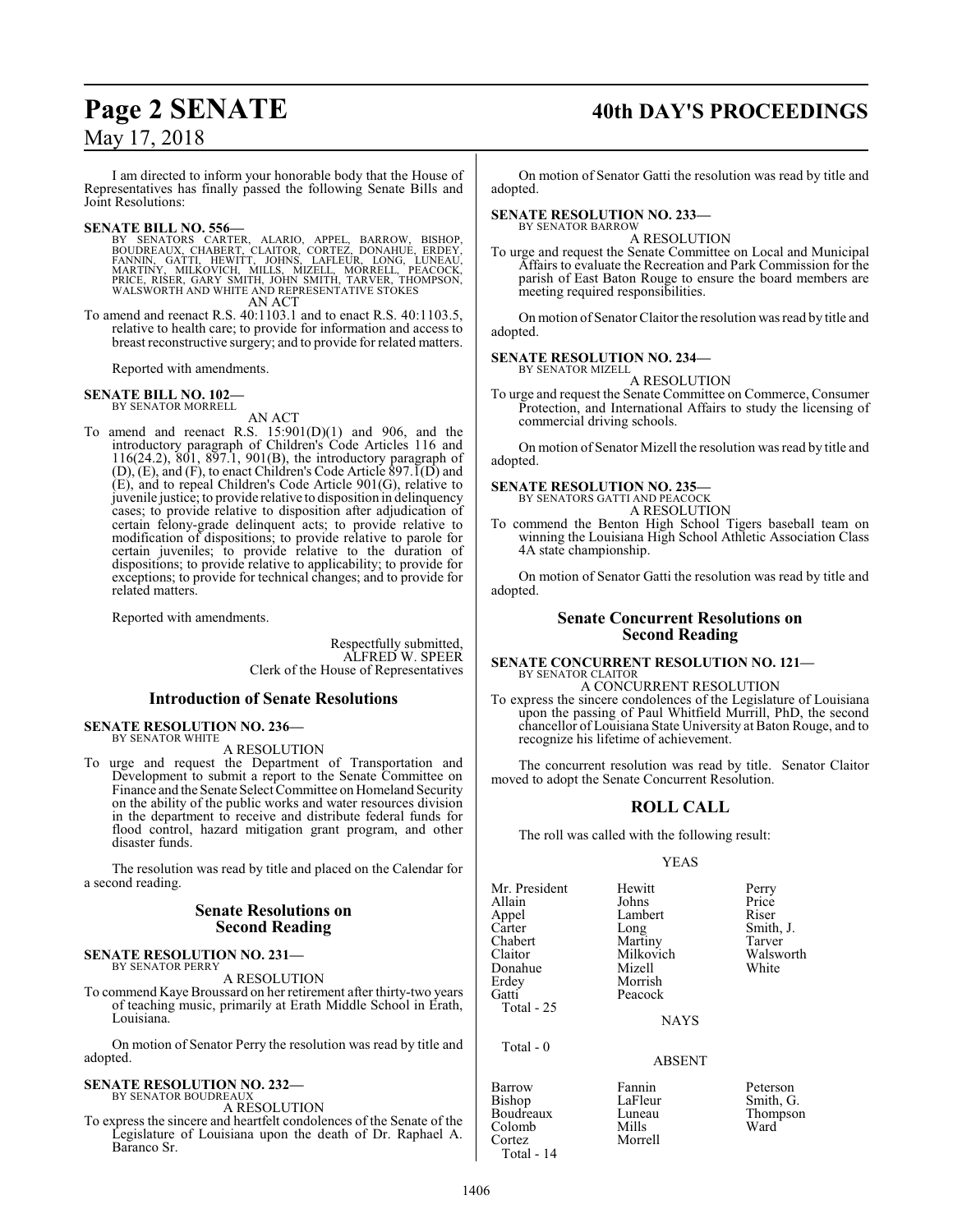# **40th DAY'S PROCEEDINGS Page 3 SENATE**

The Chair declared the Senate adopted the Senate Concurrent Resolution and ordered it sent to the House.

## **SENATE CONCURRENT RESOLUTION NO. 122—** BY SENATOR BARROW

A CONCURRENT RESOLUTION

To continue and provide with respect to the task force to study health services delivery and financing in the Baton Rouge region created by House Concurrent Resolution No. 129 of the 2015 Regular Session of the Legislature and continued by Senate Concurrent Resolution No. 4 of the 2016 Regular Session of the Legislature.

The concurrent resolution was read by title. Senator Milkovich moved to adopt the Senate Concurrent Resolution.

# **ROLL CALL**

The roll was called with the following result:

## YEAS

| Mr. President<br>Allain<br>Appel<br><b>Bishop</b><br>Carter<br>Chabert<br>Claitor<br>Donahue<br>Erdey<br>Gatti<br>Total - 28 | Hewitt<br>Johns<br>LaFleur<br>Lambert<br>Long<br>Martiny<br>Milkovich<br>Mills<br>Mizell<br>Morrish<br><b>NAYS</b> | Peacock<br>Perry<br>Price<br>Riser<br>Smith, J.<br>Tarver<br>Walsworth<br>White |
|------------------------------------------------------------------------------------------------------------------------------|--------------------------------------------------------------------------------------------------------------------|---------------------------------------------------------------------------------|
|                                                                                                                              |                                                                                                                    |                                                                                 |
| Total - 0                                                                                                                    | <b>ABSENT</b>                                                                                                      |                                                                                 |

| Barrow       | Fannin   | Smith, G. |
|--------------|----------|-----------|
| Boudreaux    | Luneau   | Thompson  |
| Colomb       | Morrell  | Ward      |
| Cortez       | Peterson |           |
| Total - $11$ |          |           |

The Chair declared the Senate adopted the Senate Concurrent Resolution and ordered it sent to the House.

# **SENATE CONCURRENT RESOLUTION NO. 123—**

BY SENATOR BOUDREAU A CONCURRENT RESOLUTION To designate June 11-15, 2018, as Meningitis B Awareness Week.

The concurrent resolution was read by title. Senator Milkovich moved to adopt the Senate Concurrent Resolution.

# **ROLL CALL**

The roll was called with the following result:

# YEAS

| Mr. President | Hewitt      | Morrish   |
|---------------|-------------|-----------|
| Allain        | Johns       | Peacock   |
| Appel         | LaFleur     | Perry     |
| Carter        | Lambert     | Price     |
| Chabert       | Long        | Riser     |
| Claitor       | Martiny     | Smith, J. |
| Donahue       | Milkovich   | Tarver    |
| Erdey         | Mills       | Walsworth |
| Gatti         | Mizell      | White     |
| Total - 27    |             |           |
|               | <b>NAYS</b> |           |

 $Total - 0$ 

# May 17, 2018

# ABSENT

Morrell

| Barrow        |
|---------------|
| <b>Bishop</b> |
| Boudreaux     |
| Colomb        |
| Total - 12    |

Cortez Peterson<br>Fannin Smith G Fannin Smith, G.<br>Luneau Thompso Thompson<br>Ward

The Chair declared the Senate adopted the Senate Concurrent Resolution and ordered it sent to the House.

# **Message from the House**

# **ASKING CONCURRENCE IN HOUSE CONCURRENT RESOLUTIONS**

May 17, 2018

To the Honorable President and Members of the Senate:

I am directed to inform your honorable body that the House of Representatives has finally passed and asks your concurrence in the following House Concurrent Resolutions:

HCR No. 112

Respectfully submitted, ALFRED W. SPEER Clerk of the House of Representatives

# **House Concurrent Resolutions on First Reading**

**HOUSE CONCURRENT RESOLUTION NO. 112—** BY REPRESENTATIVES HALL, LANCE HARRIS, AND HAZEL AND SENATOR LUNEAU A CONCURRENT RESOLUTION To express the condolences of the Legislature of Louisiana upon the death of former Alexandria city marshal James Byrd.

The resolution was read by title and placed on the Calendar for a second reading.

# **House Concurrent Resolutions on Second Reading**

# **HOUSE CONCURRENT RESOLUTION NO. 14—**

BY REPRESENTATIVES FALCONER AND HUVAL A CONCURRENT RESOLUTION

To authorize and direct the division of administration, office of state buildings to produce and post French language versions of any English language signs within the state capitol complex; and to provide for related matters.

# **Floor Amendments**

Senator Martiny proposed the following amendments.

# **SENATE FLOOR AMENDMENTS**

Amendments proposed by Senator Martiny to Reengrossed House Concurrent Resolution No. 14 by Representative Falconer

AMENDMENT NO. 1 On page 1, line 2, change "authorize and direct" to "urge and request"

AMENDMENT NO. 2 On page 2, line 7, change "authorize and direct" to "urge and request"

AMENDMENT NO. 3 On page 2, line 11, change "shall" to "may" and "required" to "requested"

On motion of Senator Martiny, the amendments were adopted.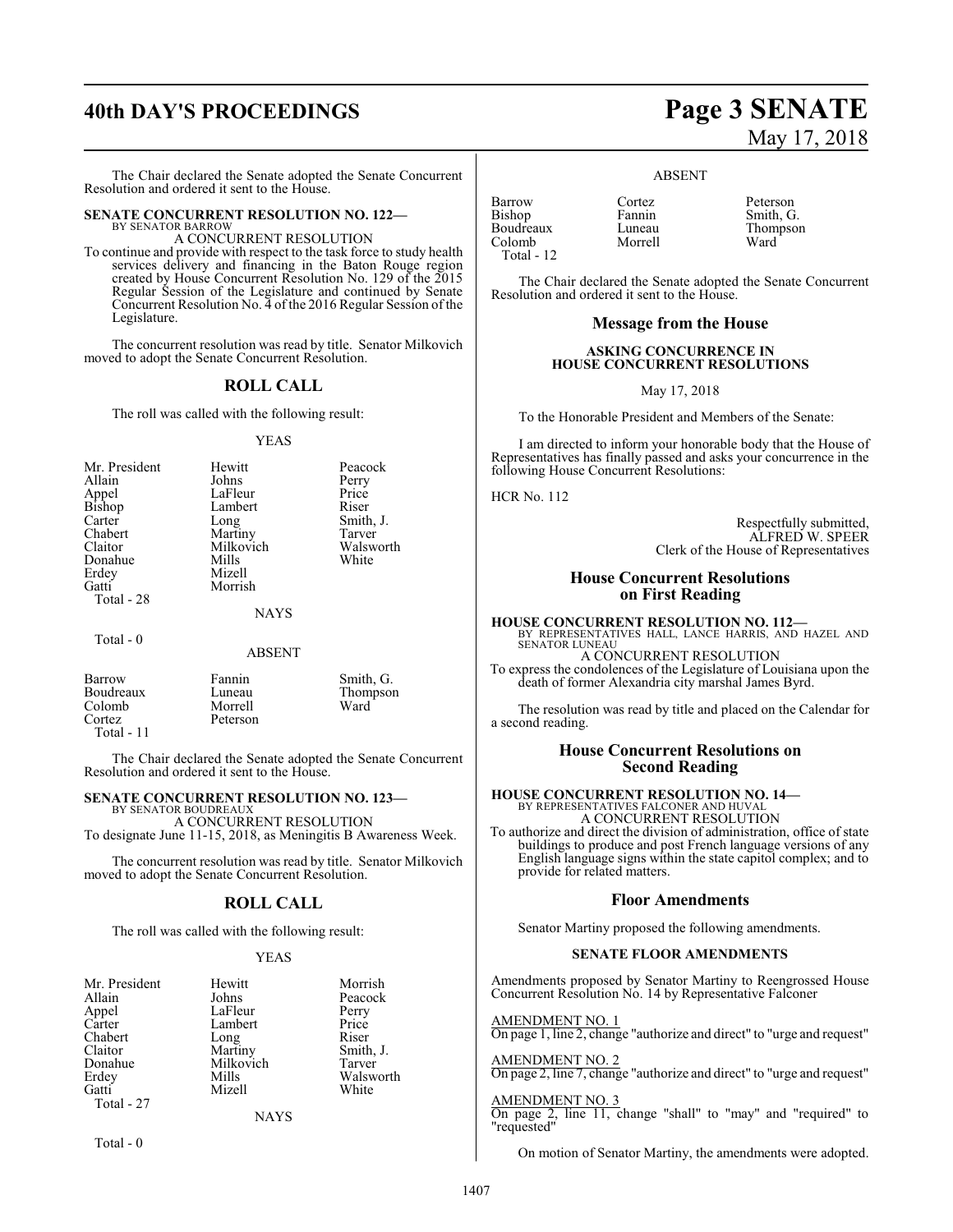The amended resolution was read by title. Senator Martiny moved to concur in the amended House Concurrent Resolution.

# **ROLL CALL**

The roll was called with the following result:

## YEAS

| Mr. President | Hewitt      | Peacock   |
|---------------|-------------|-----------|
| Allain        | Johns       | Perry     |
| Appel         | LaFleur     | Price     |
| Bishop        | Lambert     | Riser     |
| Carter        | Long        | Smith, J. |
| Chabert       | Martiny     | Tarver    |
| Claitor       | Milkovich   | Thompson  |
| Donahue       | Mills       | Walsworth |
| Erdey         | Mizell      | White     |
| Gatti         | Morrish     |           |
| Total - 29    |             |           |
|               | <b>NAYS</b> |           |

 $Total - 0$ 

# ABSENT

| Barrow       | Fannin   | Smith, G. |
|--------------|----------|-----------|
| Boudreaux    | Luneau   | Ward      |
| Colomb       | Morrell  |           |
| Cortez       | Peterson |           |
| Total - $10$ |          |           |

The Chair declared the Senate concurred in the amended House Concurrent Resolution and ordered it returned to the House.

# **HOUSE CONCURRENT RESOLUTION NO. 109—** BY REPRESENTATIVES TERRY LANDRY AND PIERRE

A CONCURRENT RESOLUTION

To express condolences of the Legislature of Louisiana upon the death of Dr. Raphael Alvin Baranco, Sr.

The resolution was read by title. Senator Perry moved to concur in the House Concurrent Resolution.

# **ROLL CALL**

The roll was called with the following result:

# YEAS

| Mr. President<br>Allain<br>Appel<br>Bishop<br>Carter<br>Chabert<br>Claitor<br>Donahue<br>Erdey<br>Gatti<br>Total - 29 | Hewitt<br>Johns<br>LaFleur<br>Lambert<br>Long<br>Martiny<br>Milkovich<br>Mills<br>Mizell<br>Morrish | Peacock<br>Perry<br>Price<br>Riser<br>Smith, J.<br>Tarver<br>Thompson<br>Walsworth<br>White |
|-----------------------------------------------------------------------------------------------------------------------|-----------------------------------------------------------------------------------------------------|---------------------------------------------------------------------------------------------|
|                                                                                                                       | <b>NAYS</b>                                                                                         |                                                                                             |
| Total - 0                                                                                                             | <b>ABSENT</b>                                                                                       |                                                                                             |
| Barrow<br>Boudreaux<br>Colomb<br>Cortez<br>Total - 10                                                                 | Fannin<br>Luneau<br>Morrell<br>Peterson                                                             | Smith, G.<br>Ward                                                                           |

The Chair declared the Senate concurred in the House Concurrent Resolution and ordered it returned to the House.

# Page 4 **SENATE** 40th DAY'S PROCEEDINGS

## **HOUSE CONCURRENT RESOLUTION NO. 110—**

BY REPRESENTATIVES JIM MORRIS, BISHOP, ARMES, BAGLEY,<br>BARRAS,BILLIOT,TERRYBROWN,CARMODY,CONNICK,COUSSAN,<br>CREWS, DEVILLIER, DWIGHT, FOIL, GISCLAIR, GLOVER, GUINN,<br>HORTON,JENKINS,LEGER,LEOPOLD,LYONS,MAGEE,MCFARLAND,<br>MIGUEZ,N A CONCURRENT RESOLUTION

To memorialize the United States Congress to take such actions as are necessary to adopt and enact the legislation to be proposed in the 115<sup>th</sup> Congress, Second Session, that would establish the Caddo Lake National Heritage Area.

The resolution was read by title. Senator Peacock moved to concur in the House Concurrent Resolution.

# **ROLL CALL**

The roll was called with the following result:

Lambert

Morrish

# YEAS

Mr. President Hewitt Peacock<br>Allain Johns Perry Allain Johns Perry<br>
Appel LaFleur Price Appel LaFleur Price<br>Bishop Lambert Riser Carter Long Smith, J.<br>Chabert Martiny Tarver Chabert Martiny Tarver<br>Claitor Milkovich Thompson Claitor Milkovich<br>
Donahue Mills Donahue Mills Walsworth<br>
Erdey Mizell White<br>
White Erdey Mizell<br>Gatti Morris Total - 29

Total - 0

NAYS

# ABSENT

| Barrow      | Fannin   | Smith, G. |
|-------------|----------|-----------|
| Boudreaux   | Luneau   | Ward      |
| Colomb      | Morrell  |           |
| Cortez      | Peterson |           |
| Total $-10$ |          |           |

The Chair declared the Senate concurred in the House Concurrent Resolution and ordered it returned to the House.

# **HOUSE CONCURRENT RESOLUTION NO. 111—** BY REPRESENTATIVE BAGLEY

A CONCURRENT RESOLUTION To urge and request the Louisiana Department of Health to require all Medicaid managed care plans to participate in the quality incentive program.

The resolution was read by title. Senator Mills moved to concur in the House Concurrent Resolution.

# **ROLL CALL**

The roll was called with the following result:

# YEAS

Mr. President Hewitt Perry<br>Allain LaFleur Price Allain LaFleur Price<br>
Appel Lambert Riser Appel Lambert<br>Bishop Long Bishop Long Smith, G.<br>Carter Martiny Smith, J. Carter Martiny Smith, J.<br>Chabert Milkovich Tarver Chabert Milkovich<br>Claitor Mills Claitor Mills Thompson Erdey<br>Gatti Peacock Total - 29

Mizell Walsworth<br>
Morrish White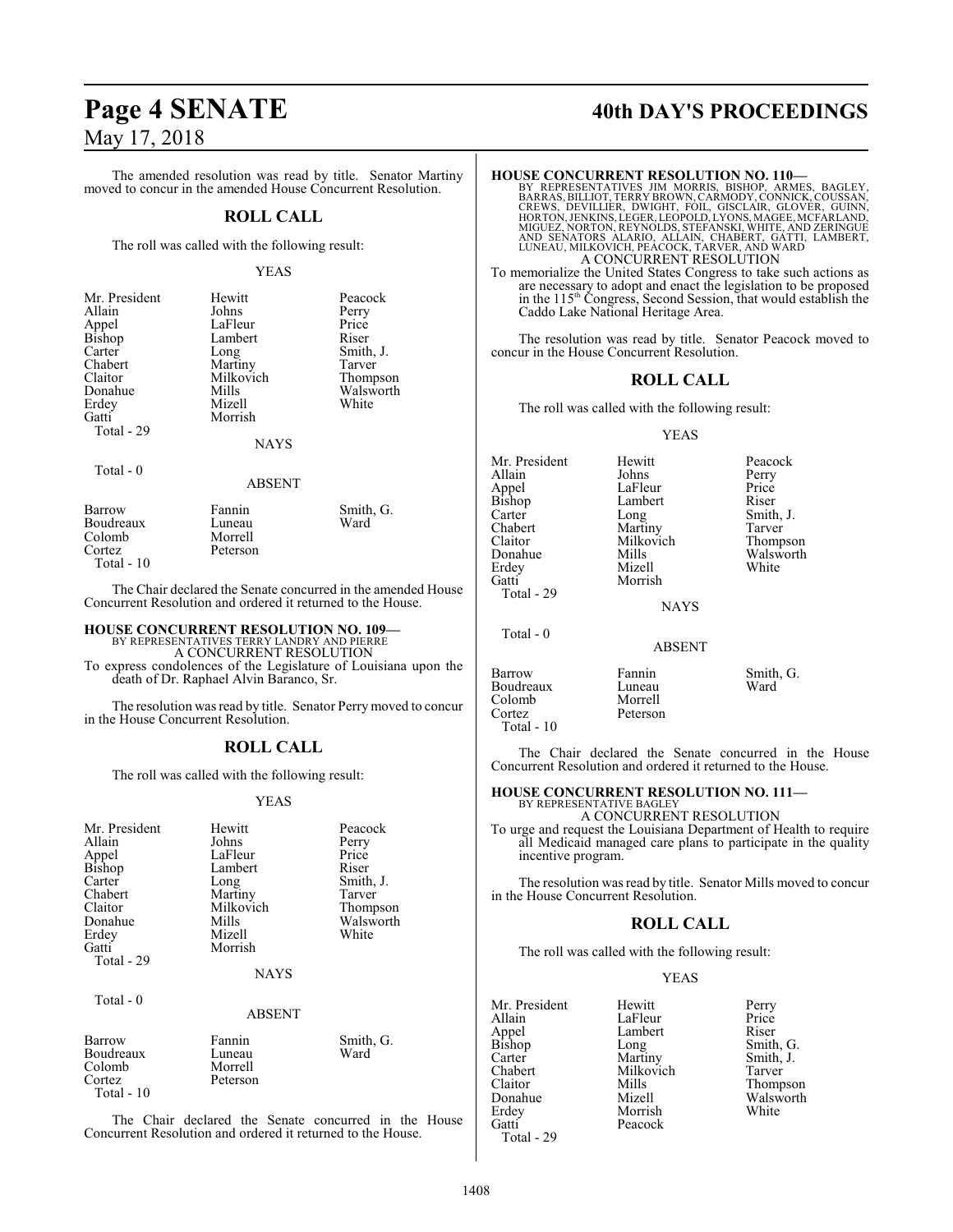# **40th DAY'S PROCEEDINGS Page 5 SENATE**

# NAYS

Morrell Peterson<br>Ward

Johns Total - 1

ABSENT

| Barrow    | Cortez | Morre  |
|-----------|--------|--------|
| Boudreaux | Fannin | Peter: |
| Colomb    | Luneau | Ward   |
| Total - 9 |        |        |

The Chair declared the Senate concurred in the House Concurrent Resolution and ordered it returned to the House.

# **Rules Suspended**

Senator Mills asked for and obtained a suspension of the rules to recall House Concurrent Resolution No. 96 fromthe Committee on Health and Welfare.

# **HOUSE CONCURRENT RESOLUTION NO. 96–**<br>BY REPRESENTATIVE ARMES

A CONCURRENT RESOLUTION

To memorialize the United States Congress to take such actions as are necessary to ensure that Tricare adequately covers behavioral therapies for military dependents.

The resolution was read by title. Senator Mills moved to concur in the House Concurrent Resolution.

# **ROLL CALL**

The roll was called with the following result:

YEAS

| Mr. President<br>Allain<br>Appel<br>Bishop<br>Carter<br>Chabert | Johns<br>LaFleur<br>Lambert<br>Long<br>Martiny<br>Milkovich | Perry<br>Price<br>Riser<br>Smith, G.<br>Smith, J.<br>Tarver |
|-----------------------------------------------------------------|-------------------------------------------------------------|-------------------------------------------------------------|
| Donahue                                                         | Mills                                                       | Thompson                                                    |
| Erdey                                                           | Mizell                                                      | Walsworth                                                   |
| Gatti                                                           | Morrish                                                     | White                                                       |
| Hewitt                                                          | Peacock                                                     |                                                             |
| Total - 29                                                      |                                                             |                                                             |
|                                                                 | <b>NAYS</b>                                                 |                                                             |
| Total - 0                                                       |                                                             |                                                             |
|                                                                 | <b>ABSENT</b>                                               |                                                             |

| Barrow<br>Boudreaux | Cortez<br>Fannin | Peterson<br>Ward |
|---------------------|------------------|------------------|
| Claitor             | Luneau           |                  |
| Colomb              | Morrell          |                  |
| $T - 1$             |                  |                  |

Total - 10

The Chair declared the Senate had concurred in the House Concurrent Resolution, and ordered it returned to the House.

# **Motion to Reconsider Vote**

Senator Mills asked for and obtained a suspension of the rules to reconsider the vote by which House Concurrent Resolution No. 111 was adopted.

# **HOUSE CONCURRENT RESOLUTION NO. 111-BY REPRESENTATIVE BAGLEY**

A CONCURRENT RESOLUTION

To urge and request the Louisiana Department of Health to require all Medicaid managed care plans to participate in the quality incentive program.

On motion of Senator Mills the resolution was read by title and recommitted to the Committee on Health and Welfare.

# May 17, 2018

# **Rules Suspended**

Senator Bishop asked for and obtained a suspension of the rules to recall Senate Resolution No. 194 from the Committee on Local and Municipal Affairs.

# **SENATE RESOLUTION NO. 194—** BY SENATOR BISHOP

A RESOLUTION

To urge and request the New Orleans City Council and the New Orleans City Planning Commission to impose a ten-year moratorium on any and all types of additional dollar stores being located in New Orleans East and Gentilly.

On motion of Senator Bishop the resolution was read by title and adopted.

# **Reconsideration**

The vote by which House Bill No. 309 failed to pass on Wednesday, May 16, 2018, was reconsidered.

# **HOUSE BILL NO. 309-**<br>BY REPRESENTATIVE GARY CARTER

A JOINT RESOLUTION

Proposing to amend Article VII, Section 10.3(C)(3) and (4) of the Constitution of Louisiana and to add Article VII, Section  $10.3(A)(5)$  and  $(C)(5)$  of the Constitution of Louisiana, to provide for deposits into and the uses of the Budget Stabilization Fund; to provide for certain limitations and requirements; to provide for submission of the proposed amendment to the electors; and to provide for related matters.

On motion of Senator Carter, the bill was read by title and returned to the Calendar, subject to call.

# **Senate Bills and Joint Resolutions Returned from the House of Representatives with Amendments**

**SENATE BILL NO. 114—**<br>BY SENATORS PEACOCK, ALLAIN, CORTEZ, MARTINY, MIZELL,<br>THOMPSON AND WHITE AN ACT

To amend and reenact R.S. 29:402(C) and 422(A) and to enact R.S. 29:418.2, relative to the Military Service Relief Act; to provide relative to contracts; to provide for suspension or termination of contracts under certain circumstances; to provide for procedures, terms, and conditions; and to provide for related matters.

The bill was read by title. Returned from the House of Representatives with amendments:

# **LEGISLATIVE BUREAU AMENDMENTS**

Amendments proposed by Legislative Bureau to Engrossed Senate Bill No. 114 by Senator Peacock

# AMENDMENT NO. 1

On page 3, line 28, following "Support" and before "Guard" insert "**of the**"

Senator Peacock moved to concur in the amendments proposed by the House.

# **ROLL CALL**

The roll was called with the following result:

# YEAS

| Mr. President   | Johns   | Perry     |
|-----------------|---------|-----------|
| Allain          | LaFleur | Price     |
| Appel<br>Bishop | Lambert | Riser     |
|                 | Long    | Smith, G. |
| Carter          | Martiny | Smith, J. |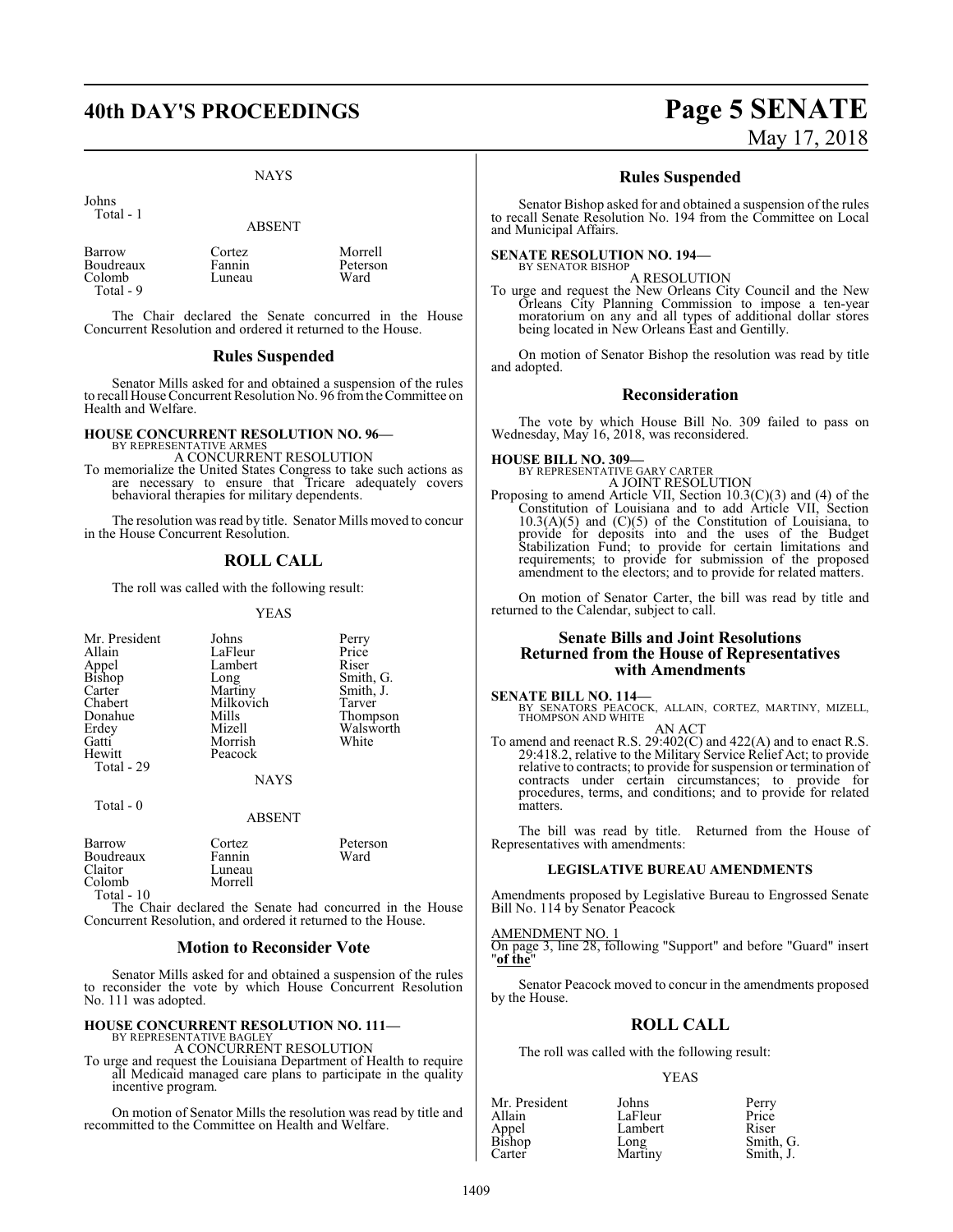# Chabert Milkovich Tarver<br>Claitor Mills Thomp Claitor Mills Thompson<br>
Donahue Mizell Walsworth Donahue Mizell Walsworth<br>
Erdey Morrell White Erdey Morrell<br>Gatti Morrish Gatti Morrish<br>
Hewitt Peacock Peacock Total - 31 **NAYS**  Total - 0 ABSENT Barrow Cortez Peterson<br>Boudreaux Fannin Ward Boudreaux Fannin<br>Colomb Luneau

Colomb Total - 8

The Chair declared the Senate concurred in the amendments proposed by the House.

# **SENATE BILL NO. 163–**<br>BY SENATOR PERRY

A JOINT RESOLUTION

Proposing to add Article VII, Section 18(G)(6) of the Constitution of Louisiana, relative to special assessment levels; to extend the special assessment level for homesteads to apply to trusts under certain circumstances; and to specify an election for submission of the proposition to electors and provide a ballot proposition.

The bill was read by title. Returned from the House of Representatives with amendments:

# **HOUSE COMMITTEE AMENDMENTS**

Amendments proposed by House Committee on Ways and Means to Reengrossed Senate Bill No. 163 by Senator Perry

# AMENDMENT NO. 1

On page 1, line 2, delete "Section 18(G)(6)" and insert "Sections  $18(G)(6)$ ,  $21(K)(4)$ , and  $21(M)(4)$ "

# AMENDMENT NO. 2

On page 1, delete line 3, and insert "ad valorem taxes; to provide with respect to eligibility for the special assessment level and certain exemptions; to authorize the special assessment level for homesteads, the additional exemption for disabled veterans and their spouses, and the exemption for surviving spouses of military personnel, law enforcement and fire protection officers, and first responders to"

# AMENDMENT NO. 3

On page 1, line 4, after "circumstances;" and before "to" delete "and"

AMENDMENT NO. 4

On page 1, line 5, after "electors" insert a semicolon ";"

# AMENDMENT NO. 5

On page 1, at the beginning of line 9, delete "Section  $18(G)(6)$ " and insert "Sections  $18(\text{G})(6)$ ,  $21(\text{K})(4)$ , and  $21(\text{M})(4)$ "

# AMENDMENT NO. 6

On page 1, line 14, after "**level**" delete the remainder of the line and delete lines 16 and 17 in their entirety, and on page 2, delete lines 1 through 5 in their entirety and insert "**as provided by law.**"

# AMENDMENT NO. 7

On page 2, between lines 9 and 10, insert: "\* \* \*

# §21. Other Property Exemptions

Section 21. In addition to the homestead exemption provided for in Section 20 ofthis Article, the following property and no other shall be exempt from ad valorem taxation: \* \* \*

(K)

\* \* \* **(4) A trust shall be eligible for the exemption provided for in this Paragraph as provided by law.** \* \* \*

# **Page 6 SENATE 40th DAY'S PROCEEDINGS**

(M) There is hereby established an exemption from ad valorem tax for the total assessed value of the homestead of the unmarried surviving spouse of a person who died under the conditions enumerated in Subsubparagraph (1)(a) or (b) of this Paragraph, and if the conditions established in Subsubparagraph  $(1)(c)$  of this Paragraph are met.

\* \* \* **(4) A trust shall be eligible for the exemption provided for in this Paragraph as provided by law.** \* \* \*"

# AMENDMENT NO. 8

On page 2, delete lines 17 through 23 in their entirety and insert the following: "Do you support an amendment to extend eligibility of the following special property tax treatment to property in trust if the property is occupied by an eligible person who created the trust: the special assessment level for property tax valuation, the property tax exemption for property of a disabled veteran, and the property tax exemption for the surviving spouse of a person who died while performing their duties as a first responder, active duty member of the military, or law enforcement or fire protection officer?"

# AMENDMENT NO. 9

On page 2, line 24, delete "Section 18(G)(6)" and insert "Sections  $18(\tilde{G})(6)$ ,  $21(K)(4)$ , and  $21(M)(4)$ "

# **HOUSE COMMITTEE AMENDMENTS**

Amendments proposed by House Committee on Civil Law and Procedure to Reengrossed Senate Bill No. 163 by Senator Perry

# AMENDMENT NO. 1

On page 1, delete line 15 in its entirety

# AMENDMENT NO. 2

In Amendment No. 8 by the House Committee on Ways and Means (#3821), on page 2, line 13, after "eligibility" and before "the following" change "of" to "for"

# AMENDMENT NO. 3

In Amendment No. 8 by the House Committee on Ways and Means (#3821), on page 2, line 14, after "tax" and before "to property" change "treatment" to "treatments"

# AMENDMENT NO. 4

In Amendment No. 8 by the House Committee on Ways and Means (#3821), on page 2, line 14, after "in trust" delete the remainder of the line and at the beginning of line 15, delete "who created the trust"

# **LEGISLATIVE BUREAU AMENDMENTS**

Amendments proposed byLegislative Bureau to Reengrossed Senate Bill No. 163 by Senator Perry

# AMENDMENT NO. 1

In House Committee Amendment No. 1 proposed by the House Committee on Ways and Means to Reengrossed Senate Bill 163 by Senator Perry, on page 1, lines 2-3, following "18(G)(6)," change "21(K)(4), and 21(M)(4)"" to "21(K)(4) and  $(\overline{M})(4)$ ""

# AMENDMENT NO. 2

In House Committee Amendment No. 5 proposed by the House Committee on Ways and Means to Reengrossed Senate Bill 163 by Senator Perry, on page 1, line 16, change  $"21(K)(4)$ , and  $21(M)(4)'''$ to "21(K)(4) and  $(M)(4)$ ""

# AMENDMENT NO. 3

In House Committee Amendment No. 9 proposed by the House Committee on Ways and Means to Reengrossed Senate Bill 163 by Senator Perry, on page 2, lines 21-22, following "18(G)(6)," change "21(K)(4), and 21(M)(4)"" to "21(K)(4) and (M)(4)""

Senator Perry moved to concur in the amendments proposed by the House.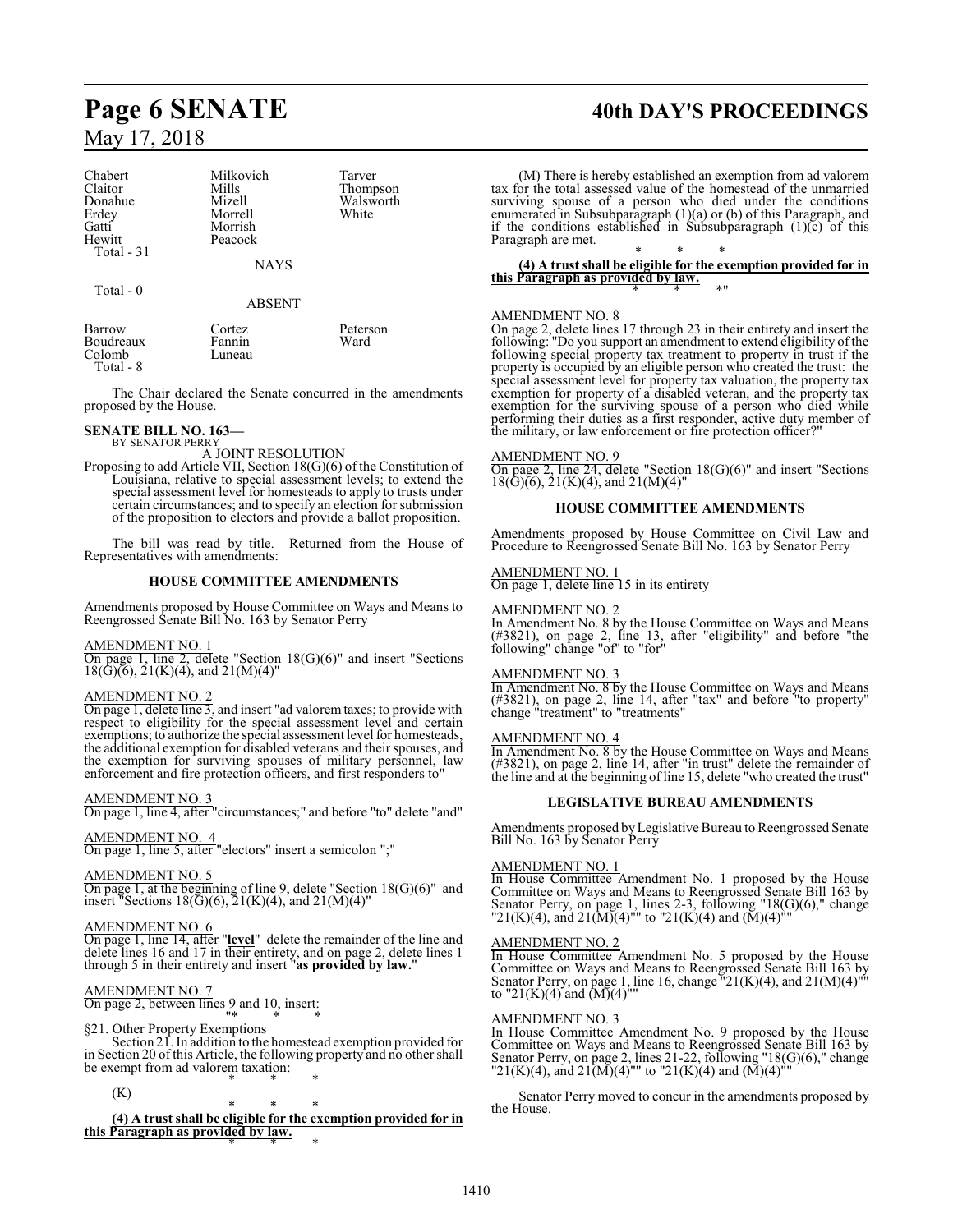# **40th DAY'S PROCEEDINGS Page 7 SENATE**

# **ROLL CALL**

The roll was called with the following result:

## YEAS

| Mr. President<br>Allain<br>Appel<br>Carter<br>Chabert<br>Claitor<br>Donahue<br>Erdey<br>Gatti<br>Hewitt<br>Johns<br>Total $-31$ | LaFleur<br>Lambert<br>Long<br>Martiny<br>Milkovich<br>Mills<br>Mizell<br>Morrell<br>Morrish<br>Peacock<br>Perry<br><b>NAYS</b> | Peterson<br>Price<br>Riser<br>Smith, G.<br>Smith, J.<br>Tarver<br>Thompson<br>Walsworth<br>White |
|---------------------------------------------------------------------------------------------------------------------------------|--------------------------------------------------------------------------------------------------------------------------------|--------------------------------------------------------------------------------------------------|
| Total - 0                                                                                                                       | <b>ABSENT</b>                                                                                                                  |                                                                                                  |

| Barrow           | Colomb | Luneau |
|------------------|--------|--------|
| Bishop           | Cortez | Ward   |
| <b>Boudreaux</b> | Fannin |        |
| Total - 8        |        |        |

The Chair declared the Senate concurred in the amendments proposed by the House.

# **SENATE BILL NO. 204—**

BY SENATORS GARY SMITH, CORTEZ, MARTINY, MIZELL AND THOMPSON AN ACT

To amend and reenact the heading of Chapter 19-C of Title 51 of the Louisiana Revised Statues of 1950, R.S. 51:1741.1, 1741.2, 1741.4(A), and 1741.5(A) and (B) and to enact R.S. 51:1741.4(B)(5), relative to caller ID spoofing; to provide for definitions; to provide for unlawful acts; to provide for exceptions; to provide injunctive relief, penalties, and damages; to provide for certain terms, procedures, and conditions; and to provide for related matters.

The bill was read by title. Returned from the House of Representatives with amendments:

# **HOUSE COMMITTEE AMENDMENTS**

Amendments proposed by House Committee on Commerce to Engrossed Senate Bill No. 204 by Senator Gary Smith

AMENDMENT NO. 1

On page 2, line 26, delete "**Further, the**" and insert in lieu thereof "The"

## **HOUSE FLOOR AMENDMENTS**

Amendments proposed by Representative Gregory Miller to Engrossed Senate Bill No. 204 by Senator Gary Smith

AMENDMENT NO. 1 On page 1, line 3, after "1741.5" delete "(A) and (B)"

AMENDMENT NO. 2 On page 1, line 10, after "1741.5" delete "(A) and (B)"

# AMENDMENT NO. 3

On page 2, between lines 25 and 26, insert the following:

"B. Any person or entity who is adversely affected by a violation of this Chapter may bring an action against a person who knowingly inserts false information into a caller identification system with the intent to cause harm to, wrongfully obtain anything of value from, mislead, defraud, or deceive the recipient of a telephone call. A person who brings an action under this Chapter may seek to enjoin

# May 17, 2018

further violations of R.S. 51:1741.4 and seek to recover as provided for in this Section."

AMENDMENT NO. 4 On page 2, line 26, change "B." to "C."

# AMENDMENT NO. 5

On page 3, delete line 2 in its entirety and insert the following: "<del>C.</del> D. The remedies provided for in this Section shall not preclude the seeking of other remedies, including criminal remedies, provided by law."

Senator Gary Smith moved to concur in the amendments proposed by the House.

# **ROLL CALL**

The roll was called with the following result:

# YEAS

| Mr. President<br>Allain<br>Appel<br>Carter<br>Chabert<br>Claitor<br>Donahue<br>Erdey<br>Gatti<br>Hewitt<br>Johns<br>Total - 31 | LaFleur<br>Lambert<br>Long<br>Martiny<br>Milkovich<br>Mills<br>Mizell<br>Morrell<br>Morrish<br>Peacock<br>Perry<br><b>NAYS</b> | Peterson<br>Price<br>Riser<br>Smith, G.<br>Smith, J.<br>Tarver<br>Thompson<br>Walsworth<br>White |
|--------------------------------------------------------------------------------------------------------------------------------|--------------------------------------------------------------------------------------------------------------------------------|--------------------------------------------------------------------------------------------------|
| Total $-0$                                                                                                                     | <b>ABSENT</b>                                                                                                                  |                                                                                                  |
| Barrow<br>Bishop<br>Boudreaux<br>Total - 8                                                                                     | Colomb<br>Cortez<br>Fannin                                                                                                     | Luneau<br>Ward                                                                                   |

The Chair declared the Senate concurred in the amendments proposed by the House.

### **SENATE BILL NO. 248—** BY SENATOR JOHNS

AN ACT

To amend and reenact Children's Code Art. 804(1), relative to children; to provide certain definitions; to provide certain terms, conditions, and procedures; and to provide for related matters.

The bill was read by title. Returned from the House of Representatives with amendments:

# **HOUSE COMMITTEE AMENDMENTS**

Amendments proposed by House Committee on Administration of Criminal Justice to Reengrossed Senate Bill No. 248 by Senator Johns

# AMENDMENT NO. 1

On page 1, line 2, after "Art." delete the remainder of the line, delete line 3 in its entirety and insert the following: "804(1)(b), relative to juvenile court jurisdiction; to amend the definition of "child" for purposes of delinquency proceedings; to provide relative to juvenile court jurisdiction over delinquent acts committed by seventeen-yearolds; and to provide for"

# AMENDMENT NO. 2

On page 1, line 6, change "804(1)" to "804(1)(b)"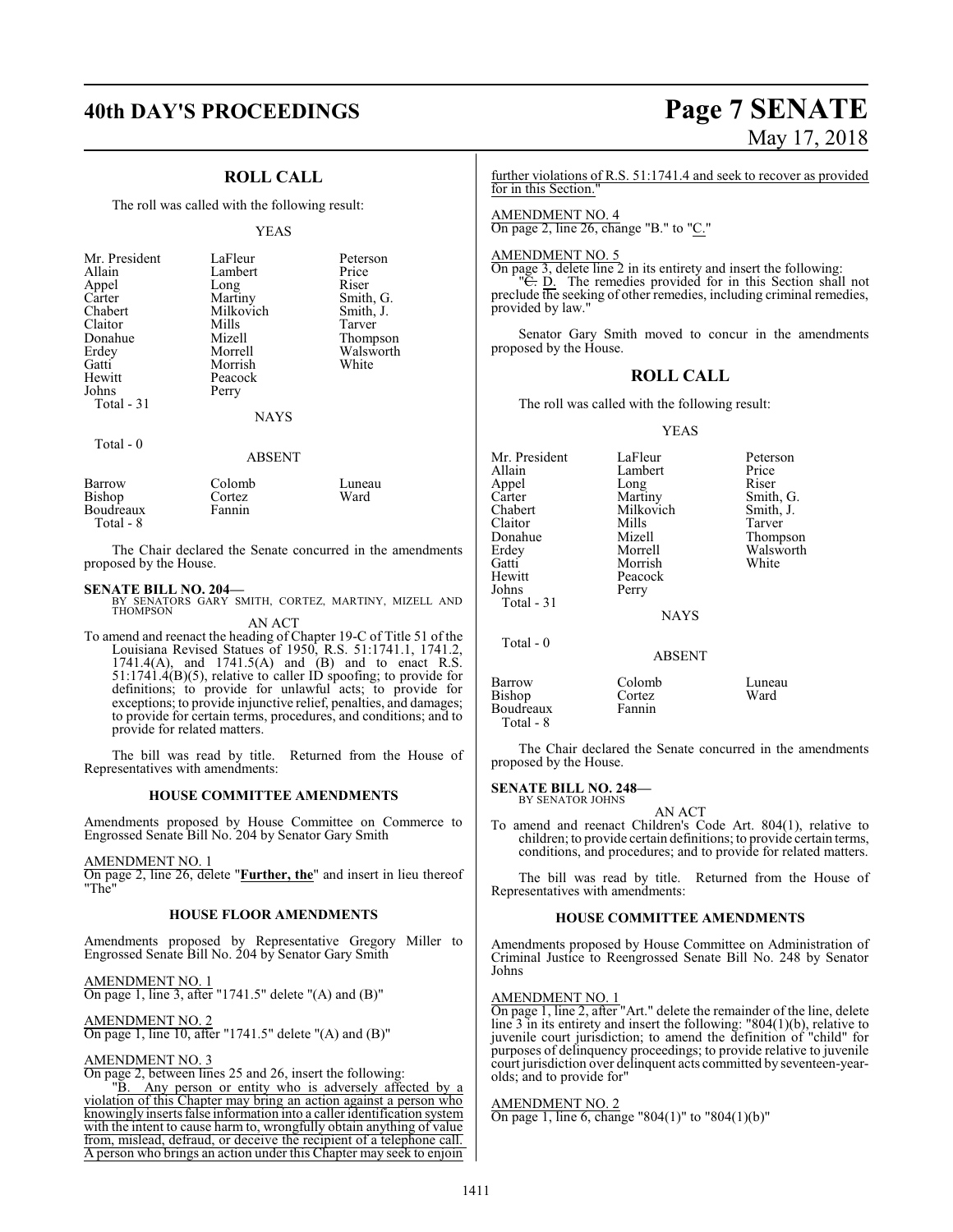# **Page 8 SENATE 40th DAY'S PROCEEDINGS**

AMENDMENT NO. 3

On page 1, line  $10$ , after " $(1)$ " delete the remainder of the line, delete lines 11 and 12 in their entirety, and insert asterisks "\* \* \*"

# AMENDMENT NO. 4

On page 1, line 13, change "**On**" to "**Beginning**"

AMENDMENT NO. 5 On page 1, line 16, after "age" delete the remainder of the line, delete line 17 in its entirety, and insert a period "."

AMENDMENT NO. 6 On page 2, delete lines 1 through 9 in their entirety

Senator Johns moved to concur in the amendments proposed by the House.

# **ROLL CALL**

The roll was called with the following result:

# YEAS

| Mr. President | Johns   | Peterson  |
|---------------|---------|-----------|
| Allain        | LaFleur | Price     |
| Appel         | Lambert | Riser     |
| Bishop        | Long    | Smith, G. |
| Carter        | Martiny | Smith, J. |
| Chabert       | Mills   | Tarver    |
| Claitor       | Mizell  | Thompson  |
| Donahue       | Morrell | Walsworth |
| Erdey         | Morrish | White     |
| Gatti         | Peacock |           |
| Hewitt        | Perry   |           |
| Total - 31    |         |           |
|               | NAYS    |           |
| Total - 0     |         |           |

## ABSENT

| Barrow<br>Boudreaux<br>Colomb<br>Total - 8 | Cortez.<br>Fannin<br>Luneau | Milkovich<br>Ward |
|--------------------------------------------|-----------------------------|-------------------|
|                                            |                             |                   |

The Chair declared the Senate concurred in the amendments proposed by the House.

# **SENATE BILL NO. 260—** BY SENATOR MILKOVICH

AN ACT

To amend and reenact R.S. 49:992(D)(5) and to enact R.S. 37:21.1, 23.1, and R.S. 49:992.2, relative to boards and commissions; to provide relative to disciplinary proceedings; to provide for the option to refer disciplinary matters to the division of administrative law; to provide for licensure, permitting, or certification for certain individuals; to provide relative to terms, conditions, and procedures; and to provide for related matters.

The bill was read by title. Returned from the House of Representatives with amendments:

# **HOUSE COMMITTEE AMENDMENTS**

Amendments proposed by House Committee on House and Governmental Affairs to Reengrossed Senate Bill No. 260 by Senator Milkovich

# AMENDMENT NO. 1

On page 1, line 2, after "R.S. 37:21.1" delete the comma "," and delete "23.1," and insert "and 23.1"

# AMENDMENT NO. 2

On page 1, line 3, after "disciplinary proceedings" insert "of certain boards"

# AMENDMENT NO. 3

On page 1, delete line 4 and insert "to provide for the option to have the adjudication of a disciplinarymatter ofthe Louisiana State Board of Dentistry, the Louisiana State Board of Medical Examiners, and the Louisiana Auctioneers Licensing Board conducted by an administrative law judge in the division of administrative"

## AMENDMENT NO. 4

On page 1, line 6, after "procedures;" insert "to require reports to and study by the appropriate legislative oversight committees; to provide for termination of the provisions regarding the option;

# AMENDMENT NO. 5

On page 1, line 10, delete "**Licensing**"and insert "**Louisiana State Board of Dentistry; Louisiana State Board of Medical Examiners; Louisiana Auctioneers Licensing Board; licensing**"

# AMENDMENT NO. 6

On page 1, line 12, after "**him by**" delete the remainder of the line and on line 13, delete "**licensing board or commission**" and insert "**the Louisiana State Board of Dentistry, the Louisiana State Board of Medical Examiners, or the Louisiana Auctioneers Licensing Board**"

## AMENDMENT NO. 7

On page 1, line 17, delete "**board or commission**" and insert "**a licensing board listed in Subsection A of this Section"**

# **AMENDMENT NO.** 8

On page 2, delete line  $\overline{6}$  and insert the following:

"**C. Each licensing board listed in Subsection A of this Section and**"

# AMENDMENT NO. 9

On page 2, between lines 8 and 9, insert the following:

"**D.(1) Each licensing board listed in Subsection A of this Section and the division of administrative law shall submit quarterly reports to the appropriate legislative oversight committees regarding the hearings conducted pursuant to this Section.**

**(2) The appropriate legislative oversight committees shall conduct regular meetings concerning the reports received pursuant to Paragraph (1) of this Subsection and concerning the disciplinary actions and hearings by the Louisiana State Board of Dentistry, the Louisiana State Board of Medical Examiners, and the Louisiana Auctioneers Licensing Board and shall submit a report of findings and recommendations to the legislature no later than January 1, 2021.**

**E. The provisions of this Section shall terminate on August 1, 2021, however, any matter which has been moved to the division of administrative law for adjudication in accordance with this Section prior to August 1, 2021, shall remain in the division of administrative law until the adjudication is final.**"

## AMENDMENT NO. 10

On page 2, line 23, after "**Applicability;**" delete the remainder of the line and insert "**Louisiana State Board of Dentistry; Louisiana State Board of Medical Examiners; Louisiana Auctioneers Licensing Board**"

# AMENDMENT NO. 11

On page 2, at the beginning of line 24, insert "**A.**"

# AMENDMENT NO. 12

On page 2, between lines 26 and 27, insert the following:

"**B. The provisions of this Section shall terminate on August 1, 2021, however any matter which has been moved to the division of administrative law for adjudication in accordance with R.S. 37:21.1 prior to August 1, 2021, shall remain in the division of administrative law until the adjudication is final.**"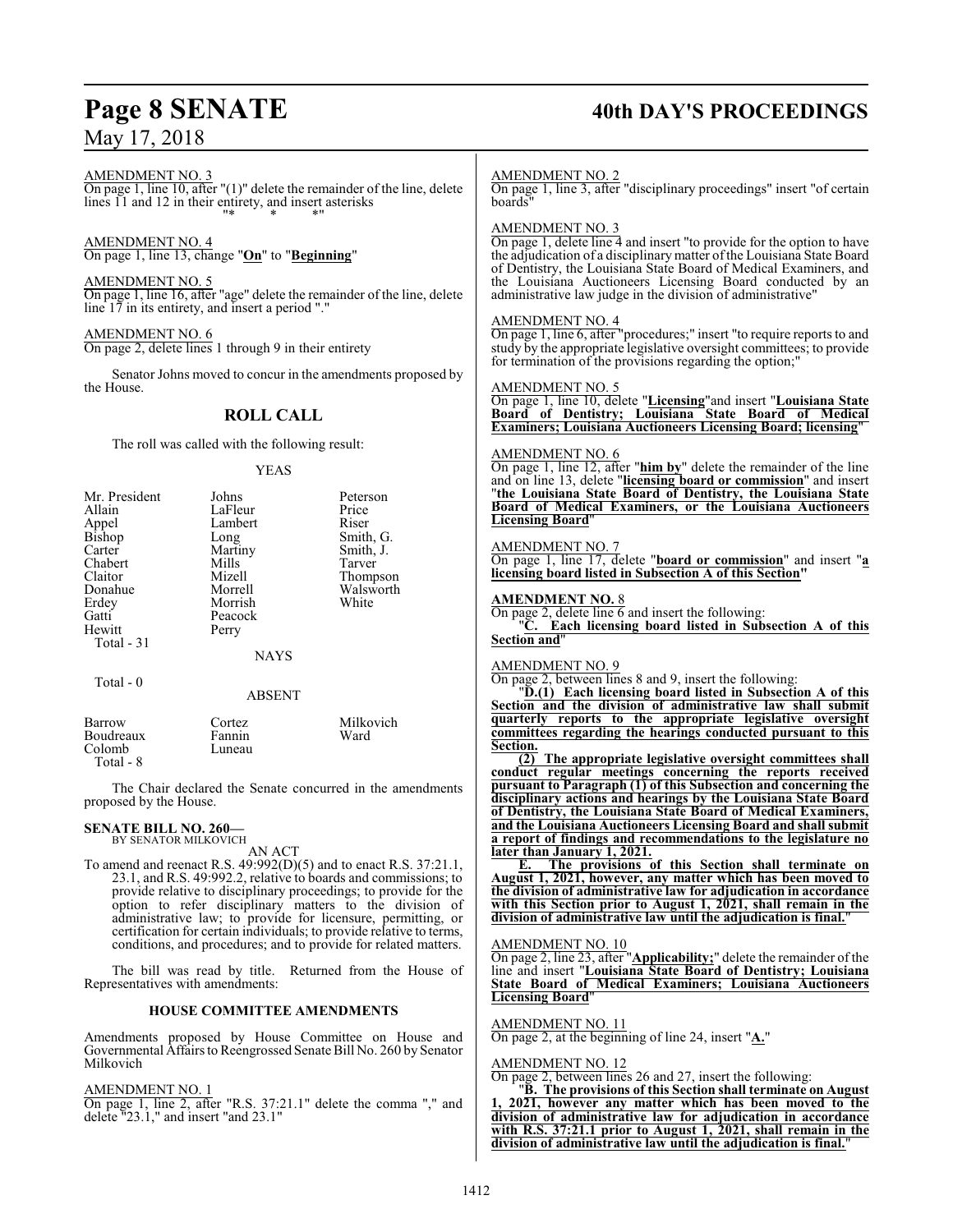# **40th DAY'S PROCEEDINGS Page 9 SENATE**

# May 17, 2018

# **LEGISLATIVE BUREAU AMENDMENTS**

Amendments proposed by Legislative Bureau to Reengrossed Senate Bill No. 260 by Senator Milkovich

# AMENDMENT NO. 1

In House Committee Amendment No. 7 proposed by the House Committee on Governmental Affairs to Reengrossed Senate Bill No. 260 by Senator Milkovich, on page 1, line 25, before "**licensing**" delete "**a**"

# AMENDMENT NO. 2

In House Committee Amendment No. 9 proposed by the House Committee on Governmental Affairs to Reengrossed Senate Bill No. 260 by Senator Milkovich, on page 2, line 10, following "**2021**" change "**,**" to "**;**"

# AMENDMENT NO. 3

In House Committee Amendment No. 12 proposed by the House Committee on Governmental Affairs to Reengrossed Senate Bill No. 260 by Senator Milkovich, on page 2, lines 22-23, following "**on**" and before "**any**" change "**August 1, 2021, however**" to "**August 1, 2021; however,**"

# **HOUSE FLOOR AMENDMENTS**

Amendments proposed by Representative Ivey to Reengrossed Senate Bill No. 260 by Senator Milkovich

# AMENDMENT NO. 1

Delete House Committee Amendment No. 1 in the set of amendments proposed by the House Committee on House and Governmental Affairs (#4164)

AMENDMENT NO. 2 On page 1, line 2, after "23.1," insert "and 23.2"

# AMENDMENT NO. 3

On page 1, line 6, after "procedures;" insert "to require certain reports to the legislature; to require certain notifications;

# AMENDMENT NO. 4

On page 1, line 9, after "R.S. 37:21.1" delete "and 23.1" and insert a comma "," and "23.1, and 23.2"

## AMENDMENT NO. 5

On page 2, between lines 14 and 15, insert the following:

"**§23.2. Legislative report requirements; notification requirements**

**A.(1) Each board or commission authorized to issue a license, permit, or certificate under this Title shall submit quarterly reports to the appropriate legislative oversight committees and to the House Committee on House and Governmental Affairs and the Senate Committee on Senate and Governmental Affairs. The reports required by this Subsection shall contain:**

**(a) The number of complaints received regarding board actions or procedures.**

**(b) A summary of each such complaint and the disposition of each complaint.**

**(2) If any of the information required to be submitted pursuant to Paragraph (1) of this Subsection contains confidential, personally identifiable, or otherwise sensitive information, the board or commission shall clearly mark such information as confidential, personally identifiable, or sensitive information and the legislative committees, members, and employees having access to the identified information shall not publicly disclose the information and shall protect the information from unauthorized use and disclosure.**

**B.(1)** Each board or commission authorized to issue a license, **permit, or certificate under this Title shall give notice to each applicant and licensee in or with each correspondence from the board or commission that the applicant or licensee may submit complaints about actions or procedures of the board or** **commission to the board or commission or directly to the House Committee on House and Governmental Affairs and the Senate Committee on Senate and Governmental Affairs.**

**(2) Each board or commission authorized to issue a license, permit, or certificate under this Title shall post a notice of the ability to submit complaints about the actions or procedures of the board or commission to the board or commission or to the House Committee on House and Governmental Affairs and the Senate Committee on Senate and Governmental Affairs in a conspicuous place on the website of the board or commission.**

**(3) Each notice required by this Subsection shall contain at a minimum the mailing address, email address, and telephone number of the board or commission and the mailing address, email address, and telephone number of each legislative committee listed in Paragraph (2) of this Subsection.**"

# **HOUSE FLOOR AMENDMENTS**

Amendments proposed by Representative Gregory Miller to Reengrossed Senate Bill No. 260 by Senator Milkovich

AMENDMENT NO. 1

On page 2, line 2, after "**judge.**" and before "**The**" insert the following: "**A person who receives such a notification shall have thirty days from receipt of the notification to advise the board, in writing, that he elects to have the matter heard by an administrative law judge."**

AMENDMENT NO. 2 On page 2, line 2, change "**notice**" to "**notification"**

**AMENDMENT NO.** 3 On page 2, line 4, change "**notice**" to "**notification"**

AMENDMENT NO. 4 On page 2, line 4, change "**whether or not**" to "**that**"

# **HOUSE FLOOR AMENDMENTS**

Amendments proposed by Representative Hoffmann to Reengrossed Senate Bill No. 260 by Senator Milkovich

# AMENDMENT NO. 1

In House Committee Amendment No. 3 by the Committee on House and Governmental Affairs (#4164) on page 1, at the end of line 7, delete "a"

# AMENDMENT NO. 2

In House Committee Amendment No. 3 by the Committee on House and Governmental Affairs (#4164) on page 1, line 8, delete "matter" and insert in lieu thereof "matters" and after "Dentistry" delete the comma "," and delete the remainder of the line

# AMENDMENT NO. 3

In House Committee Amendment No. 3 by the Committee on House and Governmental Affairs (#4164) on page 1, at the beginning of line 9, delete "Medical Examiners,"

# AMENDMENT NO. 4

In House Committee Amendment No. 5 by the Committee on House and Governmental Affairs (#4164) on page 1, at the beginning of line 17, delete "**Louisiana State Board of Medical Examiners;**"

# AMENDMENT NO. 5

In House Committee Amendment No. 6 by the Committee on House and Governmental Affairs (#4164) on page 1, line 21, after "**Dentistry**" delete the comma "**,**" and delete the remainder of the line

## AMENDMENT NO. 6

In House Committee Amendment No. 6 by the Committee on House and Governmental Affairs (#4164) on page 1, at the beginning of line 22, delete "**Louisiana State Board of Medical Examiners,**"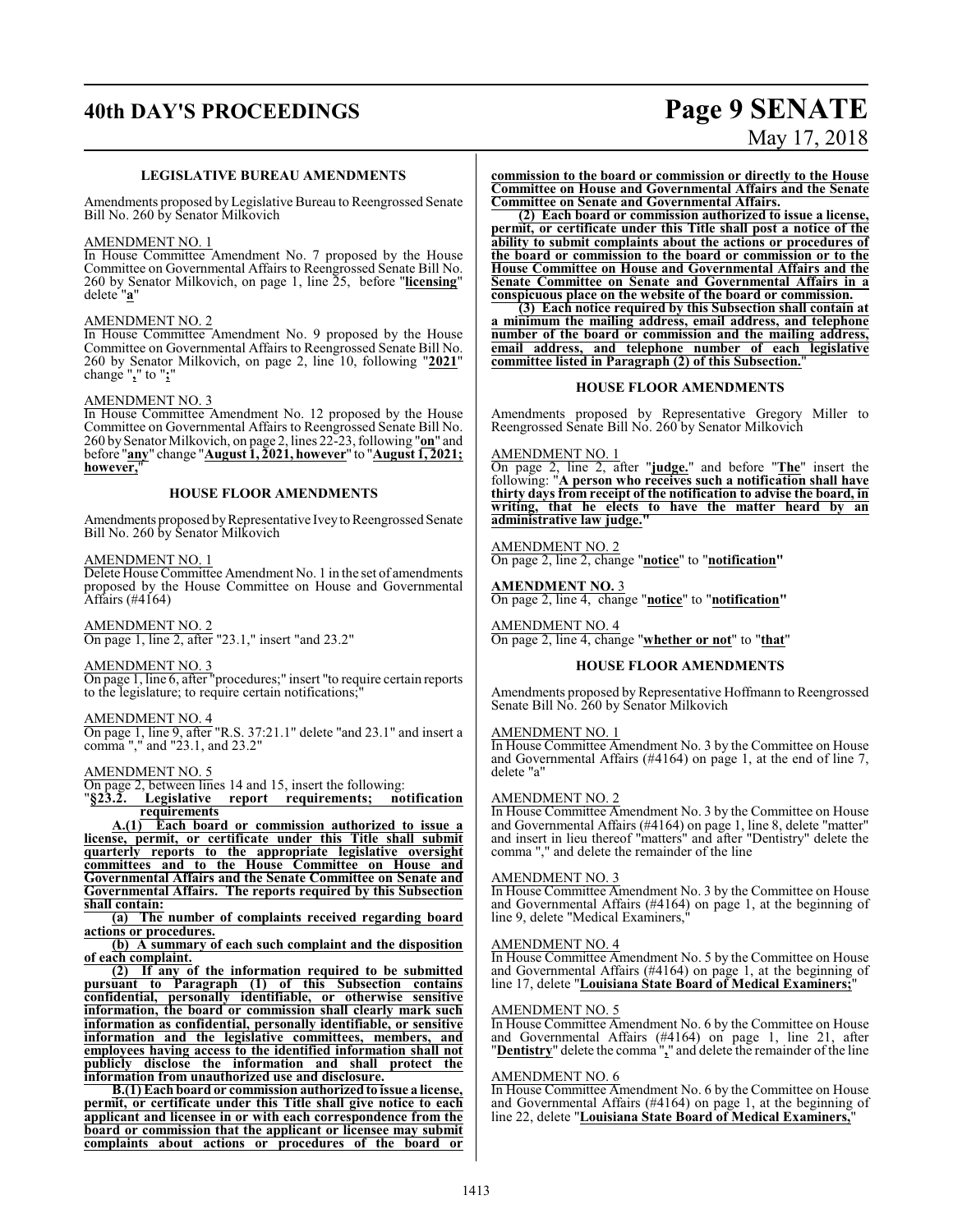# **Page 10 SENATE 40th DAY'S PROCEEDINGS**

| May 17, 2018                                                                                                                                                                                                                                                                                                                                                                                                           |  |                                                                                                                                                                                                                                                                                       |                                                                                                                                                                                                                       |                                                                                                                                                                                                                                 |
|------------------------------------------------------------------------------------------------------------------------------------------------------------------------------------------------------------------------------------------------------------------------------------------------------------------------------------------------------------------------------------------------------------------------|--|---------------------------------------------------------------------------------------------------------------------------------------------------------------------------------------------------------------------------------------------------------------------------------------|-----------------------------------------------------------------------------------------------------------------------------------------------------------------------------------------------------------------------|---------------------------------------------------------------------------------------------------------------------------------------------------------------------------------------------------------------------------------|
| AMENDMENT NO. 7<br>In House Committee Amendment No. 9 by the Committee on House<br>and Governmental Affairs (#4164) on page 2, line 6, after<br>"Dentistry" delete the comma <sup>n</sup> ," and delete the remainder of the line<br>AMENDMENT NO. 8<br>In House Committee Amendment No. 9 by the Committee on House<br>and Governmental Affairs (#4164) on page 2, at the beginning of<br>line 7, delete "Examiners," |  | <b>AMENDMENT NO. 3</b><br>On page 2, line 11, after "means" and before the colon ":" insert<br>"both of the following"<br><b>AMENDMENT NO. 4</b><br>On page 3, line 10, change "under R.S. 44:1 et seq." to "in R.S. 44:1<br>et seq.,"<br><b>HOUSE COMMITTEE AMENDMENTS</b>           |                                                                                                                                                                                                                       |                                                                                                                                                                                                                                 |
| AMENDMENT NO. 9<br>In House Committee Amendment No. 10 by the Committee on House<br>and Governmental Affairs (#4164) on page 2, line 16, after<br>"Dentistry;" delete the remainder of the line                                                                                                                                                                                                                        |  | Mills                                                                                                                                                                                                                                                                                 |                                                                                                                                                                                                                       | Amendments proposed by House Committee on House and<br>Governmental Affairs to Reengrossed Senate Bill No. 282 by Senator                                                                                                       |
| Senator Milkovich moved to concur in the amendments<br>proposed by the House.                                                                                                                                                                                                                                                                                                                                          |  | <b>AMENDMENT NO. 1</b><br>On page 1, line 4, delete "certification; to provide for enforcement;"<br>and insert "information available to the commissioner of insurance;"                                                                                                              |                                                                                                                                                                                                                       |                                                                                                                                                                                                                                 |
| <b>ROLL CALL</b>                                                                                                                                                                                                                                                                                                                                                                                                       |  | <b>AMENDMENT NO. 2</b>                                                                                                                                                                                                                                                                |                                                                                                                                                                                                                       |                                                                                                                                                                                                                                 |
| The roll was called with the following result:                                                                                                                                                                                                                                                                                                                                                                         |  |                                                                                                                                                                                                                                                                                       | On page 1, line 12, after "accounting for" delete the remainder of the<br>line and delete lines 13 and 14 and insert "an issuer's estimate of at<br>least fifty percent of future rebate payments for that enrollee's |                                                                                                                                                                                                                                 |
| <b>YEAS</b>                                                                                                                                                                                                                                                                                                                                                                                                            |  |                                                                                                                                                                                                                                                                                       | actual point of sale prescription drug claim."                                                                                                                                                                        |                                                                                                                                                                                                                                 |
| Mr. President<br>Peacock<br>Johns<br>Allain<br>LaFleur<br>Perry<br>Lambert<br>Appel<br>Peterson                                                                                                                                                                                                                                                                                                                        |  | AMENDMENT NO. 3                                                                                                                                                                                                                                                                       | shall not include the Office of Group Benefits."                                                                                                                                                                      | On page 2, at the end of line 10, insert ""Health insurance issuer"                                                                                                                                                             |
| Bishop<br>Price<br>Long<br>Carter<br>Luneau<br>Riser<br>Chabert<br>Martiny<br>Smith, G.<br>Claitor<br>Milkovich<br>Smith, J.                                                                                                                                                                                                                                                                                           |  | <b>AMENDMENT NO. 4</b>                                                                                                                                                                                                                                                                | prescription drug claims processing"                                                                                                                                                                                  | On page 2, line 15, after "issuer" insert "as a result of point of sale                                                                                                                                                         |
| Donahue<br>Mills<br>Tarver<br>Erdey<br>Mizell<br>Thompson<br>Walsworth<br>Morrell<br>Gatti<br>Hewitt<br>Morrish                                                                                                                                                                                                                                                                                                        |  | <b>AMENDMENT NO. 5</b>                                                                                                                                                                                                                                                                | prescription drug claims processing"                                                                                                                                                                                  | On page 2, line 18, after "issuer" insert "as a result of point of sale                                                                                                                                                         |
| Total - 32<br><b>NAYS</b>                                                                                                                                                                                                                                                                                                                                                                                              |  | <b>AMENDMENT NO. 6</b>                                                                                                                                                                                                                                                                | On page 2, line 21, change "2019," to "2020,"                                                                                                                                                                         |                                                                                                                                                                                                                                 |
| White<br>Total - 1<br><b>ABSENT</b><br>Barrow<br>Colomb<br>Fannin                                                                                                                                                                                                                                                                                                                                                      |  | <b>AMENDMENT NO. 7</b>                                                                                                                                                                                                                                                                |                                                                                                                                                                                                                       | On page 2, line 26, after " <b>provided in</b> " delete the remainder of the line and delete lines $27$ and $28$ and insert " <b>the coverage agreement</b> ,<br>formulary, or preferred drug guide issued by the health plan." |
| Boudreaux<br>Cortez<br>Ward<br>Total - 6                                                                                                                                                                                                                                                                                                                                                                               |  | <b>AMENDMENT NO. 8</b>                                                                                                                                                                                                                                                                | On page 3, line 1, change "2019," to "2020,"                                                                                                                                                                          |                                                                                                                                                                                                                                 |
| The Chair declared the Senate concurred in the amendments<br>proposed by the House.                                                                                                                                                                                                                                                                                                                                    |  | <b>AMENDMENT NO. 9</b><br>On page 3, line 1, after "annually" change "certify" to "make<br>available"                                                                                                                                                                                 |                                                                                                                                                                                                                       |                                                                                                                                                                                                                                 |
| <b>SENATE BILL NO. 282—</b><br>BY SENATORS MILLS AND BARROW                                                                                                                                                                                                                                                                                                                                                            |  | AMENDMENT NO. 10                                                                                                                                                                                                                                                                      |                                                                                                                                                                                                                       |                                                                                                                                                                                                                                 |
| AN ACT<br>To amend and reenact R.S. $44:4.1(B)(11)$ and to enact R.S. 22:976,<br>relative to prescription drug pricing; to provide for<br>confidentiality; to provide for disclosure; to provide for<br>certification; to provide for enforcement; and to provide for<br>related matters.                                                                                                                              |  | On page 3, line 2, after " <b>insurance</b> " delete the remainder of the line<br>and delete lines 3 and 4 and insert "information regarding the value<br>of rebates expressed as a percentage that the health insurance<br>issuer made available to enrollees at the point of sale." |                                                                                                                                                                                                                       |                                                                                                                                                                                                                                 |
| The bill was read by title. Returned from the House of<br>Representatives with amendments:                                                                                                                                                                                                                                                                                                                             |  | <b>AMENDMENT NO. 11</b><br>On page 3, delete lines 14 through 18                                                                                                                                                                                                                      |                                                                                                                                                                                                                       |                                                                                                                                                                                                                                 |
| HOUSE COMMITTEE AMENDMENTS                                                                                                                                                                                                                                                                                                                                                                                             |  | the House.                                                                                                                                                                                                                                                                            |                                                                                                                                                                                                                       | Senator Mills moved to concur in the amendments proposed by                                                                                                                                                                     |
| Amendments proposed by House Committee on Insurance to<br>Reengrossed Senate Bill No. 282 by Senator Mills                                                                                                                                                                                                                                                                                                             |  | <b>ROLL CALL</b>                                                                                                                                                                                                                                                                      |                                                                                                                                                                                                                       |                                                                                                                                                                                                                                 |
| AMENDMENT NO. 1                                                                                                                                                                                                                                                                                                                                                                                                        |  | The roll was called with the following result:                                                                                                                                                                                                                                        |                                                                                                                                                                                                                       |                                                                                                                                                                                                                                 |
| On page 2, at the beginning of line 3, after "organization" and before                                                                                                                                                                                                                                                                                                                                                 |  |                                                                                                                                                                                                                                                                                       | <b>YEAS</b>                                                                                                                                                                                                           |                                                                                                                                                                                                                                 |
| the comma "," insert "contract"<br>AMENDMENT NO. 2<br>On page 2, at the end of line 10, change " <u>Title</u> " to " <u>Code</u> "                                                                                                                                                                                                                                                                                     |  | Mr. President<br>Allain<br>Appel<br>Bishop<br>Carter                                                                                                                                                                                                                                  | Johns<br>LaFleur<br>Lambert<br>Long<br>Luneau                                                                                                                                                                         | Perry<br>Peterson<br>Price<br>Riser<br>Smith, G.                                                                                                                                                                                |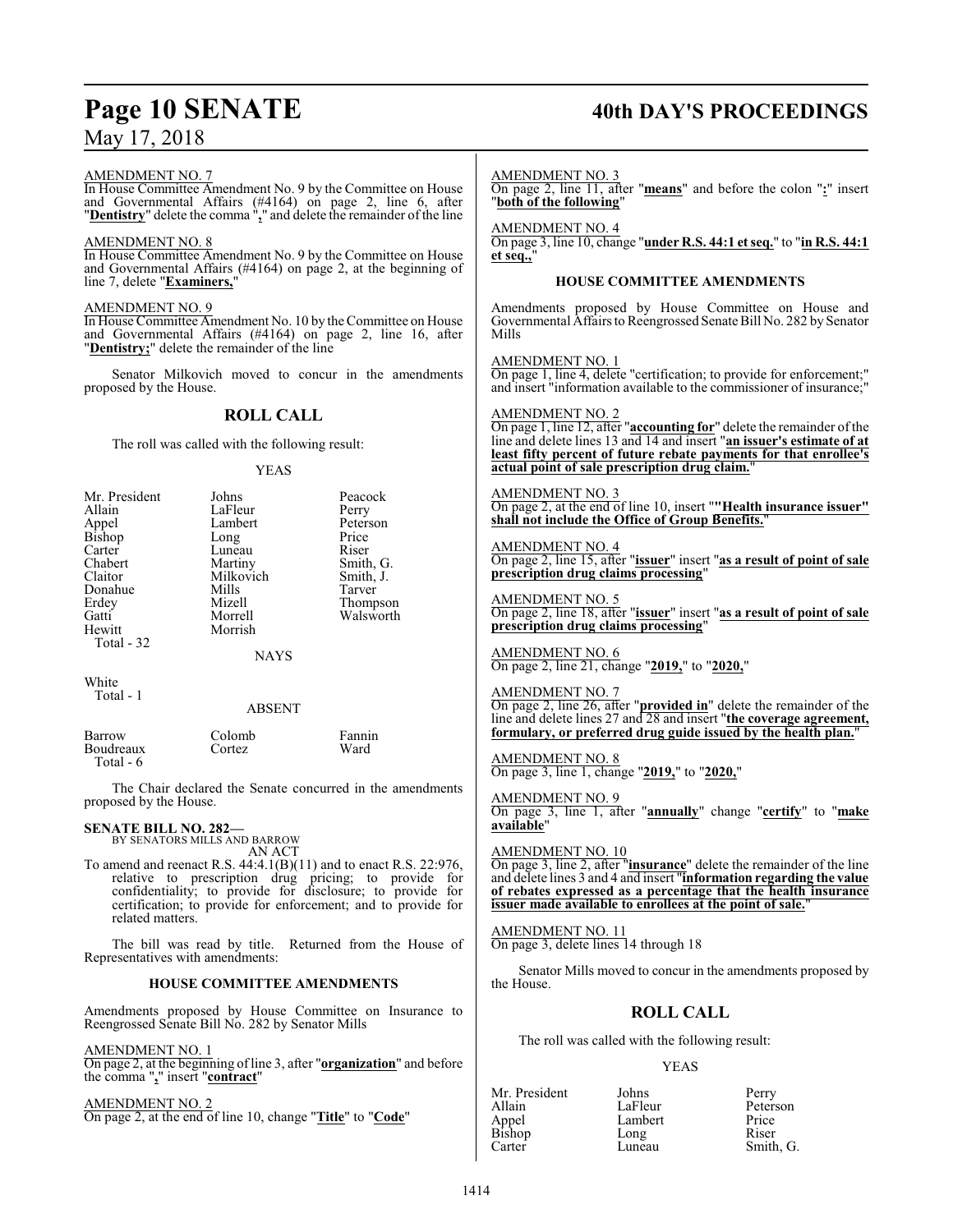# **40th DAY'S PROCEEDINGS Page 11 SENATE**

| Chabert     | Martiny     | Smith, J. |
|-------------|-------------|-----------|
| Claitor     | Milkovich   | Tarver    |
| Donahue     | Mills       | Thompson  |
| Erdey       | Mizell      | Walsworth |
| Gatti       | Morrish     | White     |
| Hewitt      | Peacock     |           |
| Total - 32  |             |           |
|             | <b>NAYS</b> |           |
| $Total - 0$ |             |           |

ABSENT

| Barrow    | Cortez  | Ward |
|-----------|---------|------|
| Boudreaux | Fannin  |      |
| Colomb    | Morrell |      |
| Total - 7 |         |      |

The Chair declared the Senate concurred in the amendments proposed by the House.

# **SENATE BILL NO. 289—** BY SENATOR PERRY

AN ACT

To enact R.S. 47:1713, relative to special assessment levels; to extend the special assessment level for homesteads to apply to trusts under certain circumstances; to provide for disposition of excess ad valorem payments made by certain trusts; and to provide for related matters.

The bill was read by title. Returned from the House of Representatives with amendments:

# **HOUSE COMMITTEE AMENDMENTS**

Amendments proposed by House Committee on Ways and Means to Engrossed Senate Bill No. 289 by Senator Perry

# AMENDMENT NO. 1

On page 1, line 2, after "47:1713," delete the remainder of the line, delete lines 3 and 4 in their entirety and insert the following: "1714, and 1715, relative to ad valorem tax; to provide with respect to eligibility for trusts for the special assessment level and certain exemptions; to authorize the special assessment level for homesteads, the additional exemption for disabled veterans and their spouses, and the exemption for surviving spouses of military personnel, law enforcement and fire protection officers, and first responders under certain circumstances; to provide for the disposition of excess ad valorem payments made by certain trusts with respect to the special assessment level; and"

## AMENDMENT NO. 2

On page 1, line 7, after "47:1713" and before "hereby" delete "is" insert a comma "," and insert "1714, 1715 are"

# AMENDMENT NO. 3

On page 2, between lines 9 and 10, insert the following:

"**1714. Exemption for property of a disabled veteran and their surviving spouse; eligibility for certain trusts**

**A trust shall be eligible for the ad valorem tax exemption established under Article VII, Section 21(K) of the Louisiana Constitution which provides an exemption for a disabled veteran or their surviving spouse if all of the following apply:**

**(1) The settlor or settlors of the trust meet the conditions for eligibility established under Article VII, Section 21(K) of the Louisiana Constitution.**

**(2) The settlor or settlors of the trust were the immediate prior owners of the homestead.**

**(3) The naked ownership of the homestead was transferred to the trust.**

**(4) The settlor or settlors retained a usufruct in the homestead.**

**(5) The settlor or settlors continue to occupy the homestead. (6) The settlor or settlors would have been eligible for the exemption established under Article VII, Section 21(K) of the**

# May 17, 2018

**Louisiana Constitution had they retained the naked ownership of the homestead.**

**1715. Exemption for property of the surviving spouse of certain military personnel, law enforcement and fire protection officers, and other first responders; eligibility for certain trusts**

**A trust shall be eligible for the ad valorem tax exemption established under Article VII, Section 21(M) of the Louisiana Constitution which provides an exemption for the surviving spouse of certain persons who died while performing their duties as a member of the military, law enforcement or fire protection officer, volunteer firefighter, medical responder, technician, or paramedic as provided in the Louisiana Constitution, if all of the following apply:**

**(1) The settlor or settlors of the trust meet the conditions for eligibility established under Article VII, Section 21(M) of the Louisiana Constitution.**

**(2) The settlor or settlors of the trust were the immediate prior owners of the homestead.**

**(3) The naked ownership of the homestead was transferred to the trust.**

**(4) The settlor or settlors retained a usufruct in the homestead.**

**(5) The settlor or settlors continue to occupy the homestead.**

**(6) The settlor or settlors would have been eligible for the exemption established under Article VII, Section 21(M) of the Louisiana Constitution had they retained the naked ownership of the homestead.**"

# **LEGISLATIVE BUREAU AMENDMENTS**

Amendments proposed by Legislative Bureau to Engrossed Senate Bill No. 289 by Senator Perry

# AMENDMENT NO. 1

In House Committee Amendment No. 2 proposed by the House Committee on Ways and Means to Engrossed Senate Bill No. 289 by Senator Perry, on page 1, line 13, following "1714," and before "1715" insert "and"

## AMENDMENT NO. 2

In House Committee Amendment No. 3 proposed by the House Committee on Ways and Means to Engrossed Senate Bill No. 289 by Senator Perry, on page 1, line 16, before "**1714.**" insert "**§**" and following "**veteran**" change "**and their**" to "**or a**"

## AMENDMENT NO. 3

In House Committee Amendment No. 3 proposed by the House Committee on Ways and Means to Engrossed Senate Bill No. 289 by Senator Perry, on page 1, line 20, change "**their**" to "**a**"

# AMENDMENT NO. 4

In House Committee Amendment No. 3 proposed by the House Committee on Ways and Means to Engrossed Senate Bill No. 289 by Senator Perry, on page 1, line 27, change "**in**" to "**on**"

# AMENDMENT NO. 5

In House Committee Amendment No. 3 proposed by the House Committee on Ways and Means to Engrossed Senate Bill No. 289 by Senator Perry, on page 1, line 32, before "**1715.**" insert "**§**"

## AMENDMENT NO. 6

In House Committee Amendment No. 3 proposed by the House Committee on Ways and Means to Engrossed Senate Bill No. 289 by Senator Perry, on page 2, line 13, change "**in**" to "**on**"

## **HOUSE FLOOR AMENDMENTS**

Amendments proposed by Representative Garofalo to Engrossed Senate Bill No. 289 by Senator Perry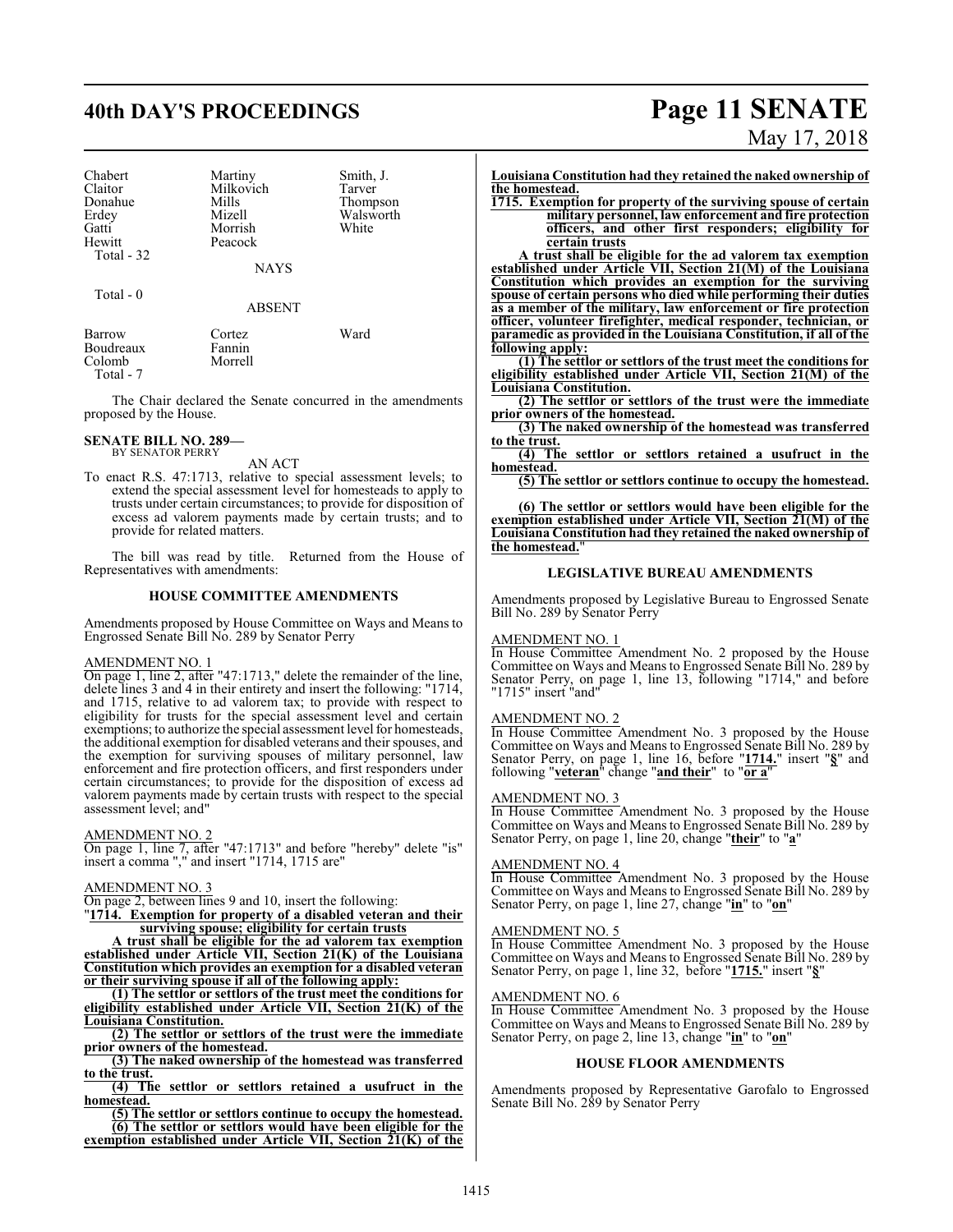# AMENDMENT NO. 1

On page 1, line 14, after "**usufruct**" and before "**the**" delete "**in**" and insert "**on**"

# AMENDMENT NO. 2

On page 2, line 11, after "VII," and before "of the" delete "Section  $18(\text{G})(6)$ " and insert "Sections 18(G)(6), and 21(K)(4) and (M)(4)"

Senator Perry moved to concur in the amendments proposed by the House.

# **ROLL CALL**

The roll was called with the following result:

## YEAS

| Mr. President<br>Allain<br>Appel<br>Carter<br>Chabert<br>Claitor<br>Donahue<br>Erdey<br>Gatti<br>Hewitt<br>Johns<br>Total - 31 | LaFleur<br>Lambert<br>Long<br>Luneau<br>Martiny<br>Milkovich<br>Mills<br>Mizell<br>Morrell<br>Morrish<br>Peacock<br><b>NAYS</b> | Perry<br>Peterson<br>Price<br>Riser<br>Smith, J.<br>Tarver<br>Thompson<br>Walsworth<br>White |
|--------------------------------------------------------------------------------------------------------------------------------|---------------------------------------------------------------------------------------------------------------------------------|----------------------------------------------------------------------------------------------|
| Total - 0                                                                                                                      | <b>ABSENT</b>                                                                                                                   |                                                                                              |
| Barrow<br>Bishop<br>Boudreaux<br>Total - 8                                                                                     | Colomb<br>Cortez<br>Fannin                                                                                                      | Smith, G.<br>Ward                                                                            |

The Chair declared the Senate concurred in the amendments proposed by the House.

### **SENATE BILL NO. 310—** BY SENATOR CLAITOR

AN ACT

To enact R.S. 17:3911(B)(4)(f), relative to the collection and reporting of certain data relative to students with an exceptionality; to provide relative to the failure of the Department of Education to comply with certain data collection and reporting requirements; and to provide for related matters.

The bill was read by title. Returned from the House of Representatives with amendments:

# **HOUSE COMMITTEE AMENDMENTS**

Amendments proposed by House Committee on Education to Reengrossed Senate Bill No. 310 by Senator Claitor

# AMENDMENT NO. 1

On page 1, line 3, after "with" delete the remainder of the line and delete line 4 and at the beginning ofline 5, delete "requirements;" and insert the following: "exceptionalities; to require the state Department of Education annually to report on the status of its compliance with the statutory requirement that the department compile a report of specific data collected relative to students with exceptionalities;

## AMENDMENT NO. 2

On page 2, delete lines 1 through 6 in their entirety and insert the following:

"**(f) By not later than December thirty-first each year, the department shall report to the House Committee on Education and the Senate Committee on Education on the status of its compliance with the reporting requirements of this Paragraph.**"

# **Page 12 SENATE 40th DAY'S PROCEEDINGS**

# **LEGISLATIVE BUREAU AMENDMENTS**

Amendments proposed byLegislative Bureau to Reengrossed Senate Bill No. 310 by Senator Claitor

AMENDMENT NO. 1

On page 1, line 10, following "B.(1)" delete the remainder of line 10 and delete lines 11-14

Senator Claitormoved to reject the amendments proposed by the House.

# **ROLL CALL**

The roll was called with the following result:

YEAS

| Mr. President<br>Allain<br>Appel<br><b>Bishop</b><br>Carter<br>Chabert | Johns<br>LaFleur<br>Lambert<br>Long<br>Luneau<br>Martiny   | Peacock<br>Perry<br>Peterson<br>Price<br>Smith, G.<br>Smith, J. |
|------------------------------------------------------------------------|------------------------------------------------------------|-----------------------------------------------------------------|
| Claitor<br>Donahue<br>Erdey<br>Gatti<br>Hewitt<br>Total - 32           | Milkovich<br>Mills<br>Mizell<br>Morrell<br>Morrish<br>NAYS | Tarver<br>Thompson<br>Walsworth<br>White                        |
| Total - 0                                                              | <b>ABSENT</b>                                              |                                                                 |
| Barrow<br>Boudreaux<br>Colomb<br>Total - 7                             | Cortez<br>Fannin<br>Riser                                  | Ward                                                            |

The Chair declared the Senate rejected the amendments proposed by the House.

**SENATE BILL NO. 364—**<br>BY SENATORS WARD, ALARIO, BOUDREAUX, CARTER, CLAITOR,<br>CORTEZ, DONAHUE, ERDEY, FANNIN, GATTI, HEWITT, JOHNS, LONG,<br>LUNEAU, MARTINY, MILKOVICH, MILLS, MIZELL, PEACOCK, PERRY, GARY SMITH, JOHN SMITH, THOMPSON, WALSWORTH AND WHITE AN ACT

To enact Part XIV of Chapter 26 of Title 17 of the Louisiana Revised Statutes of 1950, to be comprised of R.S. 17:3399.31 through 3399.37, relative to free expression on college campuses; to provide for the authority of the management boards of public postsecondaryeducation institutions; to provide forthe adoption of policies on free expression; to provide for definitions; and to provide for related matters.

The bill was read by title. Returned from the House of Representatives with amendments:

# **HOUSE COMMITTEE AMENDMENTS**

Amendments proposed by House Committee on Education to Reengrossed Senate Bill No. 364 by Senator Ward AMENDMENT NO. 1

On page 2, line 2, after "**faculty**" and before "**staff**" insert a comma "**,**"

# AMENDMENT NO. 2

On page 2, line 3, after "**and**" and before "**not**" change "**does**" to "**do**"

# AMENDMENT NO. 3

On page 2, line 8, after "**postsecondary**" and before "**institutions;**" insert "**education**"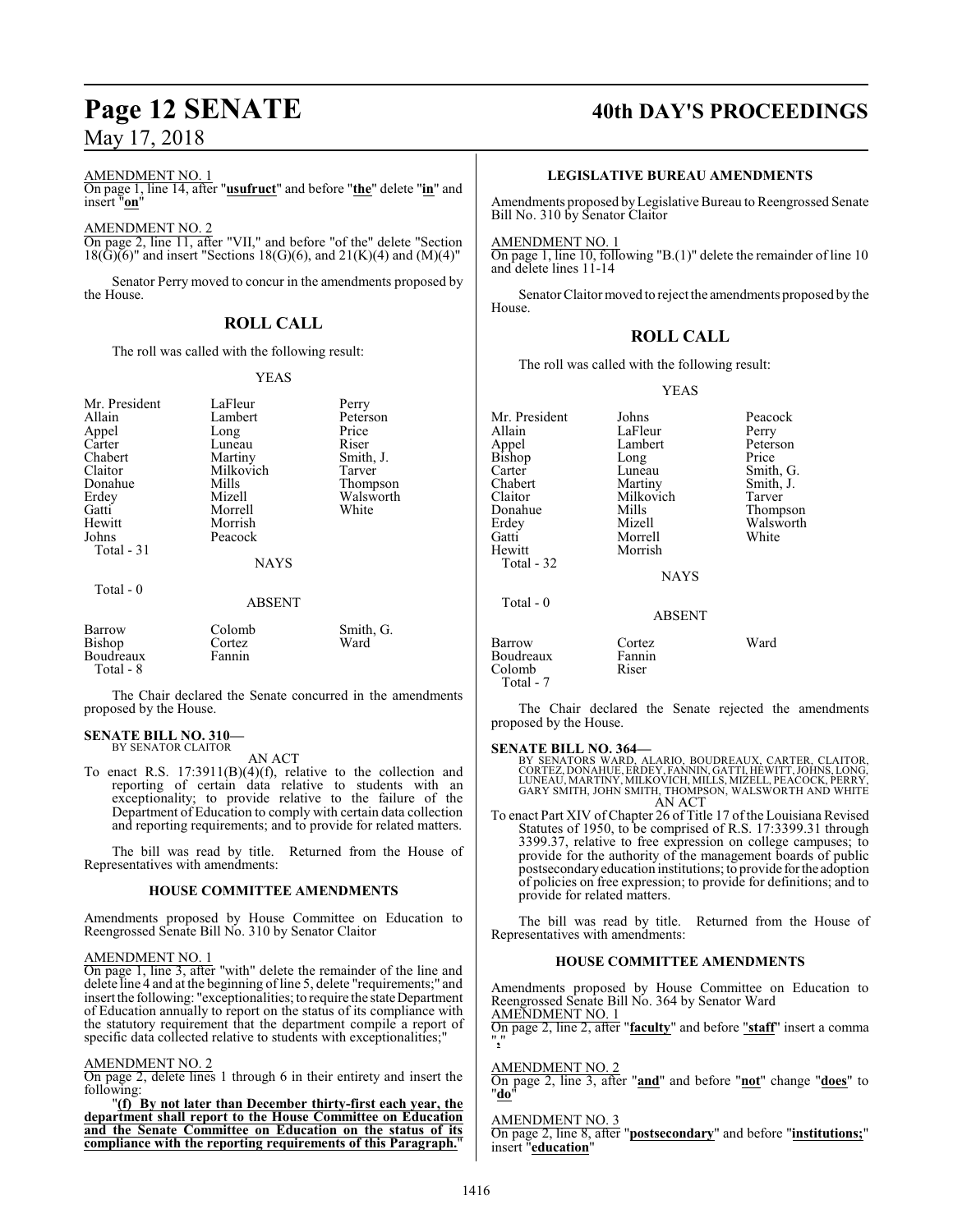# **40th DAY'S PROCEEDINGS Page 13 SENATE**

# May 17, 2018

AMENDMENT NO. 4 On page 2, line 16, after "**postsecondary**" and before "**institution**" insert "**education**" AMENDMENT NO. 5 On page 2, line 18, after "**this**" and before "**shall**" change "**Paragraph**" to "**Part**" AMENDMENT NO. 6 On page 2, line 23, after "**published,**" and before "**and**" delete "**content and viewpoint-neutral criteria,**" and insert "**and contentand viewpoint-neutral criteria**" AMENDMENT NO. 7 On page 3, line 1, after "**or**" and before "**prohibiting**" insert "**from**" AMENDMENT NO. 8 On page 3, line 18, after "**institution's**" and before "**on**" change "**handbooks,**" to "**handbook,**" AMENDMENT NO. 9 On page 3, line 26, after "**§3399.35.**" and before "**on**" delete "**Policy**" and insert "**Management boards; policy**" AMENDMENT NO. 10 On page 4, at the beginning of line 5, change "**must**" to "**shall**" AMENDMENT NO. 11 On page 4, line 19, after "**faculty**" and before "**assemble**" change "**shall be permitted to**" to "**may**" AMENDMENT NO. 12 On page 4, line 29, after "**forums**" and before "**open**" delete the comma "**,**" and insert "**that are**" AMENDMENT NO. 13 On page 5, line 3, after "**with this**" and before "**on**" change "**statement**" to "**policy**" AMENDMENT NO. 14 On page 5, line 5, after "**with**" and before "**on**" change "**the statement**" to "**this policy**" AMENDMENT NO. 15 On page 5, line 12, after "**to**" and before "**or**" delete the comma "**,**" AMENDMENT NO. 16 On page 5, line 12, after "**against**" and before "**free**" delete the comma "**,**" AMENDMENT NO. 17 On page 5, at the end of line 13, change "**incident,**" to "**incident**" AMENDMENT NO. 18 On page 5, line 23, after "**Each**" and before "**postsecondary**" insert "**public**" **HOUSE FLOOR AMENDMENTS** Amendments proposed by Representative Stefanski to Reengrossed Senate Bill No. 364 by Senator Ward AMENDMENT NO. 1 In Amendment No. 1 by the House Committee on Education (#3932), on page 1, line 2, after "before" and before "insert" change "**staff**" to "**and staff**" **peaceful assembly, protest, speech, distribution of literature, carrying signs, and circulating petitions. This expressly excludes commercial activities where individuals or groups are being compensated or attempting to advertise, market, or accrue financial gain to any individual, corporation, business, or organization.**" AMENDMENT NO. 3 On page 3, line 21, after "**all**" delete the remainder of the line and delete line 22 and insert "**employees and students.**" AMENDMENT NO. 4 On page 4, line 1, after "**(1) A statement that**" delete the remainder of the line and delete lines 2 through 4 and insert "**each institution**" AMENDMENT NO. 5 On page 4, line 10, after "**Louisiana,**" and before "**including**" insert "**and other applicable laws,**" AMENDMENT NO. 6 On page 4, line 13, after "**as**" and before "**the First**" insert "**provided under**" AMENDMENT NO. 7 On page 4, line 15, after "**Louisiana**" and before "**permit**" insert "**and other applicable laws**" AMENDMENT NO. 8 On page 5, line 29, after "**Louisiana**" delete the period "**.**" and insert "**and other applicable laws.**" Senator Riser moved to concur in the amendments proposed by the House. **ROLL CALL** The roll was called with the following result: YEAS Mr. President Johns Peacock<br>Allain LaFleur Perry Allain LaFleur Perry<br>Appel Lambert Peterson Lambert Peters<br>
Long Price Bishop Long Price<br>Carter Luneau Riser Carter Luneau<br>Chabert Martiny Chabert Martiny Smith, G.<br>Claitor Milkovich Smith, J. Milkovich Smith,<br>
Mills Tarver Donahue Mills<br>Erdey Mizell Erdey Mizell Thompson Gatti Morrell Walsworth<br>
Hewitt Morrish White Morrish Total - 33 NAYS Total - 0 ABSENT Barrow Colomb Fannin Boudreaux Total - 6 The Chair declared the Senate concurred in the amendments proposed by the House. **SENATE BILL NO. 400— ATE DILL NO. 400—**<br>BY SENATOR HEWITT AND REPRESENTATIVE EDMONDS

AMENDMENT NO. 2

On page 1, delete lines 14 through 17 and insert the following:

"**(1) "Expressive activities" include but are not limited to any lawful verbal or written means by which individuals or groups communicate ideas to one another, as provided by the First Amendment of the Constitution of the United States of America and by the Constitution of Louisiana, including all forms of**

AN ACT To amend and reenact R.S. 3:2(C), 3210(B), the introductory

paragraph of(C), (4), and (5), R.S. 9:154.3, R.S. 15:572.8(H)(1) and the introductory paragraph of (2), and 921, R.S. 17:3138.4, R.S.  $22:1071(D)(3)(b)$  and (c), and  $1476(A)(2)$ , R.S. 23:1514(D)(5), R.S. 24:653(N)(3), R.S. 30:2004(11), 2014(B),  $(D)(4)(a)$  and the introductory paragraph of  $(b)$ , 2015 $(A)$ ,  $(B)$ , the introductory paragraph of  $(C)$ , the introductory paragraph of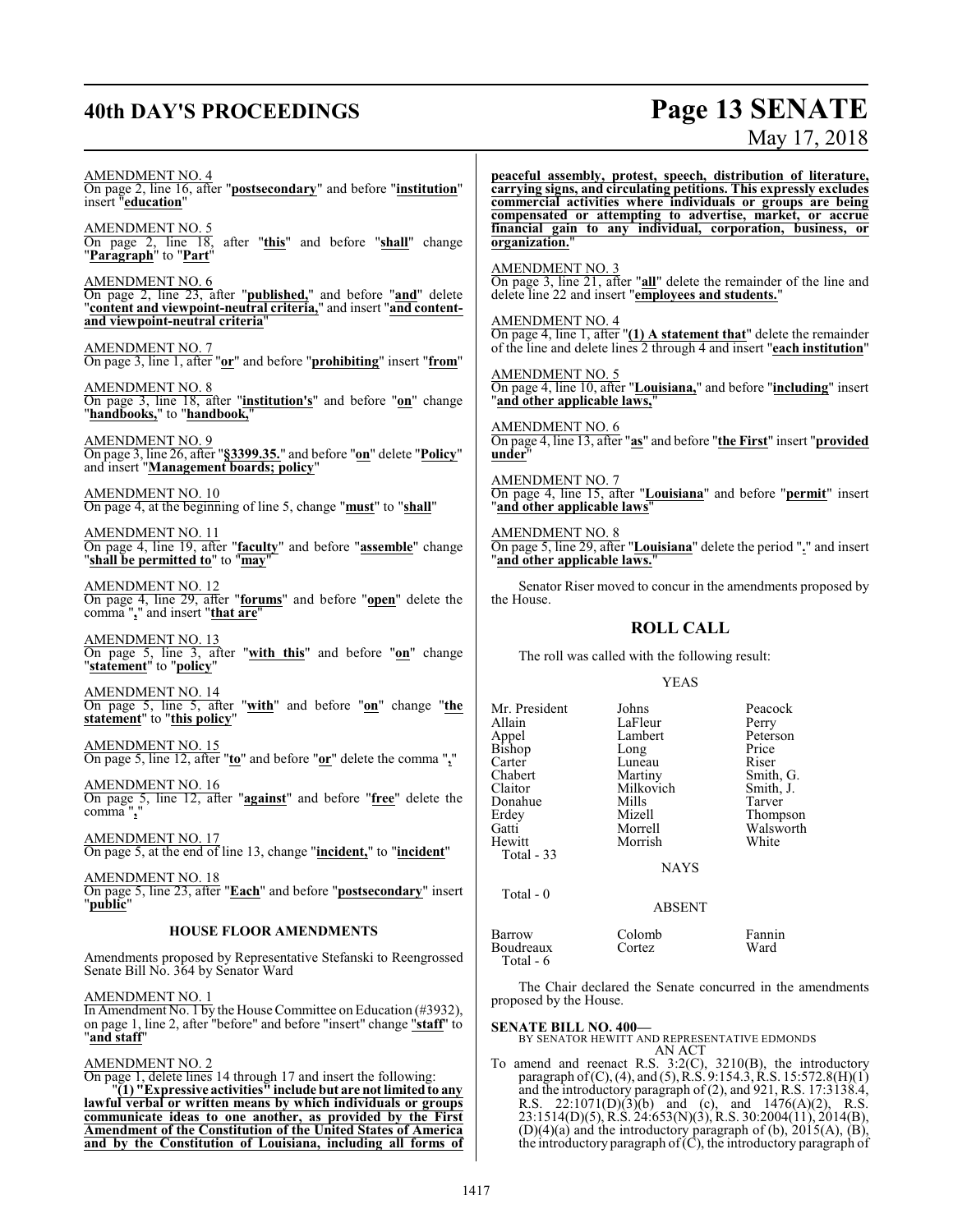(D), and (E), 2035(B)(1), 2054(B)(8), 2109(A) and (C), 2192(B)(4), 2195(B), (C), and (E), 2195.2(A)(4), 2195.4(C)(1) and (2), 2195.5, 2205(A)(1), and 2552(A), (B), and (C), R.S. 32:202, 402.3(I), and 412(C)(2), R.S. 39:82(A), 91(B), 100.136, and 352, R.S. 40:1135.10, R.S. 46:1301(A)(1), R.S. 47:318(D), 463.48(D), 463.60(F), 463.104(C), 463.148(E), 463.167(E), 6351(G), and 7019.2(B)(1), R.S. 49:259(D), 308.3(B)(7) and (D), and 308.5(B)(3), R.S. 51:1927.1(A) and (C), 2315, and 2341(F), R.S. 56:10(B)(1)(b), 70.3, 70.4(A), 253(C)(2)(a), 278(A), 279(A), (C), (D)(1) and (3), 494(E)(5) and (F), 644(B), the introductory paragraph of (C), (D), and (E), Code of Criminal Procedure Article  $895.1(F)(2)$ , the introductory paragraph of (3), (b), and (e), Section 4(B) of Act No. 421 of the 2013 Regular Session of the Legislature, as amended by Section 4(B) of Act No. 822 of the 2014 Regular Session of the Legislature, the introductory paragraph of Section 7(A) and (B) of Act 41 of the 2006 First Extraordinary Session of the Legislature, and to repeal R.S. 11:544, R.S. 15:185.5, 572.8(N) and (S), R.S. 17:354, 3129.6, 3138.2, and 3138.3, and Subpart A-2 of Part IX-A of Chapter 26 of Title 17 of the Louisiana Revised Statutes of 1950, comprised of R.S. 17:3397.11, R.S. 30:2000.12 and 2551, R.S. 33:2740.18, R.S. 39:87.5, Subpart H of Part II-A of Chapter 1 of Subtitle I of Title 39 of the Louisiana Revised Statutes of 1950, comprised of R.S. 39:100.11, Subpart N of Part II-A of Chapter 1 of Subtitle I of Title 39 of the Louisiana Revised Statutes of 1950, comprised of R.S. 39:100.51, Subpart Q-1 of Part II-A of Chapter 1 of Subtitle I of Title 39 of the Louisiana Revised Statutes of 1950, comprised of R.S. 39:100.122, Subpart Q-2 of Part II-A of Chapter 1 of Subtitle I of Title 39 of the Louisiana Revised Statutes of 1950, comprised of R.S. 39:100.123, Subpart S of Part II-A of Chapter 1 of Subtitle I of Title 39 of the Louisiana Revised Statutes of 1950, comprised of R.S. 39:100.146, R.S. 39:1357, R.S. 40:16.2 and 1402, R.S. 46:290.1, 977.13, and 1816, Chapter 54 of Title 46 of the Louisiana Revised Statutes of 1950, comprised of R.S. 46:2691 and 2692, 2731, 2742(D), and 2901, R.S. 47:120.39, 463.104(D), and 841.2, R.S. 49:214.6.7(D) and (E), R.S. 51:2211 through 2216, R.S. 56:14, 302.3(B)(5)(c), 305(H) and 633, Section 9 of Act No. 138 ofthe 2005 Regular Session of the Legislature as amended by Section 7 of Act 642 of the 2006 Regular Session of the Legislature, Sections (3)(D) and (6) of Act No. 41 of the 2006 First Extraordinary Session of the Legislature, Section 7 of Act No. 420 of the 2013 Regular Session of the Legislature, Section  $(4)(B)(1)$  of Act No. 421 of the 2013 Regular Session of the Legislature, as amended by Section (4)(B)(1) of Act No. 822 of the 2014 Regular Session of the Legislature, and Section  $(4)(B)(2)$  of  $\overline{A}$ ct No. 421 of the 2013 Regular Session of the Legislature, relative to certain funds in the state treasury; to provide for meeting dates of the Dedicated Fund Review Subcommittee of the Joint Legislative Committee on the Budget; to provide for the review of certain funds in the state treasury by the subcommittee; to provide for the powers, duties, functions, and responsibilities of the subcommittee, including the recommendation for the reclassification, elimination, and expenditure of certain funds in the treasury; to provide for the reclassification of funds in the treasury; to provide for the elimination of certain treasury funds and the creation of certain treasury accounts; to provide relative to monies deposited and credited into certain agency accounts in the state treasury; to provide for the classification and consideration of certain monies as fees and self-generated revenues; to provide that such fees and self-generated revenues shall be available for appropriation as recognized by the Revenue Estimating Conference; to provide for the retention of monies in certain agency accounts for future appropriation; to provide relative to monies deposited and credited to certain accounts in the state treasury; to provide for an effective date; and to provide for related matters.

On motion of Senator Hewitt, the bill was read by title and returned to the Calendar, subject to call.

# **Page 14 SENATE** 40th DAY'S PROCEEDINGS

## **SENATE BILL NO. 405—** BY SENATOR PRICE

AN ACT

To enact R.S. 9:5633.1, relative to three-year acquisitive prescription; to provide for acquisition of blighted property in certain municipalities; to provide for the filing of certain affidavits and judgments; and to provide for related matters.

The bill was read by title. Returned from the House of Representatives with amendments:

# **HOUSE COMMITTEE AMENDMENTS**

Amendments proposed by House Committee on Civil Law and Procedure to Reengrossed Senate Bill No. 405 by Senator Price

# AMENDMENT NO. 1

On page 5, delete line 2 in its entirety and insert "**at the judicial interest rate provided by R.S. 13:4202.**"

# **LEGISLATIVE BUREAU AMENDMENTS**

Amendments proposed byLegislative Bureau to Reengrossed Senate Bill No. 405 by Senator Price

## AMENDMENT NO. 1 On page 3, line 17, change "**improving**" to "**improve**"

AMENDMENT NO. 2

On page 3, line 21, change "**said**" to "**the**"

# AMENDMENT NO. 3

On page 5, line 15, change "**is**" to "**are**"

Senator Price moved to concur in the amendments proposed by the House.

# **ROLL CALL**

The roll was called with the following result:

Mr. President Johns Perry

YEAS

| LaFleur       | Peterson  |
|---------------|-----------|
| Lambert       | Price     |
| Long          | Riser     |
| Luneau        | Smith, G. |
| Milkovich     | Smith, J. |
| Mills         | Tarver    |
| Mizell        | Thompson  |
| Morrish       | Walsworth |
| Peacock       | White     |
|               |           |
| <b>NAYS</b>   |           |
|               |           |
| <b>ABSENT</b> |           |
| Colomb        | Martiny   |
| Cortez        | Morrell   |
| Fannin        | Ward      |
|               |           |
|               |           |

The Chair declared the Senate concurred in the amendments proposed by the House.

# **SENATE BILL NO. 458—**

BY SENATORS GATTI AND PEACOCK AND REPRESENTATIVES<br>BAGLEY, CREWS, HORTON, HOWARD, JACKSON, JIM MORRIS,<br>NORTON AND SEABAUGH AN ACT

To amend and reenact R.S. 15:574.20(A), (C)(1)(a), (D), and (E) and to enact R.S. 15:574.20(C)(4), relative to medical parole and medical treatment furloughs; to prohibit a medical treatment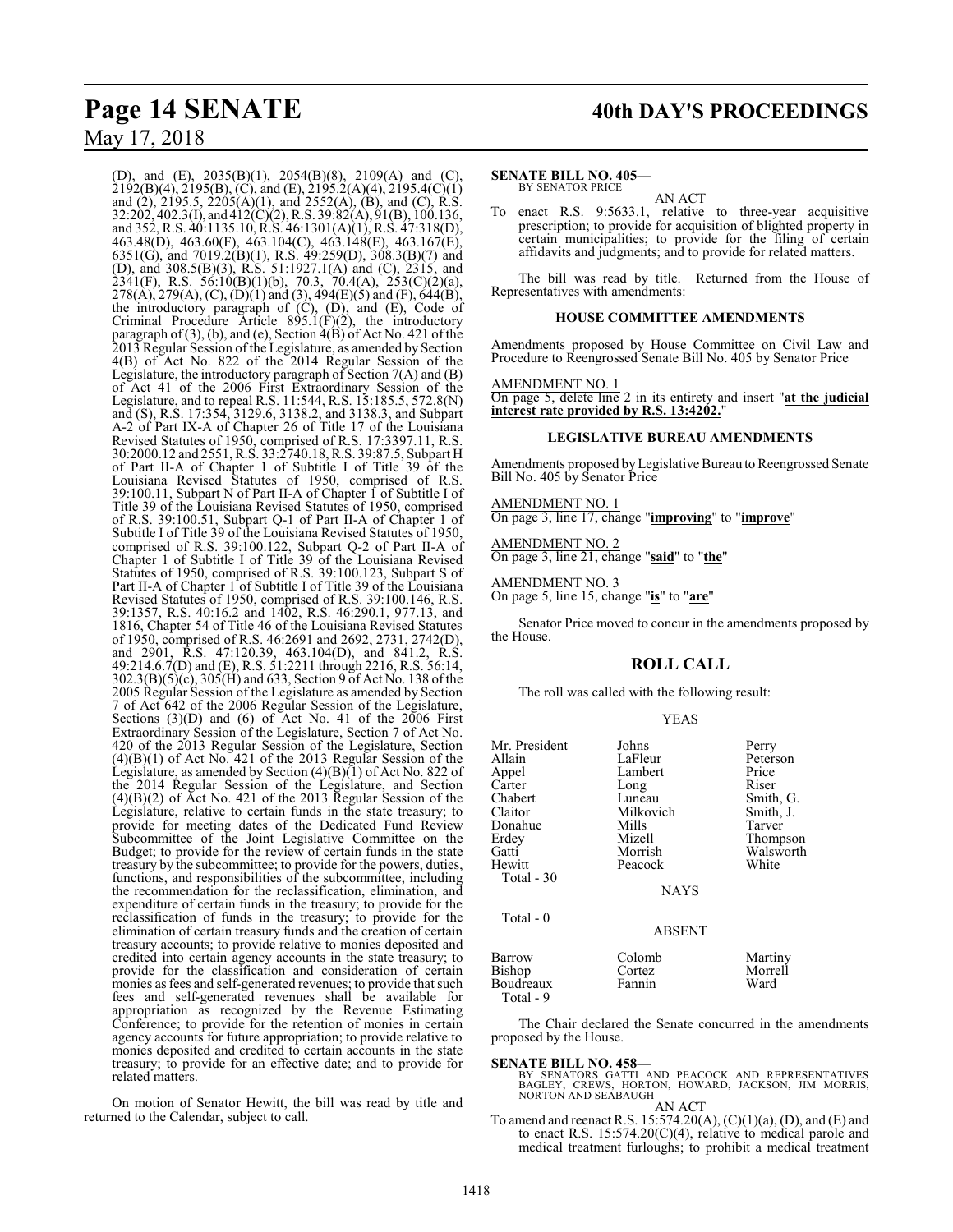# **40th DAY'S PROCEEDINGS Page 15 SENATE**

May 17, 2018

furlough to any offender who is serving a sentence for a conviction of first degree murder; and to provide for related matters.

The bill was read by title. Returned from the House of Representatives with amendments:

# **HOUSE FLOOR AMENDMENTS**

Amendments proposed by Representative Mack to Reengrossed Senate Bill No. 458 by Senator Gatti

# AMENDMENT NO. 1

On page 1, line 5, after "murder;" and before "and" insert the following: "to provide relative to an application for rehearing after a denial; to require certain notification be provided upon granting medical parole or medical treatment furlough;"

## AMENDMENT NO. 2

On page 3, line 4, after "safety" and before the period "." insert the following: "**and only after the offender, as a condition of the medical parole or medical treatment furlough, waives his right to medical confidentiality and privacy as to the notice requirements in Paragraph (5) of this Subsection**"

# AMENDMENT NO. 3

On page 3, line 9, change "**leave**" to "**treatment**"

Senator Gatti moved to concur in the amendments proposed by the House.

# **ROLL CALL**

The roll was called with the following result:

# YEAS

| Mr. President<br>Allain<br>Appel<br>Bishop<br>Carter<br>Chabert<br>Claitor<br>Donahue<br>Erdey<br>Gatti | Johns<br>LaFleur<br>Lambert<br>Long<br>Luneau<br>Martiny<br>Milkovich<br>Mills<br>Mizell<br>Morrell | Peacock<br>Perry<br>Peterson<br>Price<br>Riser<br>Smith, G.<br>Smith, J.<br>Tarver<br>Thompson<br>Walsworth |
|---------------------------------------------------------------------------------------------------------|-----------------------------------------------------------------------------------------------------|-------------------------------------------------------------------------------------------------------------|
| Hewitt                                                                                                  | Morrish                                                                                             | White                                                                                                       |
| Total $-33$                                                                                             |                                                                                                     |                                                                                                             |
|                                                                                                         | <b>NAYS</b>                                                                                         |                                                                                                             |
| Total - 0                                                                                               | <b>ABSENT</b>                                                                                       |                                                                                                             |

| Barrow    | Colomb  | Fannin |
|-----------|---------|--------|
| Boudreaux | Cortez. | Ward   |
| Total - 6 |         |        |

The Chair declared the Senate concurred in the amendments proposed by the House.

### **SENATE BILL NO. 465—** BY SENATOR BISHOP

## AN ACT

To amend and reenact the introductory paragraph of R.S. 17:253(B) and to enact R.S. 17:253(B)(21) through (25), relative to student behavior and discipline; to provide relative to the membership of the Advisory Council on Student Behavior and Discipline; to provide for reporting; and to provide for related matters.

The bill was read by title. Returned from the House of Representatives with amendments:

# **HOUSE COMMITTEE AMENDMENTS**

Amendments proposed by House Committee on Education to Reengrossed Senate Bill No. 465 by Senator Bishop

## AMENDMENT NO. 1

On page 1, line 2, after "R.S. 17:253(B)" and before "to enact" change "and" to a comma ","

# AMENDMENT NO. 2

On page 1, line 3, after "(25)," and before "relative" insert "and to repeal R.S. 17:253,"

# AMENDMENT NO. 3

On page 1, line 5, after "reporting;" and before "and" insert "to provide for the termination of the council;"

# AMENDMENT NO. 4

On page 1, at the end of line 11, change "**twenty-eight**" to "**twentynine**"

# AMENDMENT NO. 5

On page 2, after line 10, insert the following: "Section 3. R.S. 17:253 is hereby repealed in its entirety. Section 4. Section 1, Section 2, and this Section ofthis Act shall become effective on August 1, 2018. Section 3 of this Act shall become effective on February 15, 2019."

# **HOUSE FLOOR AMENDMENTS**

Amendments proposed by Representative Leger to Reengrossed Senate Bill No. 465 by Senator Bishop

# AMENDMENT NO. 1

In Amendment No. 5 by the House Committee on Education (#4162), on page 1, delete lines 13 through 15 and insert the following:

"Section 4.(A) Section 1, Section 2, and this Section of this Act shall become effective upon signature of this Act by the governor or, if not signed by the governor, upon expiration of the time for bills to become law without signature by the governor, as provided by Article III, Section 18 of the Constitution of Louisiana. If this Act is vetoed by the governor and subsequently approved by the legislature, Section 1, Section 2, and this Section of this Act shall become effective on the day following such approval.

(B) Section 3 of this Act shall become effective on February 15, 2019."

Senator Bishop moved to reject the amendments proposed by the House.

# **ROLL CALL**

The roll was called with the following result:

# YEAS

Mr. President Johns Peacock<br>Allain LaFleur Perry Allain LaFleur Perry Bishop Long Price<br>Carter Luneau Riser Carter Luneau<br>Chabert Martiny Chabert Martiny Smith, G.<br>Claitor Milkovich Smith, J. Donahue Mills<br>Erdey Mizell Erdey Mizell Thompson Hewitt Total - 33

Total - 0

Lambert Peters<br>
Long Price Milkovich Smith,<br>Mills Tarver Morrell Walsworth<br>
Morrish White

**NAYS**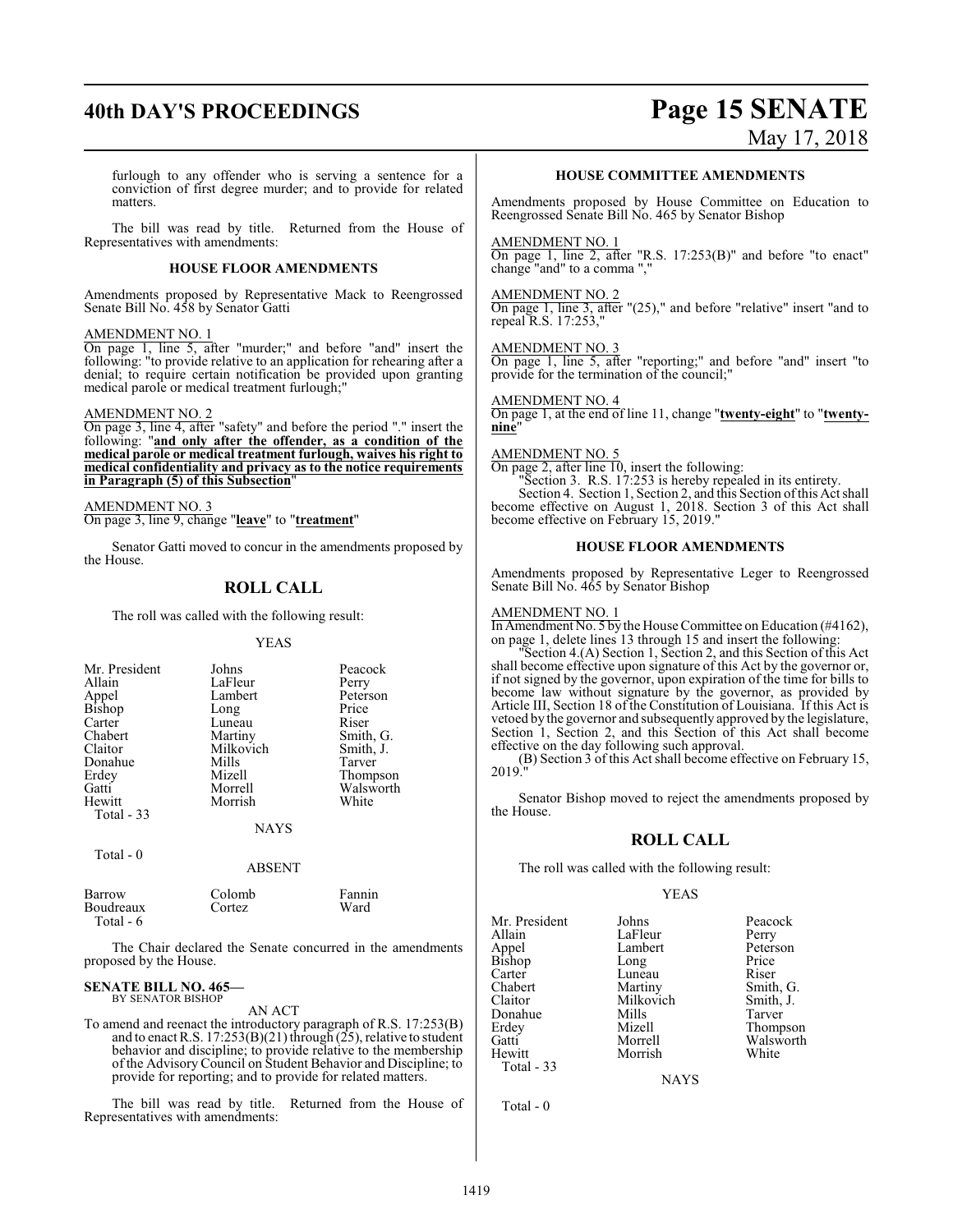# ABSENT

| Barrow    | Colomb | Fanni |
|-----------|--------|-------|
| Boudreaux | Cortez | Ward  |
| Total - 6 |        |       |

Colomb Fannin<br>Cortez Ward

The Chair declared the Senate rejected the amendments proposed by the House.

## **SENATE BILL NO. 500—** BY SENATOR MILLS

AN ACT

To amend and reenact R.S. 13:783(F)(7), relative to clerks of court; to provide for the payment of premium costs for retirees from certain clerk of court offices; to provide for requirements; to provide for applicability; and to provide for related matters.

The bill was read by title. Returned from the House of Representatives with amendments:

# **HOUSE FLOOR AMENDMENTS**

Amendments proposed by Representative Jimmy Harris to Reengrossed Senate Bill No. 500 by Senator Mills

AMENDMENT NO. 1

On page 2, line 5, change "**Orleans Parish clerk of court's office**" to "**the Orleans Parish Civil District Court clerk of court's office, the Orleans Parish Criminal District Court clerk of court's office**"

AMENDMENT NO. 2

On page 2, line 13, after "LaSalle Parish," delete "**Orleans**"

AMENDMENT NO. 3 On page 2, line 14, at the beginning of the line delete "**Parish,**"

AMENDMENT NO. 4

On page 2, delete line 15 in its entirety and insert the following: "Parish, Webster Parish**, West Feliciana Parish**, or Winn Parish, **Orleans Parish Civil District Court, or Orleans Parish Criminal District Court,** and who is at least"

Senator Mills moved to concur in the amendments pro the House.

# **ROLL CALL**

The roll was called with the following result:

# YEAS

| Mr. President<br>Allain<br>Appel<br>Carter<br>Chabert<br>Claitor<br>Donahue<br>Erdey<br>Gatti<br>Hewitt<br>Johns<br>Total $-31$ | LaFleur<br>Lambert<br>Long<br>Luneau<br>Martiny<br>Milkovich<br>Mills<br>Mizell<br>Morrish<br>Peacock<br>Perry<br><b>NAYS</b> | Peterson<br>Price<br>Riser<br>Smith, G.<br>Smith, J.<br>Tarver<br>Thompson<br>Walsworth<br>White |
|---------------------------------------------------------------------------------------------------------------------------------|-------------------------------------------------------------------------------------------------------------------------------|--------------------------------------------------------------------------------------------------|
| Total - 0                                                                                                                       | <b>ABSENT</b>                                                                                                                 |                                                                                                  |

| Barrow    | Colomb | Morrell |
|-----------|--------|---------|
| Bishop    | Cortez | Ward    |
| Boudreaux | Fannin |         |
| Total - 8 |        |         |

| ments proposed by |  |
|-------------------|--|
|                   |  |
|                   |  |

The Chair declared the Senate concurred in the amendments proposed by the House.

# **SENATE BILL NO. 508—**

BY SENATOR MORRELL AN ACT

To amend and reenact R.S. 26:85(6) and 359(B)(1)(f), relative to alcoholic beverages; to provide for the direct shipment of certain alcoholic beverages to consumers; to provide for requirements for the receipt of shipments of certain alcoholic beverages; to provide for proof of age; and to provide for related matters.

The bill was read by title. Returned from the House of Representatives with amendments:

# **LEGISLATIVE BUREAU AMENDMENTS**

Amendments proposed by Legislative Bureau to Reengrossed Senate Bill No. 508 by Senator Morrell

# AMENDMENT NO. 1

On page 1, line 2, following "26:85(6) and" change "359(B)(1)(f)" to "the introductory paragraph of  $359(B)(1)$  and  $(f)$ "

## AMENDMENT NO. 2

On page 1, line 7, following "26:85(6) and" change "359(B)(1)(f)" to "the introductory paragraph of  $359(B)(1)$  and  $(f)$ "

Senator Morrell moved to concur in the amendments proposed by the House.

# **ROLL CALL**

The roll was called with the following result:

## YEAS

Mr. President Johns Perry<br>Allain LaFleur Peter Allain LaFleur Peterson<br>
Appel Lambert Price Carter Long<br>Chabert Luneau Chabert Luneau Smith, G.<br>
Claitor Martiny Smith, J. Donahue Mills<br>Erdey Mizell Erdey Mizell Thompson Gatti Morrell Walsworth<br>
Hewitt Morrish White Total - 30

Total - 0

Total - 9

Lambert Price<br>
Long Riser Martiny Smith, J.<br>Mills Tarver

**NAYS** 

ABSENT

Morrish

| Barrow    | Colomb | Milkovich |
|-----------|--------|-----------|
| Bishop    | Cortez | Peacock   |
| Boudreaux | Fannin | Ward      |

The Chair declared the Senate concurred in the amendments proposed by the House.

### **SENATE BILL NO. 512—** BY SENATOR GATTI

AN ACT To amend and reenact R.S. 17:2115.11, relative to student-initiated prayer; to provide relative to school employee participation in student-initiated prayer; to provide for conditions; and to provide for related matters.

The bill was read by title. Returned from the House of Representatives with amendments:

# **Page 16 SENATE 40th DAY'S PROCEEDINGS**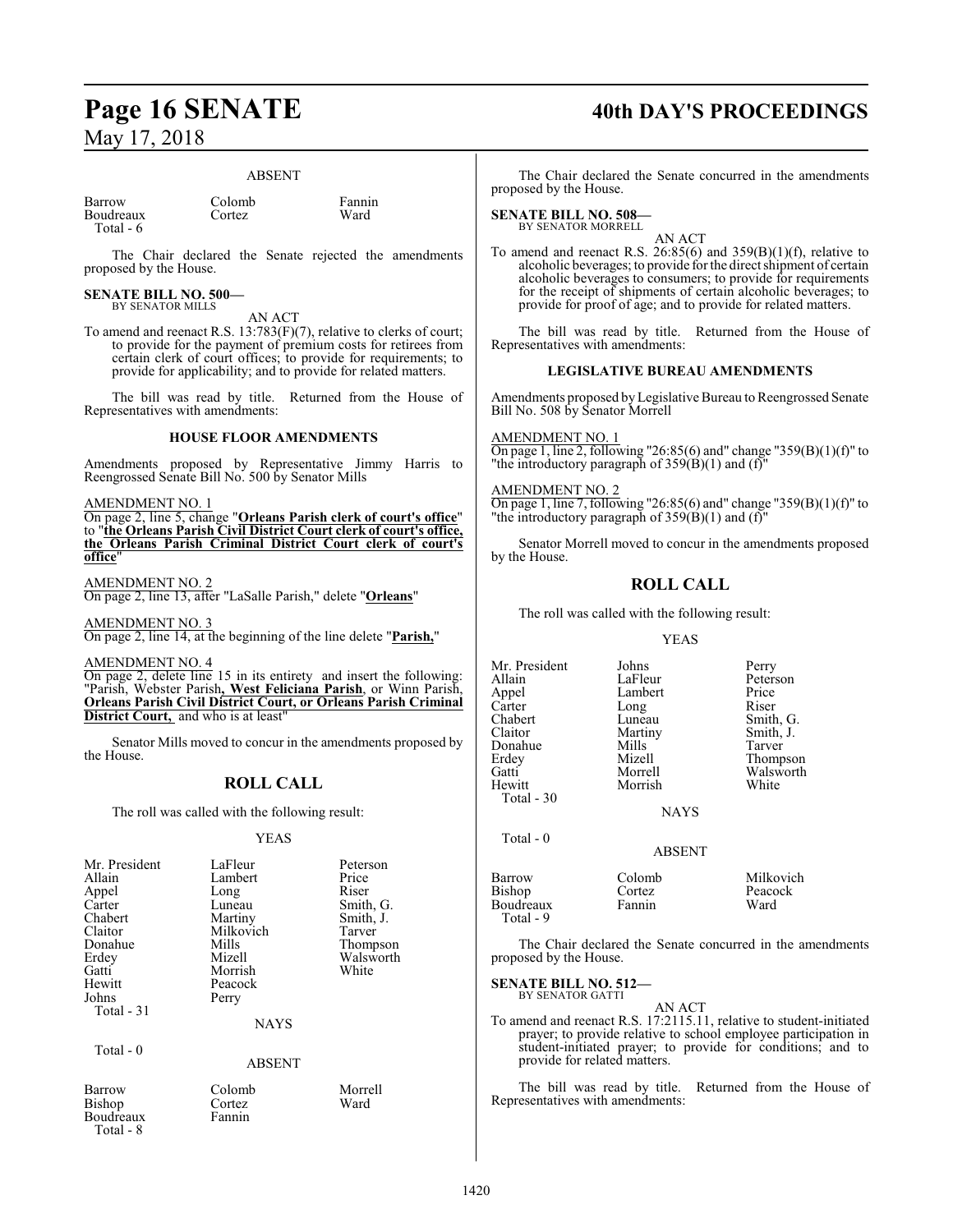# **40th DAY'S PROCEEDINGS Page 17 SENATE**

# **HOUSE FLOOR AMENDMENTS**

Amendments proposed by Representative Edmonds to Engrossed Senate Bill No. 512 by Senator Gatti

AMENDMENT NO. 1 On page 1, line 2, change "R.S. 17:2115.11," to "R.S.  $17:2115.11(A)$ ,"

AMENDMENT NO. 2 On page 1, at the end of line 3, delete "to provide for" and at the beginning of line 4, delete "conditions;"

AMENDMENT NO. 3 On page 1, line 6, change "R.S. 17:2115.11" to "R.S. 17:2115.11(A)"

AMENDMENT NO. 4

On page 1, at the end of line 16, add "**If a school employee present to supervise the gathering chooses, he may quietly bow his head during a student-led, student-initiated prayer so that the employee may treat the students' religious beliefs and practices with deference and respect.**"

AMENDMENT NO. 5 On page 1, delete line 17 and on page 2, delete lines 1 through 16 in their entirety and insert the following: "\* \* \*"

Senator Gatti moved to reject the amendments proposed by the House.

# **ROLL CALL**

The roll was called with the following result:

# YEAS

| Mr. President<br>Allain<br>Carter<br>Chabert<br>Claitor<br>Donahue<br>Erdey<br>Gatti<br>Hewitt<br>Johns<br>LaFleur<br>Total $-31$ | Lambert<br>Long<br>Luneau<br>Martiny<br>Milkovich<br>Mills<br>Mizell<br>Morrell<br>Morrish<br>Peacock<br>Perry | Peterson<br>Price<br>Riser<br>Smith, G.<br>Smith, J.<br>Tarver<br>Thompson<br>Walsworth<br>White |
|-----------------------------------------------------------------------------------------------------------------------------------|----------------------------------------------------------------------------------------------------------------|--------------------------------------------------------------------------------------------------|
|                                                                                                                                   | <b>NAYS</b>                                                                                                    |                                                                                                  |
| Appel<br>Total - 1                                                                                                                | <b>A R SENT</b>                                                                                                |                                                                                                  |

|                                            | .                          |      |
|--------------------------------------------|----------------------------|------|
| Barrow<br>Bishop<br>Boudreaux<br>Total - 7 | Colomb<br>Cortez<br>Fannin | Ward |
|                                            |                            |      |

The Chair declared the Senate rejected the amendments proposed by the House.

### **SENATE BILL NO. 525—** BY SENATOR LAFLEUR

AN ACT

To enact R.S. 4:147.1(D), relative to horse racing; to provide for the duties and powers of the Louisiana State Racing Commission; to provide relative to purse monies for horse races; to provide relative to net slot machine proceeds received for purses; to provide relative to thoroughbred horse racing; to provide relative to eligible facilities; to provide relative to the transfer of slot machine proceeds from one eligible facility to another; and to provide for related matters.

# May 17, 2018

The bill was read by title. Returned from the House of Representatives with amendments:

# **HOUSE COMMITTEE AMENDMENTS**

Amendments proposed by House Committee on Administration of Criminal Justice to Engrossed Senate Bill No. 525 by Senator LaFleur

# AMENDMENT NO. 1

On page 2, after line 2, insert the following:

"Section 2. This Act shall become effective upon signature by the governor or, if not signed by the governor, upon expiration of the time for bills to become law without signature by the governor, as provided by Article III, Section 18 of the Constitution of Louisiana. If vetoed by the governor and subsequently approved by the legislature, this Act shall become effective on the day following such approval."

# **LEGISLATIVE BUREAU AMENDMENTS**

Amendments proposed by Legislative Bureau to Engrossed Senate Bill No. 525 by Senator LaFleur

AMENDMENT NO. 1 On page 2, line 2, change "**Paragraph**" to "**Subsection**"

# **HOUSE FLOOR AMENDMENTS**

Amendments proposed by Representative Thibaut to Engrossed Senate Bill No. 525 by Senator LaFleur

# AMENDMENT NO. 1

 $\overline{\text{On page 1, delete line 2}}$  in its entirety and insert the following: "To amend and reenact R.S. 4:183(B)(introductory paragraph) and  $(3)$ , 214.1(B), and R.S. 27:372(A) and to enact R.S. 4:147.1(D) and R.S. 27:372(C), relative to horse racing; to provide for the

# AMENDMENT NO. 2

duties and powers of"

On page 1, line 7, after "another;" and before "and to" insert "to provide for a maximum number of gaming positions authorized within the designated gaming area; to provide for exceptions; to provide for contingent effectiveness;

# AMENDMENT NO. 3

On page 2, after line 2, add the following: "Section 2. R.S. 4:183(B)(introductory paragraph) and (3) and

214.1(B) are hereby amended and reenacted to read as follows:

§183. Contracts between licensees and permittees licensed to race horses at race meetings conducted in the state

\* \* \* B. Monies due as purses to persons licensed to race horses at race meetings conducted in the state as a result of conditions outlined in R.S. 4:183(A) **Subsection A of this Section** and the monies due to the Horsemen's Benevolent and Protective Association pursuant to the provisions of R.S. 4:183(A)(4)(b) **Subparagraph (A)(4)(b) of this Section** shall be allocated and distributed during the race meeting at which earned.

\* \* \* (3) Notwithstanding the provisions of Paragraph (2) of this Subsection, the provisions of this Paragraph shall only apply apply **only** to thoroughbred race meetings at any facility where the purse revenue derived from slot machines is limited by expressly stated number of slot machines **subject to the provisions of R.S. 27:372.1(A)**. For such facilities, in the event the amount distributed as purses to persons licensed to race horses at thoroughbred race meetings conducted in the state is less than the amount required by Subsection A of this Section, and more than an amount equal to two times the average daily purse distribution at the race meeting at which such amount is generated, it shall be delivered to the Horsemen's Benevolent and Protective Association for further distribution to persons having earned monies during the meeting, in the direct proportion that the underpayment is to the monies earned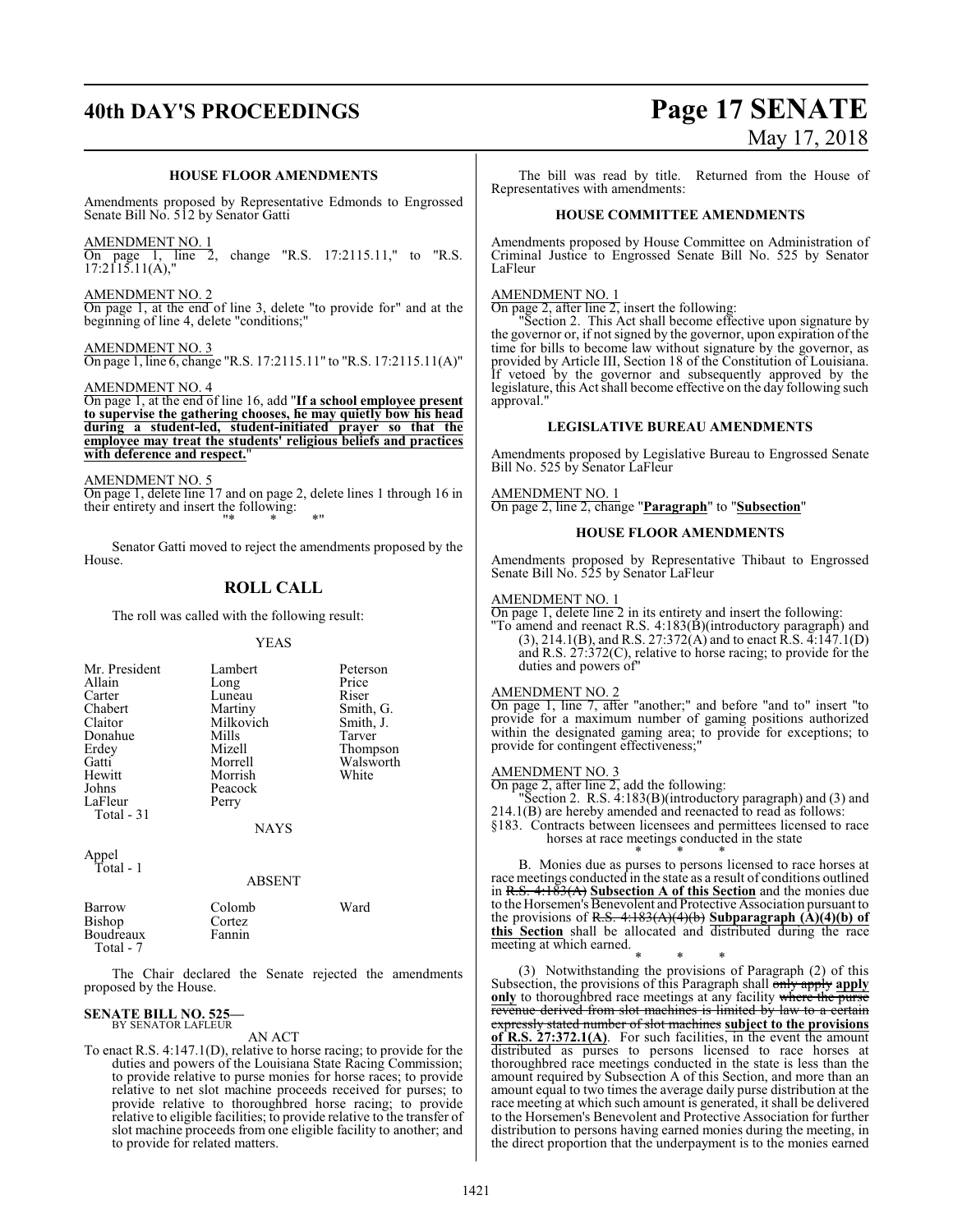# by that person at that meeting. In the event the underpayment is less

than an amount equal to two times the average daily purse distribution at that meeting, it shall be retained by the association in an interest-bearing account to be used for purses at the next thoroughbred race meeting conducted by that association. Interest earned on the account shall be added to the purse paid over and above the amount required to be paid as purses by Subsection A of this Section.

\* \* \* §214.1. Minimum live racing dates; offtrack and other authorized wagering

\* \* \*

B. Notwithstanding any provision of law to the contrary, at any facility where the purse revenue derived from slot machines is limited by law to a certain expressly stated number of slot machines **subject to the provisions of R.S. 27:372.1(A)**, such facility shall maintain a minimumof eighty thoroughbred horse racing days conducted during twenty consecutive weeks and not less than ten days of quarter horse racing conducted during three consecutive weeks. The racing days provided for in this Subsection shall be conducted within a fifty-two week period. The foregoing minimum racing requirements are mandatory unless the association is prevented from live racing as a result of a natural disaster, an act of God, force majeure, a catastrophe, or such other occurrence over which the association has no control. When a pari-mutuel wagering facility and a related offtrack betting facility are sold, the purchaser shall conduct the minimum number of live racing days, including the minimum quarter horse racing days, required by this Section as a condition of operating the offtrack betting facility.

Section 3. R.S. 27:372(A) is hereby amended and reenacted and R.S. 27:372(C) is hereby enacted to read as follows.

§372. Slot machine gaming area limitations

A. The size of the designated gaming area in an eligible facility shall not exceed fifteen thousand square feet **contain more than one thousand six hundred thirty-two gaming positions**.

\* \* \* **C. As used in this Section, "gaming position" means a slot machine seat. Each slot machine seat shall be counted as one position, subject to the rules and regulations of the board. The board shall specifically provide by rule for the counting of gaming positions for devices and games where seats and spaces are not readily countable.**

Section 4. The provisions of Sections 2 and 3 of this Act shall become effective if and when the Act which originated as SB No. 316 of the 2018 Regular Session of the Legislature is enacted by the legislature and is signed by the governor; becomes law without signature by the governor pursuant to Article III, Section 18 of the Constitution of Louisiana; or is vetoed by the governor but subsequently approved by the legislature."

# AMENDMENT NO. 4

In House Committee Amendment No. 1 by the House Committee on Administration of Criminal Justice (#3922), on page 1, delete line 3 in its entirety and insert the following:

"Section 5. This Section and Sections 1 and 4 of this Act shall become effective upon signature by the governor"

Senator LaFleur moved to reject the amendments proposed by the House.

# **ROLL CALL**

The roll was called with the following result:

# YEAS

| Mr. President | LaFleur | Peterson  |
|---------------|---------|-----------|
| Allain        | Lambert | Price     |
| Appel         | Long    | Riser     |
| Carter        | Luneau  | Smith, G. |
| Chabert       | Martiny | Smith, J. |
| Claitor       | Mills   | Tarver    |
| Donahue       | Mizell  | Thompson  |
| Erdey         | Morrell | Walsworth |

# **Page 18 SENATE 40th DAY'S PROCEEDINGS**

| Gatti<br>Hewitt<br>Johns                    | Morrish<br>Peacock<br>Perry | White             |
|---------------------------------------------|-----------------------------|-------------------|
| Total $-31$                                 | <b>NAYS</b>                 |                   |
| Total $-0$                                  | <b>ABSENT</b>               |                   |
| Barrow<br><b>Bishop</b><br><b>Boudreaux</b> | Colomb<br>Cortez<br>Fannin  | Milkovich<br>Ward |

The Chair declared the Senate rejected the amendments proposed by the House.

# **SENATE BILL NO. 534—**

Total - 8

BY SENATOR MILKOVICH

AN ACT To enact R.S. 14:2(B)(48) through (52) and 87.6, relative to abortion and feticide; to define abortion and feticide as "crimes of violence"; and to provide for related matters.

The bill was read by title. Returned from the House of Representatives with amendments:

# **HOUSE COMMITTEE AMENDMENTS**

Amendments proposed by House Committee on Administration of Criminal Justice to Reengrossed Senate Bill No. 534 by Senator Milkovich

AMENDMENT NO. 1

On page 2, line 8, after "**in the use**" and before "**or threatened**" delete the comma "**,**" and delete "**attempted use,**"

# **HOUSE FLOOR AMENDMENTS**

Amendments proposed by Representative Marino to Reengrossed Senate Bill No. 534 by Senator Milkovich

AMENDMENT NO. 1

On page 2, at the beginning of line 9, delete "**or property**"

Senator Milkovich moved to concur in the amendments proposed by the House.

# **ROLL CALL**

The roll was called with the following result:

# YEAS

| Mr. President<br>Allain<br>Appel<br>Chabert<br>Claitor     | LaFleur<br>Lambert<br>Long<br>Luneau<br>Martiny    | Perry<br>Price<br>Riser<br>Smith, G.<br>Smith, J. |
|------------------------------------------------------------|----------------------------------------------------|---------------------------------------------------|
| Donahue<br>Erdey<br>Gatti<br>Hewitt<br>Johns<br>Total - 29 | Milkovich<br>Mills<br>Mizell<br>Morrish<br>Peacock | Tarver<br>Thompson<br>Walsworth<br>White          |
|                                                            | <b>NAYS</b>                                        |                                                   |
| Carter<br>Total - 3                                        | Morrell                                            | Peterson                                          |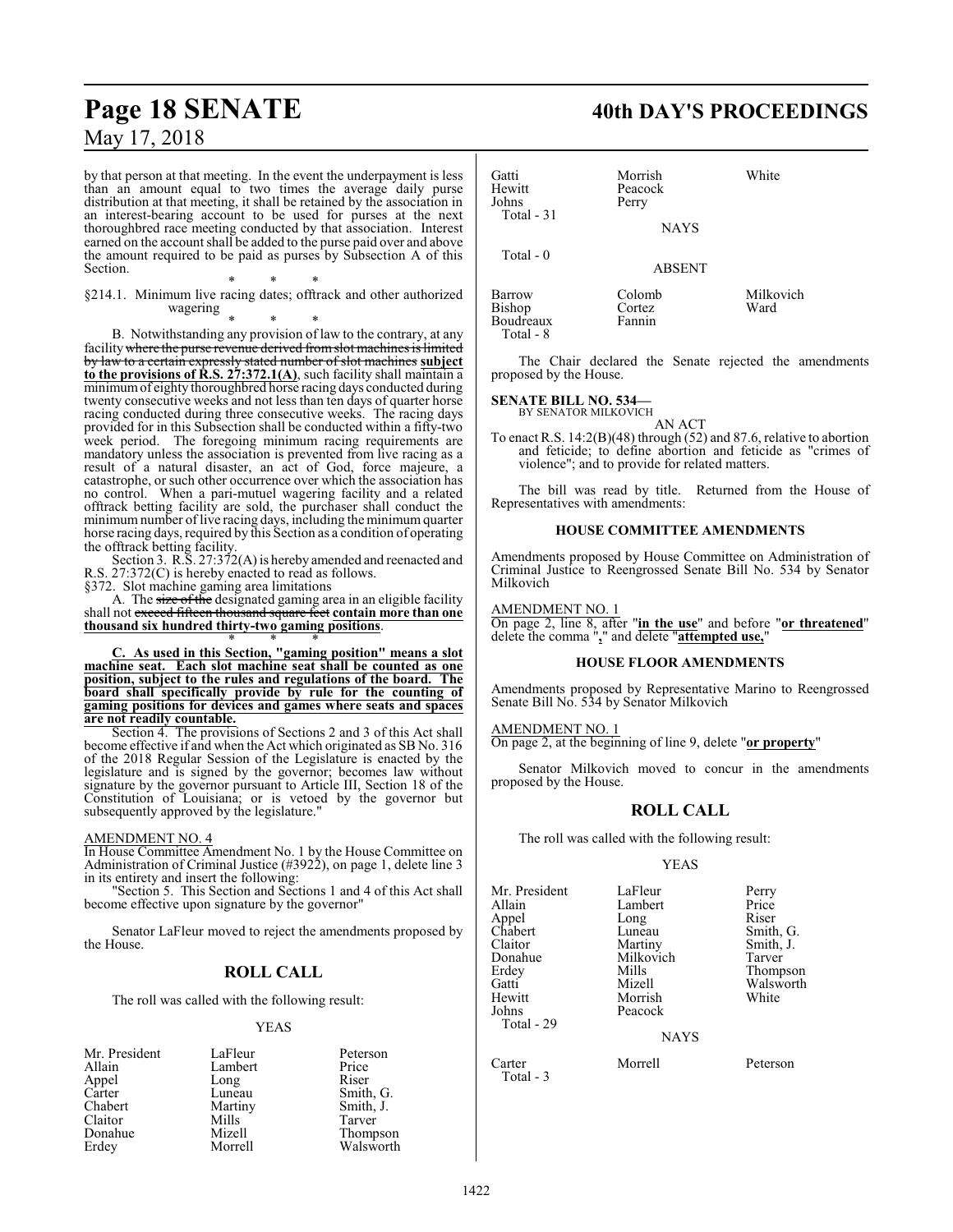Cortez Fannin

# ABSENT

| Barrow    |
|-----------|
| Bishop    |
| Boudreaux |
| Total - 7 |

Colomb Ward

The Chair declared the Senate concurred in the amendments proposed by the House.

## **SENATE BILL NO. 542—** BY SENATOR JOHNS

AN ACT

To enact R.S. 47:338.219, relative to the hotel and motel occupancy tax; to authorize the governing authority ofCalcasieu Parish and of each municipality within the parish to levy and collect an additional one percent hotel and motel occupancy tax; to provide for the purposes for which the proceeds of the tax may be used; and to provide for related matters.

The bill was read by title. Returned from the House of Representatives with amendments:

# **HOUSE COMMITTEE AMENDMENTS**

Amendments proposed byHouse Committee on Municipal, Parochial and Cultural Affairs to Reengrossed Senate Bill No. 542 by Senator Johns

# AMENDMENT NO. 1

On page 1, line 3, after "authority of" delete the remainder of the line and insert "the Southwest Louisiana Convention and Visitors Bureau"

# AMENDMENT NO. 2

On page 1, line 5, between "for the" and "purposes" insert "distribution of and"

# AMEND<u>MENT NO. 3</u>

On page 1, at the end of line 10, delete "**and included**" and delete line  $11$  in its entirety

# AMENDMENT NO. 4

On page 1, line 13, after "**levied and**" delete the remainder of the line and delete line 14 in its entirety and insert "**collected or authorized to be levied, the governing authority of the Southwest Louisiana Convention and Visitors Bureau may levy and collect a tax upon the paid**"

# AMENDMENT NO. 5

On page 2, delete lines 8 through 13 in their entirety

# AMENDMENT NO. 6

On page 2, delete lines 26 through 29 in their entirety and insert the following:

"**C. The governing authority may collect the tax or may contract with the state or with any public entity authorized to collect sales and use taxes, under terms and conditions as it may deem appropriate.**"

# AMENDMENT NO. 7

On page 3, line 1, after "**proceeds of the**" delete the remainder of the line and delete lines 2 through 4 in their entirety and insert "**tax, after deduction of not more than five percent of the collections dedicated to the Southwest Louisiana Convention and Visitors Bureau Project Enhancement Grant Program, shall be disbursed as provided in Paragraph (2) of this Subsection.**"

# AMENDMENT NO. 8

On page 3, delete line 5 in its entirety and insert "**(2) After the**"

# AMENDMENT NO. 9 On page 3, line 8, change "**the**" to "**a**"

# AMENDMENT NO. 10

On page 3, line 9, after "**agreement**" delete the period "**.**" and insert a comma "**,**" and "**the bureau shall disburse the proceeds, as determined in Paragraph (1) of this Subsection, to the appropriate local governmental subdivision based upon the tax revenue collected from the hotels and motels located within the applicable jurisdiction**"

# **LEGISLATIVE BUREAU AMENDMENTS**

Amendments proposed by Legislative Bureau to Reengrossed Senate Bill No. 542 by Senator Johns

# AMENDMENT NO. 1

In House Committee Amendment No. 10 proposed by the House Committee on Municipal, Parochial and Cultural Affairs to Reengrossed Senate Bill No. 542 by Senator Johns, on page 1, line 31, change "delete the period "**.**" and" to "and before the period "**.**""

Senator Johns moved to concur in the amendments proposed by the House.

# **ROLL CALL**

The roll was called with the following result:

## YEAS

| Mr. President | LaFleur     | Peterson  |
|---------------|-------------|-----------|
| Allain        | Lambert     | Price     |
| Appel         | Long        | Riser     |
| Carter        | Luneau      | Smith, G. |
| Chabert       | Martiny     | Smith, J. |
| Claitor       | Mills       | Tarver    |
| Donahue       | Mizell      | Thompson  |
| Erdey         | Morrell     | Walsworth |
| Gatti         | Morrish     | White     |
| Hewitt        | Peacock     |           |
| Johns         | Perry       |           |
| Total - 31    |             |           |
|               | <b>NAYS</b> |           |
| Milkovich     |             |           |

Total - 1

ABSENT

| Barrow    | Colomb | Ward |
|-----------|--------|------|
| Bishop    | Cortez |      |
| Boudreaux | Fannin |      |
| Total - 7 |        |      |

The Chair declared the Senate concurred in the amendments proposed by the House.

### **SENATE BILL NO. 549—** BY SENATOR HEWITT

AN ACT

To enact R.S. 32:1(35.1) and 299.5 and R.S. 47:451(20.1) and 471, relative to motor vehicles; to provide with respect to military surplus motor vehicles; to provide with respect to the registration and operation of a military surplus motor vehicle; to provide for the creation of a special license plate for a military surplus motor vehicle; to provide for the operation of a military surplus motor vehicle under certain conditions; to provide for rules; and to provide for related matters.

The bill was read by title. Returned from the House of Representatives with amendments:

# **HOUSE FLOOR AMENDMENTS**

Amendments proposed by Representative Schexnayder to Engrossed Senate Bill No. 549 by Senator Hewitt

# **40th DAY'S PROCEEDINGS Page 19 SENATE** May 17, 2018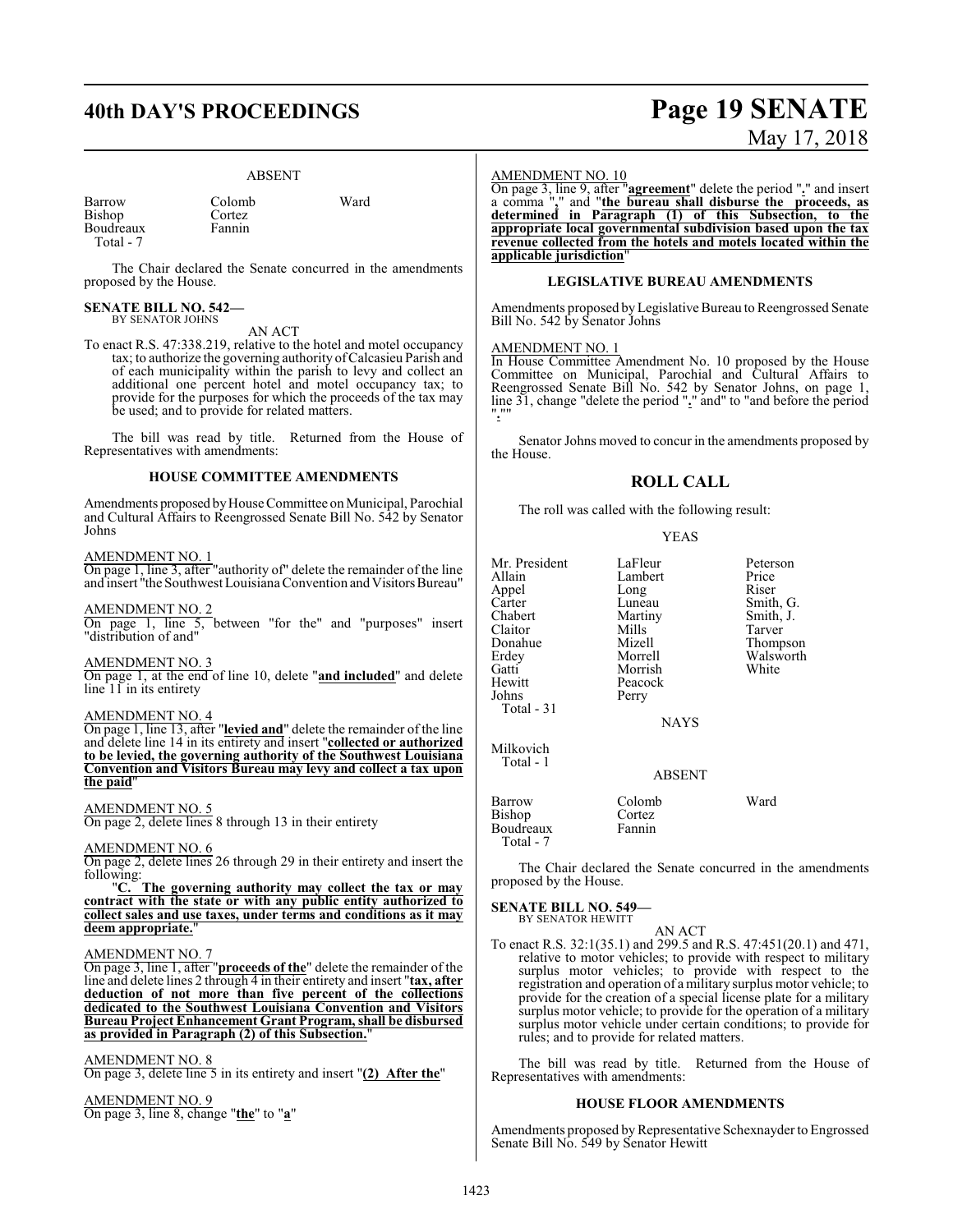AMENDMENT NO. 1 On page 2, delete lines 6 through 15 in their entirety and insert "**A. A military surplus motor**"

AMENDMENT NO. 2 On page 2, line 25, change "**D.**" to "**B.**"

AMEND<u>MENT NO. 3</u> On page 3, line 1, change "**E.**" to "**C.**"

AMENDMENT NO. 4 On page 3, line 3, change "**F.**" to "**D.**"

AMENDMENT NO. 5 On page 3, line 6, change "**G.**" to "**E.**"

AMENDMENT NO. 6 On page 3, line 8, change "**H.**" to "**F.**"

AMENDMENT NO. 7 On page 3, line 15, change "**I.**" to "**G.**"

Senator Hewitt moved to concur in the amendments proposed by the House.

# **ROLL CALL**

The roll was called with the following result:

# YEAS

Mr. President LaFleur Peterson<br>
Lambert Price Price Appel Long<br>Carter Luneau Carter Luneau Smith, G.<br>
Chabert Martiny Smith, J. Claitor Mills<br>Donahue Mizell Donahue Mizell Thompson Gatti Morrish<br>Hewitt Peacock Hewitt Peacock<br>Johns Perry Total - 31

Lambert Price<br>
Long Riser Martiny Smith, J.<br>Mills Tarver Walsworth<br>White

# **NAYS**

Total - 0

# ABSENT

| Barrow                 | Colomb | Milkovich |
|------------------------|--------|-----------|
| Bishop                 | Cortez | Ward      |
| Boudreaux<br>Total - 8 | Fannin |           |

Perry

The Chair declared the Senate concurred in the amendments proposed by the House.

# **SENATE BILL NO. 564— (Substitute of Senate Bill No. 519 by Senator Luneau)**

BY SENATOR LUNEAU

AN ACT

To enact R.S. 40:2162, relative to behavioral health services providers; to provide relative to psychosocial rehabilitation and communitypsychiatric supportive treatment and reimbursement for behavioral health services; to provide conditions that shall be met by provider agencies; to provide for audits and facility need review; to provide for a certification review process; to require recoupment of Medicaid funds under certain circumstances; to provide for the promulgation of rules and regulations; and to provide for related matters.

The bill was read by title. Returned from the House of Representatives with amendments:

# **Page 20 SENATE 40th DAY'S PROCEEDINGS**

# **HOUSE COMMITTEE AMENDMENTS**

Amendments proposed by House Committee on Health and Welfare to Engrossed Senate Bill No. 564 by Senator Luneau

AMENDMENT NO. 1 On page 1, line 4, after "for" and before "behavioral" insert "certain"

AMENDMENT NO. 2 On page 1, line 5, after "review;" delete the remainder of the line

AMENDMENT NO. 3 On page 1, line 6, delete "a certification review process;"

AMENDMENT NO. 4 On page 1, line 14, change "**service**" to "**services**"

AMENDMENT NO. 5 On page 2, line 2, delete "**or behavioral**"

AMENDMENT NO. 6 On page 2, between lines 12 and 13, insert the following: "**(6) "Preliminary accreditation" means accreditation granted by an accrediting body to an unaccredited program seeking full accreditation status.**"

AMENDMENT NO. 7 On page 2, at the beginning of line 13, change "**(6)**" to "**(7)**"

AMENDMENT NO. 8 On page 2, line 14, delete "**or behavioral**"

AMENDMENT NO. 9 On page 2, at the end of line 16, insert a comma "**,**"

AMENDMENT NO. 10 On page 2, line 22, change "**service**" to "**services**"

AMENDMENT NO. 11 On page 2, line 25 after "**Section**" and before the period "**.**" insert a comma "**,**" and "**subject to any required CMS approval**"

AMENDMENT NO. 12 On page 2, line 27, change "**health service**" to "**health services**"

AMENDMENT NO. 13 On page 2, line 29, change "**service**" to "**services**"

AMENDMENT NO. 14 On page 3, line 3, change "**service**" to "**services**"

AMENDMENT NO. 15 On page 3, line 6, change "**service**" to "**services**"

AMENDMENT NO. 16 On page 3, line 9, change "**service**" to "**services**" and delete "**twelve**" and insert in lieu thereof "**eighteen**"

AMENDMENT NO. 17 On page 3, line 12, change "**service**" to "**services**"

AMENDMENT NO. 18 On page 3, line 16, change "**service**" to "**services**"

AMENDMENT NO. 19 On page 3, line 22, change "**service**" to "**services**"

AMENDMENT NO. 20 On page 4, at the beginning of line 4, insert "**licensed and accredited**"

AMENDMENT NO. 21 On page 4, line 8, change "**service**" to "**services**"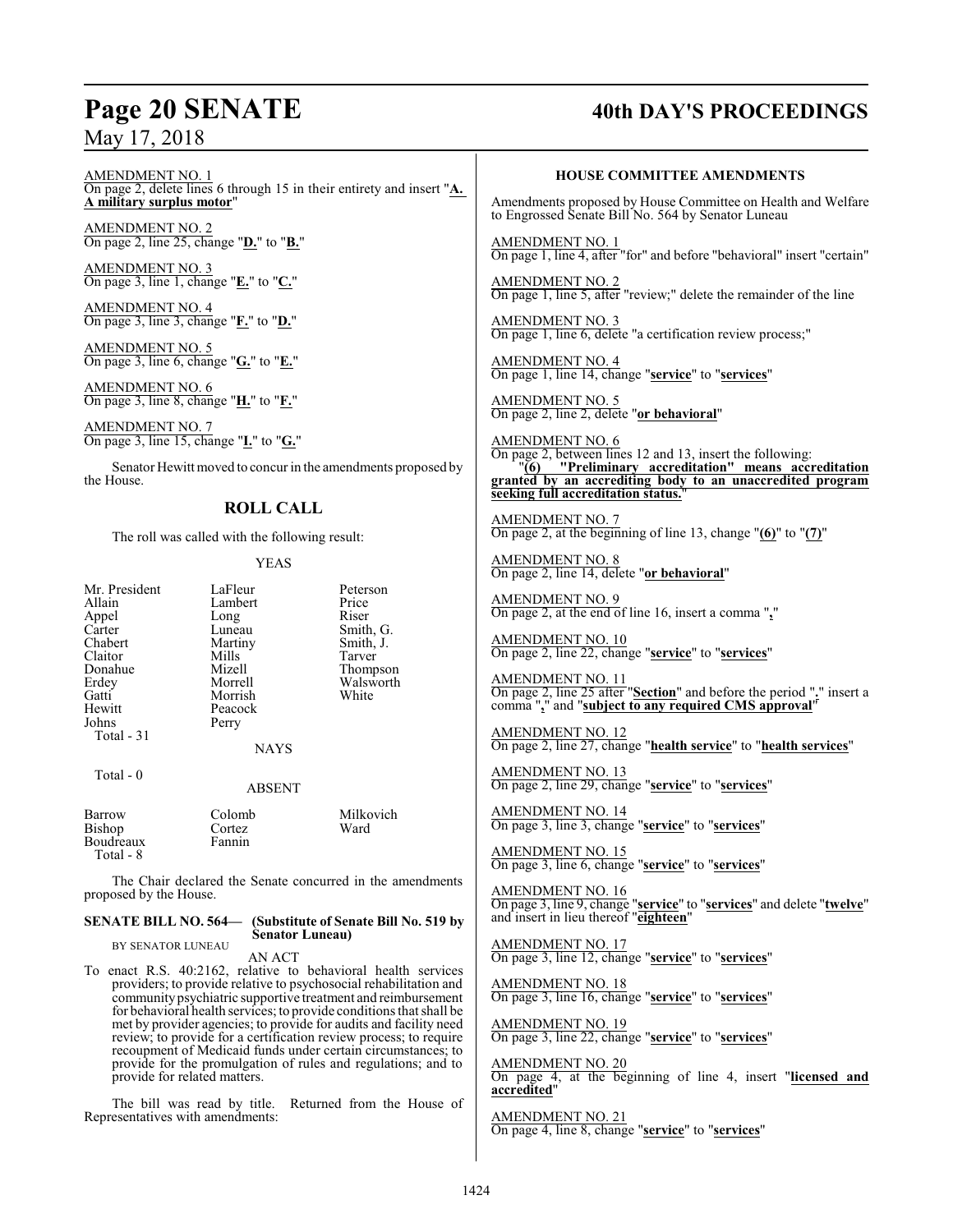# **40th DAY'S PROCEEDINGS Page 21 SENATE**

AMENDMENT NO. 22

**or before June 30, 2016,**" AMENDMENT NO. 23

# May 17, 2018

# **ROLL CALL**

The roll was called with the following result:

# YEAS

Mr. President LaFleur Perry<br>Allain Lambert Peterson Appel Long Price Carter Luneau<br>Chabert Martiny Chabert Martiny Smith, G.<br>Claitor Milkovich Smith, J. Donahue Mills<br>Erdey Mizell Erdey Mizell Thompson Gatti Morrell Walsworth<br>
Hewitt Morrish White Hewitt Morrish<br>Johns Peacock Total - 32 Total - 0

Lambert Milkovich Smith,<br>
Mills Tarver Peacock

NAYS

ABSENT

Barrow Colomb Ward<br>Bishop Cortez

The Chair declared the Senate concurred in the amendments proposed by the House.

# **Senate Bills and Joint Resolutions Returned from the House of Representatives with Amendments, Subject to Call**

# **Called from the Calendar**

Senator Claitor asked that Senate Bill No. 389 be called fromthe Calendar.

## **SENATE BILL NO. 389—**

Bishop Cortez<br>Boudreaux Fannin

Boudreaux Total - 7

BY SENATORS CLAITOR AND THOMPSON AND REPRESENTATIVE MARINO AN ACT

To amend and reenact Code of Criminal Procedure Art. 875.1(F) and 894.4, as enacted by Section 1 of Act 260 of the 2017 Regular Session, effective August 1, 2018, 893(A)(1)(a), 895.6(A) and  $(B)$ , 899.2 $(B)(1)$ , and 900 $(A)(5)$ , the introductory paragraph of  $(6)(b)$  and  $(6)(b)(iv)$ , and  $(d)(v)$  and R.S. 15:574.6.1(B) and the introductory paragraph of 574.9(H)(1)(a) and to enact Code of Criminal Procedure Art. 875.1(G),  $893(\hat{H})$ , and  $900(A)(6)(b)(v)$ , relative to felony probation; to provide relative to termination of probation under certain circumstances; to provide relative to extensions of probation; to provide relative to financial hardship hearings; to provide relative to administrative sanctions for certain violations of probation; to remove the prohibition of incarceration under certain circumstances; and to provide for related matters.

The bill was read by title. Returned from the House of Representatives with amendments:

# **HOUSE COMMITTEE AMENDMENTS**

Amendments proposed by House Committee on Administration of Criminal Justice to Reengrossed Senate Bill No. 389 by Senator Claitor

AMENDMENT NO. 1

On page 1, delete lines 2 and 9 in their entirety and insert the following:

On page 4, line 24, delete "**licensed and accredited**" AMENDMENT NO. 24 On page 4, at the beginning of line 29, change "**a master's degree**" to "**a bachelor's degree**" AMENDMENT NO. 25 On page 5, line 8, after "**Section**" and before the period "**.**" insert a

On page 4, line 22, after "**2018,**" delete the remainder of the line and at the beginning of line 23 delete "**accredited provider agency on**

comma "**,**" and "**including but not limited to any required approval by CMS**"

AMENDMENT NO. 26 On page 5, line 10, change "**health service**" to "**health services**"

AMENDMENT NO. 27 On page 5, at the beginning of line 11, insert "**facility need review approval for a**"

AMENDMENT NO. 28 On page 5, line 14, after "**if**" delete the remainder of the line and

insert in lieu thereof "**the provider is not allowed to seek licensure.**"

AMENDMENT NO. 29 On page 5, line 16, change "**health service**" to "**health services**"

AMENDMENT NO. 30 On page 5, line 18, delete "**or (e),**" and insert in lieu thereof "**(e), or (g),**"

AMENDMENT NO. 31 On page 5, at the end of line 21, change "**service**" to "**services**"

AMENDMENT NO. 32 On page 5, line 24, change "**service**" to "**services**"

AMENDMENT NO. 33 On page 6, at the end of line 1, insert a comma "**,**"

AMENDMENT NO. 34 On page 6, line 12, change "**health service**" to "**health services**"

AMENDMENT NO. 35 On page 6, at the end of line 14, change "**service**" to "**services**"

AMENDMENT NO. 36 On page 6, line 20, delete "**Louisiana Legislative Auditor**" and insert in lieu thereof "**legislative auditor"**

AMENDMENT NO. 37

On page 6, between lines 21 and 22, insert the following:

"**K. The department shall not take any final action that will result in the elimination of PSR and CPST services unless such action is affirmatively approved by the House Committee on Health and Welfare and the Senate Committee on Health and** Welfare.

# **HOUSE FLOOR AMENDMENTS**

Amendments proposed by Representative Magee to Engrossed Senate Bill No. 564 by Senator Luneau

# AMENDMENT NO. 1

In House Committee Amendment No. 37 proposed by the House Committee on Health and Welfare (#3910) and adopted by the House on May 2, 2018, on page 3, line 26, change "**and**" to "**or**"

Senator Luneau moved to concur in the amendments proposed by the House.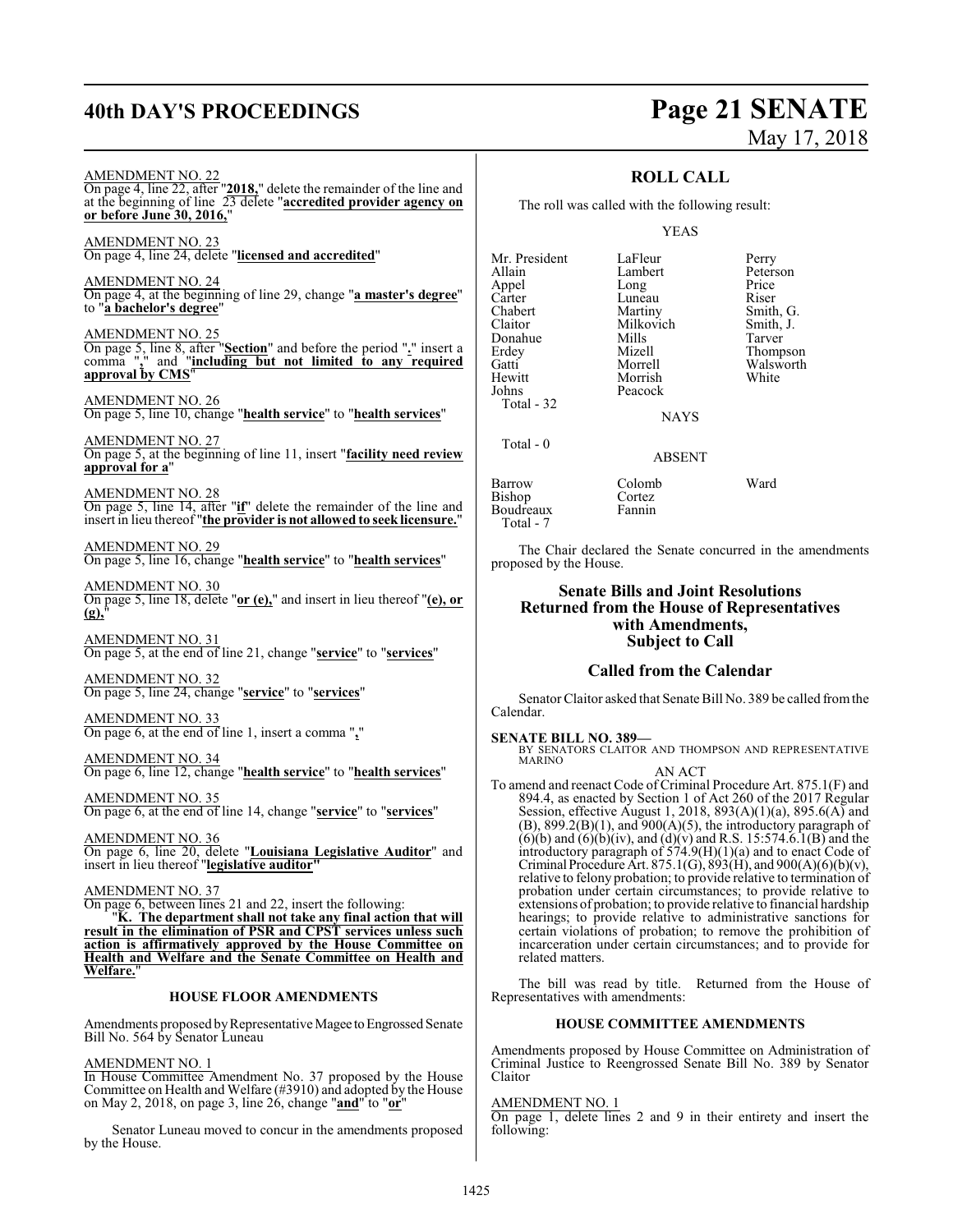# **Page 22 SENATE 40th DAY'S PROCEEDINGS**

# May 17, 2018

"To amend and reenact Section 3 of Act No. 260 of the 2017 Regular Session of the Legislature, R.S. 15:574.6.1(B) and 574.9(H)(1)(a)(introductory paragraph), Code of Criminal Procedure Article 894.4 as amended by Act No. 260 of the 2017 Regular Session of the Legislature, and Code of Criminal Procedure Articles 875.1,  $\overline{893(A)(1)}(a)$ , 895.6(A) and (B), 899.2(B)(1), and 900(A)(5) and  $(6)(b)$ (introductory paragraph) and  $(iv)$  and  $(d)(v)$  and to enact Code of Criminal Procedure Articles  $893(\text{H})$  and  $900(\text{A})(6)(\text{b})(\text{v})$ , relative to felony probation; to provide relative to payment of restitution to the victim of a crime; to delay the effective date of Act No. 260 of the 2017 Regular Session of the Legislature which provided relative to the payment offines, fees, costs, restitution, and other monetary obligations related to an offender's conviction; to provide relative to earned compliance credits; to provide a procedure by which the court determines whether a defendant has earned compliance credits toward his probation period and whether his probation term may be terminated early; to prohibit the extension or revocation of probation based solely upon a defendant's inability to pay; to"

# AMENDMENT NO. 2

On page 1, delete lines 14 through 17 in their entirety, on page 2, delete line 1 in its entirety, and insert the following:

"Section 1. Code of Criminal Procedure Article 894.4 as amended by Act No. 260 of the 2017 Regular Session of the Legislature, and Code of Criminal Procedure Article 875.1 are hereby amended and reenacted to read as follows:

# AMENDMENT NO. 3

On page 2, delete lines 3 through 11 in their entirety and insert the following:

"A. The purpose of imposing financial obligations on an offender who is convicted of a criminal offense is to hold the offender accountable for his action, to compensate victims for any actual pecuniary loss or costs incurred in connection with a criminal prosecution, to defray the cost of court operations, and to provide services to offenders and victims. These financial obligations should not create a barrier to the offender's successful rehabilitation and reentry into society. Financial obligations in excess of what an offender can reasonably pay undermine the primary purpose of the justice system which is to deter criminal behavior and encourage compliance with the law. Financial obligations that cause undue hardship on the offender should be waived, modified, or forgiven. Creating a payment plan for the offender that is based upon the ability to pay, results in financial obligations that the offender is able to comply with and often results in more money collected. Offenders who are consistent in their payments and in good faith try to fulfill their financial obligations should be rewarded for their efforts.

B. For purposes of this Article, "financial obligations" shall include any fine, fee, cost, restitution, or other monetary obligation authorized by this Code or by the Louisiana Revised Statutes of 1950 and imposed upon the defendant as part of a criminal sentence, incarceration, or as a condition ofthe defendant's release on probation or parole.

C.(1) Notwithstanding anyprovision oflawto the contrary, prior to ordering the imposition or enforcement of any financial obligations as defined by this Article, the court shall determine whether payment in full of the aggregate amount of all the financial obligations to be imposed upon the defendant would cause substantial financial hardship to the defendant or his dependents.

(2) The defendant may not waive the judicial determination of a substantial financial hardship required by the provisions of this Paragraph.

D.(1) If the court determines that payment in full of the aggregate amount of all financial obligations imposed upon the defendant would cause substantial financial hardship to the defendant or his dependents, the court shall do either of the following:

(a) Waive all or any portion of the financial obligations.

(b) Order a payment plan that requires the defendant to make a monthly payment to fulfill the financial obligations.

 $(2)(a)$  The amount of each monthly payment for the payment plan ordered pursuant to the provisions of Subsubparagraph (1)(b) of this Paragraph shall be equal to the defendant's average gross daily income for an eight-hour work day.

(b) If the court has ordered restitution, half of the defendant's monthly payment shall be distributed toward the defendant's restitution obligation.

(c) During anyperiods of unemployment, homelessness, or other circumstances in which the defendant is unable to make the monthly payment, the court or the defendant's probation and parole officer is authorized to impose a payment alternative, including but not limited to any of the following: substance abuse treatment, education, job training, or community service.

(3) If, after the initial determination of the defendant's ability to fulfill his financial obligations, the defendant's circumstances and ability to pay his financial obligations change, the defendant or his attorney may file a motion with the court to reevaluate the defendant's circumstances and determine, in the same manner as the initial determination, whether under the defendant's current circumstances payment in full of the aggregate amount of all the financial obligations imposed upon the defendant would cause substantial financial hardship to the defendant or his dependents. Upon such motion, if the court determines that the defendant's current circumstances would cause substantial financial hardship to the defendant or his dependents, the court may either waive or modify the defendant'sfinancial obligation, or recalculate the amount of the monthly payment made by the defendant under the payment plan set forth in Subsubparagraph (1)(b) of this Paragraph.

E. If a defendant is ordered to make monthly payments under a payment plan established pursuant to the provisions of Subsubparagraph (D)(1)(b) of this Article, the defendant's outstanding financial obligations resulting from his criminal conviction are forgiven and considered paid-in-full if the defendant makes consistent monthly payments for either twelve consecutive months or consistent monthly payments for half of the defendant's term of supervision, whichever is longer.

F. If restitution is ordered by the court as a condition of probation, the amount of restitution shall be reduced to a civil money judgment in favor of the person to whom restitution is owed that may be enforced in the same manner as provided for the execution of judgments in the Louisiana Code of Civil Procedure. A form for the judgment shall be submitted by the district attorney to the sentencing judge for signature. For any civil money judgment ordered under this Article, the clerk shall record the judgment without charge to the person to whom restitution is to be paid and shall send notice of the judgment to the last known address of the person to whom the restitution was ordered to be paid.

## AMENDMENT NO. 4

On page 2, between lines 14 and 15, insert the following: "Art. 894.4. Probation; extension

A. When a defendant has been sentenced to probation and has a monetary obligation, including but not limited to court costs, fines, costs of prosecution, and any other monetary costs associated with probation, the judge may not extend the period of probation for the purpose of collecting any unpaid monetary obligation, except as provided in Paragraph B of this Article, but may refer the unpaid monetary obligation to the office of debt recovery pursuant to R.S. <del>47:1676.</del>

B. The judge may extend probation only one time and only by a period of six months for the purpose of monitoring collection of unpaid victim restitution if the court finds on the record by clear and convincing evidence that the court's temporary ongoing monitoring would ensure collection of unpaid restitution more effectively than any of the following:

(1) Converting the unpaid restitution to a civil money judgment pursuant to Article 886 or 895.1.

(2) Referring the unpaid restitution to the office of debt pursuant to R.S.  $47:1676$ .

(3) Any other enforcement mechanism for collection of unpaid titution authorized by law.

C. A six-month extension of probation as provided in Paragraph B shall apply only to the order of victim restitution. All other conditions of probation during the six-month extension shall be terminated.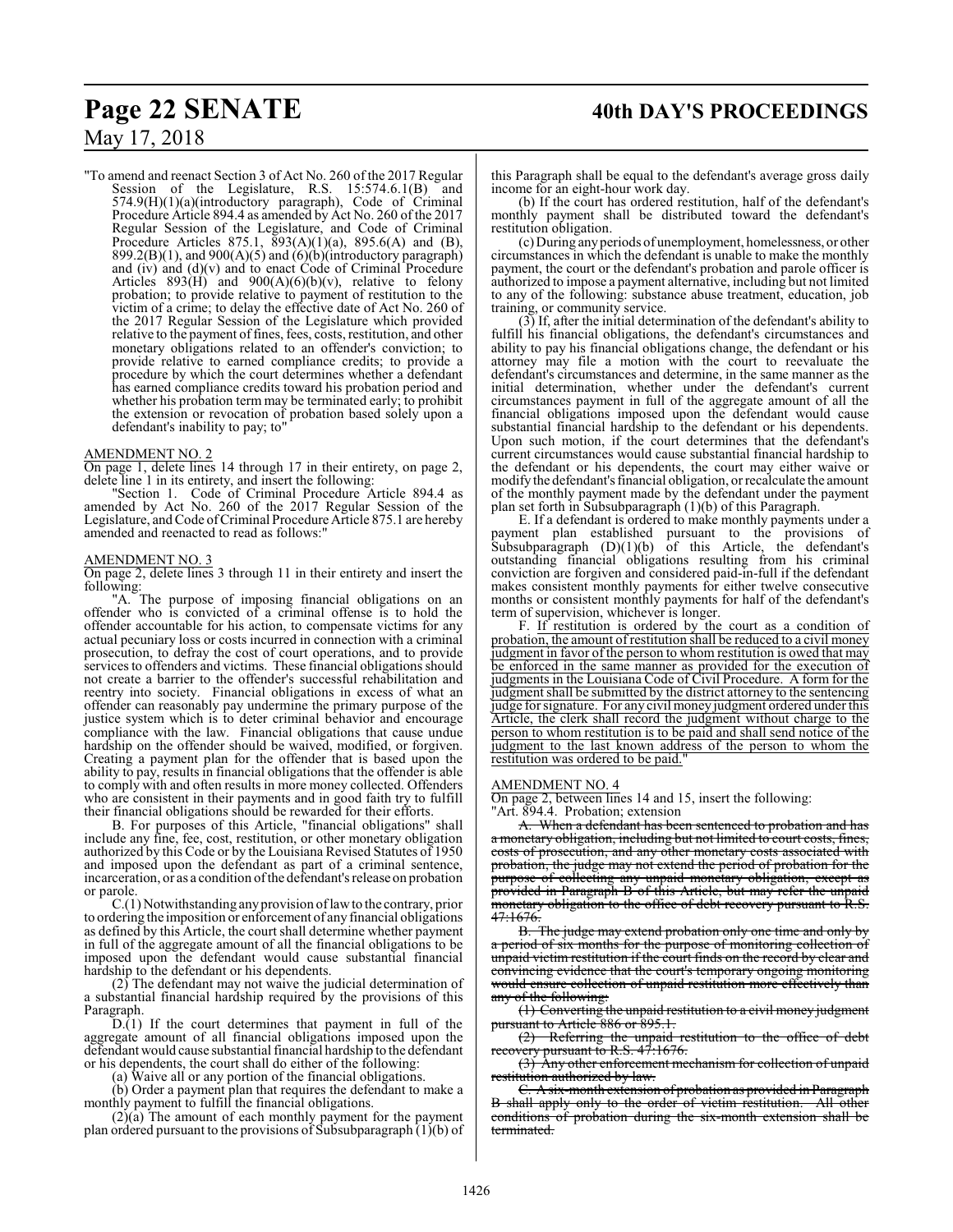# **40th DAY'S PROCEEDINGS Page 23 SENATE** May 17, 2018

**Probation shall neither be revoked nor extended based solely upon the defendant's inability to pay fines, fees, or restitution to the victim.**

Section 2. Code of Criminal Procedure Articles 893(A)(1)(a), 895.6(A) and (B), 899.2(B)(1), and 900(A)(5) and (6)(b)(introductory paragraph) and  $(iv)$  and  $(d)(v)$  are hereby amended and reenacted and Code of Criminal Procedure Article 893(H) and 900(A)(6)(b)(v) are hereby enacted to read as follows:

# AMENDMENT NO. 5

On page 4, delete lines 6 through 29 in their entirety

# AMENDMENT NO. 6

On page 8, line 21, change "Section 2." to "Section 3."

# AMENDMENT NO. 7

On page 9, after line 15, add the following:

"Section 4. Section 3 of Act No. 260 of the 2017 Regular Session of the Legislature is hereby amended and reenacted to read as follows:

Section 3. The provisions of this Act shall become effective on August 1, <del>2018</del> 2019.

Section 5. The provisions of Sections 2, 3, and 4 of this Section and this Section shall become effective on August 1, 2018.

Section 6. The provisions of Section 1 of this Act shall become effective on August 1, 2019."

# **LEGISLATIVE BUREAU AMENDMENTS**

Amendments proposed by Legislative Bureau to Reengrossed Senate Bill No. 389 by Senator Claitor

# AMENDMENT NO. 1

In House Committee Amendment No. 1 proposed by the House Committee on Administration of Criminal Justice to Reengrossed Senate Bill No. 389 by Senator Claitor, on page 1, line 2, change "lines 2 and 9" to "lines 2 through 9"

# AMENDMENT NO. 2

In House Committee Amendment No. 1 proposed by the House Committee on Administration of Criminal Justice to Reengrossed Senate Bill No. 389 by Senator Claitor, on page 1, line 5, change "574.9(H)(1)(a)(introductory paragraph)" to "the introductory paragraph of  $574.9(H)(1)(a)$ "

# AMENDMENT NO. 3

In House Committee Amendment No. 1 proposed by the House Committee on Administration of Criminal Justice to Reengrossed Senate Bill No. 389 by Senator Claitor, on page 1, line 9, change "(6)(b)(introductory paragraph)" to "the introductory paragraph of  $(6)(b)$ "

# AMENDMENT NO. 4

In House Committee Amendment No. 3 proposed by the House Committee on Administration of Criminal Justice to Reengrossed Senate Bill No. 389 by Senator Claitor, on page 3, line 1, delete "Louisiana"

## AMENDMENT NO. 5

In House Committee Amendment No. 4 proposed by the House Committee on Administration of Criminal Justice to Reengrossed Senate Bill No. 389 by Senator Claitor, on page 3, lines 36-37, change "(6)(b)(introductory paragraph)" to "the introductory paragraph of  $(6)(b)$ "

# AMENDMENT NO. 6

In House Committee Amendment No. 7 proposed by the House Committee on Administration of Criminal Justice to Reengrossed Senate Bill No. 389 by Senator Claitor, on page 4, lines 1-2, change "of this Section and this Section" to "of this Act"

# AMENDMENT NO. 7

On page 3, line 7, change "**and**" to "**or**"

# **HOUSE FLOOR AMENDMENTS**

Amendments proposed by Representative Marino to Reengrossed Senate Bill No. 389 by Senator Claitor

# AMENDMENT NO. 1

In Amendment No. 3 by the House Committee on the Administration of Criminal Justice (#3920), on page 2, line 57, after "F." delete the remainder of the line, delete lines 58 and 59 in their entirety, on page 3, delete lines 1 through 7 in their entirety, and insert the following: "**If, at the termination or end of the defendant's term of supervision, any restitution ordered by the court remains outstanding, the balance of the unpaid restitution shall be reduced to a civil money judgment in favor of the person to whom restitution is owed, which may be enforced in the same manner as provided for the execution of judgments pursuant to the Code of Civil Procedure. For any civil money judgment ordered under this Article, the clerk shall send notice of the judgment to the last known address of the person to whom the restitution is ordered to be paid.**"

# AMENDMENT NO. 2

On page 8, line 10, after "**violation**" and before "**may**" insert a comma "," and insert "**the court**"

# AMENDMENT NO. 3

Delete Amendment No. 6 by the Legislative Bureau (#3676)

# AMENDMENT NO. 4

In Amendment No. 7 by the House Committee on Administration of Criminal Justice (#3920), on page 4, line 1, change "this Section" to "this Act"

Senator Claitor moved to concur in the amendments proposed by the House.

# **ROLL CALL**

The roll was called with the following result:

# YEAS

| Mr. President<br>Allain<br>Appel<br>Carter<br>Chabert<br>Claitor<br>Donahue<br>Erdey<br>Gatti<br>Hewitt<br>Johns<br>Total - 31 | LaFleur<br>Lambert<br>Long<br>Luneau<br>Martiny<br>Mills<br>Mizell<br>Morrell<br>Morrish<br>Peacock<br>Perry<br><b>NAYS</b> | Peterson<br>Price<br>Riser<br>Smith, G.<br>Smith, J.<br>Tarver<br>Thompson<br>Walsworth<br>White |
|--------------------------------------------------------------------------------------------------------------------------------|-----------------------------------------------------------------------------------------------------------------------------|--------------------------------------------------------------------------------------------------|
| Total - 0                                                                                                                      | ABSENT                                                                                                                      |                                                                                                  |
| <b>Barrow</b><br><b>Bishop</b><br>Boudreaux<br>Total - 8                                                                       | Colomb<br>Cortez<br>Fannin                                                                                                  | Milkovich<br>Ward                                                                                |

The Chair declared the Senate concurred in the amendments proposed by the House.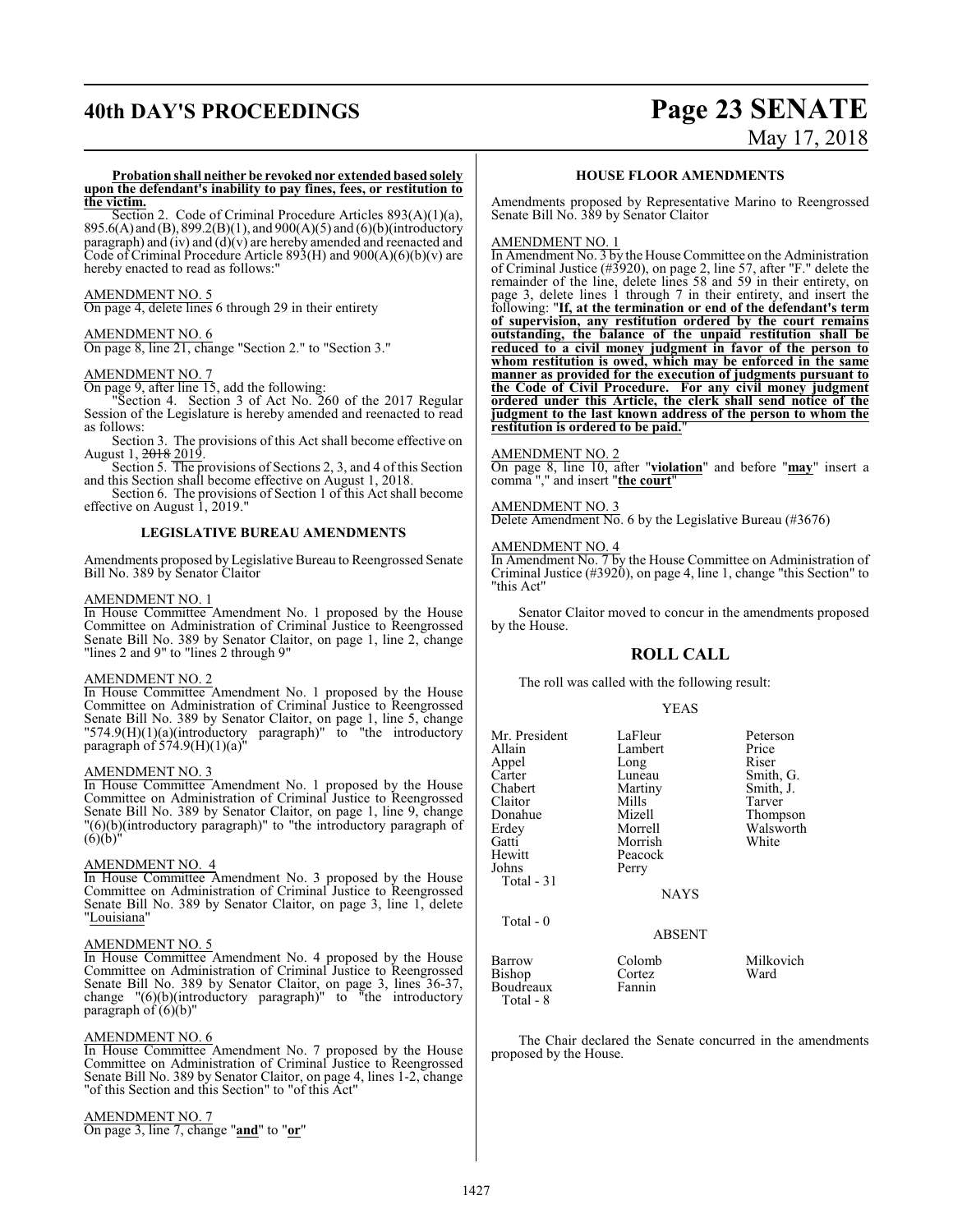# Page 24 SENATE 40th DAY'S PROCEEDINGS

# May 17, 2018

# **Called from the Calendar**

Senator White asked that Senate Bill No. 410 be called from the Calendar.

# **SENATE BILL NO. 410—**

BY SENATOR WHITE

AN ACT

To enact R.S. 15:571.3(F) and 574.4(I), relative to diminution of sentence for good behavior and parole; to provide for a report to the legislature relative to offenders released for "good time"; to provide for a report to the legislature relative to offenders released on parole; and to provide for related matters.

The bill was read by title. Returned from the House of Representatives with amendments:

# **HOUSE FLOOR AMENDMENTS**

Amendments proposed by Representative Mack to Reengrossed Senate Bill No. 410 by Senator White

# AMENDMENT NO. 1

On page 2, delete lines 3 through 5 in their entirety and insert the following:

"**(4) A grid which shows the earliest release date that offenders would have been eligible for release notwithstanding the provisions of Section 3 of Act No. 280 of the 2017 Regular Session of the Legislature.**"

# AMENDMENT NO. 2

Total - 6

On page 2, delete lines 26 through 28 in their entirety and insert the following:  $"(4)$ 

"**(4) A grid which shows the earliest release date that offenders would have been eligible for release notwithstanding the provisions of Section 3 of Act No. 280 of the 2017 Regular <u>Session of the Legislature.</u>** 

Senator White moved to concur in the amendments proposed by the House.

# **ROLL CALL**

The roll was called with the following result:

# YEAS

| Mr. President | Johns       | Peacock   |
|---------------|-------------|-----------|
| Allain        | LaFleur     | Perry     |
| Appel         | Lambert     | Peterson  |
| <b>Bishop</b> | Long        | Price     |
| Carter        | Luneau      | Riser     |
| Chabert       | Martiny     | Smith, G. |
| Claitor       | Milkovich   | Smith, J. |
| Donahue       | Mills       | Tarver    |
| Erdey         | Mizell      | Thompson  |
| Gatti         | Morrell     | Walsworth |
| Hewitt        | Morrish     | White     |
| Total $-33$   |             |           |
|               | <b>NAYS</b> |           |
| Total - 0     |             |           |
|               | ABSENT      |           |
| Barrow        | Colomb      | Fannin    |
| Boudreaux     | Cortez      | Ward      |

The Chair declared the Senate concurred in the amendments proposed by the House.

# **House Concurrent Resolutions on Second Reading Reported by Committees, to be Adopted**

# **HOUSE CONCURRENT RESOLUTION NO. 50—** BY REPRESENTATIVE JAMES

A CONCURRENT RESOLUTION

To urge and request the Louisiana Department of Health and the stakeholders listed herein to identify means by which to enable the collection of comprehensive information, prepared and compiled in connection with the death of an individual who suffered a violent death.

The resolution was read by title. Senator Price moved to concur in the House Concurrent Resolution.

# **ROLL CALL**

The roll was called with the following result:

# YEAS

| Mr. President     | Johns         | Peacock   |
|-------------------|---------------|-----------|
|                   |               |           |
| Allain            | LaFleur       | Perry     |
| Appel             | Lambert       | Peterson  |
| Bishop            | Long          | Price     |
| Carter            | Luneau        | Riser     |
| Chabert           | Martiny       | Smith, G. |
| Claitor           | Milkovich     | Smith, J. |
| Donahue           | Mills         | Tarver    |
| Erdey             | Mizell        | Thompson  |
| Gatti             | Morrell       | Walsworth |
| Hewitt            | Morrish       | White     |
| <b>Total - 33</b> |               |           |
|                   | <b>NAYS</b>   |           |
| Total $-0$        |               |           |
|                   | <b>ABSENT</b> |           |
| Barrow            | Colomb        | Fannin    |
| Boudreaux         | Cortez        | Ward      |

# Total - 6

The Chair declared the Senate concurred in the House Concurrent Resolution and ordered it returned to the House.

# **HOUSE CONCURRENT RESOLUTION NO. 54—** BY REPRESENTATIVE JACKSON

A CONCURRENT RESOLUTION

To urge and request the Louisiana Department of Health, the Louisiana District Judges Association, Louisiana District Attorneys Association, Louisiana Public Defender Board, Advocacy Center of Louisiana, Louisiana Mental Health Advocacy Service, and other parties as may be determined by the study committee, to study jointly the requirements and application of the Louisiana Code of Criminal Procedure Article 648 and to report their study findings to the House Committee on Health and Welfare, the Senate Committee on Health and Welfare, the House Committee on Criminal Justice, and Senate Judiciary A Committee at least sixty days prior to the convening of the 2019 Regular Session of the Legislature.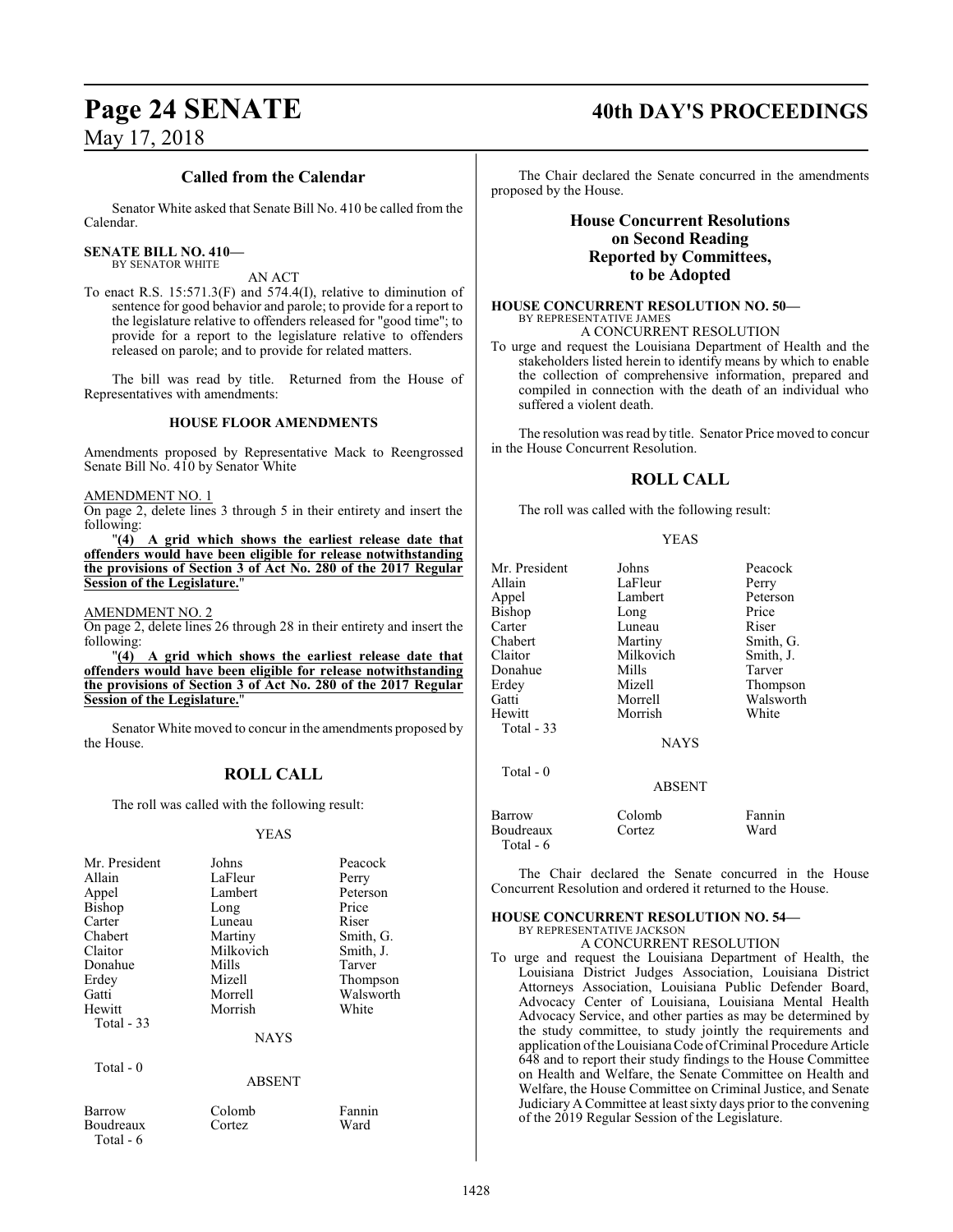# **40th DAY'S PROCEEDINGS Page 25 SENATE**

The resolution was read by title. Senator Price moved to concur in the House Concurrent Resolution.

# **ROLL CALL**

The roll was called with the following result:

# YEAS

| Mr. President | LaFleur     | Perry             |
|---------------|-------------|-------------------|
| Allain        | Lambert     | Peterson<br>Price |
| Appel         | Long        |                   |
| Bishop        | Luneau      | Riser             |
| Carter        | Martiny     | Smith, G.         |
| Chabert       | Milkovich   | Smith, J.         |
| Donahue       | Mills       | Tarver            |
| Erdey         | Mizell      | Thompson          |
| Gatti         | Morrell     | Walsworth         |
| Hewitt        | Morrish     | White             |
| Johns         | Peacock     |                   |
| Total - 32    |             |                   |
|               | <b>NAYS</b> |                   |
| Total $-0$    |             |                   |
|               | ABSENT      |                   |

| Barrow     | Colomb | Ward |
|------------|--------|------|
| Boudreaux  | Cortez |      |
| Claitor    | Fannin |      |
| Total $-7$ |        |      |

The Chair declared the Senate concurred in the House Concurrent Resolution and ordered it returned to the House.

# **HOUSE CONCURRENT RESOLUTION NO. 64—** BY REPRESENTATIVE DUSTIN MILLER

A CONCURRENT RESOLUTION

To urge and request the Louisiana Department of Health, the Louisiana Emergency Medical Services Certification Commission, and the Bureau of Emergency Medical Services Task Force to work in collaboration through the Emergency Medical Services Professional Working Group to meet certain goals relative to emergency medical services and to make a report to the legislative committees on health and welfare.

The resolution was read by title. Senator Mills moved to concur in the House Concurrent Resolution.

# **ROLL CALL**

The roll was called with the following result:

# YEAS

| Mr. President | Johns   | Peterson  |
|---------------|---------|-----------|
| Allain        | LaFleur | Price     |
| Appel         | Lambert | Riser     |
| Bishop        | Long    | Smith, G. |
| Carter        | Luneau  | Smith, J. |
| Chabert       | Martiny | Tarver    |
| Claitor       | Mills   | Thompson  |
| Donahue       | Mizell  | Walsworth |
| Erdey         | Morrish | White     |
| Gatti         | Peacock |           |
| Hewitt        | Perry   |           |
| Total - 31    |         |           |

# May 17, 2018

**NAYS** 

ABSENT

# Total - 0

| Barrow    | Cortez    | Morrell |
|-----------|-----------|---------|
| Boudreaux | Fannin    | Ward    |
| Colomb    | Milkovich |         |
| Total - 8 |           |         |

The Chair declared the Senate concurred in the House Concurrent Resolution and ordered it returned to the House.

# **HOUSE CONCURRENT RESOLUTION NO. 70—**

BY REPRESENTATIVES HODGES, BAGLEY, CHANEY, COX, HENSGENS, HOFFMANN, HORTON, JACKSON, AND DUSTIN MILLER A CONCURRENT RESOLUTION

To urge and request the House and Senate committees on health and welfare to meet and function as a joint committee to study certain healthcare occupational licensing boards timely and cost effective pathways for military veterans with medical training to practice lawfully in civilian healthcare jobs in Louisiana.

The resolution was read by title. Senator Price moved to concur in the House Concurrent Resolution.

# **ROLL CALL**

The roll was called with the following result:

# YEAS

| Mr. President | Johns         | Perry     |
|---------------|---------------|-----------|
| Allain        | LaFleur       | Peterson  |
| Appel         | Lambert       | Price     |
| Bishop        | Long          | Riser     |
| Carter        | Luneau        | Smith, G. |
| Chabert       | Martiny       | Smith, J. |
| Claitor       | Milkovich     | Tarver    |
| Donahue       | Mills         | Thompson  |
| Erdey         | Mizell        | Walsworth |
| Gatti         | Morrish       | White     |
| Hewitt        | Peacock       |           |
| Total - 32    |               |           |
|               | <b>NAYS</b>   |           |
| Total $-0$    |               |           |
|               | <b>ABSENT</b> |           |

| Barrow    | Cortez  | Ward |
|-----------|---------|------|
| Boudreaux | Fannin  |      |
| Colomb    | Morrell |      |
| Total - 7 |         |      |

The Chair declared the Senate concurred in the House Concurrent Resolution and ordered it returned to the House.

# **HOUSE CONCURRENT RESOLUTION NO. 76—**

BY REPRESENTATIVE DUSTIN MILLER A CONCURRENT RESOLUTION

To create a study committee to evaluate Louisiana's prevalence of tobacco-related illnesses resulting from secondhand smoke exposure and to require the committee to report findings and policy recommendations concerning secondhand smoke exposure to the legislature.

The resolution was read by title. Senator Mills moved to concur in the House Concurrent Resolution.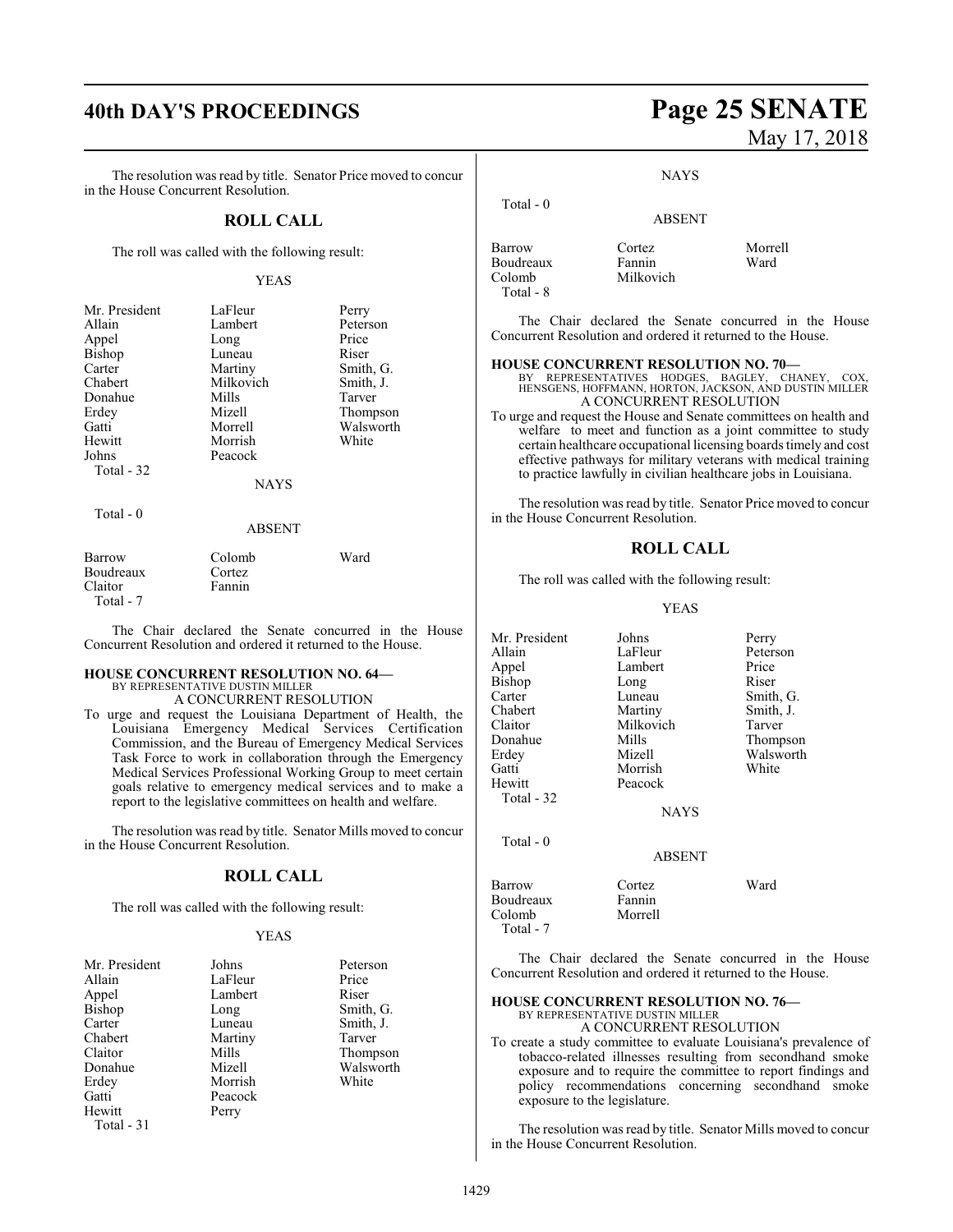# **ROLL CALL**

The roll was called with the following result:

## YEAS

| Mr. President<br>Allain<br>Appel<br><b>Bishop</b><br>Carter<br>Chabert<br>Claitor<br>Donahue<br>Erdey<br>Gatti | Johns<br>LaFleur<br>Lambert<br>Long<br>Luneau<br>Martiny<br>Milkovich<br>Mills<br>Mizell<br>Morrell | Peacock<br>Perry<br>Peterson<br>Price<br>Riser<br>Smith, G.<br>Smith, J.<br>Tarver<br>Thompson<br>Walsworth |
|----------------------------------------------------------------------------------------------------------------|-----------------------------------------------------------------------------------------------------|-------------------------------------------------------------------------------------------------------------|
| Hewitt                                                                                                         | Morrish                                                                                             | White                                                                                                       |
| <b>Total - 33</b>                                                                                              | <b>NAYS</b>                                                                                         |                                                                                                             |
| Total - 0                                                                                                      | <b>ABSENT</b>                                                                                       |                                                                                                             |

| Barrow    | Colomb | Fannin |
|-----------|--------|--------|
| Boudreaux | Cortez | Ward   |
| Total - 6 |        |        |

The Chair declared the Senate concurred in the House Concurrent Resolution and ordered it returned to the House.

# **House Bills and Joint Resolutions on Third Reading and Final Passage**

## **HOUSE BILL NO. 633—** BY REPRESENTATIVE HUNTER

AN ACT

To enact R.S. 40:5.6.1, relative to safe drinking water; to authorize a pilot program for drinking water testing at schools; and to provide for related matters.

The bill was read by title. Senator Mills moved the final passage of the bill.

# **ROLL CALL**

The roll was called with the following result:

# YEAS

| Mr. President<br>Allain<br>Appel<br>Bishop<br>Carter<br>Chabert<br>Claitor<br>Donahue<br>Erdey<br>Gatti<br>Hewitt<br>Total - 32 | Johns<br>LaFleur<br>Lambert<br>Long<br>Luneau<br>Martiny<br>Milkovich<br>Mills<br>Mizell<br>Morrish<br>Peacock<br><b>NAYS</b> | Perry<br>Peterson<br>Price<br>Riser<br>Smith, G.<br>Smith, J.<br>Tarver<br>Thompson<br>Walsworth<br>White |
|---------------------------------------------------------------------------------------------------------------------------------|-------------------------------------------------------------------------------------------------------------------------------|-----------------------------------------------------------------------------------------------------------|
| Total - 0                                                                                                                       | <b>ABSENT</b>                                                                                                                 |                                                                                                           |
| Barrow<br>Boudreaux<br>Colomb<br>Total - 7                                                                                      | Cortez<br>Fannin<br>Morrell                                                                                                   | Ward                                                                                                      |

The Chair declared the bill was passed and ordered it returned to the House. Senator Mills moved to reconsider the vote by which the bill was passed and laid the motion on the table.

# **Page 26 SENATE 40th DAY'S PROCEEDINGS**

## **HOUSE BILL NO. 656—**

BY REPRESENTATIVE EMERSON AN ACT

To amend and reenact R.S. 17:182(B) and to enact R.S. 17:3996(B)(45), relative to elementary school students; to provide relative to provisions that require each governing authority of a public elementary or charter school to implement a reading program at an elementary school in accordance with certain guidelines; to provide relative to certain reports; to authorize the state Department of Education to extend deadlines for administration and reports; and to provide for related matters.

# **Floor Amendments**

Senator Claitor proposed the following amendments.

# **SENATE FLOOR AMENDMENTS**

Amendments proposed by Senator Claitor to Reengrossed House Bill No. 656 by Representative Emerson

AMENDMENT NO. 1

On page 1, at the end of line 17, insert "Students scoring below grade level shall be considered for additional resources.

On motion of Senator Claitor, the amendments were adopted.

The bill was read by title. Senator Morrish moved the final passage of the amended bill.

# **ROLL CALL**

The roll was called with the following result:

## YEAS

| Mr. President<br>Allain<br>Appel<br>Bishop<br>Carter<br>Chabert<br>Claitor<br>Donahue<br>Erdev<br>Gatti<br>Hewitt<br><b>Total - 33</b> | Johns<br>LaFleur<br>Lambert<br>Long<br>Luneau<br>Martiny<br>Milkovich<br>Mills<br>Mizell<br>Morrell<br>Morrish<br><b>NAYS</b> | Peacock<br>Perry<br>Peterson<br>Price<br>Riser<br>Smith, G.<br>Smith, J.<br>Tarver<br>Thompson<br>Walsworth<br>White |
|----------------------------------------------------------------------------------------------------------------------------------------|-------------------------------------------------------------------------------------------------------------------------------|----------------------------------------------------------------------------------------------------------------------|
| Total - 0                                                                                                                              | <b>ABSENT</b>                                                                                                                 |                                                                                                                      |
| Barrow<br>Boudreaux                                                                                                                    | Colomb<br>Cortez                                                                                                              | Fannin<br>Ward                                                                                                       |

The Chair declared the amended bill was passed and ordered it returned to the House. Senator Morrish moved to reconsider the vote by which the bill was passed and laid the motion on the table.

# **HOUSE BILL NO. 669—**

Total - 6

BY REPRESENTATIVE MARCELLE AN ACT

To amend and reenact R.S. 32:57.1(A) and (B) and to enact R.S. 32:57.1(D), relative to the status of an operator's license after failing to appear in court; to authorize a magistrate or judge to issue a hold on the renewal of an operator's license rather than a suspension; to prohibit the imposition of any fee for a hold on renewal; to provide for rule promulgation; and to provide for related matters.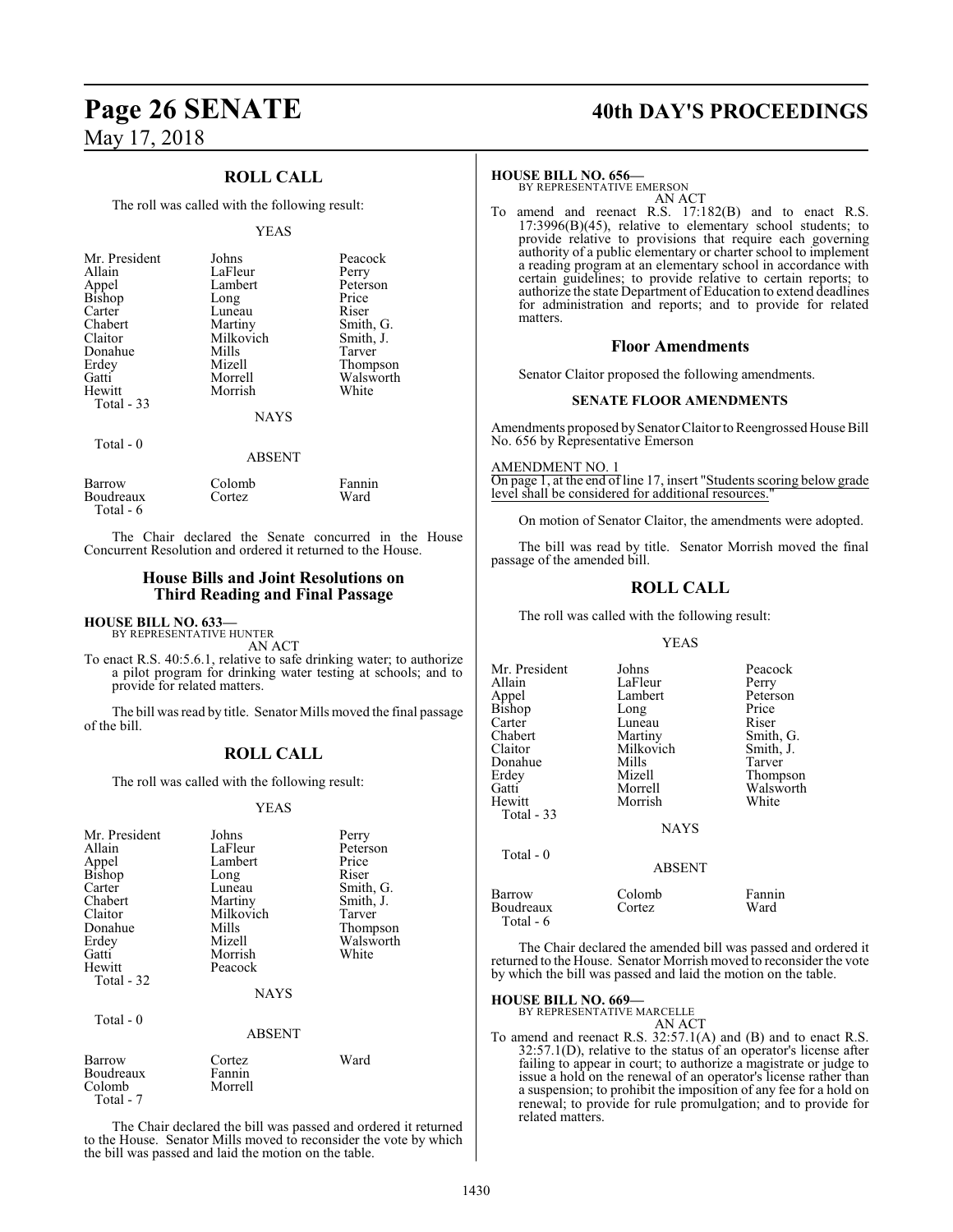# **40th DAY'S PROCEEDINGS Page 27 SENATE**

# May 17, 2018

The bill was read by title. Senator Morrell moved the final passage of the bill.

# **ROLL CALL**

The roll was called with the following result:

# YEAS

| Mr. President | Johns     | Perry     |
|---------------|-----------|-----------|
| Allain        | LaFleur   | Peterson  |
| Appel         | Long      | Price     |
| Bishop        | Luneau    | Riser     |
| Carter        | Martiny   | Smith, G. |
| Chabert       | Milkovich | Smith, J. |
| Claitor       | Mills     | Tarver    |
| Donahue       | Mizell    | Thompson  |
| Erdey         | Morrell   | Walsworth |
| Gatti         | Morrish   | White     |
| Hewitt        | Peacock   |           |
| Total - 32    |           |           |
|               | NAYS      |           |

Lambert Total - 1

# ABSENT

Fannin<br>Ward

| Barrow    | Colomb | Fanni |
|-----------|--------|-------|
| Boudreaux | Cortez | Ward  |
| Total - 6 |        |       |

The Chair declared the bill was passed and ordered it returned to the House. Senator Morrell moved to reconsider the vote by which the bill was passed and laid the motion on the table.

# **House Bills and Joint Resolutions on Third Reading and Final Passage, Subject to Call**

# **Called from the Calendar**

Senator Johns asked that House Bill No. 455 be called from the Calendar.

# **HOUSE BILL NO. 455—**

BY REPRESENTATIVES GAROFALO, CARMODY, AND MORENO AN ACT

To amend and reenact R.S. 40:1573(3) and (4) and to enact R.S. 40:1573(5) and 1580.2, relative to short-term rental dwellings; to provide for definitions; to provide with respect to responsibilities of the state fire marshal and owners of shortterm rental dwellings; to authorize certain investigations and inspections; to provide for certain exceptions and prohibitions; to provide for applicable fees and penalties; to authorize the adoption of administrative rules and regulations; to provide for the deposit of proceeds from fees and penalties collected into a certain state trust fund; to provide for an effective date; and to provide for related matters.

# **Floor Amendments**

Senator Johns proposed the following amendments.

# **SENATE FLOOR AMENDMENTS**

Amendments proposed by Senator Johns to Engrossed House Bill No. 455 by Representative Garofalo

# AMENDMENT NO. 1

On page 1, delete lines 16 through 20 and insert:

"(3) "Short-term rental dwelling" means a one-or two- family dwelling that is available for rental for a period of not more than twenty-nine consecutive days per rental transaction, and is marketed by a third party paid to advertise the rental of such dwelling."

# AMENDMENT NO. 2

On page 3, delete lines 11 through 13 and insert: "D.(1) An owner who fails to register his short-term rental

dwelling shall be subject to the following penalties:

(a) For the first violation, a warning letter shall be given. (b) For a second violation, a civil penalty not to exceed five hundred dollars.

(c) For a third and each subsequent violation, a civil penalty not to exceed one thousand dollars.

# AMENDMENT NO. 3

On page 4, between lines 12 and 13 insert: "I. The provisions of this Section shall not be construed as an

exception to compliance with applicable building and safety codes as set forth in R. S. 40:1578.6.

On motion of Senator Johns, the amendments were adopted.

The bill was read by title. Senator Johns moved the final passage of the amended bill.

# **ROLL CALL**

The roll was called with the following result:

|--|--|

| Appel<br><b>Bishop</b><br>Carter<br>Chabert<br>Hewitt<br>Total - 15   | Johns<br>Martiny<br>Mizell<br>Morrell<br>Morrish<br><b>NAYS</b>   | Perry<br>Peterson<br>Price<br>Thompson<br>Walsworth |
|-----------------------------------------------------------------------|-------------------------------------------------------------------|-----------------------------------------------------|
| Mr. President<br>Allain<br>Claitor<br>Lambert<br>Long<br>Total - $13$ | Luneau<br>Milkovich<br>Mills<br>Peacock<br>Riser<br><b>ABSENT</b> | Smith, J.<br>Tarver<br>White                        |
| Barrow<br>Boudreaux<br>Colomb<br>Cortez<br>Total - 11                 | Donahue<br>Erdey<br>Fannin<br>Gatti                               | LaFleur<br>Smith, G.<br>Ward                        |

The Chair declared the amended bill failed to pass.

# **Notice of Reconsideration**

Senator Johns moved to reconsider on the next Legislative Day the vote by which the amended bill failed to pass.

# **Called from the Calendar**

Senator Morrish asked that House Bill No. 472 be called from the Calendar.

**HOUSE BILL NO. 472—**

BY REPRESENTATIVE THIBAUT AN ACT

To enact Part I of Chapter 19 of Title 22 of the Louisiana Revised Statutes of 1950, to be comprised ofR.S. 22:2461 through 2471, and to repeal R.S. 22:1641(1)(j), relative to a state reinsurance program; to create the Louisiana Health Insurance Innovation and Stabilization Program; to establish the Louisiana Health Reinsurance Association; to provide for membership; to provide for fee assessments under the authority of the commissioner; to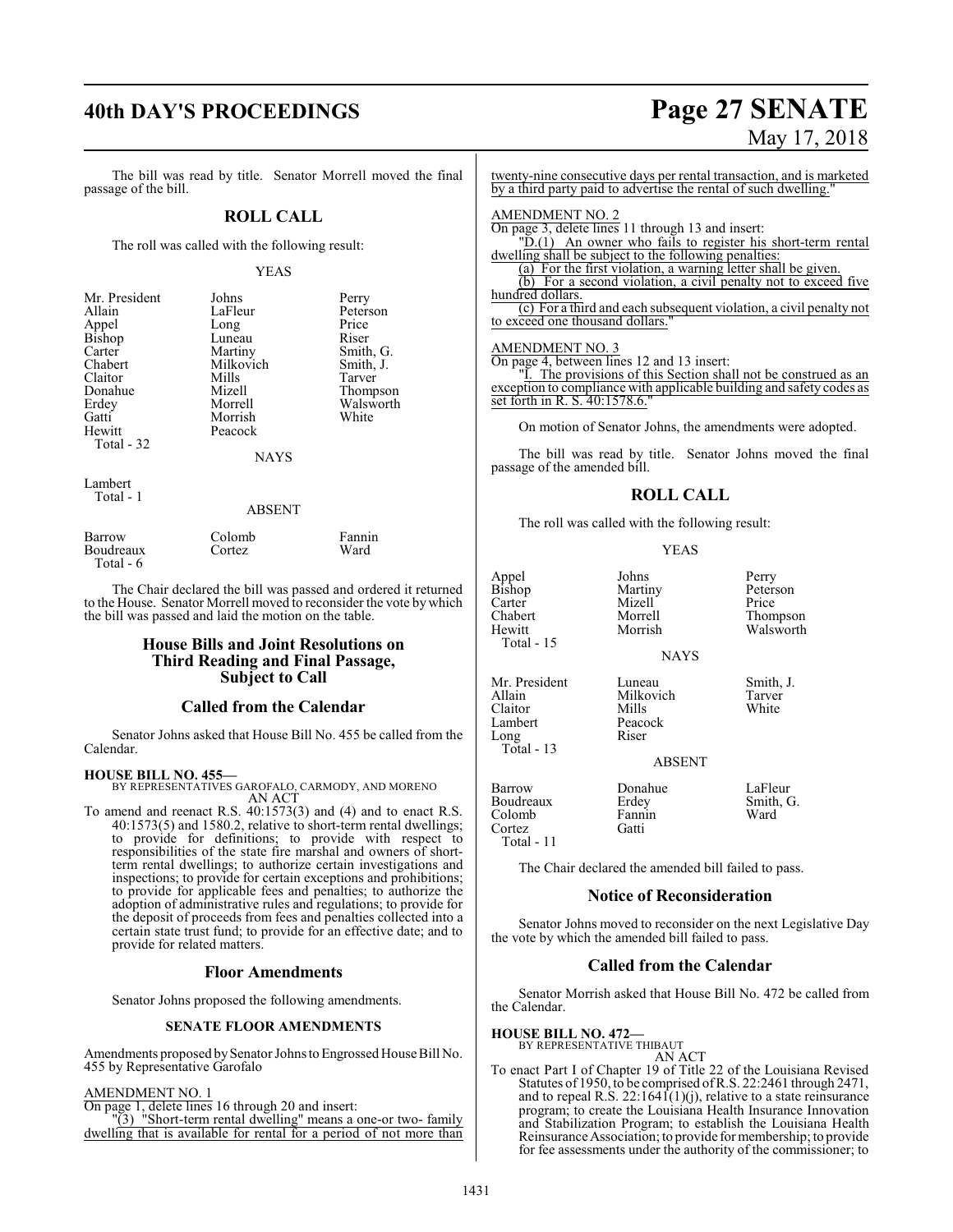provide for licensure and registration of certain regulated entities; to provide for an effective date; and to provide for related matters.

# **Floor Amendments**

Senator Morrish proposed the following amendments.

# **SENATE FLOOR AMENDMENTS**

Amendments proposed by Senator Morrish to Re-Reengrossed House Bill No. 472 by Representative Thibaut

# AMENDMENT NO. 1

On page 2, line 14, after "assessment" insert ", as set forth in R.S. 22:2466,"

# AMENDMENT NO. 2

On page 2, delete line 19, and insert the following: ""Association member upon whom a fee is assessed" means the entity that administers, provides for, or arranges the major medical insurance, which includes any of the following:

# AMENDMENT NO. 3

On page 2, line 24, after "R.S. 22:452" insert ", excluding single employer self-insured plans from being considered or deemed to be group self-insurers"

# AMENDMENT NO. 4

On page 8, line 20, after "Section." insert the following: "The fee assessment, which shall be assessed upon association members by the number of covered lives for which the members arrange or provide major medical insurance shall raise no more than twenty-one million dollars for the 2019 plan year. No fee assessment shall exceed one dollar and fifty cents per member per month for the 2019 plan year. For any subsequent plan year, the fee assessment may be increased only in the actuarially justified amount of medical cost inflation, which shall be capped at six percent per year. No fee assessment shall be made that results in any covered life being double-assessed."

# AMENDMENT NO. 5

On page 10, line 14, after "commissioner" change "may" to "shall"

# AMENDMENT NO. 6

On page 10, line 15, after "authority" insert "to the extent and"

# AMENDMENT NO. 7

On page 10, line 17, after "Chapter." insert the following: "If, after the effective date of this Chapter, the federal government either by legislation or regulation imposes a fee upon association members, employers, or plan members, the commissioner shall revoke the applicable plan year fee assessment in the amount necessaryto refund remaining unencumbered funds to association members.

Senator Morrish moved the adoption of the amendments.

Senator Donahue objected.

# **ROLL CALL**

The roll was called with the following result:

Peterson

# YEAS

- Mr. President Martiny Smith, G.<br>Allain Milkovich Smith, J. Chabert Mills<br>
Gatti Morrell Gatti Morrell Thompson Johns Morrish Walsworth Long Perry<br>Luneau Peters Total - 23
- Milkovich Smith,<br>
Mills Tarver Peacock Ward<br>Perry White

Appel Claitor Mizell<br>Barrow Donabue Riser Barrow<br>Bishop Carter Total - 10

Colomb Total - 6 NAYS

ABSENT

Boudreaux Cortez LaFleur

The Chair declared the amendments were adopted.

Fannin<br>Hewitt

# **Floor Amendments**

Senator Morrish proposed the following amendments.

# **SENATE FLOOR AMENDMENTS**

Amendments proposed by Senator Morrish to Re-Reengrossed House Bill No. 472 by Representative Thibaut

# AMENDMENT NO. 1

On page 10, between lines 17 and 18, insert

"H. The fee assessment authorized in this Chapter may only be promulgated by the commissioner for the 2019 and 2020 plan years. For plan years commencing after the 2020 plan year, no fee assessment shall be authorized unless subsequently authorized by legislative enactment.

I. No fee assessment shall be collected by the association unless the commissioner has, after actuarial review, determined that the rates for the applicable plan year for marketplace products in the individual market constitute a market-wide average reduction of at least ten percent for such products by insurer relative to the baseline rates assumed by the commission for the applicable plan year and approved by the U.S. Treasury, and has certified such determination in a report to the legislature. If the commissioner determines that the required average rate reduction has not been met, he shall certify that in a report to the legislature, and the association shall be prohibited from collecting the fee assessment for the applicable plan year. Pursuant to the commissioner's rate review authority under Subpart D of Part III of Chapter 4 of this Title, the commissioner may require health insurance issuers and health maintenance organizations to file multiple rate filings or actuarial justifications to determine compliance with this Section."

On motion of Senator Morrish, the amendments were adopted.

# **Floor Amendments**

Senator Carter submitted the following amendments on behalf of Senator Boudreaux.

# **SENATE FLOOR AMENDMENTS**

Amendments proposed by Senator Boudreaux to Re-Reengrossed House Bill No. 472 by Representative Thibaut

# AMENDMENT NO. 1

On page 5, line 9, after "Louisiana, and" delete "six" and insert "seven" and after "The" delete "six" and insert "seven"

# AMENDMENT NO. 2

On page 6, between lines 6 and 7, insert the following: "(7) One representative of the public at-large chosen by the chairman of the Senate Committee on Insurance.

On motion of Senator Carter, the amendments were adopted.

# **Page 28 SENATE 40th DAY'S PROCEEDINGS**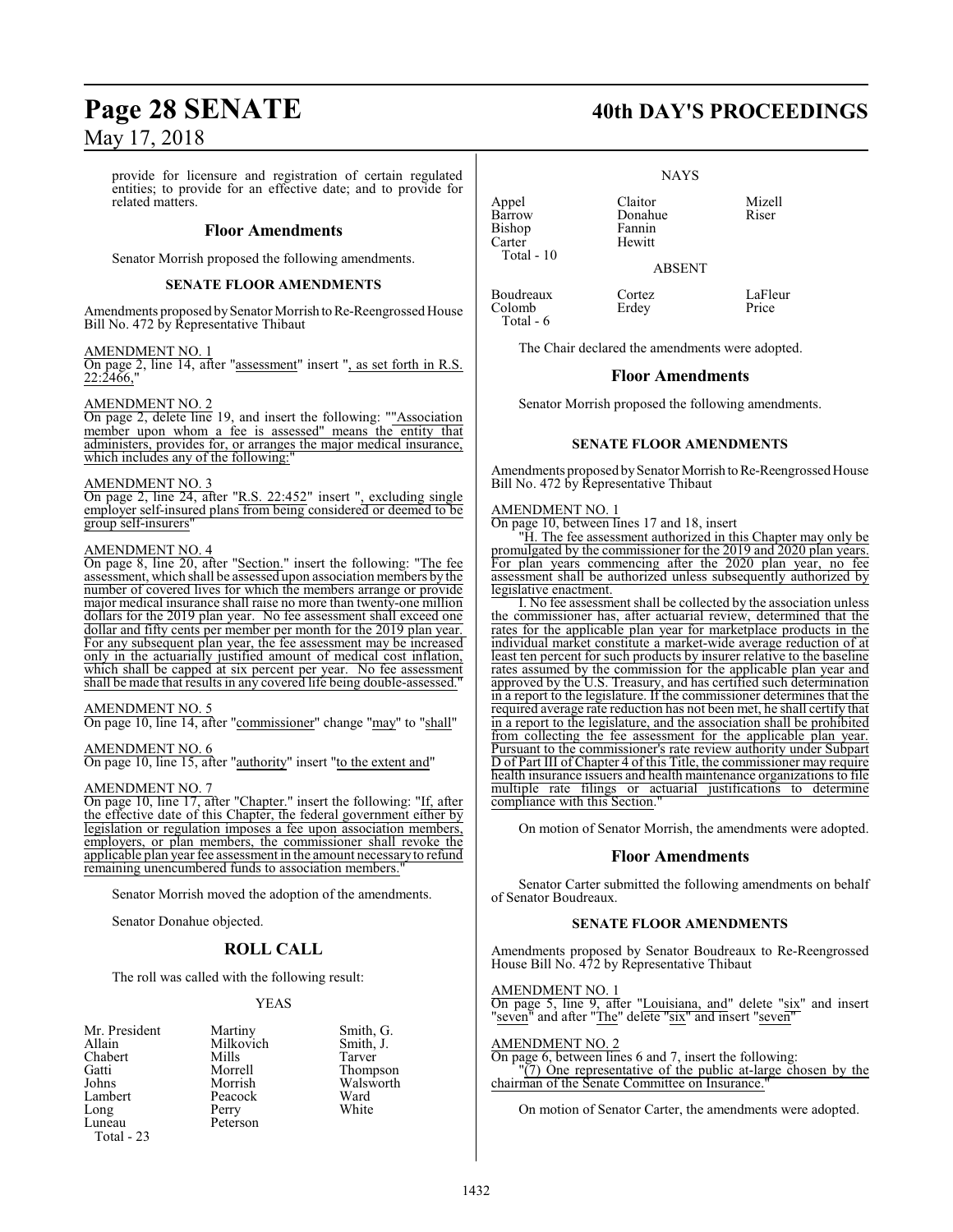# **40th DAY'S PROCEEDINGS Page 29 SENATE**

# **Floor Amendments**

Senator Mills proposed the following amendments.

# **SENATE FLOOR AMENDMENTS**

Amendments proposed by Senator Mills to Re-Reengrossed House Bill No. 472 by Representative Thibaut

# AMENDMENT NO. 1

On page 2, line 12, after "association of" insert "all" and after "issuers" delete the remainder of the line and delete line 13 and insert "who provide insurance in the group market and in the individual market is hereby created. Members of the"

# AMENDMENT NO. 2

On page 2, line 19, after "means" delete the remainder of the line and delete lines 20 through 24 and insert "all health insurance issuers who provide insurance in the group market and the individual market and have a certificate of authority to transact the business of health and accident insurance in this state."

Senator Mills moved the adoption of the amendments.

Senator Morrish objected.

# **ROLL CALL**

The roll was called with the following result:

# YEAS

| Mr. President | Claitor     | Peacock   |
|---------------|-------------|-----------|
| Allain        | Donahue     | Perry     |
| Appel         | Fannin      | Peterson  |
| Barrow        | Hewitt      | Price     |
| Bishop        | Long        | Tarver    |
| Carter        | Mills       | Thompson  |
| Chabert       | Mizell      | White     |
| Total - 21    |             |           |
|               | <b>NAYS</b> |           |
| Gatti         | Milkovich   | Smith, J. |
| Johns         | Morrell     | Walsworth |
|               |             |           |

| JUIIIIS      | IVIUILUI      | vv ald |
|--------------|---------------|--------|
| Lambert      | Morrish       | Ward   |
| Luneau       | Riser         |        |
| Martiny      | Smith, G.     |        |
| Total - $13$ |               |        |
|              | <b>ABSENT</b> |        |
|              |               |        |
|              |               |        |

Colomb Total - 5

The Chair declared the amendments were adopted.

Boudreaux Cortez LaFleur

# **Floor Amendments**

Senator Carter proposed the following amendments.

# **SENATE FLOOR AMENDMENTS**

Amendments proposed by Senator Carter to Re-Reengrossed House Bill No. 472 by Representative Thibaut

# May 17, 2018

# AMENDMENT NO. 1

On page 1, line 15, after "purpose" insert a semi-colon ";" and insert "exemption"

AMENDMENT NO. 2

On page 2, between lines 16 and 17, insert the following: C. The provisions of this Chapter shall not apply to entities found in The Official Catholic Directory of the United States."

Senator Carter moved the adoption of the amendments.

Senator Morrish objected.

# **ROLL CALL**

The roll was called with the following result:

# YEAS

| Allain<br>Barrow<br><b>Bishop</b><br>Carter | Chabert<br>Donahue<br>Mills<br>Peacock | Peterson<br>Price<br>Tarver |
|---------------------------------------------|----------------------------------------|-----------------------------|
| Total - 11                                  | <b>NAYS</b>                            |                             |
|                                             |                                        |                             |
| Mr. President                               | Luneau                                 | Smith, G.                   |
| Claitor                                     | Martiny                                | Smith, J.                   |
| Fannin                                      | Milkovich                              | Thompson                    |
| Gatti                                       | Mizell                                 | Walsworth                   |
| Hewitt                                      | Morrell                                | Ward                        |
| Johns                                       | Morrish                                | White                       |

# ABSENT

Appel Colomb Erdey<br>
Boudreaux Cortez LaFleur Boudreaux Total - 6

Lambert Perry Long Riser

Total - 22

The Chair declared the amendments were rejected.

# **Floor Amendments**

Senator Donahue proposed the following amendments.

# **SENATE FLOOR AMENDMENTS**

Amendments proposed by Senator Donahue to Re-Reengrossed House Bill No. 472 by Representative Thibaut

# AMENDMENT NO. 1

In the set of Senate Floor Amendments, proposed by Senator Morrish and adopted by the Senate on May 17, 2018, designated as SFAHB472 COOPERC 4466, in Senate Floor Amendment No. 4, on page 1, line 16, delete "for the 2019 plan" and insert "during any plan"

On motion of Senator Donahue, the amendments were adopted.

The bill was read by title. Senator Morrish moved the final passage of the amended bill.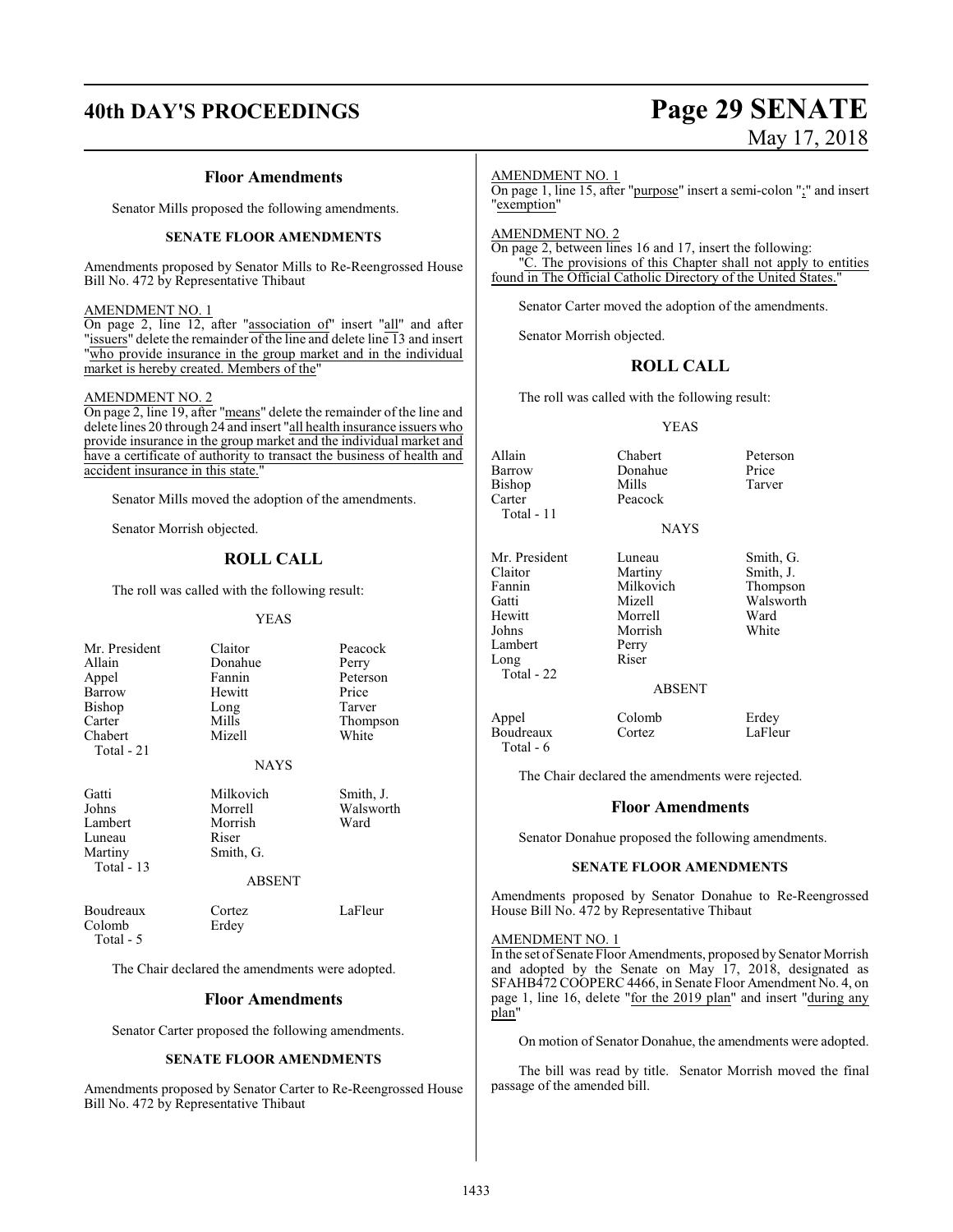# **ROLL CALL**

The roll was called with the following result:

# YEAS

| Allain<br>Bishop<br>Chabert<br>Gatti<br>Johns<br>Lambert<br>Total - 17         | Luneau<br>Martiny<br>Mills<br>Morrish<br>Peterson<br>Smith, G.<br><b>NAYS</b> | Smith, J.<br>Thompson<br>Walsworth<br>Ward<br>White |
|--------------------------------------------------------------------------------|-------------------------------------------------------------------------------|-----------------------------------------------------|
| Mr. President<br>Appel<br>Barrow<br>Carter<br>Claitor<br>Donahue<br>Total - 17 | Fannin<br>Hewitt<br>Long<br>Milkovich<br>Mizell<br>Morrell                    | Peacock<br>Perry<br>Price<br>Riser<br>Tarver        |
| Boudreaux<br>Colomb<br>Total - 5                                               | ABSENT<br>Cortez<br>Erdey                                                     | LaFleur                                             |

The Chair declared the amended bill failed to pass.

# **Notice of Reconsideration**

Senator Morrish moved to reconsider on the next Legislative Day the vote by which the amended bill failed to pass.

# **Called from the Calendar**

Senator Morrish asked that House Bill No. 246 be called from the Calendar.

# **HOUSE BILL NO. 246—** BY REPRESENTATIVE THIBAUT

AN ACT

To enact Part I of Chapter 19 of Title 22 of the Louisiana Revised Statutes of 1950, to be comprised of R.S. 22:2461, relative to a state reinsurance program; to authorize the commissioner of insurance to apply for a state innovation waiver to establish and implement a state reinsurance program; to authorize the commissioner of insurance to establish and implement a state reinsurance program; to prohibit the creation of a state reinsurance program prior to federal approval; to provide for an effective date; and to provide for related matters.

The bill was read by title. Senator Morrish moved the final passage of the bill.

# **ROLL CALL**

The roll was called with the following result:

# YEAS

| Luneau<br>Martiny<br>Mills<br>Morrell<br>Morrish<br>Smith, G.<br>Smith, J. | Tarver<br>Thompson<br>Walsworth<br>Ward<br>White |
|----------------------------------------------------------------------------|--------------------------------------------------|
| <b>NAYS</b>                                                                |                                                  |
|                                                                            |                                                  |

Mr. President Fannin Perry<br>Barrow Hewitt Price **Barrow** 

# **Page 30 SENATE 40th DAY'S PROCEEDINGS**

Carter LaFleur Riser<br>Claitor Mizell Riser Claitor Mizell Donahue Total - 13

ABSENT

Appel Cortez Peterson Boudreaux<br>Colomb Total - 7

Milkovich

The Chair declared the bill failed to pass.

# **Notice of Reconsideration**

Senator Morrish moved to reconsider on the next Legislative Day the vote by which the bill failed to pass.

# **Called from the Calendar**

Senator Allain asked that House Bill No. 96 be called from the Calendar.

**HOUSE BILL NO. 96—** BY REPRESENTATIVE RICHARD

AN ACT

To enact R.S. 47:338.54.1, relative to sales and use taxes levied in Lafourche Parish; to provide relative to the authority of Sales Tax District No. 4 of Lafourche Parish to levy a tax subject to approval by the voters; to provide relative to applicability of combined rate limitations; and to provide for related matters.

The bill was read by title. Senator Allain moved the final passage of the bill.

# **ROLL CALL**

The roll was called with the following result:

# YEAS

| Mr. President<br>Allain<br>Appel<br>Barrow<br>Bishop<br>Carter<br>Chabert<br>Claitor<br>Donahue<br>Fannin<br>Gatti<br>Hewitt<br>Total - 34 | Johns<br>LaFleur<br>Lambert<br>Long<br>Luneau<br>Martiny<br>Milkovich<br>Mills<br>Mizell<br>Morrell<br>Morrish<br>Peacock<br><b>NAYS</b> | Perry<br>Price<br>Riser<br>Smith, G.<br>Smith, J.<br>Tarver<br>Thompson<br>Walsworth<br>Ward<br>White |
|--------------------------------------------------------------------------------------------------------------------------------------------|------------------------------------------------------------------------------------------------------------------------------------------|-------------------------------------------------------------------------------------------------------|
| Total - 0                                                                                                                                  | <b>ABSENT</b>                                                                                                                            |                                                                                                       |
| Boudreaux<br>Colomb<br>Total - 5                                                                                                           | Cortez<br>Erdey                                                                                                                          | Peterson                                                                                              |

The Chair declared the bill was passed and ordered it returned to the House. Senator Allain moved to reconsider the vote by which the bill was passed and laid the motion on the table.

# **Senator Long in the Chair**

# **Called from the Calendar**

Senator Price asked that House Bill No. 298 be called from the Calendar for reconsideration.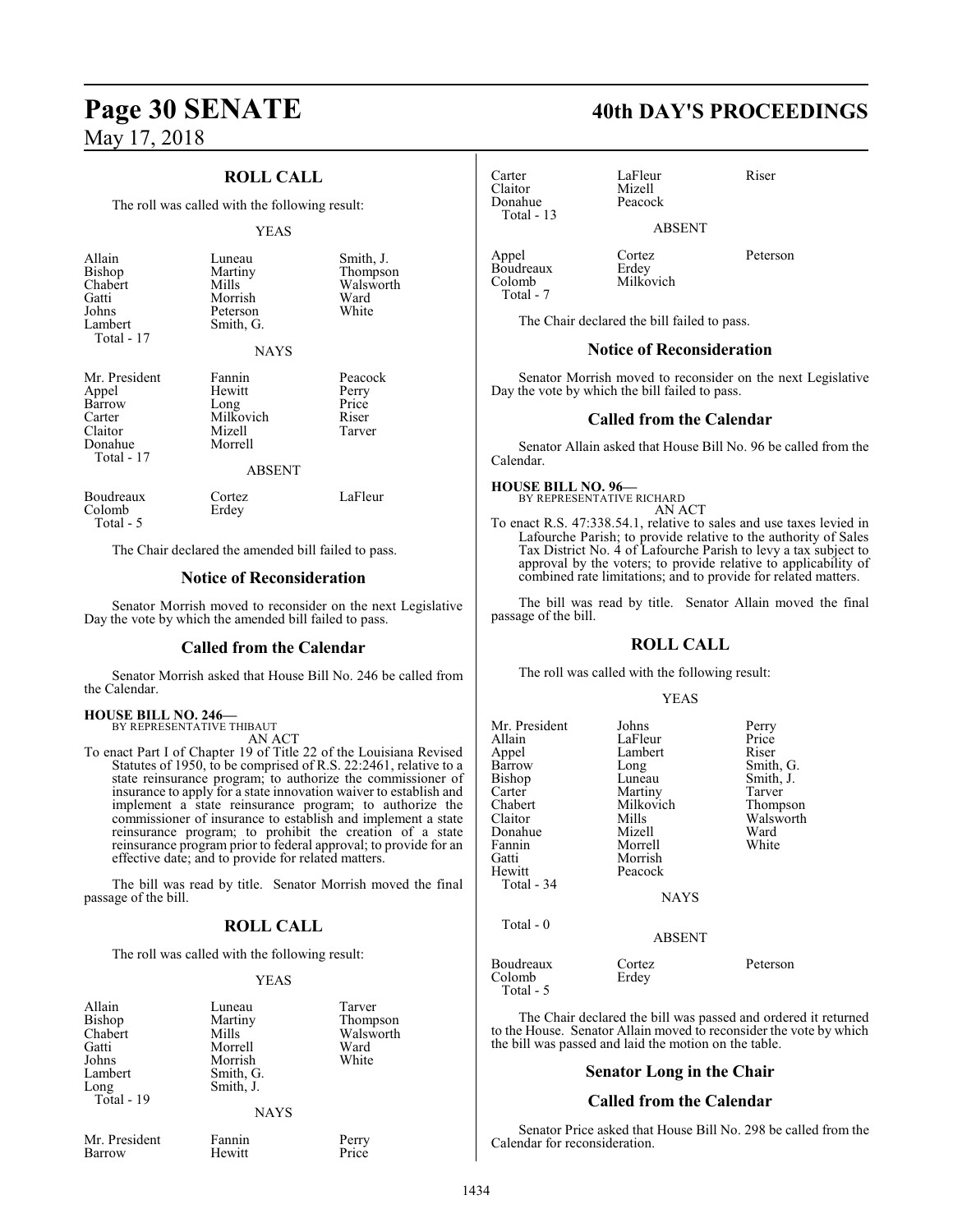# **40th DAY'S PROCEEDINGS Page 31 SENATE**

# May 17, 2018

## **HOUSE BILL NO. 298—**

BY REPRESENTATIVE CHAD BROWN AN ACT

To amend and reenact R.S. 27:29.3(A)(1), relative to non-gaming supplier permits; to provide relative to those non-gaming suppliers who are required to obtain permits; and to provide for related matters.

The bill was read by title. Senator Price moved the final passage of the bill.

# **ROLL CALL**

The roll was called with the following result:

# YEAS

| Mr. President | LaFleur     | Perry     |
|---------------|-------------|-----------|
| Allain        | Lambert     | Price     |
| Appel         | Long        | Riser     |
| Carter        | Luneau      | Smith, G. |
| Chabert       | Martiny     | Smith, J. |
| Claitor       | Mills       | Tarver    |
| Fannin        | Mizell      | Thompson  |
| Gatti         | Morrell     | Walsworth |
| Hewitt        | Morrish     | Ward      |
| Johns         | Peacock     | White     |
| Total - 30    |             |           |
|               | <b>NAYS</b> |           |
| Total - 0     |             |           |

## ABSENT

| Barrow<br>Bishop<br>Boudreaux<br>Total - 9 | Colomb<br>Cortez<br>Donahue | Erdev<br>Milkovich<br>Peterson |
|--------------------------------------------|-----------------------------|--------------------------------|
|--------------------------------------------|-----------------------------|--------------------------------|

The Chair declared the bill was passed and ordered it returned to the House. Senator Price moved to reconsider the vote by which the bill was passed and laid the motion on the table.

# **Mr. President in the Chair**

# **Called from the Calendar**

Senator Morrell asked that House Bill No. 661 be called from the Calendar.

### **HOUSE BILL NO. 661—** BY REPRESENTATIVE JAMES

AN ACT

To amend and reenact R.S. 40:1021(A)(5) and 1024(C) and to enact R.S. 40:1024(D), relative to drug paraphernalia; to provide for definitions; to provide for the creation of a needle exchange program; to provide for the purpose and duties of the program; to provide for exceptions; and to provide for related matters.

# **Floor Amendments**

Senator Morrell proposed the following amendments.

# **SENATE FLOOR AMENDMENTS**

Amendments proposed by Senator Morrell to Reengrossed House Bill No. 661 by Representative James

# AMENDMENT NO. 1

On page 1, line 2, after "R.S. 40:1024(D)" and insert ", (E), (F), (G), and  $(H)$ "

# AMENDMENT NO. 2

On page 1, line 8, delete "R.S. 40:1024(D) is" and insert "R.S. 40:1024(D), (E), (F), (G), and (H) are"

## AMENDMENT NO. 3

On page 3, after line 5, insert:

"E. Notwithstanding any provision of law to the contrary, no employee, volunteer, or participant of a programestablished pursuant to this Section shall be arrested, charged with, or prosecuted for possession of any of the following:

(1) Needles, hypodermic syringes, or other drug use supplies obtained from or returned to a program established pursuant to this Section.

Residual amounts of a controlled substance contained in used drug use supplies obtained from or returned to a program established pursuant to this Section.

F. Protection from arrest or prosecution as provided in this Section may not be grounds for suppression of evidence in other criminal prosecutions.

G. Nothing in this Section shall limit any seizure of contraband, where the seizure is otherwise permitted by law.

H. Nothing in this Section shall limit or abridge the authority of a law enforcement officer to detain or take into custody a person in the course of an investigation of to effectuate an arrest for any offense except as provided in Subsection E."

Senator Morrell moved the adoption of the amendments.

Senator Milkovich objected.

# **ROLL CALL**

The roll was called with the following result:

## YEAS

Barrow Luneau Price<br>
Bishop Martiny Smith Carter<br>Gatti Total - 10

Martiny Smith, G.<br>Mills Morrell

**NAYS** 

Mr. President Hewitt Perry<br>Allain Johns Riser Allain Johns Riser<br>
Appel Lambert Smith, J. Appel Lambert<br>
Chabert Long Chabert Long Thompson<br>Claitor Milkovich Walsworth Donahue Mizell Ward Total - 21

Milkovich Walsworth<br>
Mizell Ward Morrish

ABSENT

Boudreaux Erdey Peterson Colomb LaFleur<br>Cortez Peacock Total - 8

The Chair declared the amendments were rejected.

Peacock

# **Floor Amendments**

Senator Gatti proposed the following amendments.

# **SENATE FLOOR AMENDMENTS**

Amendments proposed by Senator Gatti to Reengrossed House Bill No. 661 by Representative James

# AMENDMENT NO. 1

On page 3, after line 5, insert the following:

 $(5)$  Assistance with the Medicaid application process.

(6) Information regarding assistance programs offered through the Department of Heath and the Department of Children and Family Services.

On motion of Senator Gatti, the amendments were adopted.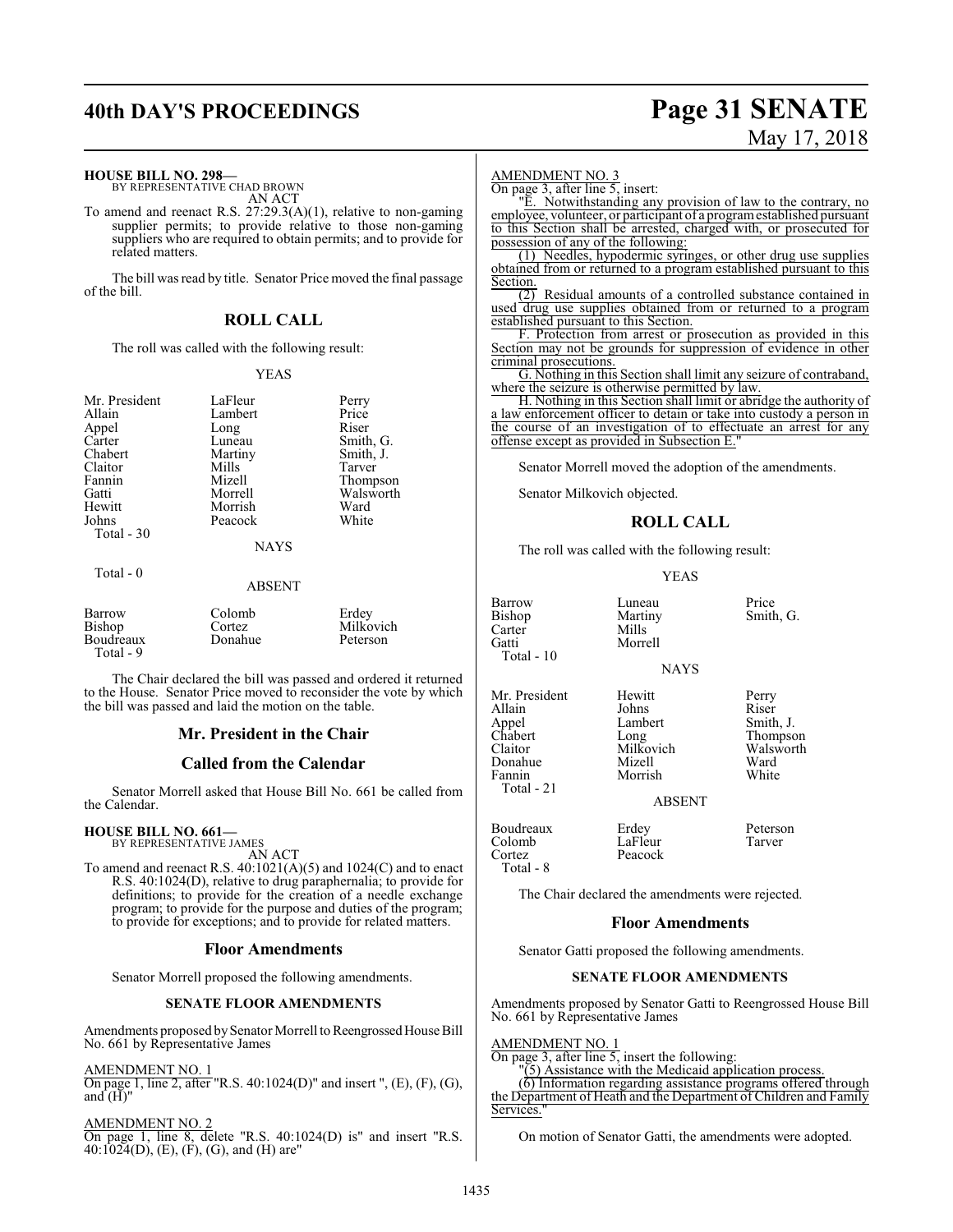# **Page 32 SENATE 40th DAY'S PROCEEDINGS**

The bill was read by title. Senator Morrell moved the final passage of the amended bill.

# **ROLL CALL**

The roll was called with the following result:

# YEAS

| Allain<br>Barrow<br>Bishop<br>Carter<br>Chabert<br>Claitor<br>Total - 17                                                                                                                                                                                                                                                                                                                                                                                                                                   | Gatti<br>Johns<br>Luneau<br>Martiny<br>Mills<br>Morrell<br><b>NAYS</b> | Morrish<br>Peacock<br>Peterson<br>Price<br>Smith, G.                  |
|------------------------------------------------------------------------------------------------------------------------------------------------------------------------------------------------------------------------------------------------------------------------------------------------------------------------------------------------------------------------------------------------------------------------------------------------------------------------------------------------------------|------------------------------------------------------------------------|-----------------------------------------------------------------------|
| Mr. President<br>Appel<br>Donahue<br>Fannin<br>Hewitt<br>Total - 15                                                                                                                                                                                                                                                                                                                                                                                                                                        | Lambert<br>Long<br>Milkovich<br>Mizell<br>Perry<br><b>ABSENT</b>       | Riser<br>Smith, J.<br>Thompson<br>Walsworth<br>White                  |
| Boudreaux<br>Colomb<br>Cortez<br>Total - 7                                                                                                                                                                                                                                                                                                                                                                                                                                                                 | Erdey<br>LaFleur<br>Tarver                                             | Ward                                                                  |
|                                                                                                                                                                                                                                                                                                                                                                                                                                                                                                            | The Chair declared the amended bill failed to pass.                    |                                                                       |
|                                                                                                                                                                                                                                                                                                                                                                                                                                                                                                            | <b>Notice of Reconsideration</b>                                       |                                                                       |
|                                                                                                                                                                                                                                                                                                                                                                                                                                                                                                            | Day the vote by which the amended bill failed to pass.                 | Senator Morrell moved to reconsider on the next Legislative           |
|                                                                                                                                                                                                                                                                                                                                                                                                                                                                                                            | <b>Called from the Calendar</b>                                        |                                                                       |
| the Calendar.                                                                                                                                                                                                                                                                                                                                                                                                                                                                                              |                                                                        | Senator Walsworth asked that House Bill No. 734 be called from        |
| <b>HOUSE BILL NO. 734-</b>                                                                                                                                                                                                                                                                                                                                                                                                                                                                                 |                                                                        | (Substitute for House Bill No. 238 by                                 |
| BY REPRESENTATIVE MCFARLAND                                                                                                                                                                                                                                                                                                                                                                                                                                                                                | <b>AN ACT</b>                                                          | <b>Representative McFarland)</b>                                      |
| To enact Subpart E of Part XIII of Chapter 3 of Title 46 of the<br>Louisiana Revised Statutes of 1950, to be comprised of R.S.<br>46:460.91, relative to the state medical assistance program<br>known commonly as Medicaid; to require the Louisiana<br>Department of Health to submit reports to certain legislative<br>committees concerning the Medicaid managed care program; to<br>provide for the content of the reports; to establish a reporting<br>schedule; and to provide for related matters. |                                                                        |                                                                       |
| <b>Floor Amendments</b>                                                                                                                                                                                                                                                                                                                                                                                                                                                                                    |                                                                        |                                                                       |
|                                                                                                                                                                                                                                                                                                                                                                                                                                                                                                            | Senator Walsworth proposed the following amendments.                   |                                                                       |
|                                                                                                                                                                                                                                                                                                                                                                                                                                                                                                            | <b>SENATE FLOOR AMENDMENTS</b>                                         |                                                                       |
| Bill No. 734 by Representative McFarland                                                                                                                                                                                                                                                                                                                                                                                                                                                                   |                                                                        | Amendments proposed by Senator Walsworth to Engrossed House           |
| <b>AMENDMENT NO. 1</b><br>the" and insert "The"                                                                                                                                                                                                                                                                                                                                                                                                                                                            |                                                                        | On page 1, at the beginning of line 13, delete "On a quarterly basis, |

AMENDMENT NO. 2 On page 1, line 15, change "Quarterly" to "Claims"

## AMENDMENT NO. 3

On page 1, after line 16, insert the following:

"B. The department shall conduct an independent review of claims submitted by healthcare providers to Medicaid managed care organizations. The review shall examine, in the aggregate and by claim type, the volume and value of claims submitted, including those adjudicated, adjusted, voided, duplicated, rejected, pended or denied in whole or in part for purposes of ensuring a Medicaid managed care organization's compliance with the terms ofits contract with the department. The department shall actively engage provider representatives in the review, from design through completion. The initial report shall include detailed findings and defining measures to be reported on a quarterly basis, as well as the following data on healthcare provider claims delineated by an individual Medicaid managed care organization including any dental Medicaid managed care organization contracted by the department and separated by claim type:

# AMENDMENT NO. 4

On page 1, delete lines 17 through 19 in their entirety

## AMENDMENT NO. 5 On page 2, line 2, after "providers" insert "based on data of payment during calendar year 2017"

AMENDMENT NO. 6 On page 2, delete line 4 in its entirety and insert "one claim denied at the service line level."

AMENDMENT NO. 7 On page 2, line 5, delete "completely denied claims" and insert "claims denied at the service line level"

AMENDMENT NO. 8 On page 2, line 7, after "reporting period" insert "at the service line level"

AMENDMENT NO. 9 On page 2, line 12, after "amount of" delete the remainder the line and insert "claims denied as a duplicate claim."

AMENDMENT NO. 10 On page 2, at the end of line 17, change "claims" to "claims. Provider information shall be de-identified.

AMENDMENT NO. 11 On page 2, at the end of line 18, after "behavioral health providers" insert "based on date of payment during calendar year 2017"

AMENDMENT NO. 12 On page 2, at the beginning of line 20, after "one" delete "denied claim line"and insert "claim denied at the service line level"

AMENDMENT NO. 13 On page 2, line 21, after "dollar amount of" delete "completely denied claims" and insert "claims denied at the service line level

AMENDMENT NO. 14 On page 2, line 23, after "reporting period" insert "at the service line level"

AMENDMENT NO. 15 On page 3, line 4, after "dollar value of the claims." insert "Provider information shall be de-identified."

AMENDMENT NO. 16 On page 3, at the end of line 18, change "encounter" to "encounters:" and delete line 19 in its entirety

# AMENDMENT NO. 17

On page 3, lines 20 and 22, change "encounter" to "encounters" and delete "claims"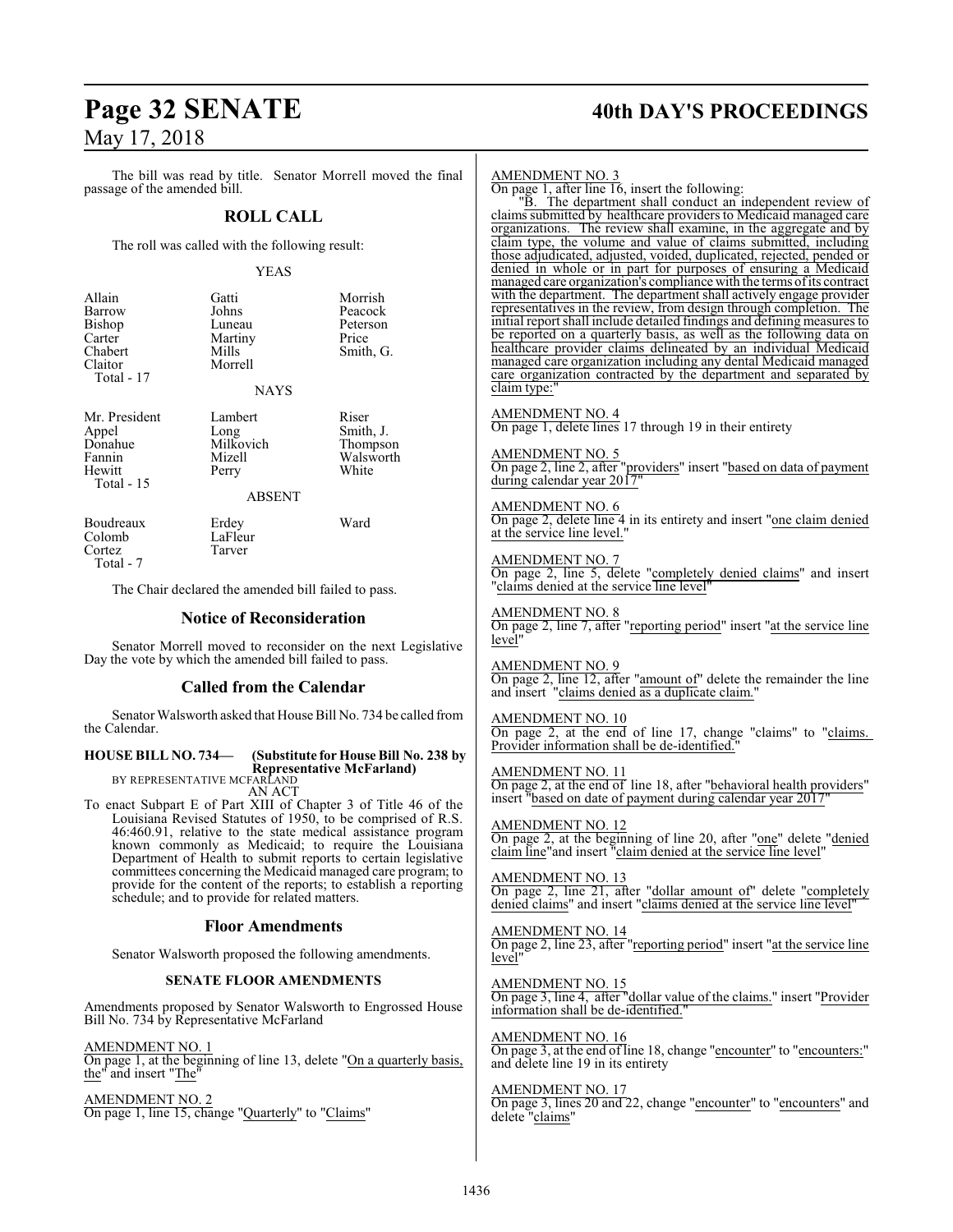# **40th DAY'S PROCEEDINGS Page 33 SENATE**

## AMENDMENT NO. 18

On page 3, line 24, delete "The report" and insert "The initial report and subsequent quarterly reports

AMENDMENT NO. 19 On page 3, delete lines 28 and 29 in their entirety

AMENDMENT NO. 20 On page 4, line 1, change " $(3)$ " to " $(2)$ "

# AMENDMENT NO. 21

On page 4, delete lines 3 through 9 in their entirety and insert the following:

"Section 2. The secretary of the Louisiana Department of Health shall take such actions as are necessary to ensure that the department produce and submit the initial report required by R.S. 46:460.91, as enacted by Section 1 of this Act, to the Joint Legislative Committee on the Budget and the House and Senate committees on health and welfare on or before September 30, 2018. The department shall submit the quarterly report on January 1, 2019 reflecting the April -June 2018 quarter, and thereafter on or before the first day of each state fiscal year quarter following the date of the first report."

On motion of Senator Walsworth, the amendments were adopted.

The bill was read by title. Senator Walsworth moved the final passage of the amended bill.

# **ROLL CALL**

The roll was called with the following result:

## YEAS

| Mr. President<br>Allain<br>Appel<br>Bishop<br>Carter<br>Chabert<br>Claitor<br>Donahue<br>Erdey<br>Fannin<br>Gatti<br>Total - 32 | Hewitt<br>Johns<br>LaFleur<br>Lambert<br>Long<br>Martiny<br>Milkovich<br>Mills<br>Mizell<br>Morrish<br>Peacock<br><b>NAYS</b> | Perry<br>Price<br>Riser<br>Smith, G.<br>Smith, J.<br>Tarver<br>Thompson<br>Walsworth<br>Ward<br>White |
|---------------------------------------------------------------------------------------------------------------------------------|-------------------------------------------------------------------------------------------------------------------------------|-------------------------------------------------------------------------------------------------------|
| Barrow<br>Total - 2                                                                                                             | Peterson<br><b>ABSENT</b>                                                                                                     |                                                                                                       |
| Boudreaux<br>Colomb<br>Total - 5                                                                                                | Cortez<br>Luneau                                                                                                              | Morrell                                                                                               |

The Chair declared the amended bill was passed and ordered it returned to the House. Senator Walsworth moved to reconsider the vote by which the bill was passed and laid the motion on the table.

# **Called from the Calendar**

Senator Ward asked that House Bill No. 549 be called from the Calendar for reconsideration.

### **HOUSE BILL NO. 549—** BY REPRESENTATIVE WHITE

AN ACT

To amend and reenact R.S. 34:851.19, 851.20(A)(1)(introductory paragraph), (2), (3), and (4) and (B), (C), (D), (G), and (J),  $851.\overline{21(A)}$  and  $(B)(2)$ ,  $(3)$ , and  $(4)$  and  $851.32$  and to enact R.S. 34:851.2(13) and R.S. 56:10(B)(17), relative to houseboats; to provide for the registration and numbering of houseboats; to

# May 17, 2018

create the derelict houseboat account in the Conservation Fund; to provide for the issuance of a certificate of number; to provide for registration fees; to provide for notices of transfer; to provide for a numbering system; to provide for the distribution of funds; and to provide for related matters.

The bill was read by title. Senator Ward moved the final passage of the bill.

# **ROLL CALL**

The roll was called with the following result:

|--|--|

| Mr. President              | Erdey             | Peterson  |
|----------------------------|-------------------|-----------|
| Allain                     | Gatti             | Price     |
| Appel                      | Hewitt            | Riser     |
| Barrow                     | Johns             | Smith, G. |
| Bishop                     | Lambert           | Smith, J. |
| Carter                     | Luneau            | Tarver    |
| Chabert                    | Martiny           | Thompson  |
| Claitor                    | Mizell            | Ward      |
| Donahue<br>Total - 27      | Morrish           | White     |
|                            | <b>NAYS</b>       |           |
| Long<br>Mills<br>Total - 5 | Peacock<br>Perry  | Walsworth |
|                            | <b>ABSENT</b>     |           |
| Boudreaux<br>Colomb        | Fannin<br>LaFleur | Morrell   |

Cortez Milkovich

Total - 7

The Chair declared the bill was passed and ordered it returned to the House. Senator Ward moved to reconsider the vote by which the bill was passed and laid the motion on the table.

# **Rules Suspended**

Senator Hewitt asked for and obtained a suspension of the rules to revert to the Morning Hour.

# **Appointment of Conference Committee on Senate Bill No. 310**

The President of the Senate appointed the following members to confer with a like committee from the House to consider the disagreement on **Senate Bill No. 310**:

> Senators Claitor, Morrish and Donahue.

# **Appointment of Conference Committee on Senate Bill No. 465**

The President of the Senate appointed the following members to confer with a like committee from the House to consider the disagreement on **Senate Bill No. 465**:

> Senators Bishop, Morrish and Boudreaux.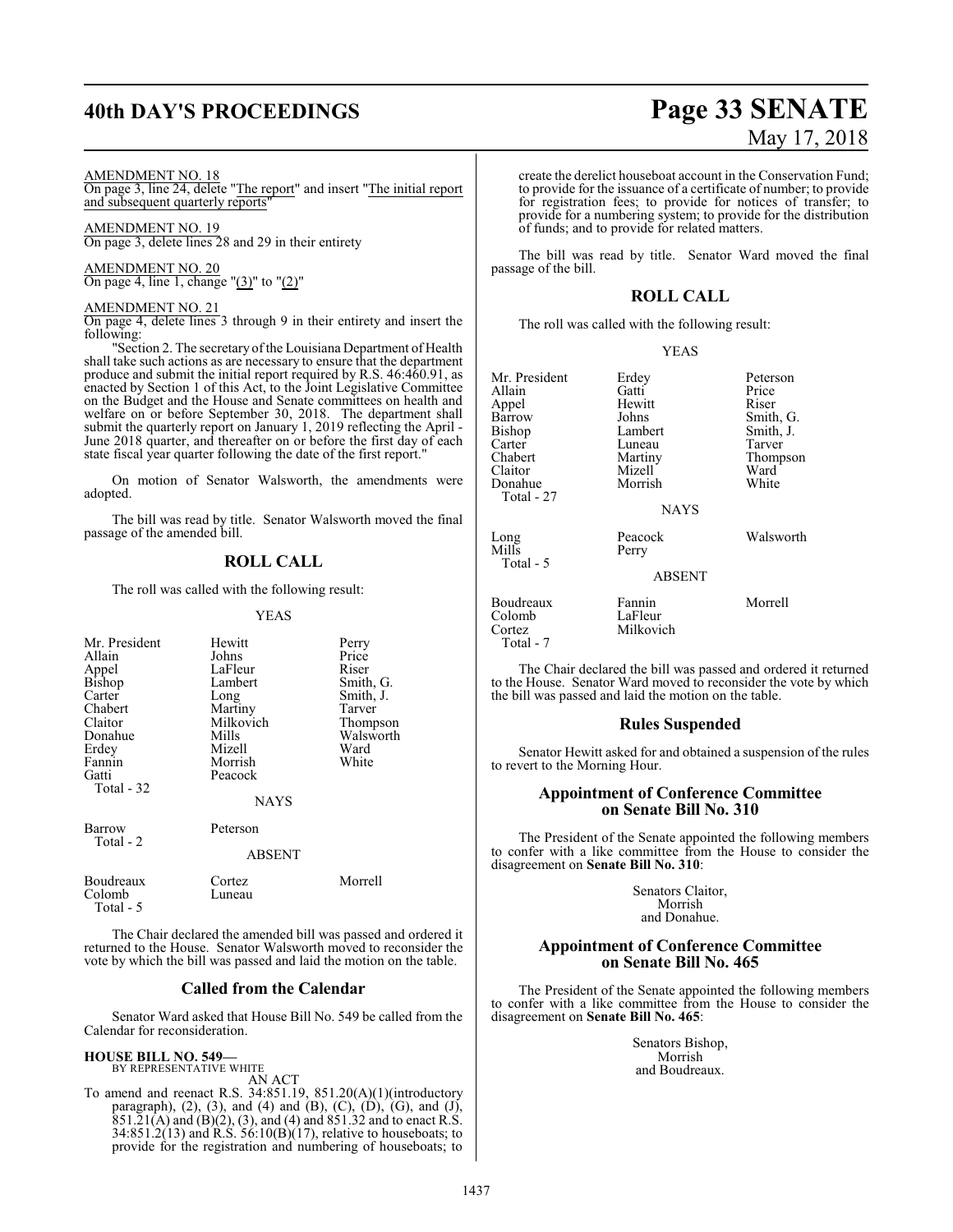# **Page 34 SENATE 40th DAY'S PROCEEDINGS**

May 17, 2018

# **Appointment of Conference Committee on Senate Bill No. 512**

The President of the Senate appointed the following members to confer with a like committee from the House to consider the disagreement on **Senate Bill No. 512**:

> Senators Gatti, Morrish and Milkovich.

# **Appointment of Conference Committee on House Bill No. 755**

The President of the Senate appointed to the Conference Committee on **House Bill No. 755** the following members of the Senate:

> Senators Morrish, Boudreaux and Milkovich.

# **Message from the House**

# **DISAGREEMENT TO HOUSE BILL**

May 17, 2018

To the Honorable President and Members of the Senate:

I am directed to inform your honorable body that the House of Representatives has refused to concur in the proposed Senate Amendment(s) to **House Bill No. 874** by Representative Henry, and ask the President to appoint on the part of the Senate a committee to confer with a like committee from the House on the disagreement.

> Respectfully submitted, ALFRED W. SPEER Clerk of the House of Representatives

# **Message from the House**

# **DISAGREEMENT TO HOUSE BILL**

# May 17, 2018

To the Honorable President and Members of the Senate:

I am directed to inform your honorable body that the House of Representatives has refused to concur in the proposed Senate Amendment(s) to **House Bill No. 379** by Representative Henry, and ask the President to appoint on the part of the Senate a committee to confer with a like committee from the House on the disagreement.

> Respectfully submitted, ALFRED W. SPEER Clerk of the House of Representatives

# **Message from the House**

# **DISAGREEMENT TO HOUSE BILL**

# May 17, 2018

To the Honorable President and Members of the Senate:

I am directed to inform your honorable body that the House of Representatives has refused to concur in the proposed Senate Amendment(s) to **House Bill No. 698** by Representative Henry, and ask the President to appoint on the part of the Senate a committee to confer with a like committee from the House on the disagreement.

> Respectfully submitted, ALFRED W. SPEER Clerk of the House of Representatives

# **Message from the House**

# **HOUSE CONFEREES APPOINTED**

May 17, 2018

To the Honorable President and Members of the Senate:

I am directed to inform your honorable body that the Speaker of the House of Representatives has appointed the following members, on the part of the House of Representatives, to confer, with a like committee from the Senate, on the disagreement to **Senate Bill No. 408** by Senator Appel:

Representatives Abramson, Berthelot and Huval.

Respectfully submitted, ALFRED W. SPEER Clerk of the House of Representatives

# **Message from the House**

# **PASSED SENATE BILLS AND JOINT RESOLUTIONS**

May 17, 2018

To the Honorable President and Members of the Senate:

I am directed to inform your honorable body that the House of Representatives has finally passed the following Senate Bills and Joint Resolutions:

# **SENATE BILL NO. 560— (Substitute of Senate Bill No. 434 by Senator Mizell)**

BY SENATOR MIZELL

AN ACT

To enact Part IV of Chapter 2 of Title 24 of the Louisiana Revised Statutes of 1950, to be comprised of R.S. 24:121, relative to the dairy industry; to create the Dairy Stabilization Study Commission; to provide for the membership of the commission; to provide for the duties of the commission; to provide relative to meetings and per diem; to authorize public hearings; to provide relative to public entity records, data, and information; to require a committee report; to provide for termination of the commission; and to provide for related matters.

Reported with amendments.

# **SENATE BILL NO. 561— (Substitute of Senate Bill No. 455 by Senator Barrow)**

BY SENATOR BARROW AN ACT

To enact Chapter 5 of Title 51 of the Louisiana Revised Statutes of 1950, to be comprised of R.S. 51:1055 through 1058, relative to empowering families to live well; to create the Empowering Families to Live Well Louisiana Council; to provide for a state strategic plan; to provide for membership and duties of the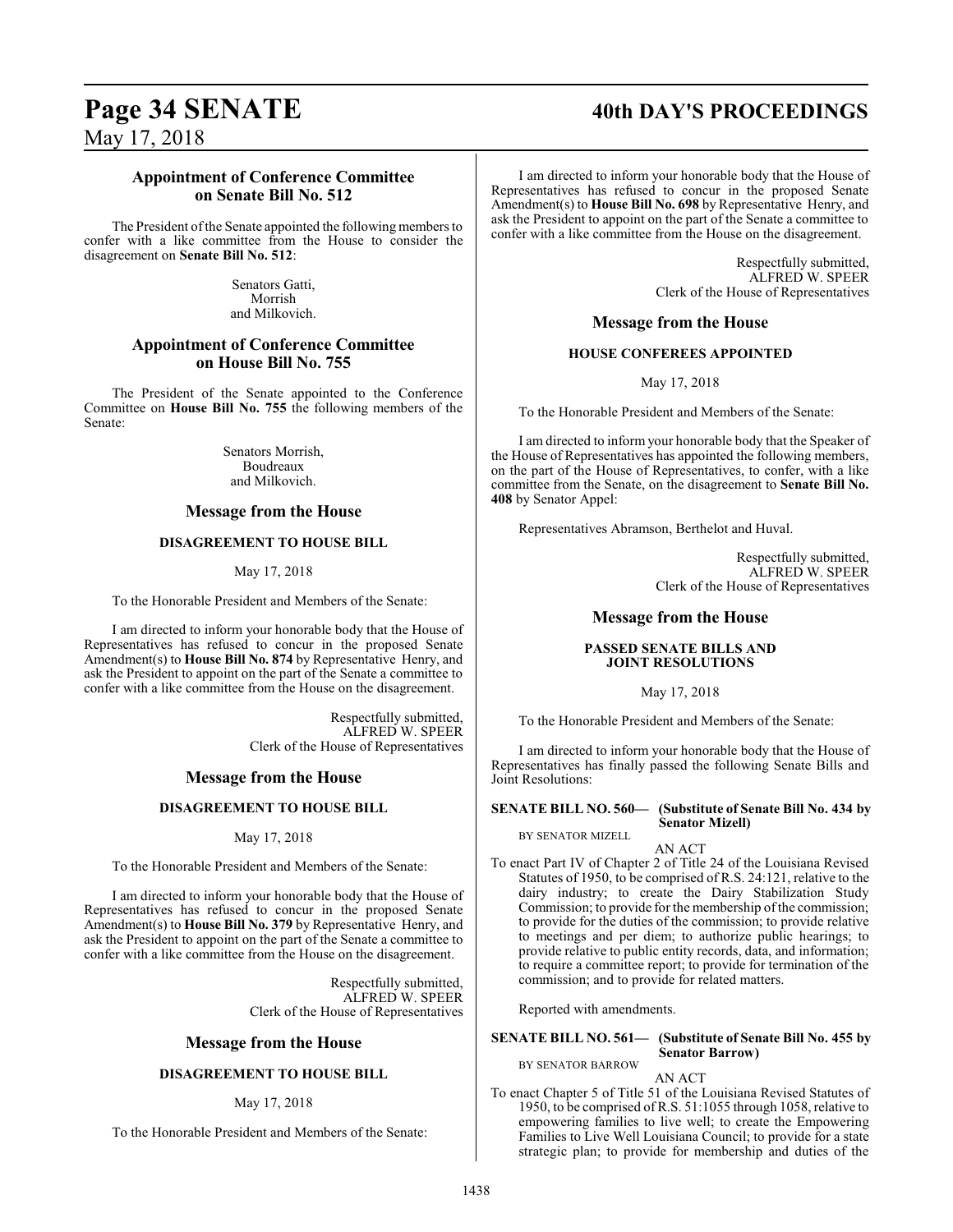# **40th DAY'S PROCEEDINGS Page 35 SENATE**

# May 17, 2018

council; to provide for the Live Well Louisiana Fund; and to provide for related matters.

Reported with amendments.

# **SENATE BILL NO. 73—**

BY SENATOR GATTI

AN ACT To enact R.S. 14:87.3(F), relative to abortion; to create and provide relative to the Fetal Organ Whistleblower Fund; and to provide for related matters.

Reported with amendments.

### **SENATE BILL NO. 94—** BY SENATOR APPEL

AN ACT

To amend and reenact R.S. 38:2191(B), relative to public contracts; to provide for payment of interest on amounts due for failure to pay progressive stage or final payments under certain circumstances; and to provide for related matters.

Reported with amendments.

# **SENATE BILL NO. 129—**

BY SENATORS GATTI, BARROW, BOUDREAUX, CARTER, CHABERT, CLAITOR, COLOMB, ERDEY, LUNEAU, MILLS AND PRICE AN ACT

To enact R.S. 46:286.24, relative to foster care; to provide relative to education; to provide that a child may remain in foster care until he graduates from high school under certain circumstances; to provide for benefits and services relative to the foster care program; to provide terms, conditions, and requirements; to provide for the effective date; and to provide for related matters.

Reported with amendments.

## **SENATE BILL NO. 373—** BY SENATOR BARROW

# AN ACT

To amend and reenact the introductory paragraph of R.S. 47:1517(B)(1) and to enact R.S. 39:6(C)(3) and R.S.  $47:1517(B)(1)(d)$  and (e), relative to information on the LaTrac website; to provide for the reporting of all revenue, exemptions, credits, exclusions, refunds, preferential tax rates, deferred tax liability, and rebates as contained in the tax exemption budget on LaTrac, or any subsequent database that may replace the LaTrac system; to provide for information to be reported in the tax exemption budget for purposes of inclusion in the LaTrac website; and to provide for related matters.

Reported with amendments.

## **SENATE BILL NO. 391—** BY SENATOR MIZELL

AN ACT

To amend and reenact R.S. 39:15.3(B)(1)(e) and to enact R.S. 39:249, relative to sexual harassment prevention; to require the division of administration to adopt certain policies regarding access by certain state employees to certain internet and online sites; to identify and require certain filters; to block certain internet content; to provide certain exceptions; to provide clarifications; and to provide for related matters.

Reported with amendments.

# **SENATE BILL NO. 427—**

BY SENATOR CHABERT

AN ACT To amend and reenact R.S. 36:4(Z), 41:1706(A)(2) and (4), and 1709(A), to enact Subpart D of Part II of Chapter 2 of Title 49 of the Louisiana Revised Statutes of 1950, to be comprised of R.S. 49:214.51 through 214.57, and to repeal Chapter 17 of Subtitle 1 of Title 30 of the Louisiana Revised Statutes of 1950, comprised of R.S. 30:2000.1 through 2000.12, and R.S. 36:359(J), relative to the transfer of the responsibilities of the Atchafalaya Basin Research and Promotion Board and the Atchafalaya Basin Program from the Department of Natural Resources to the Coastal Protection and Restoration Authority; to provide for the effect of such transfer on previously executed partnerships, memoranda of understanding, and cooperative endeavors; to provide for the transfer of all property; to provide for the effect of the transfer on employees, legal proceedings, and contractual obligations; and to provide for related matters.

Reported with amendments.

# **SENATE BILL NO. 445—**

BY SENATOR HEWITT

To enact Chapter 21 of Title 49 of the Louisiana Revised Statutes of 1950, to be comprised of R.S. 49:1401, relative to reports required of agencies of the executive branch of Louisiana state government; to provide for automatic elimination of certain reports; to require notification before the automatic elimination; to provide for extension of reports scheduled for elimination; to provide for effective date; to provide for related matters.

AN ACT

Reported with amendments.

# **SENATE BILL NO. 537—**

BY SENATOR LUNEAU AN ACT

To enact Code of Civil Procedure Art. 4269.2, relative to placement of a minor's funds from settlements or judgments; to provide for court order and approval concerning payment into the court registry, structured agreements, investments, trusts and other actions for funds fromsuch judgments or settlements; to provide certain terms, conditions, procedures, requirements and effects; and to provide for related matters.

Reported with amendments.

**SENATE BILL NO. 544—**

BY SENATOR MILLS

AN ACT

To enact R.S. 47:338.264, relative to local taxation; to authorize certain parish tourist commissions to levy a hotel occupancy and overnight campsite parking tax; to provide for administration and collection of the tax; to provide for an effective date; and to provide for related matters.

Reported with amendments.

Respectfully submitted, ALFRED W. SPEER Clerk of the House of Representatives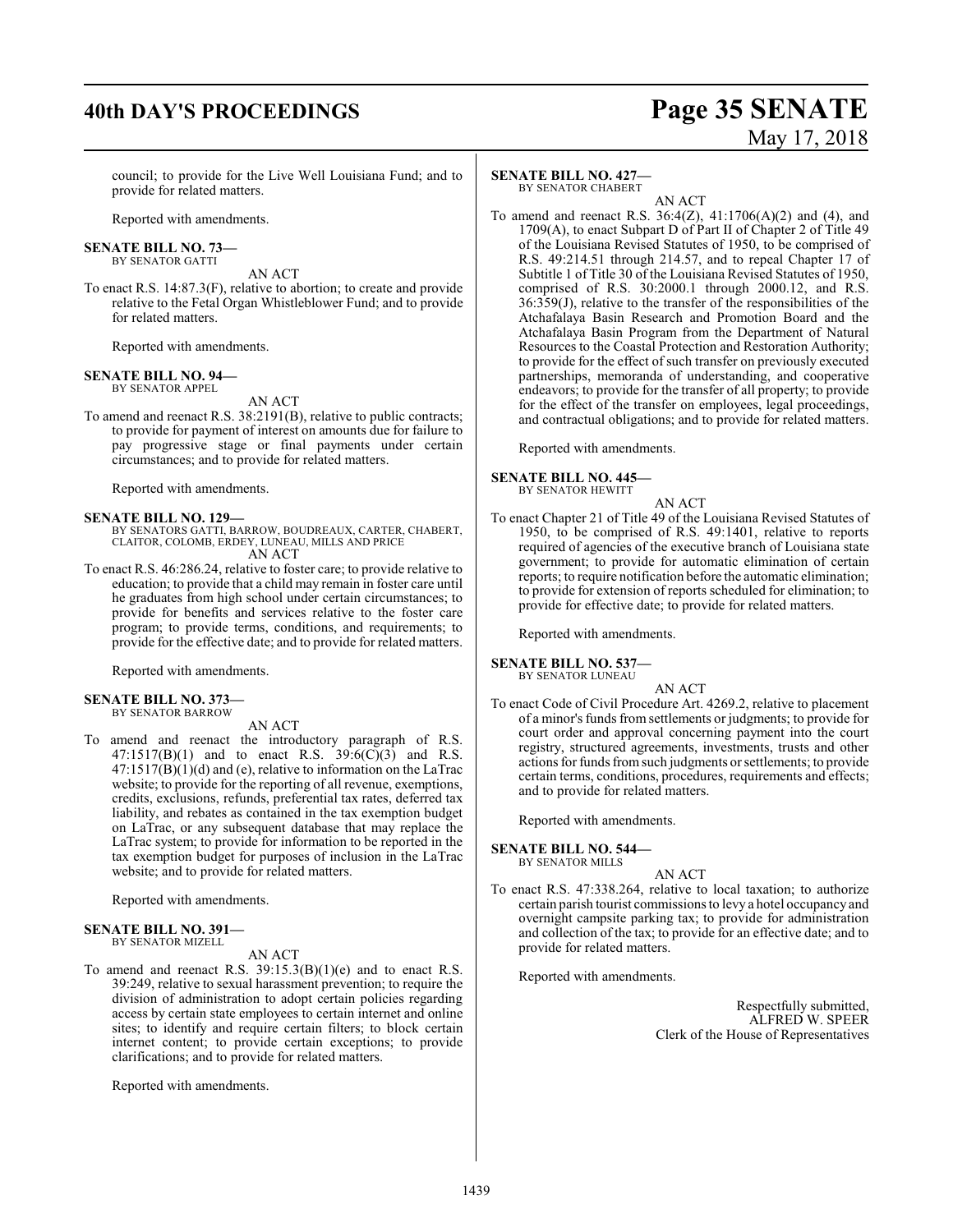# **Page 36 SENATE 40th DAY'S PROCEEDINGS**

May 17, 2018

# **Message from the House**

# **CONCURRING IN SENATE CONCURRENT RESOLUTIONS**

# May 17, 2018

To the Honorable President and Members of the Senate:

I am directed to inform your honorable body that the House of Representatives has finally concurred in the following Senate Concurrent Resolutions:

# **SENATE CONCURRENT RESOLUTION NO. 99—**

BY SENATORS ALLAIN, CHABERT, GATTI, LAMBERT AND LUNEAU A CONCURRENT RESOLUTION

To create and provide for a Public Recreation Access Task Force to study the conditions, needs, and issues relative to potential public recreation access on the navigable waters of the state.

Reported with amendments.

Respectfully submitted, ALFRED W. SPEER Clerk of the House of Representatives

# **Message from the House**

# **PASSED SENATE BILLS AND JOINT RESOLUTIONS**

# May 17, 2018

To the Honorable President and Members of the Senate:

I am directed to inform your honorable body that the House of Representatives has finally passed the following Senate Bills and Joint Resolutions:

### **SENATE BILL NO. 347—** BY SENATOR HEWITT

AN ACT

To amend and reenact R.S. 39:100.61, relative to funding for waiver services for individuals with developmental disabilities; to provide for the definition of "waiver services"; to provide for the Louisiana Department of Health in consultation with the Louisiana Developmental Disabilities Council to develop a plan for appropriations out of the New Opportunities Waiver Fund; and to provide for related matters.

Reported without amendments.

## **SENATE BILL NO. 2—** BY SENATOR PEACOCK

AN ACT

To grant a permanent benefit increase to retirees and beneficiaries of the Louisiana State Police Retirement System in conformity with the statutory provisions governing the system's experience account.

Reported without amendments.

### **SENATE BILL NO. 182—** BY SENATOR HEWITT

AN ACT

To enact R.S. 39:21.3(E)(5)(e), relative to the Medicaid Subcommittee on the Health and Social Services Estimating Conference; to require the Medicaid Subcommittee to submit the Medicaid forecast to the Joint Legislative Committee on the Budget for its review; to provide for an effective date; and to provide for related matters.

Reported without amendments.

**SENATE BILL NO. 270—** BY SENATOR CARTER

AN ACT

To enact R.S. 18:501(C), relative to the Louisiana Election Code; to provide with respect to the withdrawal and election of candidates; and to provide for related matters.

Reported without amendments.

### **SENATE BILL NO. 165—** BY SENATOR PETERSON

AN ACT

To enact R.S.  $49:191(10)(c)$  and to repeal R.S.  $49:191(8)(c)$ , relative to the Department of State, including provisions to provide for the re-creation of the Department of State and the statutory entities made a part of the department by law; to provide for the effective termination date for all statutory authority for the existence of such statutory entities; and to provide for related matters.

Reported without amendments.

## **SENATE BILL NO. 342—** BY SENATOR DONAHUE

AN ACT

To amend and reenact R.S. 39:29(B)(4) and (D)(2), relative to the nondiscretionary standstill budget; to provide for the nondiscretionary standstill budget to include means offinancing substitutions adjustments necessary to finance a budget unit's existing operating budget in the ensuing fiscal year; and to provide for related matters.

Reported without amendments.

# **SENATE BILL NO. 554—**

BY SENATOR CLAITOR

- AN ACT
- To amend and reenact R.S. 42:805(D), 807, 808(E), 809, 857, and 883(A), to enact R.S.  $42:808(F)$ , and  $882(D)(3)$ , and to repeal R.S. 42:804, 854(A) and (B), and 855, and R.S. 22:1002, relative to the Office of Group Benefits; to provide for coverage of dependents; to eliminate certain requirements regarding fee schedules and funding; to authorize the office to rescind, cancel, or discontinue coverage; to clarify the extent of payroll deduction authority; to authorize the office to impose surcharges on enrollees; to provide for board membership in certain circumstances; and to provide for related matters.

Reported without amendments.

Respectfully submitted, ALFRED W. SPEER Clerk of the House of Representatives

# **Message from the House**

# **CONCURRING IN SENATE CONCURRENT RESOLUTIONS**

May 17, 2018

To the Honorable President and Members of the Senate:

I am directed to inform your honorable body that the House of Representatives has finally concurred in the following Senate Concurrent Resolutions: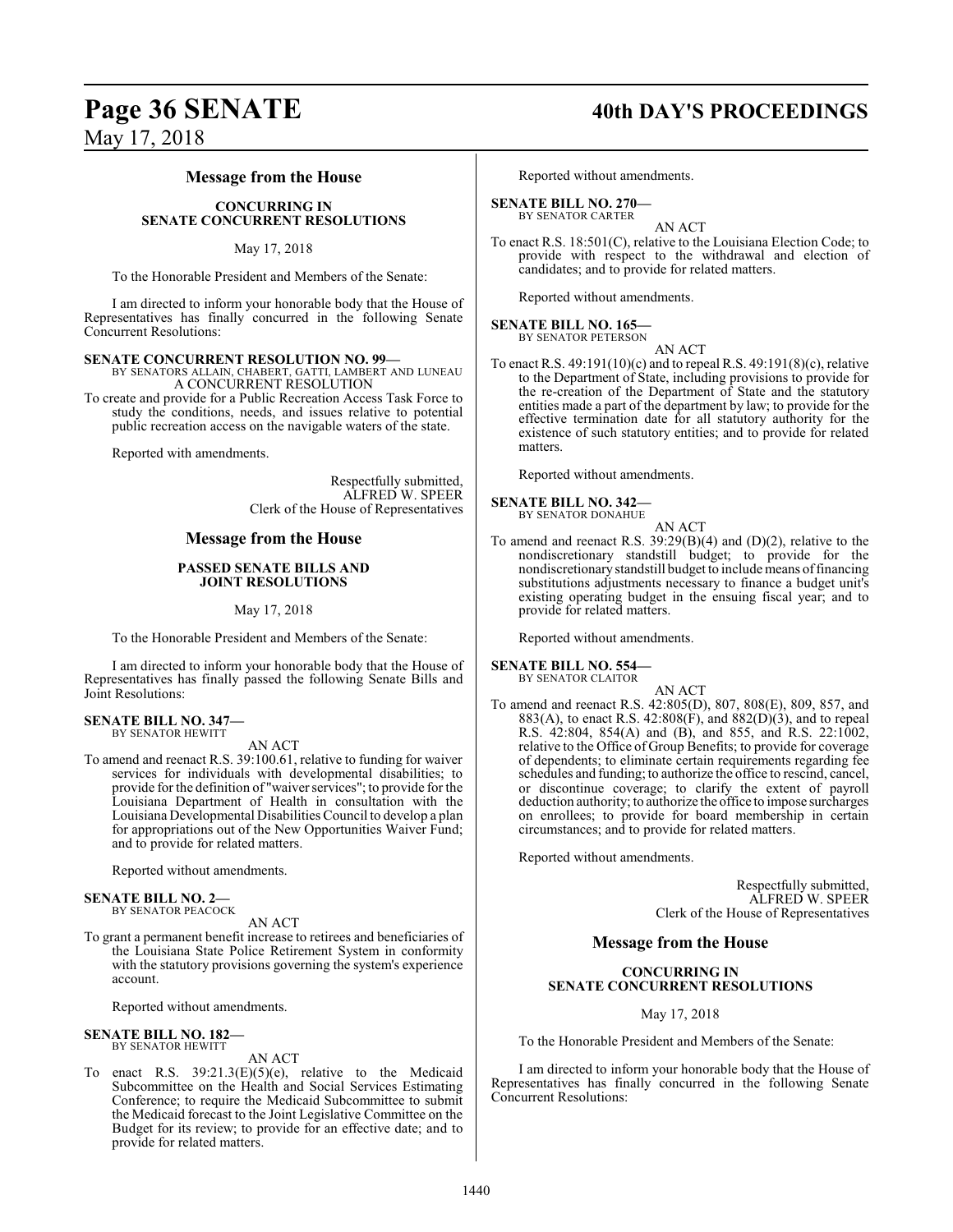## **40th DAY'S PROCEEDINGS Page 37 SENATE**

# May 17, 2018

### **SENATE CONCURRENT RESOLUTION NO. 39—**

### BY SENATOR JOHNS

A CONCURRENT RESOLUTION To create the Child Protection Act Advisory Commission to conduct a broad study of the effectiveness of the Child Protection Act and to make recommendations for systemic improvements and legislative changes to ensure the protection of the children of the state from abuse and neglect while being able to provide safe placement options that are in their best interest.

Reported without amendments.

### **SENATE CONCURRENT RESOLUTION NO. 8—** BY SENATOR MORRELL

### A CONCURRENT RESOLUTION

To urge and request the state Department of Education to investigate the feasibility and cost of installing silent alarms in all elementary and secondary school classrooms in Louisiana.

Reported without amendments.

### **SENATE CONCURRENT RESOLUTION NO. 76—** BY SENATOR JOHNS AND REPRESENTATIVE DWIGHT

A CONCURRENT RESOLUTION

To urge and request the State Board of Elementary and Secondary Education to ascertain whether the Jason Flatt Act is complied with by all Louisiana public, approved nonpublic, and charter school teachers, school counselors, principals, and other school administrators for whom suicide awareness training is deemed beneficial.

Reported without amendments.

### **SENATE CONCURRENT RESOLUTION NO. 86—** BY SENATOR HEWITT

### A CONCURRENT RESOLUTION

To urge and request the oil and gas industry in Louisiana to support the construction of the Louisiana Geological Survey (LGS) Coastal Geohazards Atlas by providing access to interpretations of faults and other geological features from 3-D seismic data.

Reported without amendments.

### **SENATE CONCURRENT RESOLUTION NO. 98—** BY SENATOR MILLS

### A CONCURRENT RESOLUTION

To request the law enforcement agencies of Louisiana to take advantage of the Attorney General's Drug Take Back Box program to receive free receptacles for the safe disposal of opioids.

Reported without amendments.

### **SENATE CONCURRENT RESOLUTION NO. 48—** BY SENATOR MORRISH

A CONCURRENT RESOLUTION

To provide for legislative approval of the formula developed by the State Board of Elementary and Secondary Education pursuant to Article VIII, Section 13(B) of the Constitution of Louisiana to determine the cost of a minimum foundation program of education in all public elementary and secondary schools as well as to equitably allocate the funds to parish and city school systems, and adopted by the board on March 13, 2018.

Reported without amendments.

### **SENATE CONCURRENT RESOLUTION NO. 95—**

#### BY SENATOR ALLAIN A CONCURRENT RESOLUTION

To urge and request the Coastal Protection and Restoration Authority and the Department of Wildlife and Fisheries to develop and submit a proposal seeking Open Ocean Trustee Implementation Group (TIG) and Region-wide (RW) TIG funds to monitor red snapper and other reef fish impacted by the Deepwater Horizon oil spill.

Reported without amendments.

### **SENATE CONCURRENT RESOLUTION NO. 92—** BY SENATOR CARTER

### A CONCURRENT RESOLUTION

To urge and request the state Department of Education to submit a report to the legislature regarding policies made, rules and regulations promulgated, and actions taken by the state Department of Education and public school governing authorities to implement the guiding principles and recommendations contained in the Alternative Education Study Group Report issued by the department in October 2017.

Reported without amendments.

### **SENATE CONCURRENT RESOLUTION NO. 112—** BY SENATOR LUNEAU A CONCURRENT RESOLUTION

### To create and provide for the Pinecrest Workplace Violence and Employee Injury Task Force to study the problems relative to workplace violence and employee injury at Pinecrest Supports and Services Center and to recommend any action or legislation that the task force deems necessary and appropriate.

Reported without amendments.

Respectfully submitted, ALFRED W. SPEER Clerk of the House of Representatives

### **Recess**

On motion of Senator Thompson, the Senate took a recess at 12:15 o'clock P.M. until 2:00 o'clock P.M.

### **After Recess**

The Senate was called to order at 2:30 o'clock P.M. by the President of the Senate.

### **ROLL CALL**

The roll being called, the following members answered to their names:

### PRESENT

| Johns     | Morrish   |
|-----------|-----------|
| LaFleur   | Peacock   |
| Lambert   | Perry     |
| Long      | Peterson  |
| Luneau    | Price     |
| Martiny   | Smith, G. |
| Milkovich | Smith, J. |
| Mills     | Thompson  |
| Mizell    | Ward      |
| Morrell   | White     |
|           |           |
|           |           |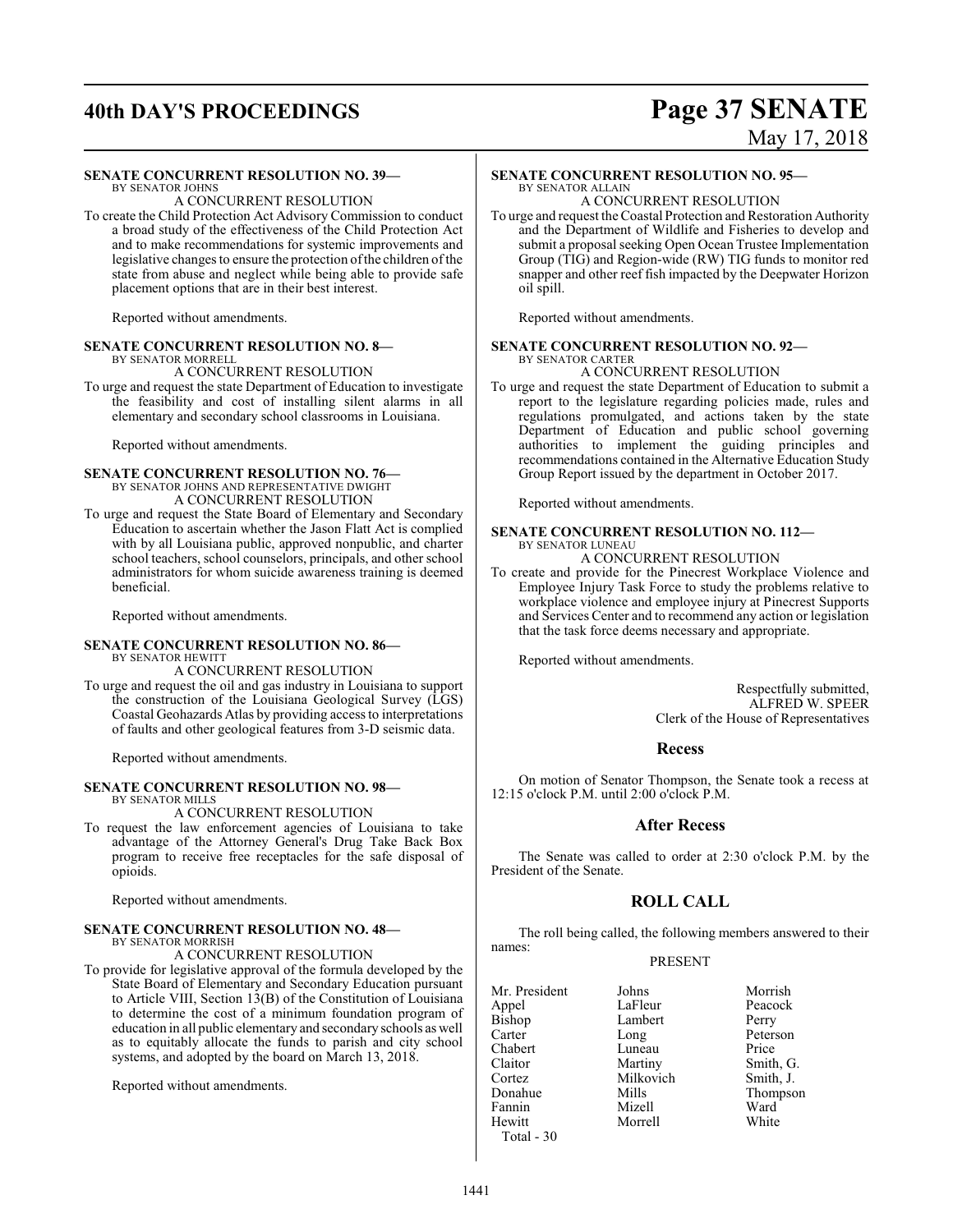### ABSENT

Allain Colomb Riser<br>
Barrow Erdey Tarver Barrow Erdey Tarver<br>Boudreaux Gatti Walsworth Boudreaux Total - 9

me.

The President of the Senate announced there were 30 Senators present and a quorum.

### **Senate Business Resumed After Recess**

### **Petitions, Memorials and Communications**

The following petitions, memorials and communications were received and read:

### **LOUISIANA DEPARTMENT OF INSURANCE**

### May 14, 2018

The Honorable John A. Alario Jr. President Louisiana Senate Post Office Box 94183 Baton Rouge, LA 70804

Dear President Alario and Members of the Senate:

In accordance with Louisiana Revised Statue 22:2294(A)(1), I hereby appoint Mr. Nicholas J. Lorusso as my designee to the Board of Directors of the Louisiana Citizens Property Insurance Corporation.

In that regard, I hereby acknowledge the following appointment to the Board of Directors of the Louisiana Citizen's Property Insurance Corporation and submit his name to you for consideration of Senate confirmation as required by law.

Effective: 3/08/18 Mr. Nicholas J. Lorusso 1133 Robert E. Lee Blvd. New Orleans, LA 70124 Vice: Self Seat: Designee of the Commissioner of the Department of Insurance Term: Ex-Offico

Iffurther information is needed, please do not hesitate to contact

With best wishes and kindest personal regards, I remain

Very truly yours, JAMES J. DONELON Commissioner of Insurance

## **Page 38 SENATE 40th DAY'S PROCEEDINGS**

### **Message from the House**

### **DISAGREEMENT TO HOUSE BILL**

May 17, 2018

To the Honorable President and Members of the Senate:

I am directed to inform your honorable body that the House of Representatives has refused to concur in the proposed Senate Amendment(s) to **House Bill No. 2** by Representative Abramson, and ask the President to appoint on the part ofthe Senate a committee to confer with a like committee from the House on the disagreement.

> Respectfully submitted, ALFRED W. SPEER Clerk of the House of Representatives

### **Appointment of Conference Committee on House Bill No. 379**

The President of the Senate appointed to the Conference Committee on **House Bill No. 379** the following members of the Senate:

> Senators LaFleur, Alario and Bishop.

### **Appointment of Conference Committee on House Bill No. 698**

The President of the Senate appointed to the Conference Committee on **House Bill No. 698** the following members of the Senate:

> Senators LaFleur, Alario and Fannin.

### **Appointment of Conference Committee on House Bill No. 874**

The President of the Senate appointed to the Conference Committee on **House Bill No. 874** the following members of the Senate:

> Senators LaFleur, Allain and Donahue.

### **Message from the House**

### **DISAGREEMENT TO HOUSE BILL**

May 17, 2018

To the Honorable President and Members of the Senate:

I am directed to inform your honorable body that the House of Representatives has refused to concur in the proposed Senate Amendment(s) to **House Bill No. 650** by Representative Foil, and ask the President to appoint on the part of the Senate a committee to confer with a like committee from the House on the disagreement.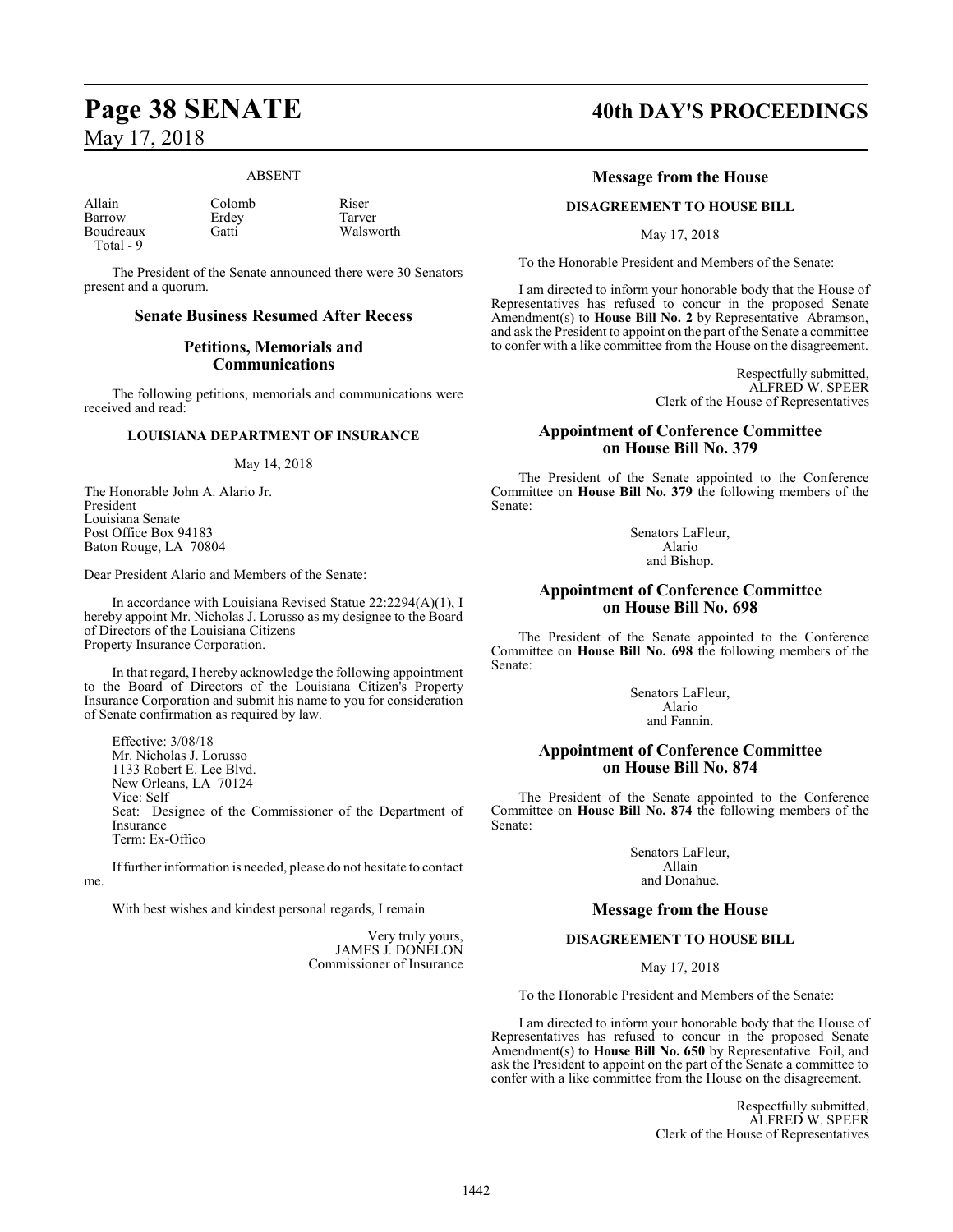## **40th DAY'S PROCEEDINGS Page 39 SENATE** May 17, 2018

### **Message from the House**

### **HOUSE CONFEREES APPOINTED**

May 17, 2018

To the Honorable President and Members of the Senate:

I am directed to inform your honorable body that the Speaker of the House of Representatives has appointed the following members, on the part of the House of Representatives, to confer, with a like committee from the Senate, on the disagreement to **House Bill No. 874** by Representative Henry:

Representatives Henry, Foil and D. Miller.

Respectfully submitted, ALFRED W. SPEER Clerk of the House of Representatives

### **Message from the House**

### **HOUSE CONFEREES APPOINTED**

### May 17, 2018

To the Honorable President and Members of the Senate:

I am directed to inform your honorable body that the Speaker of the House of Representatives has appointed the following members, on the part of the House of Representatives, to confer, with a like committee from the Senate, on the disagreement to **House Bill No. 698** by Representative Henry:

Representatives Henry, Foil and D. Miller.

Respectfully submitted, ALFRED W. SPEER Clerk of the House of Representatives

### **Message from the House**

### **HOUSE CONFEREES APPOINTED**

May 17, 2018

To the Honorable President and Members of the Senate:

I am directed to inform your honorable body that the Speaker of the House of Representatives has appointed the following members, on the part of the House of Representatives, to confer, with a like committee from the Senate, on the disagreement to **House Bill No. 379** by Representative Henry:

Representatives Henry, Foil and D. Miller.

Respectfully submitted, ALFRED W. SPEER Clerk of the House of Representatives

### **Message from the House**

### **PASSED SENATE BILLS AND JOINT RESOLUTIONS**

May 17, 2018

To the Honorable President and Members of the Senate:

I am directed to inform your honorable body that the House of Representatives has finally passed the following Senate Bills and Joint Resolutions:

### **SENATE BILL NO. 273—**

BY SENATOR MILKOVICH AN ACT

To amend and reenact R.S. 13:319 and to enact Code of Civil Procedure Art. 2164.1, relative to appeals; to provide relative to appellate procedure; to provide relative to assignment of appellate panels; to provide certain terms and conditions; and to provide for related matters.

Reported without amendments.

Respectfully submitted, ALFRED W. SPEER Clerk of the House of Representatives

### **Message from the House**

### **PASSED SENATE BILLS AND JOINT RESOLUTIONS**

May 17, 2018

To the Honorable President and Members of the Senate:

I am directed to inform your honorable body that the House of Representatives has finally passed the following Senate Bills and Joint Resolutions:

### **SENATE BILL NO. 54—** BY SENATOR MARTINY

AN ACT

To enact R.S. 14:52.2 and R.S. 15:562.1(3)(j), relative to arson; to create the crime of negligent arson; to provide definitions; to provide penalties; and to provide for related matters.

Reported with amendments.

**SENATE BILL NO. 119—**

BY SENATOR MORRELL

AN ACT To amend and reenact R.S. 47:1508(B)(33) and to enact R.S. 47:1508(B)(42), relative to the confidentiality of taxpayer information; to authorize the disclosure of taxpayer information to the Department of Health to verify eligibility for Medicaid; to authorize disclosure of certain tax credit information for publication on the state's fiscal transparency website; to provide for an effective date; and to provide for related matters.

Reported with amendments.

**SENATE BILL NO. 277—**

BY SENATOR CLAITOR

- AN ACT
- To amend and reenact the introductory paragraph ofR.S. 37:1263(B) and  $(B)(2)$  and to enact R.S. 37:1263 $(B)(6)$  and 1285 $(J)$ , relative to investigations by the Louisiana State Board of Medical Examiners; to provide for suspension, revocation, or imposition of restrictions; to provide for commencement of disciplinary actions; to provide for submission of names to serve on the board; and to provide for related matters.

Reported with amendments.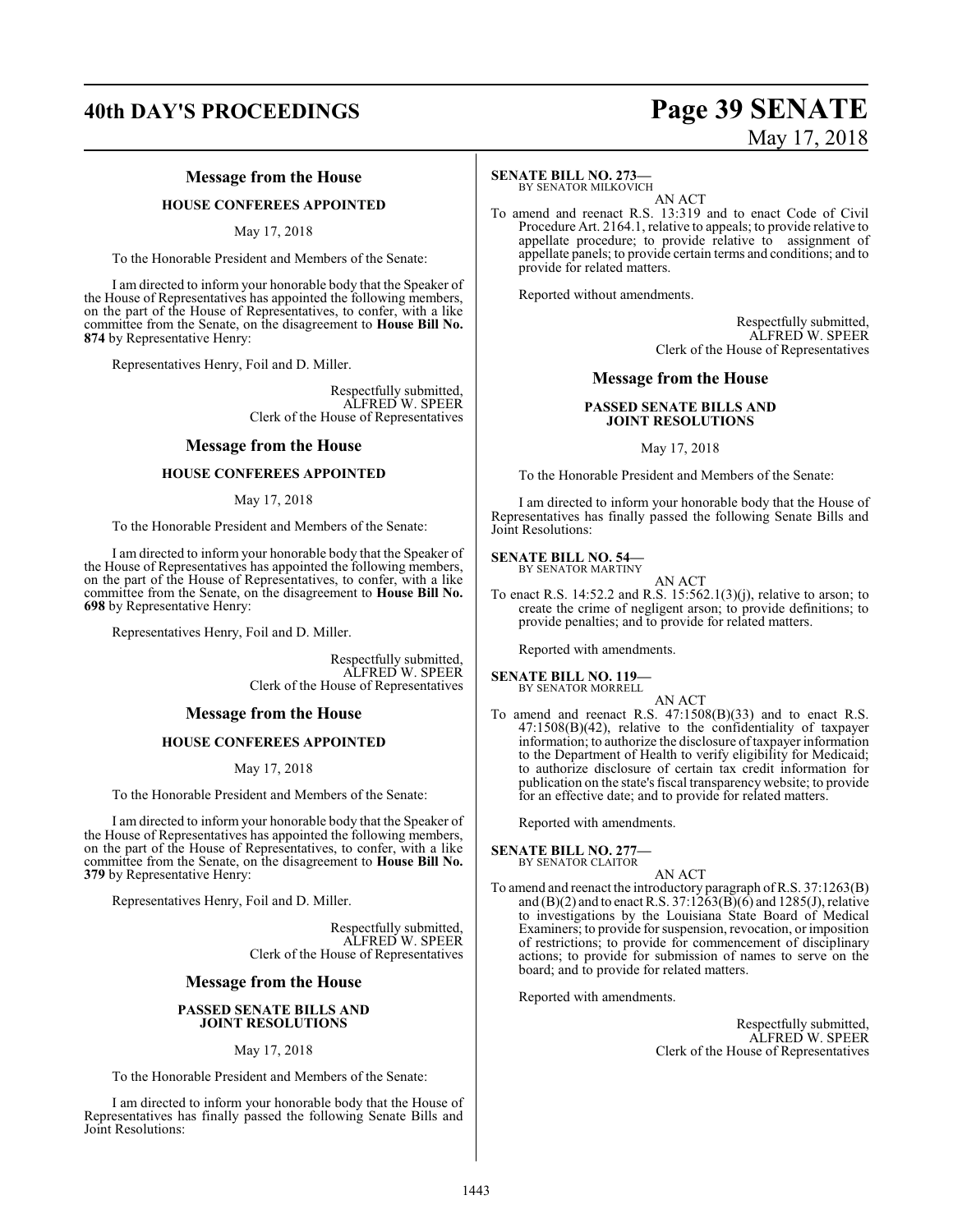## **Page 40 SENATE** 40th DAY'S PROCEEDINGS

### May 17, 2018

### **Introduction of Senate Resolutions**

#### **SENATE RESOLUTION NO. 237—** BY SENATOR LUNEAU

A RESOLUTION

To express the sincere condolences of the Senate of the Legislature of Louisiana upon the death of James Byrd, former Alexandria city marshal.

The resolution was read by title and placed on the Calendar for a second reading.

### **SENATE RESOLUTION NO. 238—** BY SENATOR CLAITOR

A RESOLUTION

To designate May 2018 as Cystic Fibrosis Awareness Month in Louisiana.

The resolution was read by title and placed on the Calendar for a second reading.

### **SENATE RESOLUTION NO. 239—** BY SENATORS GATTI AND PEACOCK

A RESOLUTION

To urge and request the Department of Revenue to streamline the process by which it determines the residency of active duty military personnel stationed in Louisiana.

The resolution was read by title and placed on the Calendar for a second reading.

### **SENATE RESOLUTION NO. 240—**

BY SENATORS GATTI AND PEACOCK A RESOLUTION

To commend outstanding educator, Ruth Shirley Heidecker of Bossier City, Louisiana, for her many contributions made on behalf of public education, and to congratulate her on a welldeserved retirement after forty-three years in the education profession.

The resolution was read by title and placed on the Calendar for a second reading.

### **SENATE RESOLUTION NO. 241—** BY SENATOR BARROW

A RESOLUTION

To commend the United Cajun Navy and its founder, Todd Terrell, for outstanding service to the citizens of Louisiana impacted by the historic flooding of Louisiana in 2016.

The resolution was read by title and placed on the Calendar for a second reading.

### **SENATE RESOLUTION NO. 242—** BY SENATOR BARROW

A RESOLUTION

To urge and request the state Department of Education to provide evidence, data, and documentation to the senate and house education committees establishing the state's charter schools' compliance with the intent, purpose, and objectives established in the Charter School Demonstration Programs Law, and that charter schools are held accountable for student academic performance, financial performance, and compliance with statutory, regulatory, and contractual obligations pursuant to each school's charter contract.

The resolution was read by title and placed on the Calendar for a second reading.

### **SENATE RESOLUTION NO. 243—**

BY SENATOR BARROW A RESOLUTION

To urge and request the Louisiana Board of Barber Examiners and the Louisiana Board of Cosmetology to work together in evaluating whether the practice of alternative hair design should be regulated by the Louisiana Board of Barber Examiners.

The resolution was read by title and placed on the Calendar for a second reading.

### **Message from the House**

### **ASKING CONCURRENCE IN HOUSE CONCURRENT RESOLUTIONS**

May 17, 2018

To the Honorable President and Members of the Senate:

I am directed to inform your honorable body that the House of Representatives has finally passed and asks your concurrence in the following House Concurrent Resolutions:

HCR No. 88 HCR No. 89 HCR No. 101

HCR No. 102

Respectfully submitted, ALFRED W. SPEER Clerk of the House of Representatives

### **House Concurrent Resolutions on First Reading**

### **HOUSE CONCURRENT RESOLUTION NO. 88—** BY REPRESENTATIVE JAMES

A CONCURRENT RESOLUTION To urge and request the Louisiana State Law Institute to study the effects of enacting a law that would amend Code of Civil Procedure Article 927 and Civil Code Article 3452 to allow courts to raise prescription sua sponte in lawsuits and to report its findings of the study to the legislature no later than February 1, 2019.

The resolution was read by title and placed on the Calendar for a second reading.

### **HOUSE CONCURRENT RESOLUTION NO. 89—**

BY REPRESENTATIVES LEGER AND GAROFALO A CONCURRENT RESOLUTION

To authorize and direct the Louisiana State Law Institute to study the laws of prescription as they apply to violations of the duty of good faith and fair dealing to the persons insured by insurance companies, and to submit a written report of its findings and recommendations to the legislature.

The resolution was read by title and placed on the Calendar for a second reading.

### **HOUSE CONCURRENT RESOLUTION NO. 101—** BY REPRESENTATIVE GREGORY MILLER A CONCURRENT RESOLUTION

To authorize and direct the Louisiana State Law Institute to direct the printer of the Louisiana Constitution to stop printing unconstitutionally adopted provisionsrelative to disqualification from seeking or holding an elective office.

The resolution was read by title and placed on the Calendar for a second reading.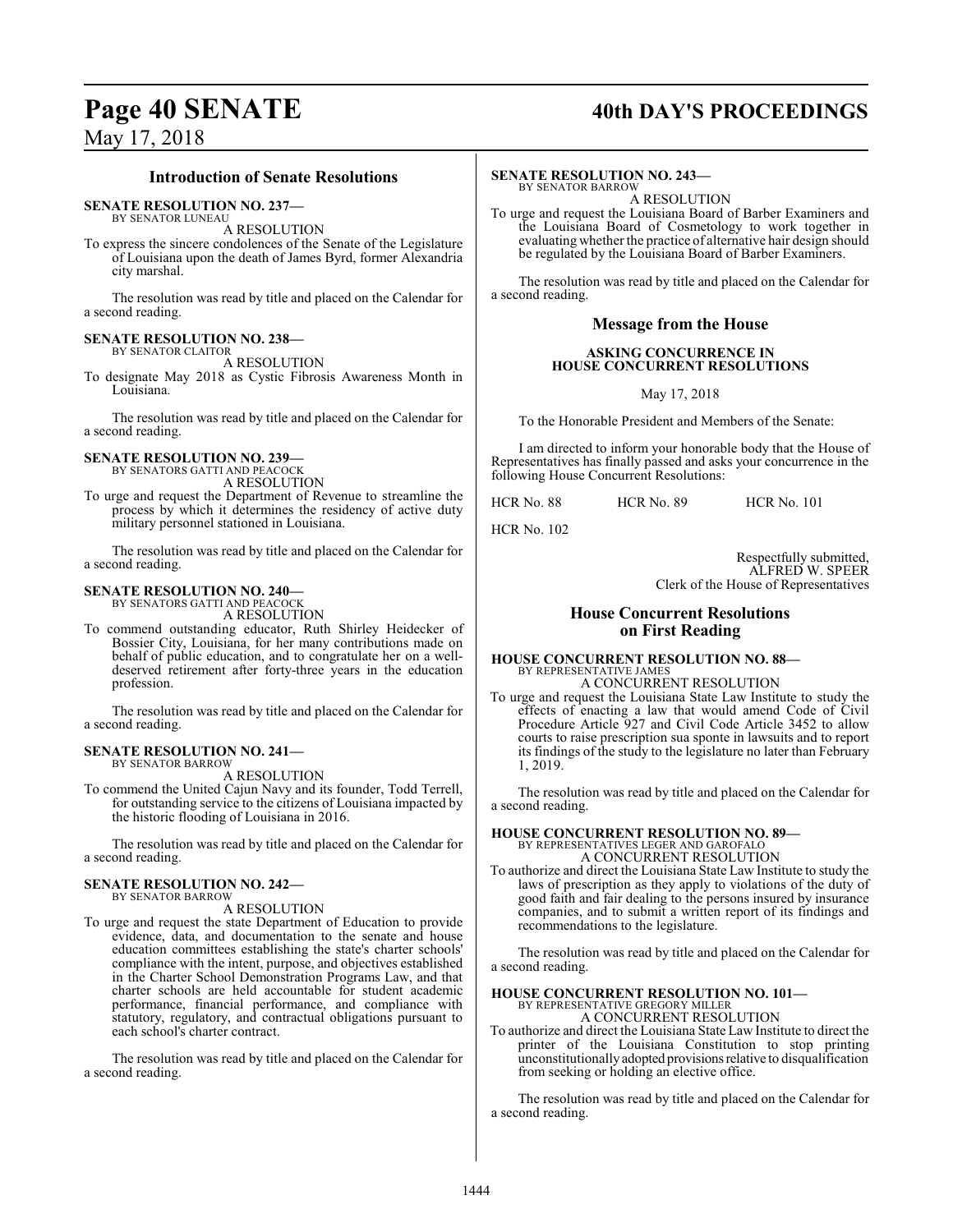### **HOUSE CONCURRENT RESOLUTION NO. 102—**

BY REPRESENTATIVE COUSSAN A CONCURRENT RESOLUTION

To urge and request the Louisiana State Law Institute to study provisions of law on property in order to make recommendations regarding the classification of modular homes as movable or immovable property, and to develop the legal procedure for their attachment to land, and securing them as loan collateral, and to report its findings to the Louisiana Legislature no later than February 1, 2019.

The resolution was read by title and placed on the Calendar for a second reading.

### **Reports of Committees**

The following reports of committees were received and read:

### **REPORT OF COMMITTEE ON**

### **SENATE AND GOVERNMENTAL AFFAIRS**

Senator Karen Carter Peterson, Chairwoman on behalf of the Committee on Senate and Governmental Affairs, submitted the following report:

### May 17, 2018

To the President and Members of the Senate:

I am directed by your Committee on Senate and Governmental Affairs to submit the following report:

**HOUSE CONCURRENT RESOLUTION NO. 51—**<br>BY REPRESENTATIVES BRASS, BACALA, BAGNERIS, BERTHELOT,<br>BILLIOT, BOUIE, CHAD BROWN, CARMODY, CARPÉNTER, GARY<br>CARTER, ROBBY CARTER, STEVE CARTER, COX, DAVIS, DUPLESSIS,<br>FOIL, FRANKLIN, G

### A CONCURRENT RESOLUTION

To create and establish the Slavery Ancestral Burial Grounds Preservation Commission to study and develop measures to preserve and protect unmarked and historic burial grounds, graves, and cemeteries of the formerly enslaved in Louisiana.

Reported with amendments.

#### **HOUSE CONCURRENT RESOLUTION NO. 95—** BY REPRESENTATIVE HILFERTY

A CONCURRENT RESOLUTION

To create a committee to study and evaluate the public safety implications of persons convicted of terrorism offenses being released from prison in Louisiana or moving to Louisiana from another state, and to require the committee to report its findings and recommendations regarding the development and implementation of a systemwhich requires persons convicted of terrorism offenses to provide notification to law enforcement of their presence within the law enforcement agency's jurisdiction.

Reported favorably.

Respectfully submitted, KAREN CARTER PETERSON Chairwoman

### **House Concurrent Resolutions on Second Reading Just Reported by Committees**

Senator Peterson asked for and obtained a suspension of the rules to take up House Concurrent Resolutions just reported by Committees.

### **HOUSE CONCURRENT RESOLUTION NO. 51—**

BY REPRESENTATIVES BRASS, BACALA, BAGNERIS, BERTHELOT,<br>BILLIOT, BOUIE, CHAD BROWN, CARMODY, CARPENTER, GARY<br>CARTER, ROBBY CARTER, STEVE CARTER, COX, DAVIS, DUPLESSIS,<br>FOIL, FRANKLIN, GAINES, GISCLAIR, GLOVER, GUINN, HALL,<br>

### A CONCURRENT RESOLUTION

To create and establish the Slavery Ancestral Burial Grounds Preservation Commission to study and develop measures to preserve and protect unmarked and historic burial grounds, graves, and cemeteries of the formerly enslaved in Louisiana.

Reported with amendments by the Committee on Senate and Governmental Affairs.

### **SENATE COMMITTEE AMENDMENTS**

Amendments proposed by Senate Committee on Senate and Governmental Affairs to Reengrossed House Concurrent Resolution No. 51 by Representative Brass

### AMENDMENT NO. 1

Boudreaux Gatti

Total - 8

On page 3, after line 30, insert the following:

"(28) One representative of the Louisiana Municipal Association.

(29) One representative of the Louisiana Police Jury Association."

On motion of Senator Peterson, the committee amendment was adopted.

The resolution was read by title. Senator Peterson moved to concur in the amended House Concurrent Resolution.

### **ROLL CALL**

The roll was called with the following result:

### YEAS

| Mr. President<br>Appel | LaFleur<br>Lambert | Perry<br>Peterson |
|------------------------|--------------------|-------------------|
| Bishop                 | Long               | Price             |
| Carter                 | Luneau             | Smith, G.         |
| Chabert                | Martiny            | Smith, J.         |
| Claitor                | Milkovich          | Tarver            |
| Cortez                 | Mills              | Thompson          |
| Donahue                | Mizell             | Ward              |
| Fannin                 | Morrell            | White             |
| Hewitt                 | Morrish            |                   |
| Johns                  | Peacock            |                   |
| Total - 31             |                    |                   |
|                        | <b>NAYS</b>        |                   |
| Total $-0$             |                    |                   |
|                        | <b>ABSENT</b>      |                   |
| Allain                 | Colomb             | Riser             |
| Barrow                 | Erdey              | Walsworth         |

The Chair declared the Senate had concurred in the amended House Concurrent Resolution and ordered it returned to the House.

## **40th DAY'S PROCEEDINGS Page 41 SENATE** May 17, 2018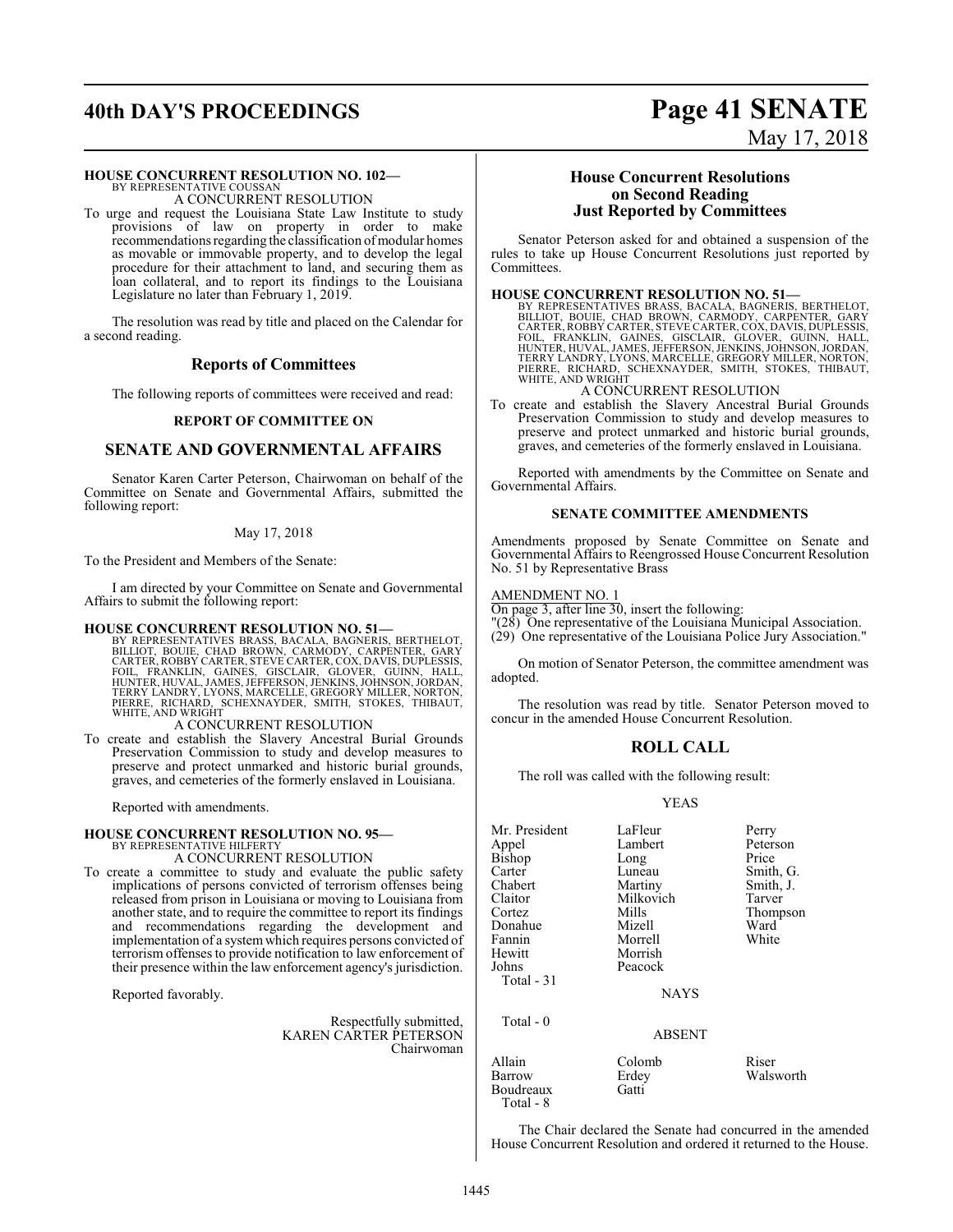### Page 42 SENATE 40th DAY'S PROCEEDINGS

May 17, 2018

### **HOUSE CONCURRENT RESOLUTION NO. 95—**

BY REPRESENTATIVE HILFERTY A CONCURRENT RESOLUTION

To create a committee to study and evaluate the public safety implications of persons convicted of terrorism offenses being released from prison in Louisiana or moving to Louisiana from another state, and to require the committee to report its findings and recommendations regarding the development and implementation of a systemwhich requires persons convicted of terrorism offenses to provide notification to law enforcement of their presence within the law enforcement agency's jurisdiction.

Reported favorably by the Committee on Senate and Governmental Affairs.

The resolution was read by title. Senator Peterson moved to concur in the House Concurrent Resolution.

### **ROLL CALL**

The roll was called with the following result:

### YEAS

| Mr. President | Johns       | Morrish   |
|---------------|-------------|-----------|
| Appel         | LaFleur     | Peacock   |
| <b>Bishop</b> | Lambert     | Perry     |
| Carter        | Long        | Peterson  |
| Chabert       | Luneau      | Price     |
| Claitor       | Martiny     | Smith, G. |
| Cortez        | Milkovich   | Smith, J. |
| Donahue       | Mills       | Tarver    |
| Fannin        | Mizell      | Thompson  |
| Hewitt        | Morrell     | White     |
| Total - 30    |             |           |
|               | <b>NAYS</b> |           |
|               |             |           |

| Total |  |
|-------|--|
|-------|--|

### ABSENT

| Allain<br>Barrow<br>Boudreaux<br>Total - 9 | Colomb<br>Erdey<br>Gatti | Riser<br>Walsworth<br>Ward |
|--------------------------------------------|--------------------------|----------------------------|
|--------------------------------------------|--------------------------|----------------------------|

The Chair declared the Senate concurred in the House Concurrent Resolution and ordered it returned to the House.

### **Rules Suspended**

### **Senate Bills and Joint Resolutions Returned from the House of Representatives with Amendments, Subject to Call**

### **Called from the Calendar**

Senator Bishop asked that Senate Bill No. 89 be called from the Calendar.

### **SENATE BILL NO. 89—** BY SENATOR BISHOP

AN ACT

To amend and reenact R.S.  $17:3991(A)(1)(c)(iii)$ , and to enact R.S.  $17:3991(A)(1)(c)(iv)$ , relative to the membership of a charter school governing or management board; to provide relative to the composition of such board; and to provide for related matters.

The bill was read by title. Returned from the House of Representatives with amendments:

### **HOUSE COMMITTEE AMENDMENTS**

Amendments proposed by House Committee on Education to Reengrossed Senate Bill No. 89 by Senator Bishop

### AMENDMENT NO. 1

On page 1, line 2, after "reenact" and before "and to" change "R.S.  $17:3991(A)(1)(c)(iii)$ ," to "R.S.  $17:3991(A)(1)(b)$  and  $(c)(iii)$ "

### AMENDMENT NO. 2

On page 1, line 4, after "board;" and before "and to" insert "to provide for exemptions relative to charter school board members;

### AMENDMENT NO. 3

On page 1, line 6, after "Section 1." and before "hereby" change "R.S.  $17:3991(A)(1)(c)(iii)$  is" to "R.S.  $17:3991(A)(1)(b)$  and  $(c)(iii)$ are"

### AMENDMENT NO. 4

On page 1, between lines 10 and 11, insert the following:

"(b)**(i)** Should a charter school be established with a governing or management board, the members of such shall receive no compensation other than reimbursement of actual expenses incurred while fulfilling duties as a member of such a board.

**(ii) Notwithstanding any provision of Chapter 15 of Title 42 of the Louisiana Revised Statutes of 1950 or any other law to the contrary, a member of a charter school governing or management board may serve as an officer, director, or employee, whether compensated or not, of any national or state bank; however, he shall recuse himself from voting in favor of any such bank and shall disclose the reason for such recusal by filing a statement of the reason into the minutes or record of the charter school governing or management board and by forwarding a disclosure form to the Board of Ethics.**"

AMENDMENT NO. 5

On page 2, line 2, change "**school, or an alumni of the school,**" to "**school or an alumnus of the school,**"

AMENDMENT NO. 6

On page 2, line 5, change "**student, or an alumni of the school**" to "**student or an alumnus of the school**"

### AMENDMENT NO. 7

On page 2, line 13, after "**located**" and before "**and**" insert "**by race and gender to ensure diversity,**"

Senator Bishop moved to concur in the amendments proposed by the House.

### **ROLL CALL**

The roll was called with the following result:

Peacock

### YEAS

Mr. President Johns Perry<br>
Appel LaFleur Price Appel LaFleur Price<br>
Bishop Lambert Riser Boudreaux Long<br>Carter Luneau Carter Luneau Smith, J. Chabert Martiny Tarver<br>
Cortez Milkovich Thompson Cortez Milkovich<br>
Donahue Mills Donahue Mills Walsworth<br>
Erdey Mizell Ward Erdey Mizell Ward<br>
Fannin Morrell White Fannin Morrell<br>Gatti Morrish Gatti Morrish<br>Hewitt Peacock Total - 34

Lambert Riser<br>
Long Smith, G.

**NAYS** 

| Peterson  |  |
|-----------|--|
| Total - 1 |  |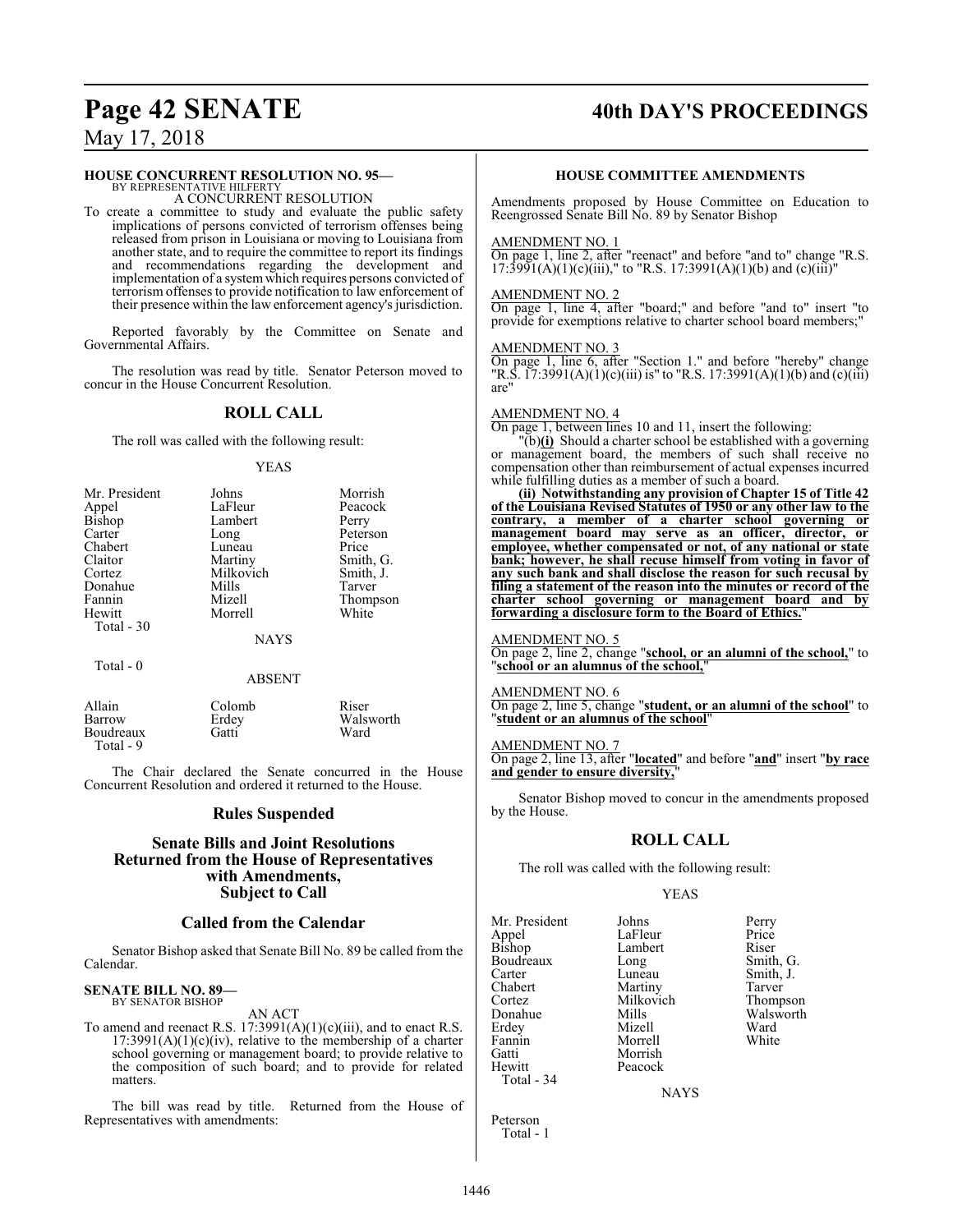## **40th DAY'S PROCEEDINGS Page 43 SENATE**

Colomb

### ABSENT

Allain Claitor<br>Barrow Colom Total - 4

The Chair declared the Senate concurred in the amendments proposed by the House.

### **House Bills and Joint Resolutions on Third Reading and Final Passage, Subject to Call**

### **Called from the Calendar**

Senator Appel asked that House Bill No. 680 be called from the Calendar.

### **HOUSE BILL NO. 680—**

BY REPRESENTATIVE LEGER AN ACT

To amend and reenact R.S.  $51:2365.1(A)(3)$  through (5) and (B) through (D) and to enact R.S. 51:2365.1(A)(8), relative to the Major Events Incentive Program and the Major Events Incentive Program Subfund; to provide for definitions; to provide relative to authorizations of the secretary of the Department of Economic Development; to provide for certain written notice requirements; to provide relative to certain fund disbursements of the treasurer; to provide relative to requirements for qualified major events; and to provide for related matters.

### **Floor Amendments**

Senator Appel proposed the following amendments.

### **SENATE FLOOR AMENDMENTS**

Amendments proposed by Senator Appel to Engrossed House Bill No. 680 by Representative Leger

### AMENDMENT NO. 1

In Senate Committee Amendment No. 1 proposed by the Senate Committee on Finance and adopted by the Senate on May 15, 2016, on page 1, at the end of line 3, add the following: "In determining the amount of the annual appropriation to the fund, the legislature shall consider the contracts which have been entered into pursuant to  $\overline{\text{Subsection}}(C)$  of this Section as well as any recruitment efforts being made by the local organizing committee for qualified events.

### AMENDMENT NO. 2

Delete Senate Committee Amendment No. 2 proposed by the Senate Committee on Finance and adopted by the Senate on May 15, 2016.

### AMENDMENT NO. 3

On page 3, delete line 23 and 24 and insert "of administration and the Joint Legislative Committee on the Budget."

### AMENDMENT NO. 4

In Committee Amendment No. 3 proposed by the Senate Committee on Finance and adopted by the Senate on May 15, 2016, on page 1, delete line 10 and 11 and insert: "On page 3, delete lines 25 through 29, on page 4, delete lines 1 through 5, and insert:"

On motion of Senator Appel, the amendments were adopted.

### **Floor Amendments**

Senator Carter proposed the following amendments.

### **SENATE FLOOR AMENDMENTS**

Amendments proposed by Senator Carter to Engrossed House Bill No. 680 by Representative Leger

# May 17, 2018

### AMENDMENT NO. 1

On page 2, line 19, after "WrestleMania," insert "the Bayou Classic, the Essence Festival, the Zurich Classic

On motion of Senator Carter, the amendments were adopted.

The bill was read by title. Senator Appel moved the final passage of the amended bill.

### **ROLL CALL**

The roll was called with the following result:

| v | I |
|---|---|
|---|---|

| Mr. President | Johns         | Perry     |
|---------------|---------------|-----------|
| Appel         | Lambert       | Peterson  |
| Barrow        | Long          | Price     |
| <b>Bishop</b> | Luneau        | Riser     |
| Boudreaux     | Martiny       | Smith, G. |
| Carter        | Milkovich     | Smith, J. |
| Chabert       | Mills         | Tarver    |
| Cortez        | Mizell        | Walsworth |
| Erdey         | Morrell       | Ward      |
| Gatti         | Morrish       | White     |
| Hewitt        | Peacock       |           |
| Total - 32    |               |           |
|               | <b>NAYS</b>   |           |
| Claitor       | Fannin        |           |
| Donahue       | Thompson      |           |
| Total - 4     |               |           |
|               | <b>ABSENT</b> |           |
|               |               |           |

### BSENT

| Allain     | Colomb | LaFleur |
|------------|--------|---------|
| Total $-3$ |        |         |

The Chair declared the amended bill was passed and ordered it returned to the House. Senator Appel moved to reconsider the vote by which the bill was passed and laid the motion on the table.

### **Called from the Calendar**

Senator Carter asked that House Bill No. 237 be called from the Calendar.

### **HOUSE BILL NO. 237—**

BY REPRESENTATIVE LEOPOLD

AN ACT To amend and reenact R.S. 14:81.1(E)(1)(b), (2)(b), (3), and (4), relative to pornography involving juveniles; to provide relative to the crime of pornography involving juveniles; to provide relative to the criminal penalties for the crime of pornography involving juveniles; and to provide for related matters.

The bill was read by title. Senator Carter moved the final passage of the bill.

### **ROLL CALL**

The roll was called with the following result:

### YEAS

Mr. President Hewitt Perry<br>Appel Johns Peters Appel Johns Peterson Barrow LaFleur Price<br>Bishop Lambert Riser Boudreaux Long<br>Carter Luneau Carter Luneau Smith, J. Chabert Martiny Tarver<br>
Claitor Milkovich Thompson Claitor Milkovich<br>Cortez Mills Donahue

Lambert Riser<br>
Long Smith, G. Mills Walsworth<br>
Mizell Ward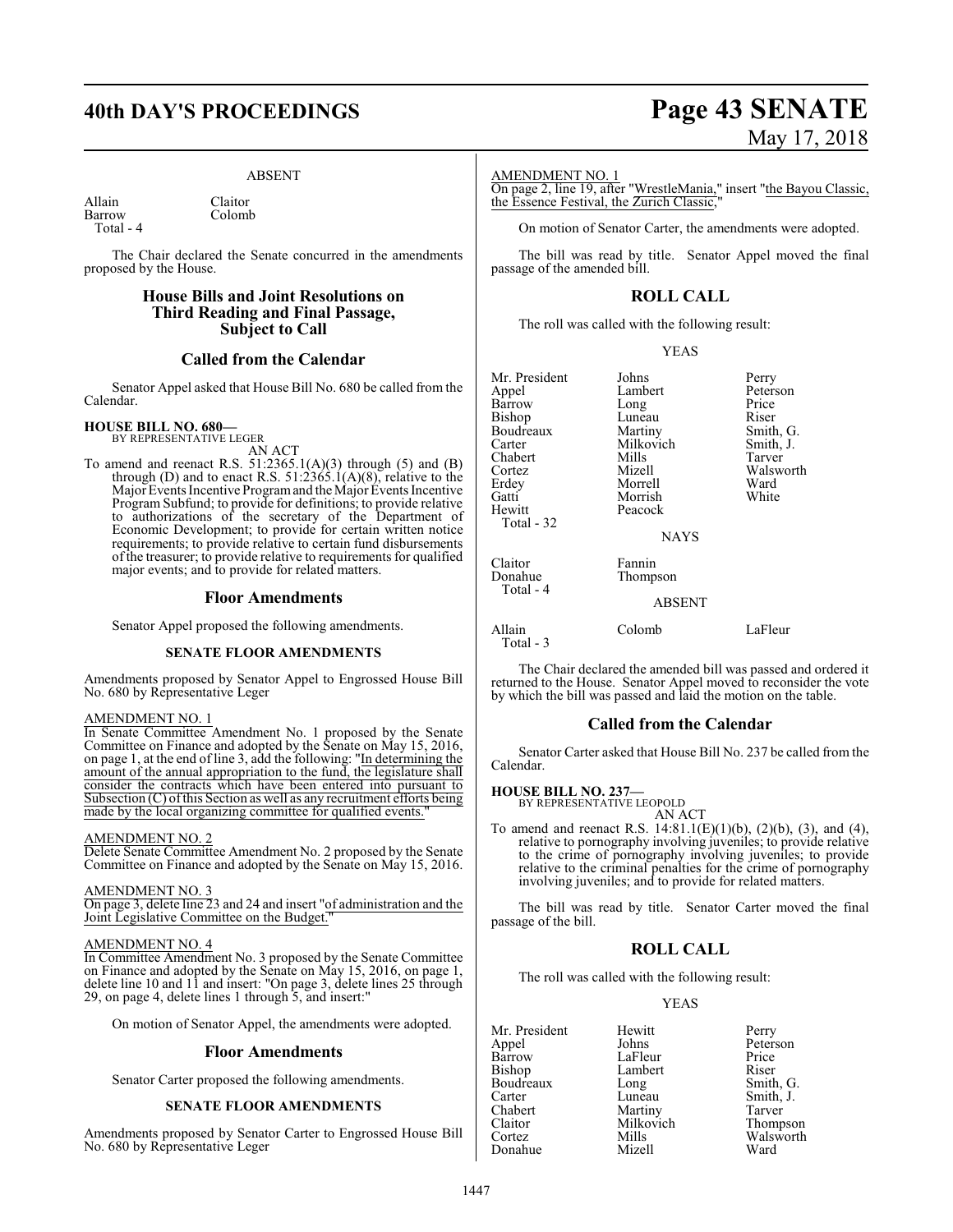| Erdey      | Morrell     | White |
|------------|-------------|-------|
| Fannin     | Morrish     |       |
| Gatti      | Peacock     |       |
| Total - 37 |             |       |
|            | <b>NAYS</b> |       |
|            |             |       |

Total - 0

ABSENT

Allain Colomb Total - 2

The Chair declared the bill was passed and ordered it returned to the House. Senator Carter moved to reconsider the vote by which the bill was passed and laid the motion on the table.

### **Called from the Calendar**

Senator Morrell asked that House Bill No. 146 be called from the Calendar.

#### **HOUSE BILL NO. 146—** BY REPRESENTATIVE DAVIS

AN ACT

To amend and reenact R.S. 39:112(C)(2)(b), relative to capital outlay; to provide with respect to the capital outlay process; to provide for certain definitions; to provide for applicability; to provide for an effective date; and to provide for related matters.

### **Floor Amendments**

Senator Luneau proposed the following amendments.

### **SENATE FLOOR AMENDMENTS**

Amendments proposed by Senator Luneau to Reengrossed House Bill No. 146 by Representative Davis

### AMENDMENT NO. 1

On page 1, line 20, after "Louisiana" insert ":" and on page 2, delete line 1, and insert "(ii) Facilities or improvements on public or government-owned property"

### AMENDMENT NO. 2

On page 2, at the beginning of line 3, delete "(ii)" and insert "(iii)"

On motion of Senator Luneau, the amendments were adopted.

The bill was read by title. Senator Morrell moved the final passage of the amended bill.

### **ROLL CALL**

The roll was called with the following result:

### YEAS

| Mr. President | Hewitt    | Perry     |
|---------------|-----------|-----------|
| Appel         | Johns     | Peterson  |
| Barrow        | LaFleur   | Price     |
| Bishop        | Lambert   | Riser     |
| Boudreaux     | Long      | Smith, G. |
| Carter        | Luneau    | Smith, J. |
| Chabert       | Martiny   | Tarver    |
| Claitor       | Milkovich | Thompson  |
| Cortez        | Mills     | Walsworth |
| Donahue       | Mizell    | Ward      |
| Erdey         | Morrell   | White     |
| Fannin        | Morrish   |           |
| Gatti         | Peacock   |           |
| Total - 37    |           |           |
|               | NAYS      |           |

Total - 0

## Page 44 SENATE 40th DAY'S PROCEEDINGS

### ABSENT

Allain Colomb Total - 2

The Chair declared the amended bill was passed and ordered it returned to the House. Senator Morrell moved to reconsider the vote by which the bill was passed and laid the motion on the table.

### **Called from the Calendar**

Senator Martiny asked that House Bill No. 372 be called from the Calendar.

### **HOUSE BILL NO. 372—**

BY REPRESENTATIVE CONNICK AN ACT

To enact Chapter 1-D of Title 37 of the Louisiana Revised Statutes of 1950, to be comprised of R.S. 37:41 through 46, relative to creating the Occupational Board Compliance Act; to provide definitions; to provide policy concerning occupational regulations and respective boards; to create the Occupational Licensing Review Commission; to require the commission to provide active supervision of occupational licensing boards; to provide for inapplicability to occupational licensing boards not controlled by active market participants; and to provide for related matters.

### **Floor Amendments**

Senator Martiny proposed the following amendments.

### **SENATE FLOOR AMENDMENTS**

Amendments proposed by Senator Martiny to Engrossed House Bill No. 372 by Representative Connick

### AMENDMENT NO. 1

Delete Senate Committee Amendment Nos. 2, 5, 7, 17, 19, 22, 26, and 30 proposed by the Senate Committee on Commerce, Consumer Protection and International Affairs and adopted by the Senate on May 10, 2018.

### AMENDMENT NO. 2

In Senate Committee No. 6 proposed by the Senate Committee on Commerce, Consumer Protection and International Affairs and adopted by the Senate on May 10, 2018, on page 1, line 17, change "24" to "22"

### AMENDMENT NO. 3

In Senate Committee No. 16 proposed by the Senate Committee on Commerce, Consumer Protection and International Affairs and adopted by the Senate on May 10, 2018, on page 2, line 10, change " $\frac{(4)^{n}}{n}$  to " $\frac{(5)^{n}}{n}$ 

### AMENDMENT NO. 4

In Senate Committee No. 24 proposed by the Senate Committee on Commerce, Consumer Protection and International Affairs and adopted by the Senate on May 10, 2018, on page 2, line 33, change  $"$ (8)" to  $"$ (9)"

### AMENDMENT NO. 5

In Senate Committee No. 25 proposed by the Senate Committee on Commerce, Consumer Protection and International Affairs and adopted by the Senate on May 10, 2018, on page 3, line 8, change "<u>(9)</u>" to "<u>(10)</u>"

### AMENDMENT NO. 6

In Senate Committee No. 31 proposed by the Senate Committee on Commerce, Consumer Protection and International Affairs and adopted by the Senate on May 10, 2018, on page 3, line 34, change "A." to "B." and on line 35 change "commissioner of administration" to "commission"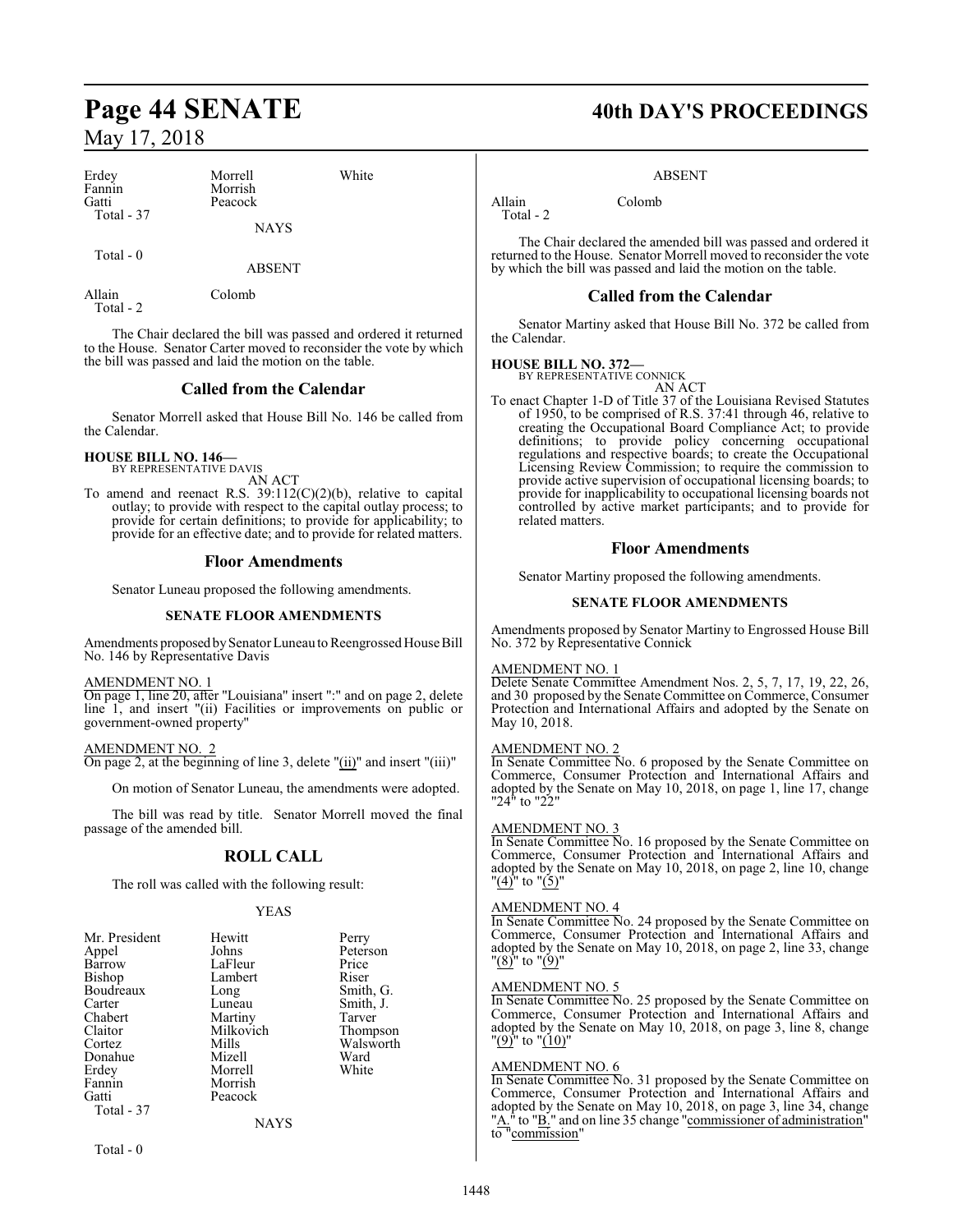## **40th DAY'S PROCEEDINGS Page 45 SENATE**

# May 17, 2018

### AMENDMENT NO. 7

In Senate Committee No. 32 proposed by the Senate Committee on Commerce, Consumer Protection and International Affairs and adopted by the Senate on May 10, 2018, on page 3, line 37, change "25" to "20", and on line 38, change " $\underline{B}$ ." to " $\underline{C}$ ." and on line 39, change "commissioner of administration" to "commission"

### AMENDMENT NO. 8

In Senate Committee No. 32 proposed by the Senate Committee on Commerce, Consumer Protection and International Affairs and adopted by the Senate on May 10, 2018:

on page 4, line 3, change "commissioner of administration" to "commission"

on page 4, line 6, change "commissioner of administration" to "commission"

on page 4, line 7, change "commissioner of administration" to "commission"

on page 4, line 9, after "authorize the occupational" insert "licensing" on page 4, line 14, after "require the occupational" insert "licensing" on page 4, lines 19 and 20, change "commissioner of administration" to "commission"

on page 4, line 22, change "commissioner of administration" to "commission"

on page 4, line 24, change "rule" to "regulation"

on page 4, line 25, change "commissioner of administration" to "commission"

 $\overline{\text{on page 4}}$ , line 26, change " $C$ ." to " $D$ ." and change "rule" to "regulation"

on page 4, line 28, change "commissioner of administration" to "commission"

on page 4, line 29, change "proposed rule or" to "proposed regulation or" and change "the proposed rule" to "the proposed regulation"

on page 4, line 32, change "rule" to "regulation" and on lines 32 and 33, change "commissioner of administration" to "commission" and on line 33, change "rule" to "regulation"

on page 4, line 34, change "B" to "C"

on page 4, line 35, change "rule" to "regulation" and on lines 35 and 36, change commissioner of administration" to "commission" and on line 36, change "rule" to "regulation" and on line 37, change "rule" to "regulation"

on page 4, line 39, change " $D$ ." to " $E$ ."

on page 4, lines 41 and 42, change "commissioner of administration" to "commission"

on page 4, line 43, change " $E$ ." to " $F$ ."

on page 4, line 44, change "commissioner of administration" to "commission"

on page 4, line 47, change "commissioner of administration" to "commission"

### AMENDMENT NO. 9

Delete Senate Floor Amendment No. 3 proposed by the Legislative Bureau and adopted by the Senate on May 11, 2018.

### AMENDMENT NO. 10

On page 1, delete lines 7 and 8 and insert: "boards; to provide for reviewofrules and regulations; to provide for certain exceptions; and to provide for related matters."

AMENDMENT NO. 11 On page 2, line 23, change, "(4)" to "(3)"

### AMENDMENT NO. 12 On page 2, line 25, change " $(5)$ " to " $(4)$ "

AMENDMENT NO. 13 On page 3, line 16, change "(7)" to "(6)"

AMENDMENT NO. 14 On page 3, line 23, change "(8)" to "(7)"

AMENDMENT NO. 15 On page 4, line 1, change "(9)" to "(8)"

### AMENDMENT NO. 16

On page 4, delete lines 25 and 26 and insert: "Commission to be composed of the governor or his designee, the secretary of state or his designee, the commissioner of agriculture or his designee, the commissioner of insurance or his designee, and the state treasurer or his designee. The governor shall be the chairman of the

### AMENDMENT NO. 17

On page 4, delete line 28 and insert: "meet as needed or as called by the chair and such meetings shall be subject to the Open Meetings Law. A

AMENDMENT NO. 18 On page 5, line 21, change "D." to "G."

AMENDMENT NO. 19 On page 5, line 24, change "E." to "H."

On motion of Senator Martiny, the amendments were adopted.

The bill was read by title. Senator Martiny moved the final passage of the amended bill.

### **ROLL CALL**

The roll was called with the following result:

### YEAS

Mr. President Hewitt Perry<br>Appel Johns Peters Appel Johns Peterson Barrow LaFleur Price<br>Bishop Lambert Riser Boudreaux Long<br>Carter Luneau Carter Luneau Smith, J.<br>
Chabert Martiny Tarver Chabert Martiny Tarver<br>Claitor Milkovich Thompson Claitor Milkovich<br>Cortez Mills Donahue Mizell Ward<br>Erdev Morrell White Erdey Morrell<br>Fannin Morrish Fannin Morrish Total - 37

Lambert Riser<br>
Long Smith, G. Mills Walsworth<br>
Mizell Ward

**NAYS** 

### ABSENT

Peacock

Allain Colomb

Total - 2

Total - 0

The Chair declared the amended bill was passed and ordered it returned to the House. Senator Martiny moved to reconsider the vote by which the bill was passed and laid the motion on the table.

### **Called from the Calendar**

Senator Martiny asked that House Bill No. 845 be called from the Calendar.

**HOUSE BILL NO. 845—** BY REPRESENTATIVES LANCE HARRIS, BERTHELOT, CONNICK, JACKSON, AND MACK

AN ACT

To amend and reenact R.S. 51:422.1(E) and to enact R.S. 51:422.1(F), relative to enforcement for unfair sales of motor fuels; to provide for agents of enforcement; to provide for injunctive relief and attorney fees; to provide for trade organizations; and to provide for related matters.

### **Floor Amendments**

Senator Martiny proposed the following amendments.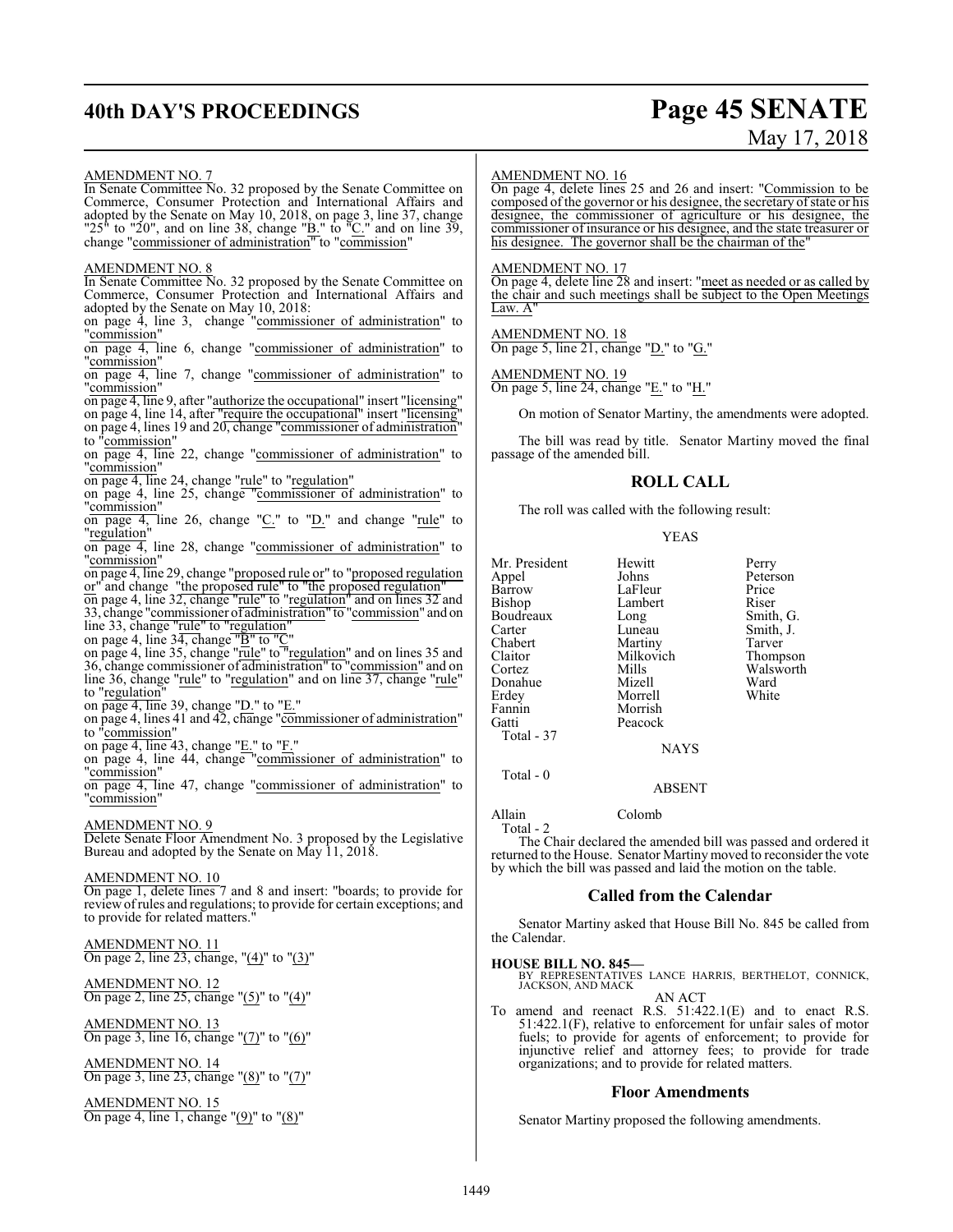## Page 46 SENATE 40th DAY'S PROCEEDINGS

### May 17, 2018

### **SENATE FLOOR AMENDMENTS**

Amendments proposed by Senator Martiny to Reengrossed House Bill No. 845 by Representative Lance Harris

### AMENDMENT NO. 1

In Senate Committee Amendment No. 1 proposed by the Senate Committee on Commerce, Consumer Protection, and International Affairs and adopted by the Senate on May 15, 2018, on page 1, line 2, change " $4$ " to " $5$ "

### AMENDMENT NO. 2

In Senate Committee Amendment No. 3 proposed by the Senate Committee on Commerce, Consumer Protection, and International Affairs and adopted by the Senate on May 15, 2018, on page 1, line 13, change "Sub-part" to "Subpart"

### AMENDMENT NO. 3

In Senate Committee Amendment No. 4 proposed by the Senate Committee on Commerce, Consumer Protection, and International Affairs and adopted by the Senate on May 15, 2018, on page 1, line 19, change "Sub-part" to "Subpart"

### AMENDMENT NO. 4

In Senate Committee Amendment No. 4 proposed by the Senate Committee on Commerce, Consumer Protection, and International Affairs and adopted by the Senate on May 15, 2018, on page 1, line 21, change "Sub-part" to "Subpart"

On motion of Senator Martiny, the amendments were adopted.

On motion of Senator Martiny, the amended bill was read by title and returned to the Calendar, subject to call.

### **Called from the Calendar**

Senator Claitor asked that House Bill No. 160 be called fromthe Calendar.

### **HOUSE BILL NO. 160—**

BY REPRESENTATIVE FOIL AND SENATOR CLAITOR

AN ACT

To amend and reenact R.S.  $13:5713(C)(1)(c)$ ,  $(E)(1)$ ,  $(I)$ , and  $(J)$  and R.S. 44:19(A)(3), to enact R.S. 44:19(E), and to repeal R.S.  $13:5713(K)$ ,  $(L)$ , and  $(M)$  and  $5714(C)$ , relative to coroners; to provide for requirements of certain death investigation documents; to provide relative to autopsy reports; to provide relative to notification requirements; to provide relative to public records; to provide relative to duties of coroners; and to provide for related matters.

### **Floor Amendments**

Senator Claitor proposed the following amendments.

### **SENATE FLOOR AMENDMENTS**

Amendments proposed by Senator Claitor to Reengrossed House Bill No. 160 by Representative Foil

AMENDMENT NO. 1

On page 5, line 22, change "next of kin pursuant to" to "person with the right to control and authorize the interment of the decedent as provided in"

On motion of Senator Claitor, the amendments were adopted.

### **Floor Amendments**

Senator Chabert proposed the following amendments.

### **SENATE FLOOR AMENDMENTS**

Amendments proposed by Senator Chabert to Reengrossed House Bill No. 160 by Representative Foil

### AMENDMENT NO. 1

On page 1, line 3, after "enact" insert "R.S. 28:53.4 and"

### AMENDMENT NO. 2

On page 1, line 7, after "coroners;" insert "to provide relative to certain orders for custody;"

### AMENDMENT NO. 3

On page 4, between lines 21 and 22 insert the following:

"Section 2. R.S. 28:53.4 is hereby enacted to read as follows: §53.4. Order for custody; grounds; teleconference; Lafourche Parish

When a peace officer or other credible person executes a statement made to the best of his knowledge, belief, and personal observations from any law enforcement agency physically located in the city of Thibodaux or the town of Matthews pursuant to R.S. 28:53.2, the statement may be made by video conference between the peace officer or other credible person and the Lafourche Parish coroner's office. If the affiant is credible, qualified staff of the coroner's office shall complete an order for protective custody form based on information obtained in the video interview and immediately fax the form to the appropriate law enforcement agency. If the statement meets with the affiant's approval, the affiant shall sign the statement. The signature of the affiant shall be witnessed on the video and by a peace officer and immediately faxed to the coroner's office for the coroner's signature. Thereafter, the original signed form shall be sent to the Lafourche Parish coroner's office.

### AMENDMENT NO. 4

On page 4, line 22, change "Section 2." to "Section 3."

AMENDMENT NO. 5 On page 7, line 6, change "Section 3." to "Section 4."

On motion of Senator Chabert, the amendments were adopted.

### **Floor Amendments**

Senator Milkovich proposed the following amendments.

### **SENATE FLOOR AMENDMENTS**

Amendments proposed by Senator Milkovich to Reengrossed House Bill No. 160 by Representative Foil

### AMENDMENT NO. 1

On page 5, at the end of line 9, add "The fact of death letter shall be provided, upon request, to the spouse, parent, sibling, child, grandchild, niece, nephew, aunt, or uncle of the decedent. If there is no spouse, parent, sibling, child, grandchild, niece, nephew, aunt, or uncle of the decedent, then the coroner shall provide one copy of the autopsy report, upon request, to the next of kin."

### AMENDMENT NO. 2

On page 5, at the end of line 15, add "The death investigation report shall also be made available, upon request, to the spouse, parent, sibling, child, grandchild, niece, nephew, aunt, or uncle of the decedent. If there is no spouse, parent, sibling, child, grandchild, niece, nephew, aunt, or uncle of the decedent, then the coroner shall provide one copy of the autopsy report, upon request, to the next of kin."

### AMENDMENT NO. 3

On page 5, line 22, between "appropriate," and "or" insert "the spouse, parent, sibling, child, grandchild, niece, nephew, aunt, or uncle of the decedent,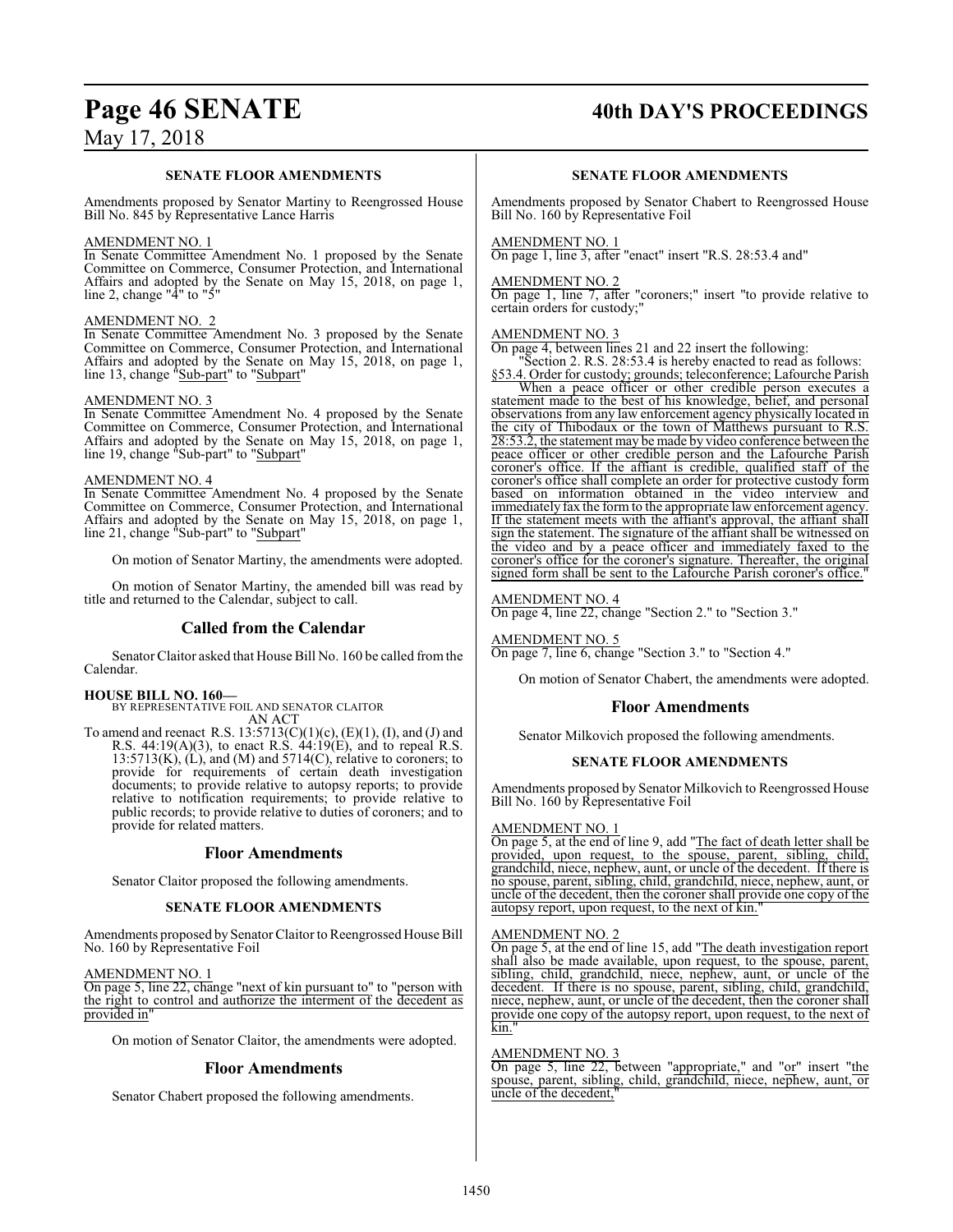## **40th DAY'S PROCEEDINGS Page 47 SENATE**

### AMENDMENT NO. 4

On page 6, line 17, between "by" and "the" insert "the spouse, parent, sibling, child, grandchild, niece, nephew, aunt, or uncle of the decedent, or

On motion of Senator Milkovich, the amendments were adopted.

The bill was read by title. Senator Claitor moved the final passage of the amended bill.

### **ROLL CALL**

The roll was called with the following result:

### YEAS

Peterson<br>Riser

Smith, G. Smith, J. Tarver Thompson Walsworth<br>Ward

| Mr. President<br>Appel<br><b>Bishop</b><br>Boudreaux<br>Carter<br>Chabert<br>Claitor<br>Cortez<br>Donahue<br>Erdey<br>Fannin | Johns<br>LaFleur<br>Lambert<br>Long<br>Luneau<br>Martiny<br>Milkovich<br>Mills<br>Mizell<br>Morrell<br>Morrish | Perry<br>Peters<br>Riser<br>Smith<br>Smith<br>Tarver<br>Thom<br>Walsy<br>Ward<br>White |
|------------------------------------------------------------------------------------------------------------------------------|----------------------------------------------------------------------------------------------------------------|----------------------------------------------------------------------------------------|
| Hewitt<br>Total - 34                                                                                                         | Peacock<br><b>NAYS</b>                                                                                         |                                                                                        |
| Total - 0                                                                                                                    | <b>ABSENT</b>                                                                                                  |                                                                                        |
| Allain<br>Barrow                                                                                                             | Colomb<br>Gatti                                                                                                | Price                                                                                  |

Total - 5

The Chair declared the amended bill was passed and ordered it returned to the House. Senator Claitor moved to reconsider the vote by which the bill was passed and laid the motion on the table.

### **Message from the House**

### **HOUSE CONFEREES APPOINTED**

### May 17, 2018

To the Honorable President and Members of the Senate:

I am directed to inform your honorable body that the Speaker of the House of Representatives has appointed the following members, on the part of the House of Representatives, to confer, with a like committee from the Senate, on the disagreement to **House Bill No. 650** by Representative Foil:

Representatives Foil, N. Landry and S. Carter.

Respectfully submitted, ALFRED W. SPEER Clerk of the House of Representatives

### **Appointment of Conference Committee on House Bill No. 2**

The President of the Senate appointed to the Conference Committee on **House Bill No. 2** the following members of the Senate:

> Senators Morrell, LaFleur and Alario.

# May 17, 2018

### **Appointment of Conference Committee on House Bill No. 650**

The President of the Senate appointed to the Conference Committee on **House Bill No. 650** the following members of the Senate:

> Senators LaFleur, Claitor and Luneau.

### **Rules Suspended**

### **Introduction of Senate Resolutions**

**SENATE RESOLUTION NO. 244—** BY SENATOR CLAITOR

A RESOLUTION

To commend HarryConnickSr. for his outstanding accomplishments and singular contributions during thirty years of dedicated public service as district attorney and for his remarkable musical accomplishments.

The resolution was read by title and placed on the Calendar for a second reading.

### **SENATE RESOLUTION NO. 245—** BY SENATOR MILLS

A RESOLUTION

To express the sincere condolences of the Senate of the Legislature of Louisiana upon the death of Roger Paul Hamilton Sr. of St Martinville, Louisiana.

The resolution was read by title and placed on the Calendar for a second reading.

### **SENATE RESOLUTION NO. 246—**

BY SENATOR LAMBERT A RESOLUTION

To urge and request the Senate of the Legislature of Louisiana to proclaim and designate May 19-25, 2018, as Safe Boating Week in Louisiana.

The resolution was read by title and placed on the Calendar for a second reading.

### **Conference Committee Reports**

The following reports were received and read:

**SENATE BILL NO. 202—** BY SENATOR PEACOCK

AN ACT

To enact Part V of Chapter 11 of Title 37 of the Louisiana Revised Statutes of 1950, to be comprised ofR.S. 37:1018 through 1020, relative to the Nurse Licensure Compact; to provide for enactment of the model language required to participate in the compact; to provide for appointment of an administrator; to provide for enforcement and rulemaking authority; to provide for an effective date; and to provide for related matters.

### **CONFERENCE COMMITTEE REPORT**

### May 16, 2018

To the Honorable President and Members of the Senate and to the Honorable Speaker and Members of the House of Representatives.

Ladies and Gentlemen:

We, the conferees appointed to confer over the disagreement between the two houses concerning Senate Bill No. 202 by Senator Peacock recommend the following concerning the Engrossed bill: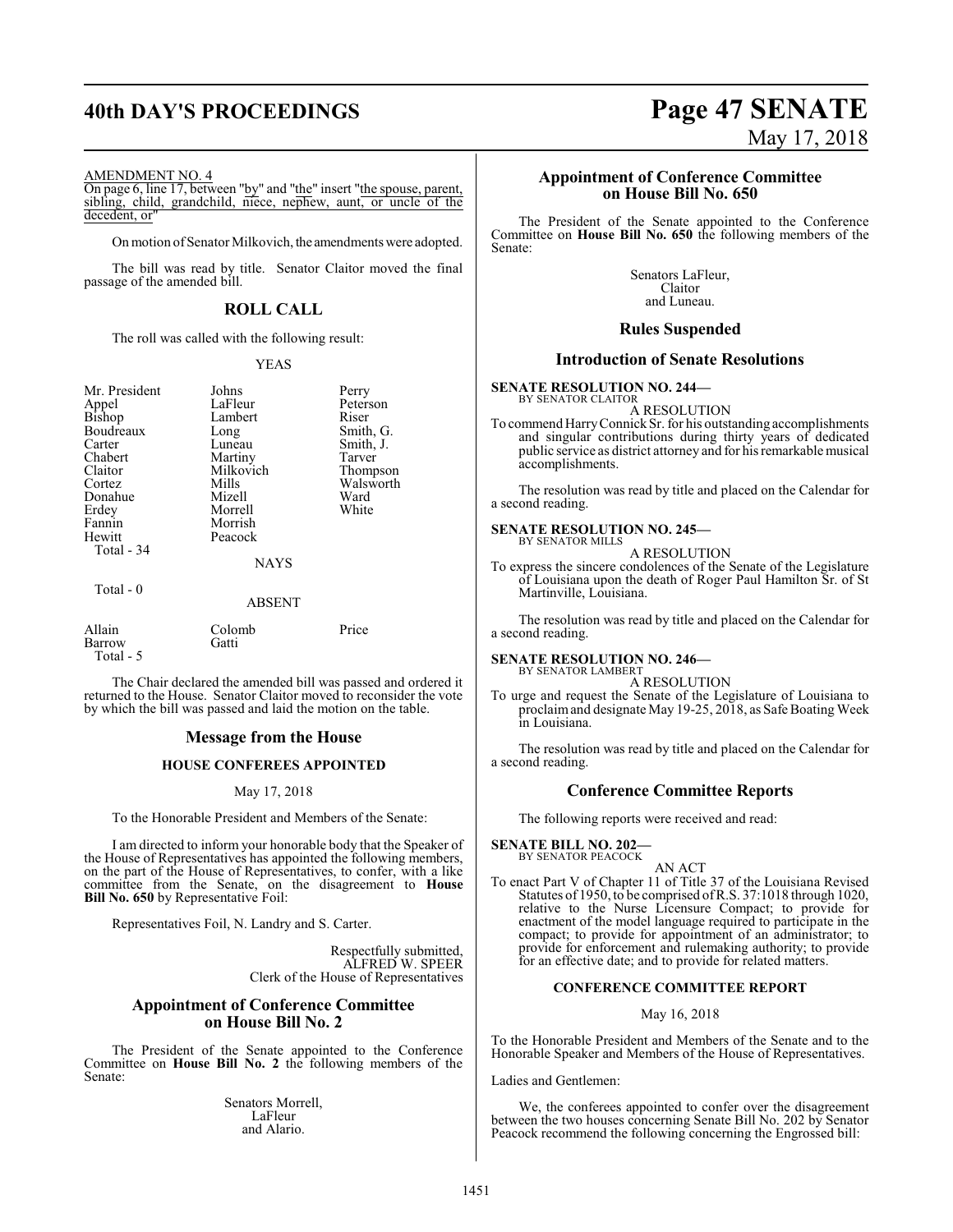## **Page 48 SENATE 40th DAY'S PROCEEDINGS**

### May 17, 2018

1. That the House Committee Amendments Nos. 1, 2, 3, 4, and 5 proposed by the House Committee on Health and Welfare and adopted by the House of Representatives on April 26, 2018 be rejected.

- 2. That the House Committee Amendments Nos. 1, 2, 3, 4, and 5 proposed by the House Committee on House and Governmental Affairs and adopted by the House of Representatives on May 7, 2018 be rejected.
- 3. That the following amendment to the engrossed bill be adopted:

### AMENDMENT NO. 1

On page 24, between lines 26 and 27

"**(2) Develop a reporting system to collect aggregate data from employers on the number and geographic representation of nurses and licensed practical nurses employed in Louisiana who are practicing nursing or licensed practical nursing pursuant to a multi-state license as determined by the respective licensing board in properly promulgated rules. The report shall be completed prior to a nurse or licensed practical nurse furnishing any nursing services in this state. Failure of an employer to submit this data to the board shall not be a basis for disciplinary action against or restriction of the multi-state license of any nurse or licensed practical nurse.**

**(3) Develop a voluntary reporting system in which nurses holding a multi-state license under the nurse licensure compact and who engages in the practice of nursing or licensed practical nursing in Louisiana voluntarily provide their addresses and other workforce-related data as determined by the respective licensing board in properly promulgated rules. Failure to voluntarily provide this information shall not be a basis for disciplinary action against or restriction of the multi-state license of any nurse or licensed practical nurse.**"

AMENDMENT NO. 2 On page 24, line 27, change "**(2)**" to "**(4)**"

Respectfully submitted,

Senators: Representatives: Representatives: Representatives: Representatives: Representatives: Representatives:  $\overline{\text{Frank A}}$ . Hoffmann Karen Carter Peterson<br>Fred Mills

Frank A. Hoffmann<br>Dustin Miller Thomas Carmody

Senator Peacock moved that the Conference Committee Report be adopted.

### **ROLL CALL**

The roll was called with the following result:

### YEAS

| Mr. President<br>Appel<br>Barrow<br>Bishop<br>Boudreaux<br>Carter<br>Chabert<br>Claitor<br>Cortez<br>Donahue<br>Erdey<br>Fannin<br>Total - 36 | Hewitt<br>Johns<br>LaFleur<br>Lambert<br>Long<br>Luneau<br>Martiny<br>Milkovich<br>Mills<br>Mizell<br>Morrell<br>Morrish | Peacock<br>Perry<br>Peterson<br>Price<br>Riser<br>Smith, G.<br>Smith, J.<br>Tarver<br>Thompson<br>Walsworth<br>Ward<br>White |
|-----------------------------------------------------------------------------------------------------------------------------------------------|--------------------------------------------------------------------------------------------------------------------------|------------------------------------------------------------------------------------------------------------------------------|
|                                                                                                                                               | <b>NAYS</b>                                                                                                              |                                                                                                                              |
| Total $-0$                                                                                                                                    | <b>ABSENT</b>                                                                                                            |                                                                                                                              |

Allain Colomb Gatti Total - 3

The Chair declared the Conference Committee Report was adopted.

### **Conference Committee Reports**

The following reports were received and read:

**SENATE BILL NO. 335—**<br>BY SENATORS MIZELL, ALARIO, BARROW, ERDEY, GATTI, HEWITT,<br>JOHNS, LAMBERT, LONG, MARTINY, MILKOVICH, MILLS, PRICE,<br>RISER, JOHN SMITH, TARVER, THOMPSON, WALSWORTH, WARD<br>AND WHITE AND REPRESENTATIVES AM IVEY, MCFARLAND, STOKES, THOMAS AND WHITE

AN ACT

To amend and reenact R.S. 14:82.2 and 83 and R.S. 15:243 and to enact R.S. 15:539.4, relative to prostitution; to provide for the crime of solicitation of prostitution; to provide for the crime of purchase of commercial sexual activity; to provide for fines; to provide for the distribution of fines; to provide for court costs; to provide for a program to educate defendants and offenders; to provide for the Buyer Beware program to educate relative to the negative effects of prostitution; and to provide for related matters.

### **CONFERENCE COMMITTEE REPORT**

### May 16, 2018

To the Honorable President and Members of the Senate and to the Honorable Speaker and Members of the House of Representatives.

Ladies and Gentlemen:

We, the conferees appointed to confer over the disagreement between the two houses concerning Senate Bill No. 335 by Senator Mizell recommend the following concerning the Reengrossed bill:

- 1. That the House Floor Amendments Nos. 1 and 2 proposed by Representative Stokes and adopted by the House of Representatives on May 10, 2018 be adopted.
- 2. That the House Floor Amendment No. 3 proposed by Representative Stokes and adopted by the House of Representatives on May 10, 2018 be rejected.
- 3. That the following amendment to the reengrossed bill be adopted:

### AMENDMENT NO. 1

On page 6, delete lines 9 and 10 in their entirety and insert the following: "Notwithstanding the provisions of R.S. 15:571.11, when a fine is imposed pursuant to the provisions of R.S. 14:82.2(C) or  $83(B)(1)$ , (2), or (3), the sheriff or executive officer of the court shall distribute five hundred dollars or one-half of the fine, whichever is greater, pursuant to the provisions of R.S. 15:571.11 and the remainder of the fine shall be distributed as follows:

Respectfully submitted,

| Senators:     | Representatives: |
|---------------|------------------|
| Beth Mizell   | Julie Stokes     |
| Dan Claitor   | Sherman Mack     |
| Regina Barrow | Valarie Hodges   |

Senator Mizell moved that the Conference Committee Report be adopted.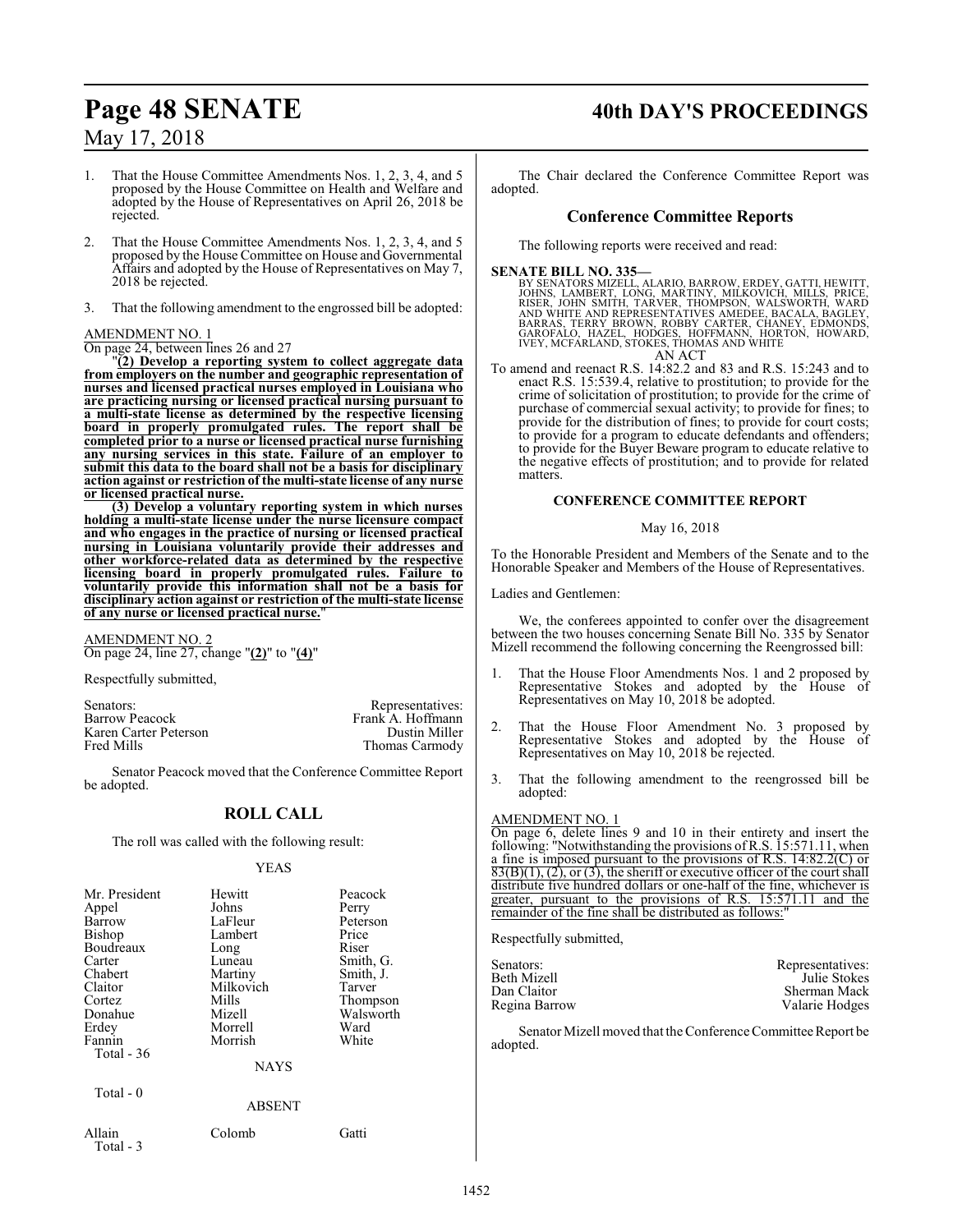## **40th DAY'S PROCEEDINGS Page 49 SENATE**

### **ROLL CALL**

The roll was called with the following result:

### YEAS

| Mr. President<br>Appel<br>Barrow<br>Bishop<br>Boudreaux<br>Carter<br>Chabert<br>Claitor<br>Cortez<br>Donahue | Hewitt<br>Johns<br>LaFleur<br>Lambert<br>Long<br>Luneau<br>Martiny<br>Milkovich<br>Mills<br>Mizell | Peacock<br>Perry<br>Peterson<br>Price<br>Riser<br>Smith, G.<br>Smith, J.<br>Tarver<br>Thompson<br>Walsworth |
|--------------------------------------------------------------------------------------------------------------|----------------------------------------------------------------------------------------------------|-------------------------------------------------------------------------------------------------------------|
|                                                                                                              |                                                                                                    |                                                                                                             |
| Erdey                                                                                                        | Morrell                                                                                            | Ward                                                                                                        |
| Fannin<br>Total $-36$                                                                                        | Morrish                                                                                            | White                                                                                                       |
|                                                                                                              | <b>NAYS</b>                                                                                        |                                                                                                             |

Total - 0

### ABSENT

| Allain     | Colomb | Gatti |
|------------|--------|-------|
| Total $-3$ |        |       |

The Chair declared the Conference Committee Report was adopted.

### **Conference Committee Reports**

The following reports were received and read:

#### **SENATE BILL NO. 442—** BY SENATOR MORRELL

AN ACT

To enact Chapter 58 of Title 51 of the Louisiana Revised Statutes of 1950, to be comprised of R.S. 51:3150 through 3152, relative to DNA testing kits; to provide relative to advertisement; to provide relative to notification; to provide for certain terms and conditions; and to provide for related matters.

### **CONFERENCE COMMITTEE REPORT**

May 17, 2018

To the Honorable President and Members of the Senate and to the Honorable Speaker and Members of the House of Representatives.

Ladies and Gentlemen:

We, the conferees appointed to confer over the disagreement between the two houses concerning Senate Bill No. 442 by Senator Morrell recommend the following concerning the Reengrossed bill:

- 1. That the House Committee Amendments No. 1, 2, 3, 4, 5, and 6 proposed by the House Committee on Commerce and adopted by the House of Representatives on May 3, 2018, be adopted.
- 2. That Legislative Bureau Amendment No. 1 proposed by the Legislative Bureau and adopted by the House of Representatives on May 3, 2018, be adopted.
- 3. That House Floor Amendment No. 1 proposed by Representative Crews and adopted by the House of Representatives on May 14, 2018, be rejected.
- 4. That the following amendment to the reengrossed bill be adopted:

AMENDMENT NO. 1 On page 2, between lines 20 and 21 insert:

# May 17, 2018

### "**C. The provisions of this Section shall not apply to a company that utilizes the DNA only for the testing service purchased, and does not provide the DNA or the test results to a third person for another use or purpose.**"

Respectfully submitted,

| Senators:              | Representatives: |
|------------------------|------------------|
| Jean-Paul J. Morrell   | Thomas Carmody   |
| Daniel "Danny" Martiny | Barry Ivey       |
| Dan Claitor            | Royce Duplessis  |

Senator Morrell moved that the Conference Committee Report be adopted.

### **ROLL CALL**

The roll was called with the following result:

### YEAS

| Mr. President<br>Hewitt<br>Johns<br>Appel<br>LaFleur | Peacock<br>Perry<br>Peterson |
|------------------------------------------------------|------------------------------|
| Barrow                                               |                              |
|                                                      |                              |
| Bishop<br>Lambert                                    | Price                        |
| Boudreaux<br>Long                                    | Riser                        |
| Carter<br>Luneau                                     | Smith, G.                    |
| Chabert<br>Martiny                                   | Smith, J.                    |
| Milkovich<br>Claitor                                 | Tarver                       |
| Mills<br>Cortez                                      | Thompson                     |
| Mizell<br>Donahue                                    | Walsworth                    |
| Erdey<br>Morrell                                     | Ward                         |
| Fannin<br>Morrish                                    | White                        |
| Total - 36                                           |                              |
| <b>NAYS</b>                                          |                              |
| Total - 0                                            |                              |
| <b>ABSENT</b>                                        |                              |

Allain Colomb Gatti Total - 3

The Chair declared the Conference Committee Report was adopted.

### **Conference Committee Reports**

The following reports were received and read:

**SENATE BILL NO. 495—** BY SENATOR MARTINY

AN ACT To amend and reenact the introductory paragraph of R.S. 15:574.4(H) and 574.9(D)(1), relative to parole; to provide for parole eligibility; to provide for revocation of parole; to provide for requirements; to provide for an effective date; and to provide for related matters.

### **CONFERENCE COMMITTEE REPORT**

### May 16, 2018

To the Honorable President and Members of the Senate and to the Honorable Speaker and Members of the House of Representatives.

Ladies and Gentlemen:

We, the conferees appointed to confer over the disagreement between the two houses concerning Senate Bill No. 495 by Senator Martiny recommend the following concerning the Reengrossed bill:

1. That House Committee Amendments Nos. 2 and 4, proposed by the House Committee on Administration ofCriminal Justice and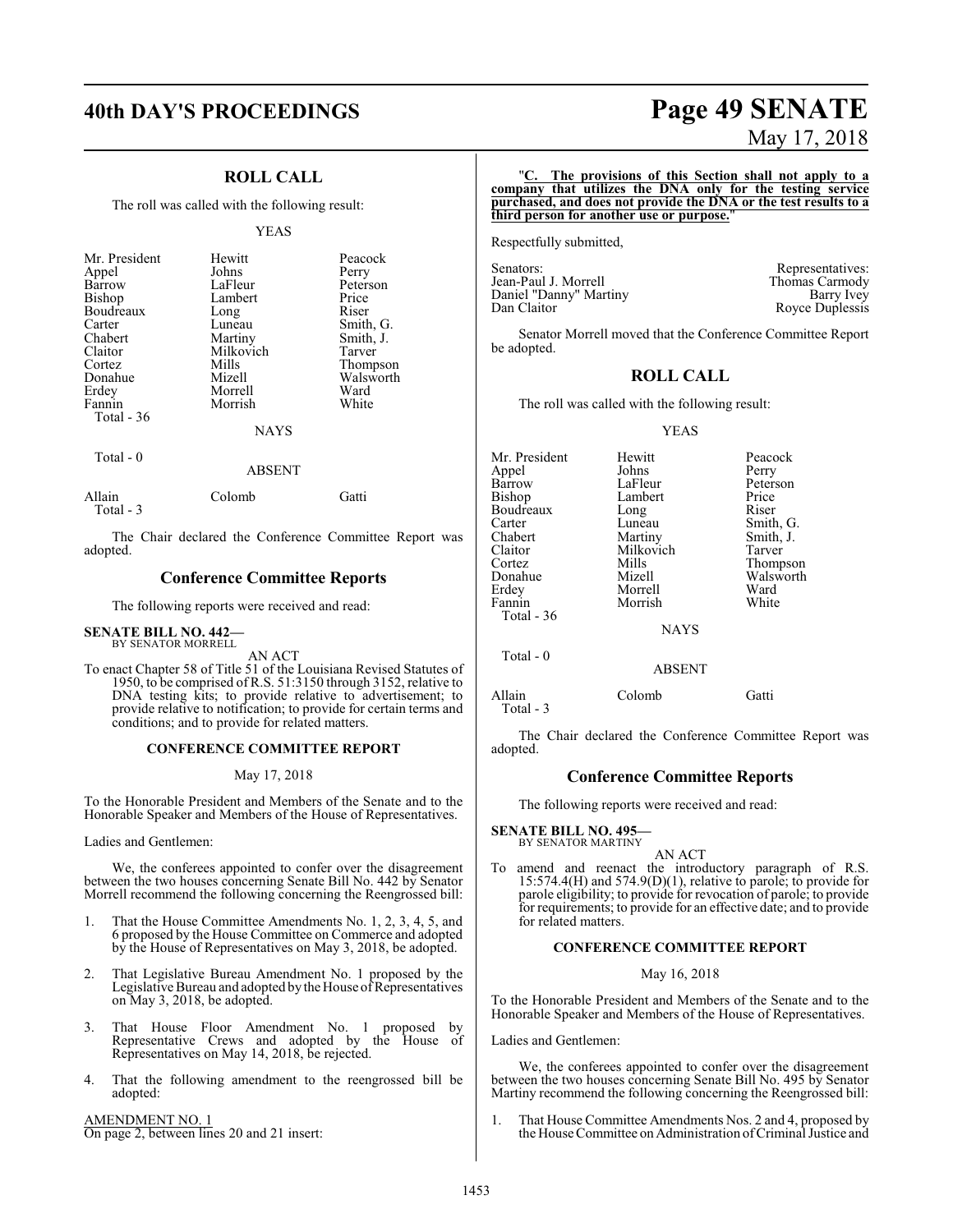adopted by the House of Representatives on May 3, 2018 be adopted.

- 2. That House Committee Amendments Nos. 1 and 3, proposed by the House Committee on Administration ofCriminal Justice and adopted by the House of Representatives on May 3, 2018 be rejected.
- 3. That House Floor Amendment No. 1 proposed by Representative Mack and adopted by the House of Representatives on May 14, 2018 be rejected.
- 4. That the following amendments be adopted:

### AMENDMENT NO. 1

On page 1, delete line 2, after "reenact" delete the remainder of the line and insert "the introductory paragraph ofR.S. 15:574.2(C)(4)(a), 574.4(H), and 574.9(D)(1),"

AMENDMENT NO. 2

On page 1, line 7, after "Section 1." delete the remainder of the line and insert "The introductory paragraph of R.S. 15:574.2(C)(4)(a), 574.4(H), and 574.9(D)(1) are"

### AMENDMENT NO. 3

On page 2, line 5, after "**parole**" delete the remainder of the line and insert "**if a five member panel of the committee vote** insert "**if a five member panel of the committee vote unanimously to grant parole."**

AMENDMENT NO. 4 On page 2, delete line 6

Respectfully submitted,

Senators:<br>
Daniel "Danny" Martiny **Senators:** Representatives:<br>
Daniel "Danny" Martiny **Representatives:** Joseph Marino Daniel "Danny" Martiny<br>Dan Claitor Wesley Bishop

Nicholas Muscarello

Senator Martiny moved that the Conference Committee Report be adopted.

### **ROLL CALL**

The roll was called with the following result:

### YEAS

| Mr. President<br>Appel<br>Barrow<br>Bishop<br>Boudreaux<br>Carter<br>Chabert<br>Claitor<br>Donahue<br><b>Total - 25</b> | Erdey<br>Hewitt<br>Johns<br>Long<br>Luneau<br>Martiny<br>Mills<br>Morrell<br>Morrish | Peacock<br>Peterson<br>Price<br>Riser<br>Smith, G.<br>Tarver<br>White |
|-------------------------------------------------------------------------------------------------------------------------|--------------------------------------------------------------------------------------|-----------------------------------------------------------------------|
|                                                                                                                         | <b>NAYS</b>                                                                          |                                                                       |
| Cortez<br>Fannin<br>Lambert<br>Milkovich<br>Total $-10$                                                                 | Mizell<br>Perry<br>Smith, J.<br>Thompson                                             | Walsworth<br>Ward                                                     |

## **Page 50 SENATE 40th DAY'S PROCEEDINGS**

### ABSENT

Allain Gatti<br>Colomb LaFleur Colomb Total - 4

The Chair declared the Conference Committee Report was adopted.

The Chair declared the Conference Committee Report was adopted.

### **Message from the House**

### **PASSED SENATE BILLS AND JOINT RESOLUTIONS**

### May 17, 2018

To the Honorable President and Members of the Senate:

I am directed to inform your honorable body that the House of Representatives has finally passed the following Senate Bills and Joint Resolutions:

### **SENATE BILL NO. 220—**

BY SENATOR CARTER

- AN ACT
- To amend and reenact R.S. 39:105(B), and to enact R.S. 39:105(C), relative to capital outlay reports; to require the office of facility planning and control to submit to the Joint Legislative Committee on Capital Outlay an annual report of funded nonstate projects which do not have a fully executed cooperative endeavor agreement, a design contract, or are not proceeding with construction, and the reasons therefor; to provide for a copy of the report to be sent to each legislator whose district includes one or more projects on the list; to provide for an effective date; and to provide for related matters.

Reported with amendments.

### **SENATE BILL NO. 291—**

BY SENATORS BARROW, DONAHUE, GATTI, LUNEAU, MARTINY AND WARD AN ACT

To amend and reenact Civil Code Art. 132, 134, and 136(A) and R.S. 9:341 and 364, relative to children; to provide relative to custody and custody awards; to provide relative to factors in determining best interest of the child; to provide relative to visitation; to provide certain terms, conditions, procedures, and requirements; and to provide for related matters.

Reported with amendments.

**SENATE BILL NO. 319—**

BY SENATOR GATTI

### AN ACT

To amend and reenact R.S. 47:302.26(C)(4) and R.S. 51:2214(H) and to repeal R.S. 33:4579 through 4579.5, Chapter 27-A of Title 33 of the Louisiana Revised Statutes of 1950, comprised of R.S. 33:9039.1 through 9039.4, Part IV of Chapter 6 of Title 34 of the Louisiana Revised Statutes of 1950, comprised of R.S. 34:1101 through 1106, R.S. 36:109(U), Part IV of Chapter 7 of Title 38 of the Louisiana Revised Statutes of 1950, comprised of R.S. 38:1921, Part XXXII of Chapter 13 of Title 38 of the Louisiana Revised Statutes of 1950, comprised of R.S. 38:3087.301 through 3087.314, R.S. 39:551.10, R.S. 40:1061.16(F), Part VII of Chapter 5-F of Title 40 of the Louisiana Revised Statutes of 1950, comprised of R.S.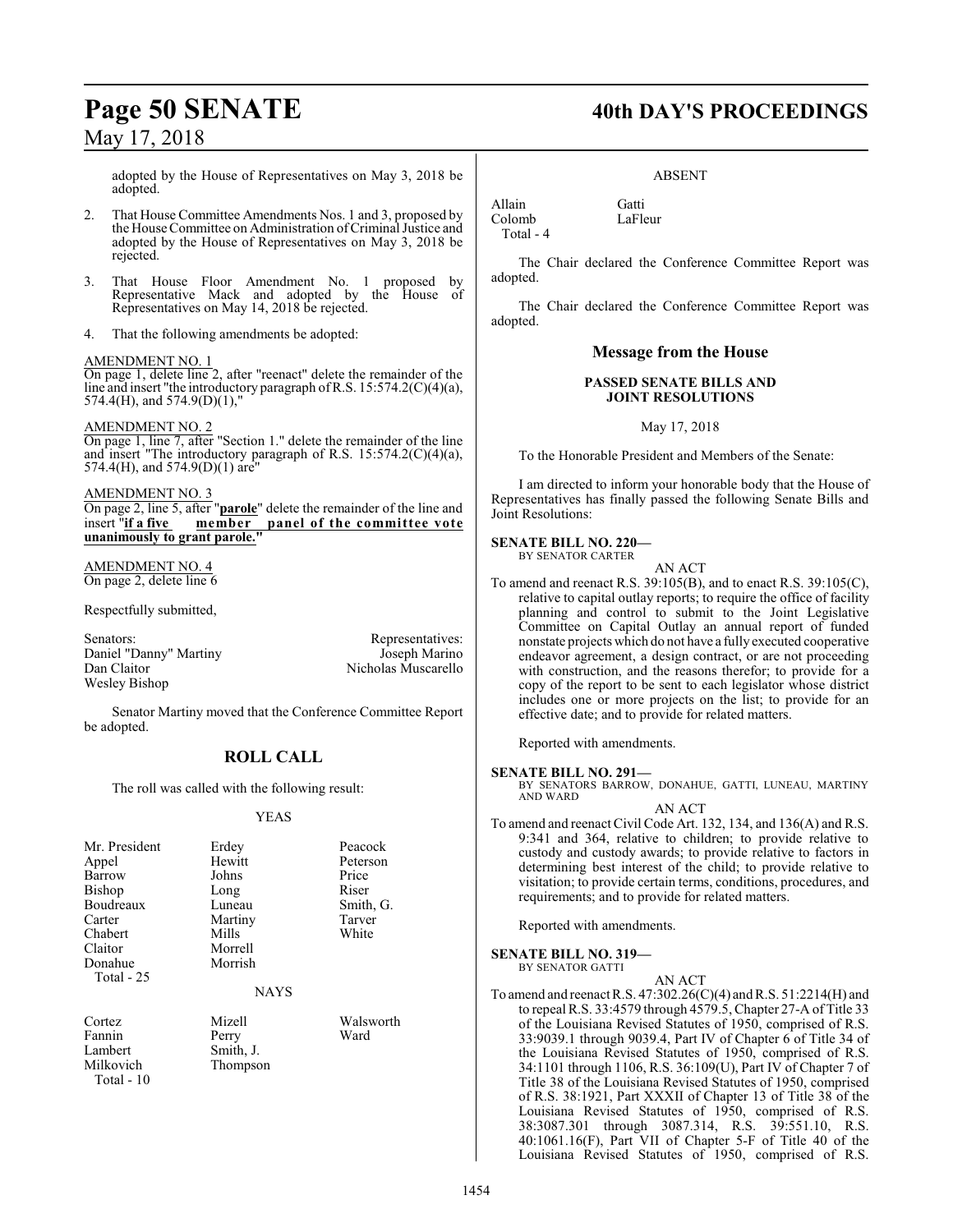40:1273.1 through 1273.8, Part III of Chapter 10 of Title 46 of the Louisiana Revised Statutes of 1950, comprised of R.S. 46:1081 through 1083, R.S. 47:463.67, and Chapter 40 of Title 51 of the Louisiana Revised Statutes of 1950, comprised ofR.S. 51:2401, relative to boards, commissions, authorities, districts, and like entities; to provide relative to the functional organization of state government by abolishing certain boards, commissions, authorities, districts, and like entities; to remove references to certain abolished entities; to transfer property of certain abolished entities; to remove references to, provisions for, and the powers, functions, and duties of the St. Tammany Event Center District, Louisiana's I-12 Retirement District, Board of Morgan City, Berwick Port Pilot Commissioners and Examiners, Bayou Desiard Lake Restoration Commission, Red River, Atchafalaya River, and Bayou Boeuf Gravity Drainage District, Jackson Parish Industrial District, Point of Rescue Task Force a/k/a Task Force on Abortion Information, River Region Cancer Screening and Early Detection District, Parish Hospital Service District for Rapides Parish, and Louisiana Innovation Council; and to provide for related matters.

Reported with amendments.

### **SENATE BILL NO. 426—** BY SENATOR LAFLEUR

AN ACT

To amend and reenact R.S. 39:562(C) and (D) and to enact Subparts A and B of Part II of Chapter 4 of Subtitle II of Title 39 of the Louisiana Revised Statutes of 1950, to be comprised of R.S. 39:501 through 517, and 521 through 531, and to repeal R.S. 17:98, R.S. 39:563 through 578, 611 through 618, and Subpart C, comprised ofR.S. 39:661 through 672, Subpart D, comprised of R.S. 39:681 through 684, Subpart E, comprised of R.S. 39:691 through 697, Subpart F, comprised of R.S. 39:698.1 through 698.13, all as part of Part III of Chapter 4 of Subtitle II of Title 39 of the Louisiana Revised Statutes of 1950, R.S. 39:741 through 742.2, 743 through 748, and Part VII, comprised of R.S. 39:821 through 842, Part IX, comprised of R.S. 39:911 through 914, Part X, comprised ofR.S. 39:931 through 934, Part XI, comprised ofR.S. 39:971 through 974, all as part of Chapter 4 of Subtitle II of Title 39 of the Louisiana Revised Statutes of 1950, R.S. 39:1011 through 1024, andChapter 14-B, comprised of R.S. 39:1460.1 and 1460.2, and Chapter 18, comprised of R.S. 39:1801 through 1811, all as part of Subtitle III of Title 39 of the Louisiana Revised Statutes of 1950, relative to the Consolidated Local Government Indebtedness Act; to consolidate and make uniform local government lawsrelative to the issuance of certain bonds and other evidences of indebtedness; to provide definitions; to provide for the statutory lien; to provide relative to the authorization, sale, execution, and registration of bonds; to provide relative to the rights of bondholders; to provide relative to the validity of bonds; to provide for the applicability of general bond laws; to provide for peremption; to provide for notice of default; to provide for the bonds to be exempt from taxation and to be legal investments; to provide for the negotiability and incontestability of the bonds; to provide for the application of proceeds; to provide for bond validation; to provide relative to lost, destroyed, or cancelled bonds; to provide relative to counsel fees; to provide relative to general obligation bonds; to provide relative to limited tax bonds and bonds payable from the general alimony tax; to provide relative to sales tax bonds; to provide relative to revenue bonds; to provide relative to limited revenue bonds; to provide relative to excess revenue bonds and certificates of indebtedness; to provide relative to bond anticipation notes; to provide relative to grant anticipation notes; to provide relative to assessment certificates; to provide relative to refunding

## **40th DAY'S PROCEEDINGS Page 51 SENATE** May 17, 2018

bonds; to provide for an effective date; and to provide for related matters.

Reported with amendments.

#### **SENATE BILL NO. 480—** BY SENATOR JOHNS

AN ACT

To amend and reenact R.S. 42:802(D), 808(E) and 881(B) and to enact R.S. 42:808(F), relative to the Office of Group Benefits; to eliminate the requirement that all programs be adopted through the Administrative Procedure Act; to eliminate the necessity for the Policy and Planning Board to approve benefits plans or proposed rate structures; to provide for eligibility in group programs; to provide for an effective date; and to provide for related matters.

Reported with amendments.

Respectfully submitted, ALFRED W. SPEER Clerk of the House of Representatives

### **Rules Suspended**

### **House Bills and Joint Resolutions on Third Reading and Final Passage, Subject to Call**

### **Called from the Calendar**

Senator Martiny asked that House Bill No. 845 be called from the Calendar.

### **HOUSE BILL NO. 845—**

BY REPRESENTATIVES LANCE HARRIS, BERTHELOT, CONNICK, JACKSON, AND MACK

### AN ACT

To amend and reenact R.S. 51:422.1(E) and to enact R.S. 51:422.1(F), relative to enforcement for unfair sales of motor fuels; to provide for agents of enforcement; to provide for injunctive relief and attorney fees; to provide for trade organizations; and to provide for related matters.

### **Floor Amendments**

Senator Martiny proposed the following amendments.

### **SENATE FLOOR AMENDMENTS**

Amendments proposed by Senator Martiny to Reengrossed House Bill No. 845 by Representative Lance Harris

### AMENDMENT NO. 1

In Senate Committee Amendment No. 4 proposed by the Senate Committee on Commerce, Consumer Protection and International Affairs and adopted by the Senate on May 15, 2018, on page 1, lines 20 and 21 delete ", or who is threatened with loss or injury" and insert "<del>, or who is threatened with loss or injury</del>"

On motion of Senator Martiny, the amendments were adopted.

The bill was read by title. Senator Martiny moved the final passage of the amended bill.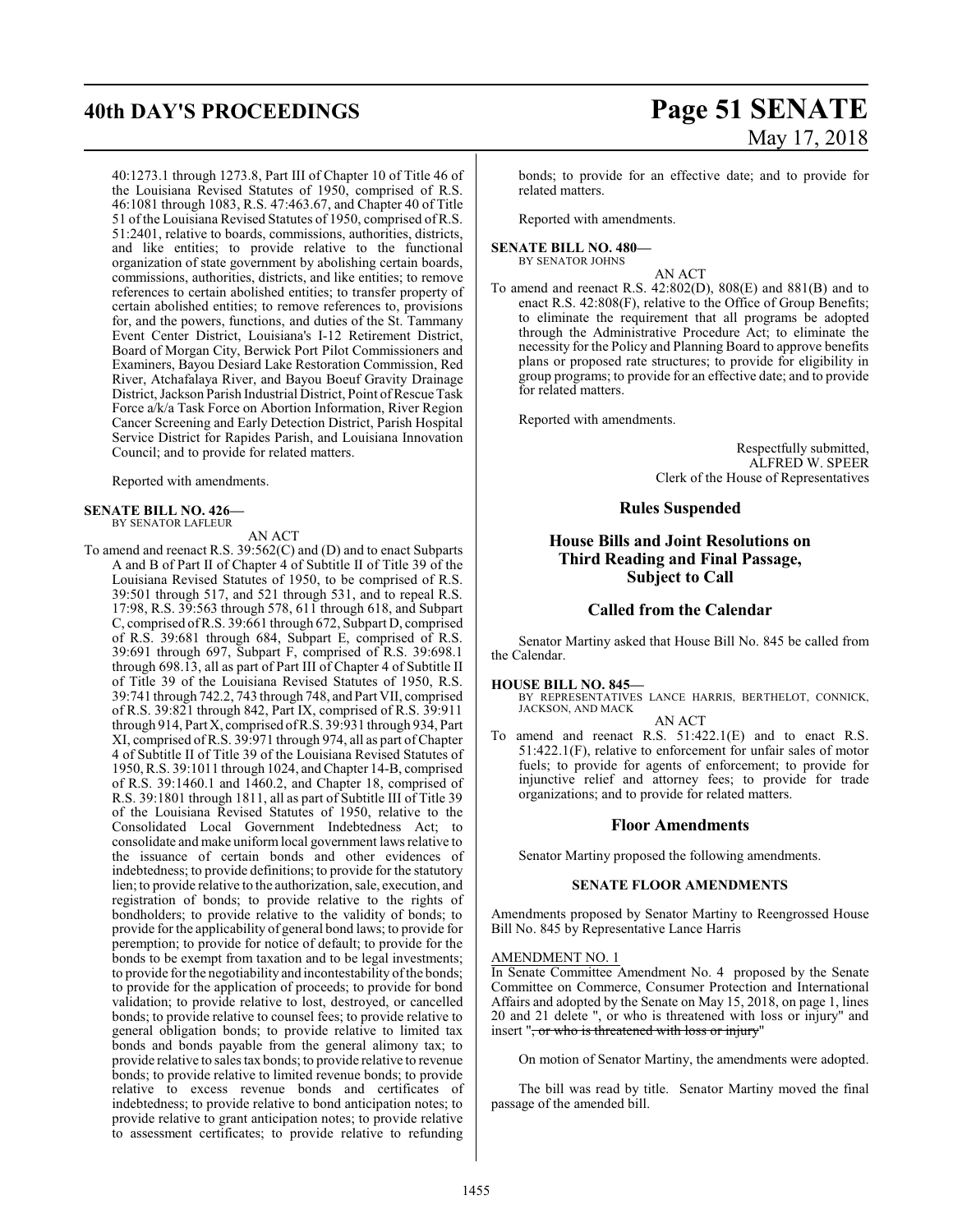### **ROLL CALL**

The roll was called with the following result:

### YEAS

| Appel<br>Chabert<br>Cortez<br>Donahue<br>Erdey<br>Fannin<br>Hewitt<br>Total - 21 | Johns<br>Lambert<br>Long<br>Martiny<br>Mills<br>Morrish<br>Peacock<br><b>NAYS</b> | Perry<br>Price<br>Riser<br>Smith, J.<br>Thompson<br>Walsworth<br>White |
|----------------------------------------------------------------------------------|-----------------------------------------------------------------------------------|------------------------------------------------------------------------|
| Mr. President<br>Bishop<br>Boudreaux<br>Carter<br>Claitor<br>Total - 14          | LaFleur<br>Luneau<br>Milkovich<br>Mizell<br>Morrell<br><b>ABSENT</b>              | Peterson<br>Smith, G.<br>Tarver<br>Ward                                |

Allain Colomb<br>Barrow Gatti Barrow Total - 4

The Chair declared the amended bill was passed and ordered it returned to the House. Senator Martiny moved to reconsider the vote by which the bill was passed and laid the motion on the table.

### **Recess**

On motion of Senator Alario, the Senate took a recess at 3:50 o'clock P.M. until 6:00 o'clock P.M.

### **After Recess**

The Senate was called to order at 6:20 o'clock P.M. by the President of the Senate.

### **ROLL CALL**

The roll being called, the following members answered to their names:

### PRESENT

| Mr. President                      | Johns         | Peacock   |
|------------------------------------|---------------|-----------|
| Allain                             | LaFleur       | Perry     |
| Appel                              | Long          | Riser     |
| Chabert                            | Luneau        | Smith, G. |
| Claitor                            | Milkovich     | Smith, J. |
| Donahue                            | Mills         | Thompson  |
| Fannin                             | Mizell        | Walsworth |
| Gatti                              | Morrell       | Ward      |
| Hewitt<br>Total - 27               | Morrish       | White     |
|                                    | <b>ABSENT</b> |           |
| $\mathbf{D}$ = $\cdots$ = $\cdots$ | $C - 1 -  1$  | $M = 1$   |

| Barrow     |
|------------|
| Bishop     |
| Boudreaux  |
| Carter     |
| 17 ـ Total |

Colomb Martiny<br>Cortez Peterson Erdey Lambert Tarver

Peterson<br>Price

Total - 12

## **Page 52 SENATE 40th DAY'S PROCEEDINGS**

The President of the Senate announced there were 27 Senators present and a quorum.

### **Senate Business Resumed After Recess**

### **Petitions, Memorials and Communications**

The following petitions, memorials and communications were received and read:

### **OFFICE OF THE GOVERNOR STATE OF LOUISIANA**

May 17, 2018

The Honorable President and Members of the Senate

Ladies and Gentlemen:

I hereby withdraw the name of John T. Owings from the Senate Confirmation Submission list submitted on May 16, 2018. Please remove him from the list of appointees to be confirmed by the Senate.

> Sincerely, JOHN BEL EDWARDS Governor

### **Message from the House**

### **PASSED SENATE BILLS AND JOINT RESOLUTIONS**

### May 17, 2018

To the Honorable President and Members of the Senate:

I am directed to inform your honorable body that the House of Representatives has finally passed the following Senate Bills and Joint Resolutions:

### **SENATE BILL NO. 31—** BY SENATOR APPEL

### A JOINT RESOLUTION

Proposing to Add Article I Section 10.1 of the Constitution of Louisiana, relative to public office; to prohibit convicted felons from seeking or holding public office within a certain time period; and to specify an election for submission of the proposition to electors and provide a ballot proposition.

Reported with amendments.

#### **SENATE BILL NO. 460—** BY SENATOR CARTER

AN ACT

To repeal R.S. 48:25.2(D), relative to special treasury funds; to repeal the termination date of the New Orleans Ferry Fund.

Reported with amendments.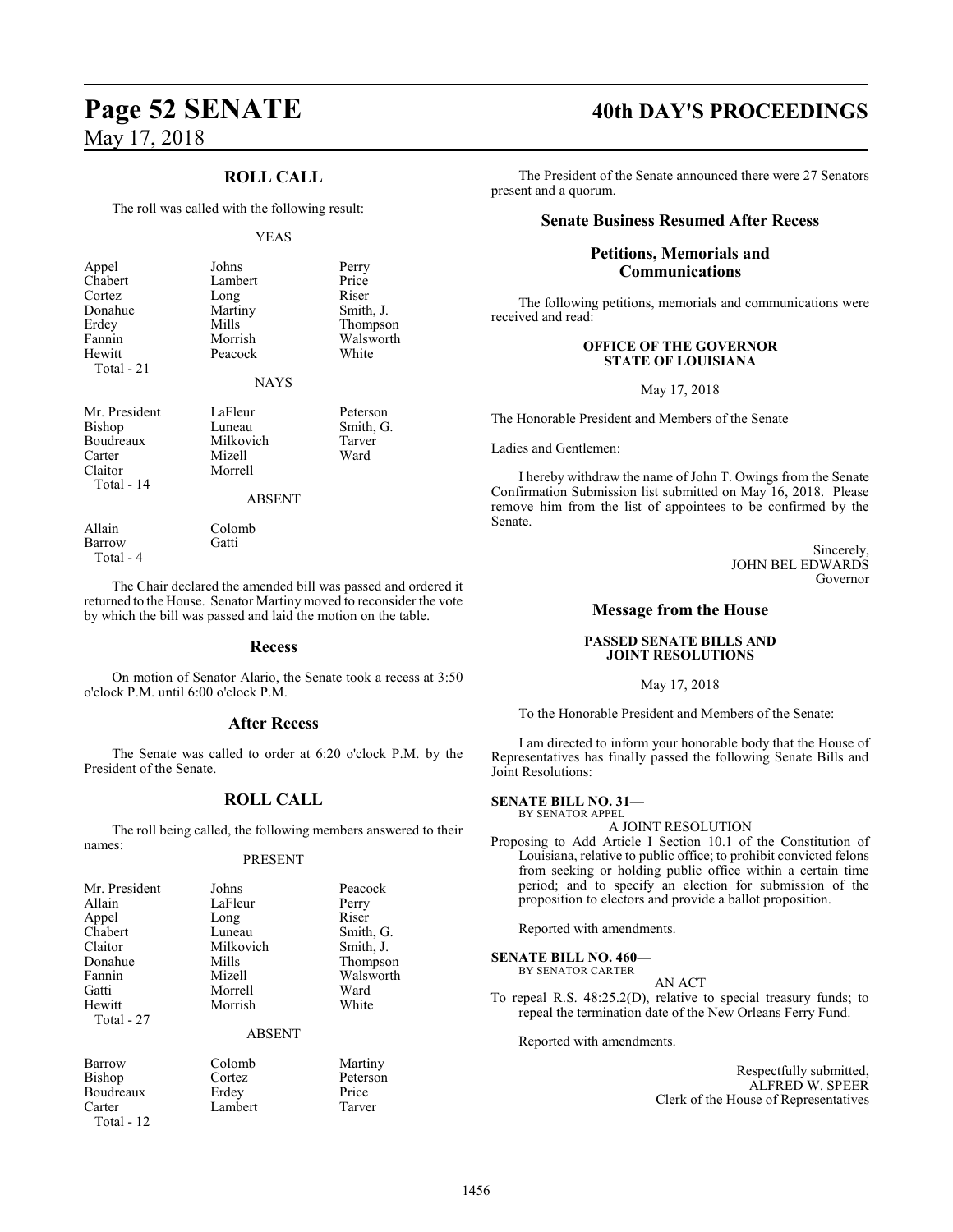### **40th DAY'S PROCEEDINGS Page 53 SENATE**

# May 17, 2018

### **Message from the House**

### **DISAGREEMENT TO HOUSE BILL**

### May 17, 2018

To the Honorable President and Members of the Senate:

I am directed to inform your honorable body that the House of Representatives has refused to concur in the proposed Senate Amendment(s) to **House Bill No. 553** by Representative Barras, and ask the President to appoint on the part of the Senate a committee to confer with a like committee from the House on the disagreement.

> Respectfully submitted, ALFRED W. SPEER Clerk of the House of Representatives

### **Message from the House**

### **DISAGREEMENT TO HOUSE BILL**

### May 17, 2018

To the Honorable President and Members of the Senate:

I am directed to inform your honorable body that the House of Representatives has refused to concur in the proposed Senate Amendment(s) to **House Bill No. 837** by Representative Marcelle, and ask the President to appoint on the part of the Senate a committee to confer with a like committee from the House on the disagreement.

> Respectfully submitted, ALFRED W. SPEER Clerk of the House of Representatives

### **Message from the House**

### **DISAGREEMENT TO HOUSE BILL**

May 17, 2018

To the Honorable President and Members of the Senate:

I am directed to inform your honorable body that the House of Representatives has refused to concur in the proposed Senate Amendment(s) to **House Bill No. 854** by Representative Horton, and ask the President to appoint on the part of the Senate a committee to confer with a like committee from the House on the disagreement.

> Respectfully submitted, ALFRED W. SPEER Clerk of the House of Representatives

### **Rules Suspended**

### **Introduction of Senate Resolutions**

#### **SENATE RESOLUTION NO. 247—** BY SENATOR BARROW

### A RESOLUTION

To urge and request each public school governing authority to review and consider the results of student screenings conducted to determine whether a student should be evaluated for dyslexia or giftedness, or both, and to study the feasibility of implementing universal screenings of students for dyslexia and giftedness.

The resolution was read by title and placed on the Calendar for a second reading.

### **SENATE RESOLUTION NO. 248—**

BY SENATOR MORRISH A RESOLUTION

To urge and request and direct the State Board of Elementary and Secondary Education to explain how the minimum foundation programformula is calculated to ensure funding ofthe unfunded accrued liability of state retirement systems.

The resolution was read by title and placed on the Calendar for a second reading.

### **SENATE RESOLUTION NO. 249—**<br>BY SENATOR BOUDREAUX

A RESOLUTION

To urge and request the State Board of Elementary and Secondary Education to reconvene the Minimum Foundation Program (MFP) task force to determine the actual cost of providing public education in Louisiana and identify all potential funding mechanisms to enable school systems to meet this cost and to submit a written report of findings and recommendations to the Senate Committee on Education and the House Committee on Education not later than February 1, 2019.

The resolution was read by title and placed on the Calendar for a second reading.

### **Appointment of Conference Committee on House Bill No. 837**

The President of the Senate appointed to the Conference Committee on **House Bill No. 837** the following members of the Senate:

> Senators Claitor, Barrow and Carter.

### **Appointment of Conference Committee on House Bill No. 854**

The President of the Senate appointed to the Conference Committee on **House Bill No. 854** the following members of the Senate:

> Senators Cortez, **Hewitt** and Bishop.

### **Message from the House**

### **DISAGREEMENT TO HOUSE BILL**

May 17, 2018

To the Honorable President and Members of the Senate:

I am directed to inform your honorable body that the House of Representatives has refused to concur in the proposed Senate Amendment(s) to **House Bill No. 549** by Representative White, and ask the President to appoint on the part of the Senate a committee to confer with a like committee from the House on the disagreement.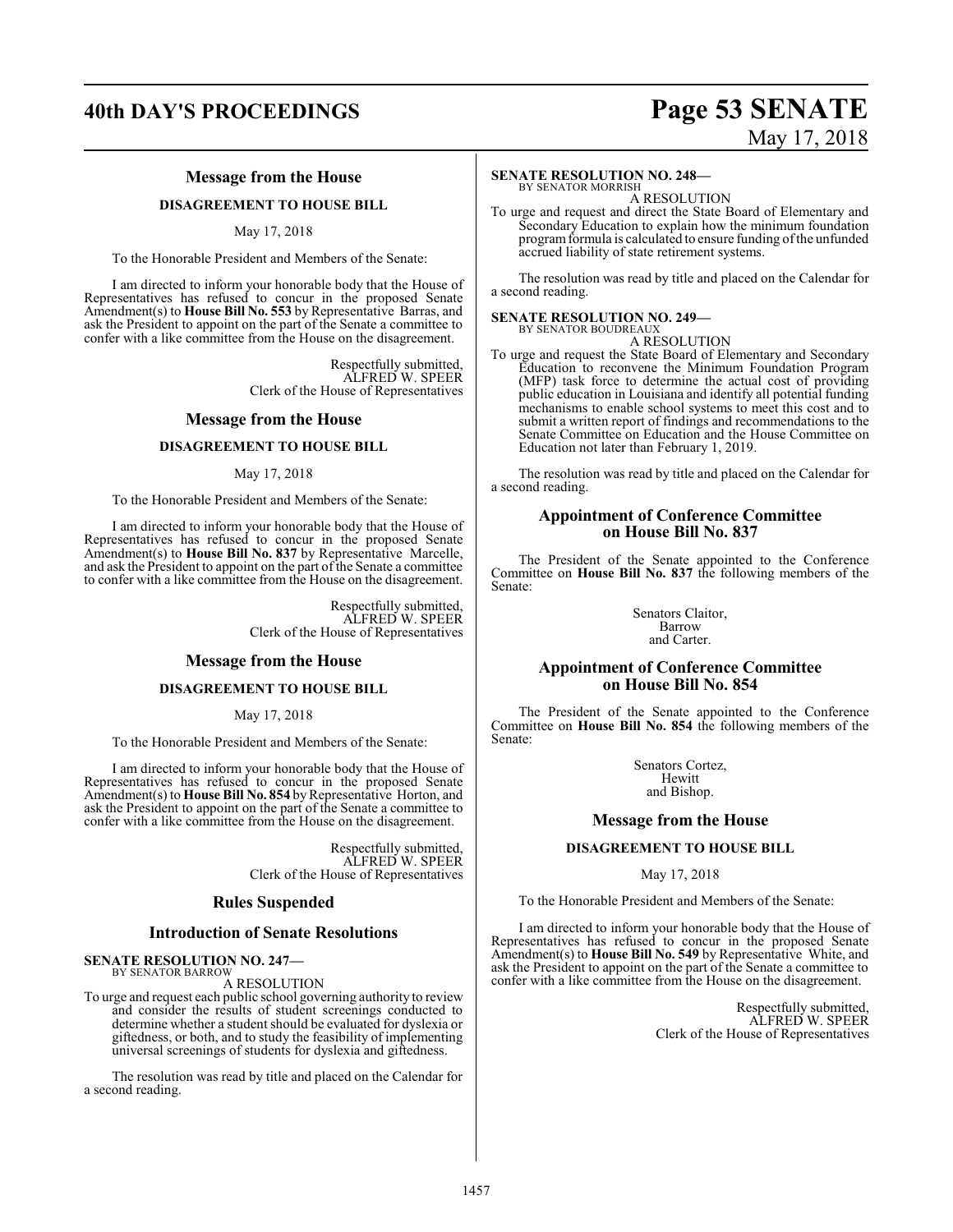### **Message from the House**

**REJECTION OF CONFERENCE COMMITTEE REPORT**

### May 17, 2018

To the Honorable President and Members of the Senate:

I am directed to inform your honorable body that the House of Representatives has rejected the Report of the Conference Committee on the disagreement to **House Bill No. 86**.

> Respectfully submitted, ALFRED W. SPEER Clerk of the House of Representatives

### **Message from the House**

### **RECOMMIT OF CONFERENCE COMMITTEE REPORT**

May 17, 2018

To the Honorable President and Members of the Senate:

I am directed to inform your honorable body that the House of Representatives has recommitted the Report of the Conference Committee on the disagreement to **House Bill No. 86**.

> Respectfully submitted, ALFRED W. SPEER Clerk of the House of Representatives

### **Conference Committee Reports**

Senator Riser moved that House Bill No. 86 be recommitted to the Conference Committee.

### **HOUSE BILL NO. 86—**

BY REPRESENTATIVE JAMES AN ACT

To enact R.S. 42:1123(44), relative to ethics; to provide an exception from ethics laws to allow governing authority members and public employees of a political subdivision that operates parks and recreation facilities and their immediate family members to rent park facilities subject to certain conditions; and to provide for related matters.

Without objection, so ordered.

### **Message from the House**

### **ADOPTION OF CONFERENCE COMMITTEE REPORT**

May 17, 2018

To the Honorable President and Members of the Senate:

I am directed to inform your honorable body that the House of Representatives has adopted the Report ofthe Conference Committee on the disagreement to **House Bill No. 223**.

> Respectfully submitted, ALFRED W. SPEER Clerk of the House of Representatives

## **Page 54 SENATE 40th DAY'S PROCEEDINGS**

### **Message from the House**

### **ADOPTION OF CONFERENCE COMMITTEE REPORT**

May 17, 2018

To the Honorable President and Members of the Senate:

I am directed to inform your honorable body that the House of Representatives has adopted the Report ofthe Conference Committee on the disagreement to **House Bill No. 446**.

> Respectfully submitted, ALFRED W. SPEER Clerk of the House of Representatives

### **Message from the House**

### **ADOPTION OF CONFERENCE COMMITTEE REPORT**

May 17, 2018

To the Honorable President and Members of the Senate:

I am directed to inform your honorable body that the House of Representatives has adopted the Report ofthe Conference Committee on the disagreement to **House Bill No. 702**.

> Respectfully submitted, ALFRED W. SPEER Clerk of the House of Representatives

### **Message from the House**

### **ADOPTION OF CONFERENCE COMMITTEE REPORT**

May 17, 2018

To the Honorable President and Members of the Senate:

I am directed to inform your honorable body that the House of Representatives has adopted the Report of the Conference Committee on the disagreement to **Senate Bill No. 27**.

> Respectfully submitted, ALFRED W. SPEER Clerk of the House of Representatives

### **Message from the House**

### **ADOPTION OF CONFERENCE COMMITTEE REPORT**

May 17, 2018

To the Honorable President and Members of the Senate:

I am directed to inform your honorable body that the House of Representatives has adopted the Report ofthe Conference Committee on the disagreement to **Senate Bill No. 184**.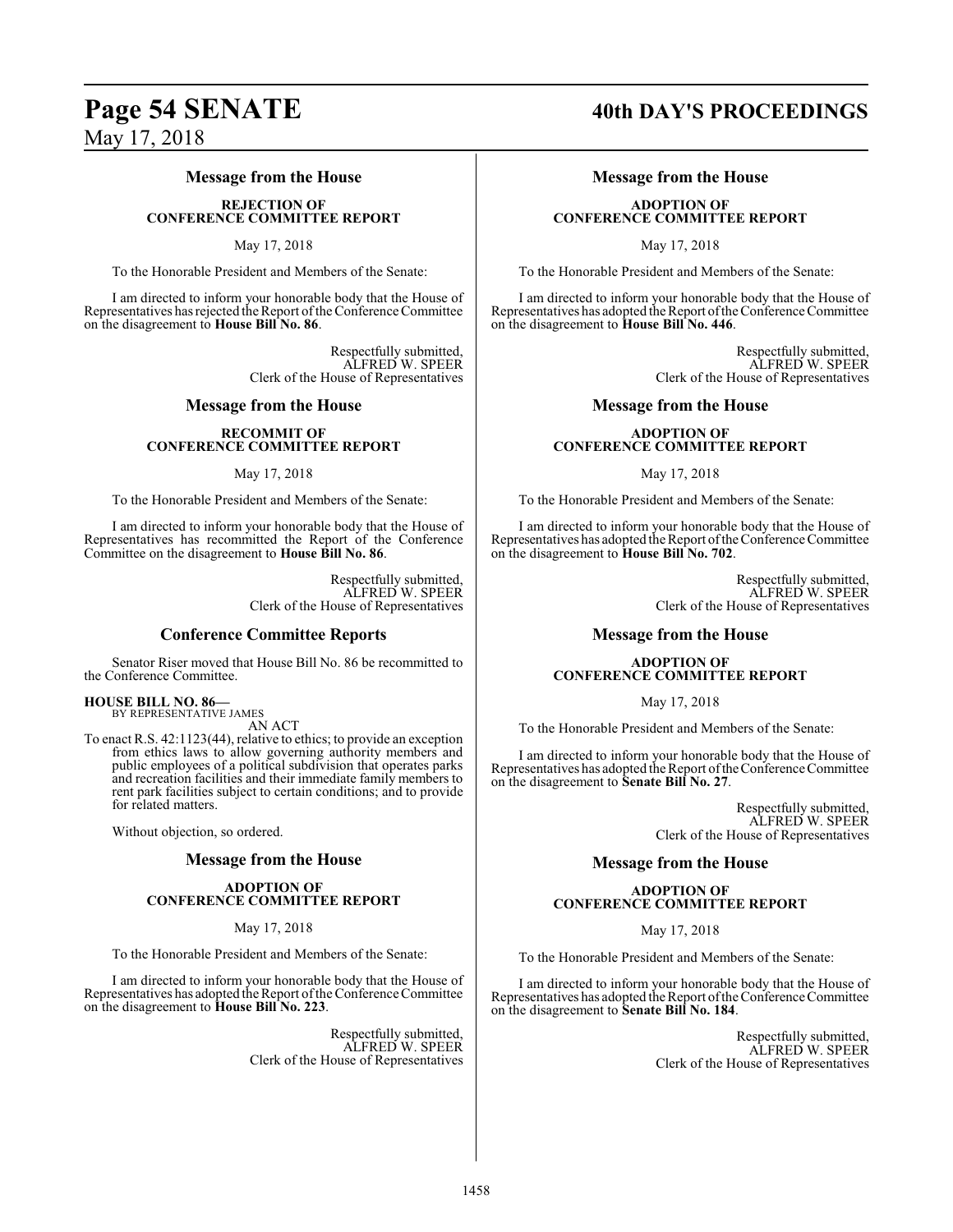### **Message from the House**

**ADOPTION OF CONFERENCE COMMITTEE REPORT**

May 17, 2018

To the Honorable President and Members of the Senate:

I am directed to inform your honorable body that the House of Representatives has adopted the Report ofthe Conference Committee on the disagreement to **Senate Bill No. 202**.

> Respectfully submitted, ALFRED W. SPEER Clerk of the House of Representatives

### **Message from the House**

### **ADOPTION OF CONFERENCE COMMITTEE REPORT**

### May 17, 2018

To the Honorable President and Members of the Senate:

I am directed to inform your honorable body that the House of Representatives has adopted the Report of the Conference Committee on the disagreement to **Senate Bill No. 261**.

> Respectfully submitted, ALFRED W. SPEER Clerk of the House of Representatives

### **Message from the House**

### **ADOPTION OF CONFERENCE COMMITTEE REPORT**

### May 17, 2018

To the Honorable President and Members of the Senate:

I am directed to inform your honorable body that the House of Representatives has adopted the Report of the Conference Committee on the disagreement to **Senate Bill No. 264**.

> Respectfully submitted, ALFRED W. SPEER Clerk of the House of Representatives

### **Message from the House**

### **ADOPTION OF CONFERENCE COMMITTEE REPORT**

May 17, 2018

To the Honorable President and Members of the Senate:

I am directed to inform your honorable body that the House of Representatives has adopted the Report of the Conference Committee on the disagreement to **Senate Bill No. 464**.

> Respectfully submitted, ALFRED W. SPEER Clerk of the House of Representatives

## **40th DAY'S PROCEEDINGS Page 55 SENATE** May 17, 2018

### **Message from the House**

### **ADOPTION OF CONFERENCE COMMITTEE REPORT**

May 17, 2018

To the Honorable President and Members of the Senate:

I am directed to inform your honorable body that the House of Representatives has adopted the Report ofthe Conference Committee on the disagreement to **Senate Bill No. 477**.

> Respectfully submitted, ALFRED W. SPEER Clerk of the House of Representatives

### **Conference Committee Reports**

The following reports were received and read:

**SENATE BILL NO. 559— (Substitute of Senate Bill No. 468 by Senator Morrish)** BY SENATORS MORRISH AND JOHNS

AN ACT

To amend and reenact R.S. 4:707(D) and (F)(3) and to enact R.S.  $4:707(E)(6)$ , relative to charitable raffles, bingo, and keno; to provide for licensure; to provide for a license to conduct raffles; to authorize public institutions of higher education to conduct raffles under certain circumstances; and to provide for related matters.

### **CONFERENCE COMMITTEE REPORT**

### May 16, 2018

To the Honorable President and Members of the Senate and to the Honorable Speaker and Members of the House of Representatives.

Ladies and Gentlemen:

We, the conferees appointed to confer over the disagreement between the two houses concerning Senate Bill No. 559 by Senator Morrish recommend the following concerning the Engrossed bill:

1. That House Committee Amendments Nos. 1, 2, and 3 proposed by the House Committee on Administration of Criminal Justice and adopted by the House of Representatives on May 3, 2018 be adopted.

Respectfully submitted,

Senators: Representatives: Dan "Blade" Morrish<br>Dan Claitor Sherman Mack Stephen Dwight

Senator Morrish moved that the Conference Committee Report be adopted.

### **ROLL CALL**

The roll was called with the following result:

### YEAS

Appel Johns Peaco<br>Bishop LaFleur Perry Boudreaux Luneau Peters<br>Carter Martiny Price Carter Martiny<br>Chabert Milkovich

Allain Hewitt Morrish LaFleur Perry<br>Luneau Peterson Chabert Milkovich Smith, G. Smith, J.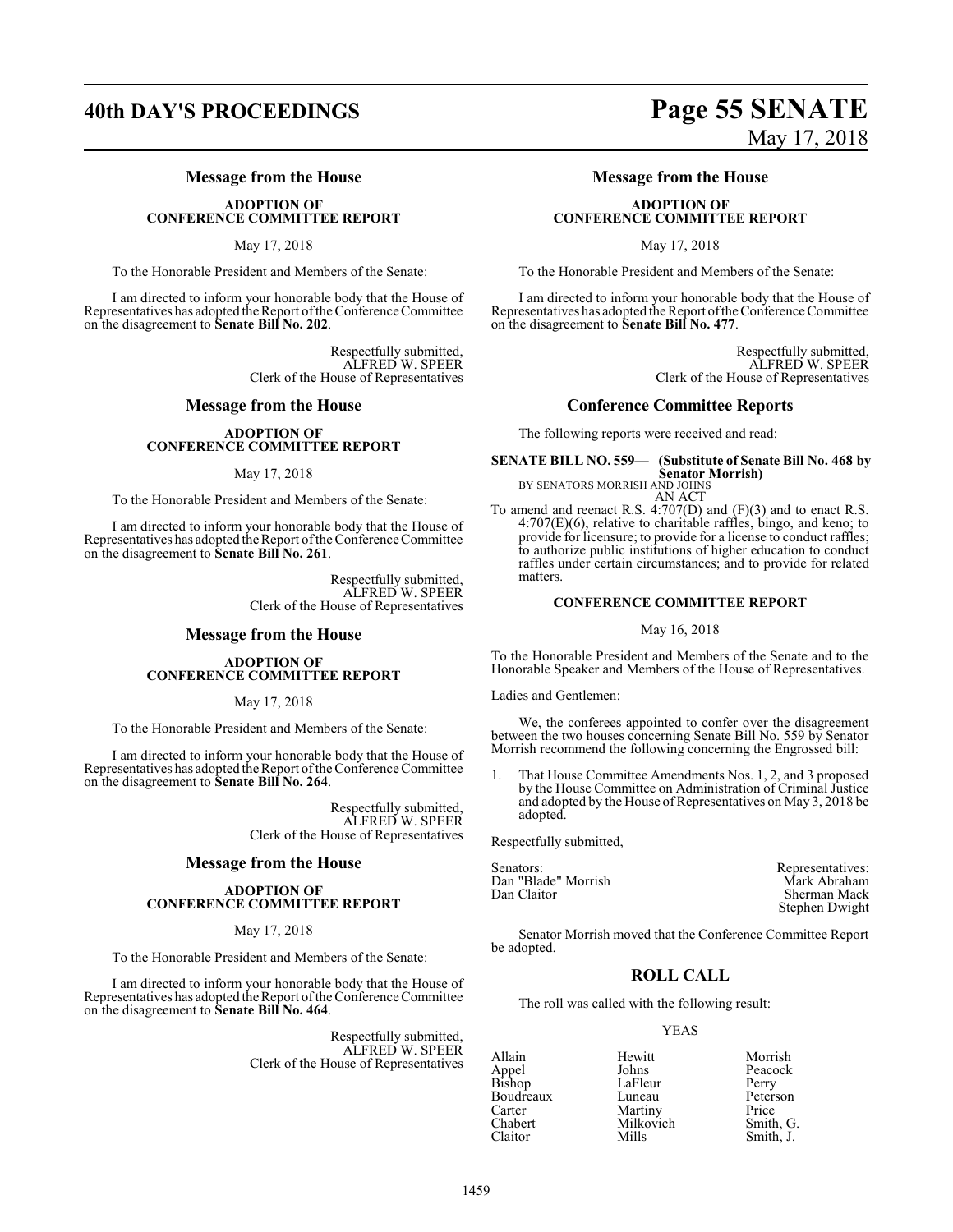| Cortez<br>Gatti<br>Total $-26$                  | Mizell<br>Morrell                          | Tarver             |
|-------------------------------------------------|--------------------------------------------|--------------------|
|                                                 | <b>NAYS</b>                                |                    |
| Mr. President<br>Donahue<br>Fannin<br>Total - 8 | Long<br>Riser<br>Thompson<br><b>ABSENT</b> | Walsworth<br>White |
| Barrow<br>Colomb<br>Total - 5                   | Erdey<br>Lambert                           | Ward               |

The Chair declared the Conference Committee Report was adopted.

### **Conference Committee Reports**

The following reports were received and read:

## **HOUSE BILL NO. 223—** BY REPRESENTATIVE MARINO

AN ACT

To amend and reenact Code of Criminal Procedure Article 814(A) and (B), relative to responsive verdicts; to provide relative to responsive verdicts with regard to the crimes of theft, criminal damage to property, and the attempt to commit these offenses; to amend responsive verdicts to reflect existing penalty grades for the crimes of theft, simple criminal damage to property, and unauthorized use of a movable; to provide relative to responsive verdicts for violations of the Uniform Controlled Dangerous Substances Law; to provide relative to responsive verdicts for violations of the Uniform Controlled Dangerous Substances Law that are based upon the weight of the substance; and to provide for related matters.

### **CONFERENCE COMMITTEE REPORT**

### May 16, 2018

To the Honorable Speaker and Members of the House of Representatives and the Honorable President and Members of the Senate.

Ladies and Gentlemen:

We, the conferees appointed to confer over the disagreement between the two houses concerning House Bill No. 223 by Representative Marino recommend the following concerning the Reengrossed bill:

- 1. That the set of Senate Committee Amendments by the Senate Committee on Judiciary C (#3503) be rejected.
- 2. That the set of Amendments by the Legislative Bureau (#3671) be rejected.
- 3. That the set of Senate Floor Amendments by Senator Claitor (#3680) be adopted.
- 4. That the following set of amendments to the Reengrossed bill be adopted:

### AMENDMENT NO. 1

On page 1, line 10, after "substance;" and before "and" insert "to add responsive verdicts to the crimes of attempted first degree murder and attempted second degree murder;"

Respectfully submitted,

| Representatives: | Senators:   |
|------------------|-------------|
| Joseph Marino    | Dan Claitor |

## **Page 56 SENATE 40th DAY'S PROCEEDINGS**

John Stefanski

Sherman Mack Daniel "Danny" Martiny

Senator Claitor moved that the Conference Committee Report be adopted.

### **ROLL CALL**

The roll was called with the following result:

YEAS

| Mr. President | Gatti          | Peacock                      |
|---------------|----------------|------------------------------|
| Allain        | Hewitt         | Perry                        |
| Appel         | Johns          | Peterson                     |
| Barrow        | LaFleur        | Price                        |
| Bishop        | Long           | Riser                        |
| Boudreaux     | Luneau         | Smith, G.                    |
| Carter        | Martiny        | Smith, J.                    |
| Chabert       | Milkovich      | Tarver                       |
| Claitor       | Mills          | Thompson                     |
| Cortez        | Mizell         | Walsworth                    |
| Donahue       | Morrell        | Ward                         |
| Fannin        | Morrish        | White                        |
| Total - 36    |                |                              |
|               | <b>NAYS</b>    |                              |
| Total $-0$    |                |                              |
|               | <b>ABSENT</b>  |                              |
| $\sim$ 1 1    | $\mathbf{r}$ 1 | $\mathbf{r}$<br>$\mathbf{1}$ |

Colomb Erdey Lambert Total - 3

The Chair declared the Conference Committee Report was adopted.

### **Conference Committee Reports**

The following reports were received and read:

### **HOUSE BILL NO. 446—**

BY REPRESENTATIVES FALCONER, BILLIOT, TERRY BROWN,<br>CARMODY, DWIGHT, HODGES, HOFFMANN, NANCY LANDRY,<br>MACK,AND STAGNI AN ACT

To enact R.S. 14:502, relative to offenses against the person; to provide relative to the failure of a person to seek assistance when another person suffers serious bodily injury; to provide for elements ofthe offense; to provide for definitions; to provide for criminal penalties; and to provide for related matters.

### **CONFERENCE COMMITTEE REPORT**

### May 14, 2018

To the Honorable Speaker and Members of the House of Representatives and the Honorable President and Members of the Senate.

Ladies and Gentlemen:

We, the conferees appointed to confer over the disagreement between the two houses concerning House Bill No. 446 by Representative Falconer recommend the following concerning the Reengrossed bill:

- 1. That the set of Senate Committee Amendments by the Senate Committee on Judiciary C (#2764) be adopted.
- 2. That the set of Amendments by the Legislative Bureau (#2918) be adopted.
- 3. That the following amendments to the Reengrossed bill be adopted: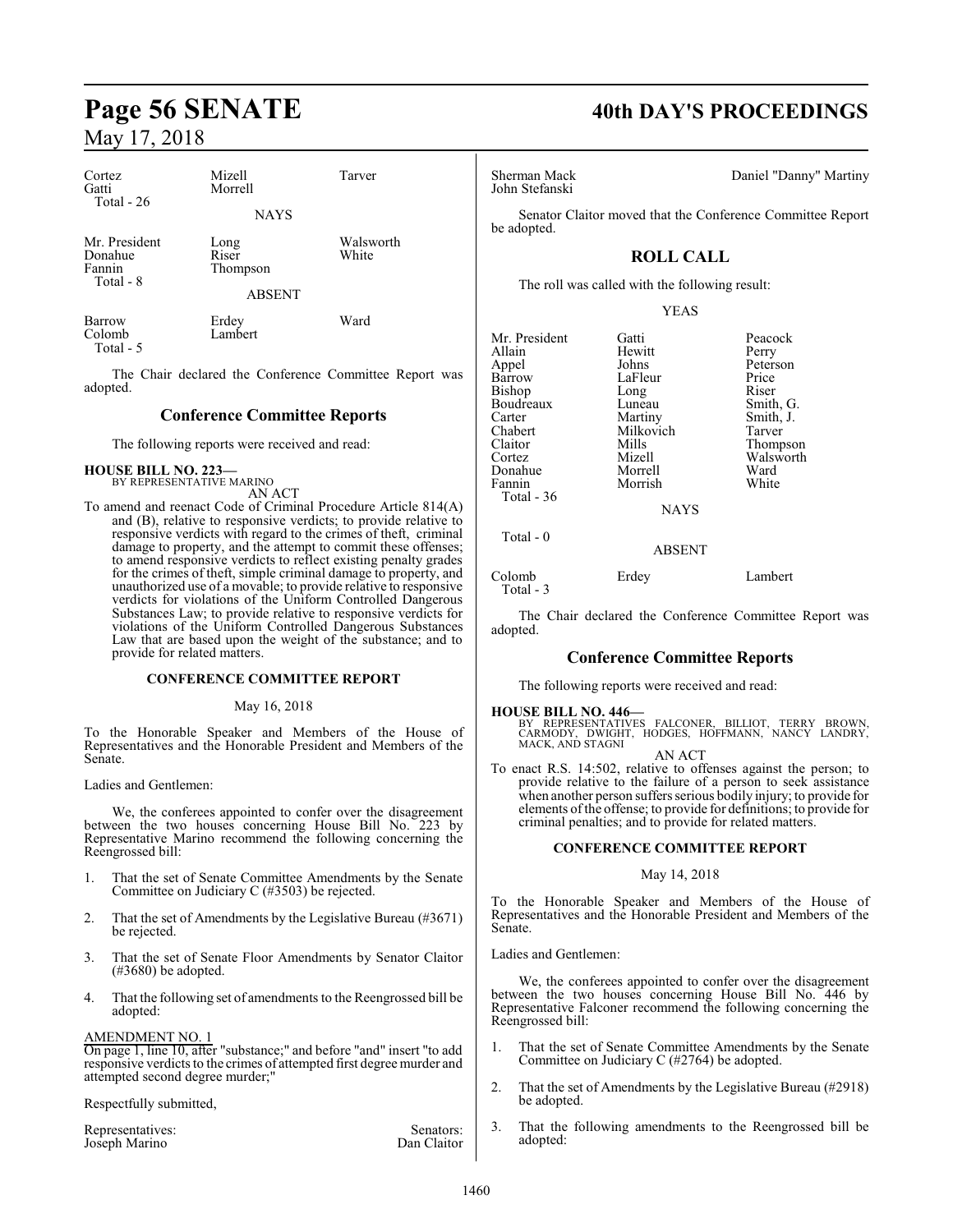## **40th DAY'S PROCEEDINGS Page 57 SENATE**

### AMENDMENT NO. 1

On page 2, at the beginning of line 16, delete "C. Any" and insert "C.(1) Except as provided in Paragraph (2) of this Subsection, any"

AMENDMENT NO. 2

On page 2, line 17, change "imprisoned for not more than six months" to "imprisoned with or without hard labor for not more than one year"

### AMENDMENT NO. 3

On page 2, after line 17, add the following:

"(2) If the serious bodily injury results in the death of the person, any person who violates the provisions of this Section shall be fined not more than two thousand dollars, imprisoned with or without hard labor for not more than five years, or both."

Respectfully submitted,

|                                   | Senators:    |
|-----------------------------------|--------------|
| Representatives:<br>Reid Falconer | Dan Claitor  |
| Sherman Mack                      | Ronnie Johns |
| Stephen Dwight                    | Jay Luneau   |

Senator Claitor moved that the Conference Committee Report be adopted.

### **ROLL CALL**

The roll was called with the following result:

### YEAS

| Mr. President<br>Allain<br>Appel<br>Barrow<br>Bishop<br>Boudreaux<br>Carter<br>Chabert<br>Claitor<br>Cortez<br>Donahue<br>Gatti<br>Total - 34 | Hewitt<br>Johns<br>LaFleur<br>Long<br>Luneau<br>Martiny<br>Milkovich<br>Mills<br>Mizell<br>Morrell<br>Morrish<br>Peacock<br><b>NAYS</b> | Perry<br>Peterson<br>Price<br>Riser<br>Smith, G.<br>Smith, J.<br>Tarver<br>Thompson<br>Ward<br>White |
|-----------------------------------------------------------------------------------------------------------------------------------------------|-----------------------------------------------------------------------------------------------------------------------------------------|------------------------------------------------------------------------------------------------------|
| Fannin<br>Total - 2                                                                                                                           | Walsworth<br>ABSENT                                                                                                                     |                                                                                                      |
| Colomb<br>Total - 3                                                                                                                           | Erdey                                                                                                                                   | Lambert                                                                                              |

The Chair declared the Conference Committee Report was adopted.

### **Introduction of Senate Resolutions**

Senator Walsworth asked for and obtained a suspension of the rules to read Senate Resolutions a first and second time.

### **SENATE RESOLUTION NO. 250—**

BY SENATORS ALARIO, ALLAIN, APPEL, BARROW, BISHOP,<br>BOUDREAUX, CARTER, CHABERT, CLAITOR, COLOMB, CORTEZ,<br>DONAHUE, ERDEY, FANNIN, GATTI, HEWITT, JOHNS, LAFLEUR,<br>LAMBERT, LONG, LUNEAU, MARTINY, MILKOVICH, MILLS, MIZELL,<br>MORRE GARY SMITH, JOHN SMITH, TARVER, THOMPSON, WALSWORTH, WARD AND WHITE

### A RESOLUTION

To express the sincere condolences of the Senate of the Legislature of Louisiana to the family and friends of Michael Todd Denson upon his passing and to express the loss of a colleague of the Senate.

# May 17, 2018

On motion of Senator Walsworth the resolution was read by title and adopted.

### **Senate Resolutions on Second Reading, Subject to Call**

### **Called from the Calendar**

Senator LaFleur asked that Senate Resolution No. 99 be called from the Calendar.

#### **SENATE RESOLUTION NO. 99—** BY SENATOR LAFLEUR

A RESOLUTION

To express the sincere and heartfelt condolences of the Senate of the Legislature of Louisiana upon the death of Reverend Sheldon Louis Roy.

On motion of Senator LaFleur the resolution was read by title and adopted.

### **Senate Bills and Joint Resolutions Returned from the House of Representatives with Amendments, Subject to Call**

### **Called from the Calendar**

Senator Hewitt asked that Senate Bill No. 400 be called fromthe Calendar.

### **SENATE BILL NO. 400—**

- BY SENATOR HEWITT AND REPRESENTATIVE EDMONDS AN ACT
- To amend and reenact R.S. 3:2(C), 3210(B), the introductory paragraph of(C), (4), and (5), R.S. 9:154.3, R.S. 15:572.8(H)(1) and the introductory paragraph of (2), and 921, R.S. 17:3138.4, R.S. 22:1071(D)(3)(b) and (c), and 1476(A)(2), R.S. 23:1514(D)(5), R.S. 24:653(N)(3), R.S. 30:2004(11), 2014(B),  $(D)(4)(a)$  and the introductory paragraph of  $(b)$ , 2015 $(A)$ ,  $(B)$ , the introductory paragraph of  $(\tilde{C})$ , the introductory paragraph of (D), and (E),  $2035(B)(1)$ ,  $2054(B)(8)$ ,  $2109(A)$  and (C), 2192(B)(4), 2195(B), (C), and (E), 2195.2(A)(4), 2195.4(C)(1) and (2), 2195.5, 2205(A)(1), and 2552(A), (B), and (C), R.S. 32:202, 402.3(I), and 412(C)(2), R.S. 39:82(A), 91(B), 100.136, and 352, R.S. 40:1135.10, R.S. 46:1301(A)(1), R.S. 47:318(D), 463.48(D), 463.60(F), 463.104(C), 463.148(E), 463.167(E), 6351(G), and 7019.2(B)(1), R.S. 49:259(D), 308.3(B)(7) and (D), and 308.5(B)(3), R.S. 51:1927.1(A) and (C), 2315, and 2341(F), R.S. 56:10(B)(1)(b), 70.3, 70.4(A), 253(C)(2)(a),  $278(A)$ ,  $279(A)$ ,  $(C)$ ,  $(D)(1)$  and  $(3)$ ,  $494(E)(5)$  and  $(F)$ ,  $644(B)$ , the introductory paragraph of (C), (D), and (E), Code of Criminal Procedure Article  $895.1(F)(2)$ , the introductory paragraph of (3), (b), and (e), Section 4(B) of Act No. 421 of the 2013 Regular Session ofthe Legislature, as amended by Section 4(B) of Act No. 822 of the 2014 Regular Session of the Legislature, the introductory paragraph of Section 7(A) and (B) of Act 41 of the 2006 First Extraordinary Session of the Legislature, and to repeal R.S. 11:544, R.S. 15:185.5, 572.8(N) and (S), R.S. 17:354, 3129.6, 3138.2, and 3138.3, and Subpart A-2 of Part IX-A of Chapter 26 of Title 17 of the Louisiana Revised Statutes of 1950, comprised of R.S. 17:3397.11, R.S. 30:2000.12 and 2551, R.S. 33:2740.18, R.S. 39:87.5, Subpart H of Part II-A of Chapter 1 of Subtitle I of Title 39 of the Louisiana Revised Statutes of 1950, comprised of R.S. 39:100.11, Subpart N of Part II-A of Chapter 1 of Subtitle I of Title 39 of the Louisiana Revised Statutes of 1950, comprised of R.S. 39:100.51, Subpart Q-1 of Part II-A of Chapter 1 of Subtitle I of Title 39 of the Louisiana Revised Statutes of 1950, comprised of R.S. 39:100.122, Subpart Q-2 of Part II-A of Chapter 1 of Subtitle I of Title 39 of the Louisiana Revised Statutes of 1950, comprised of R.S. 39:100.123, Subpart S of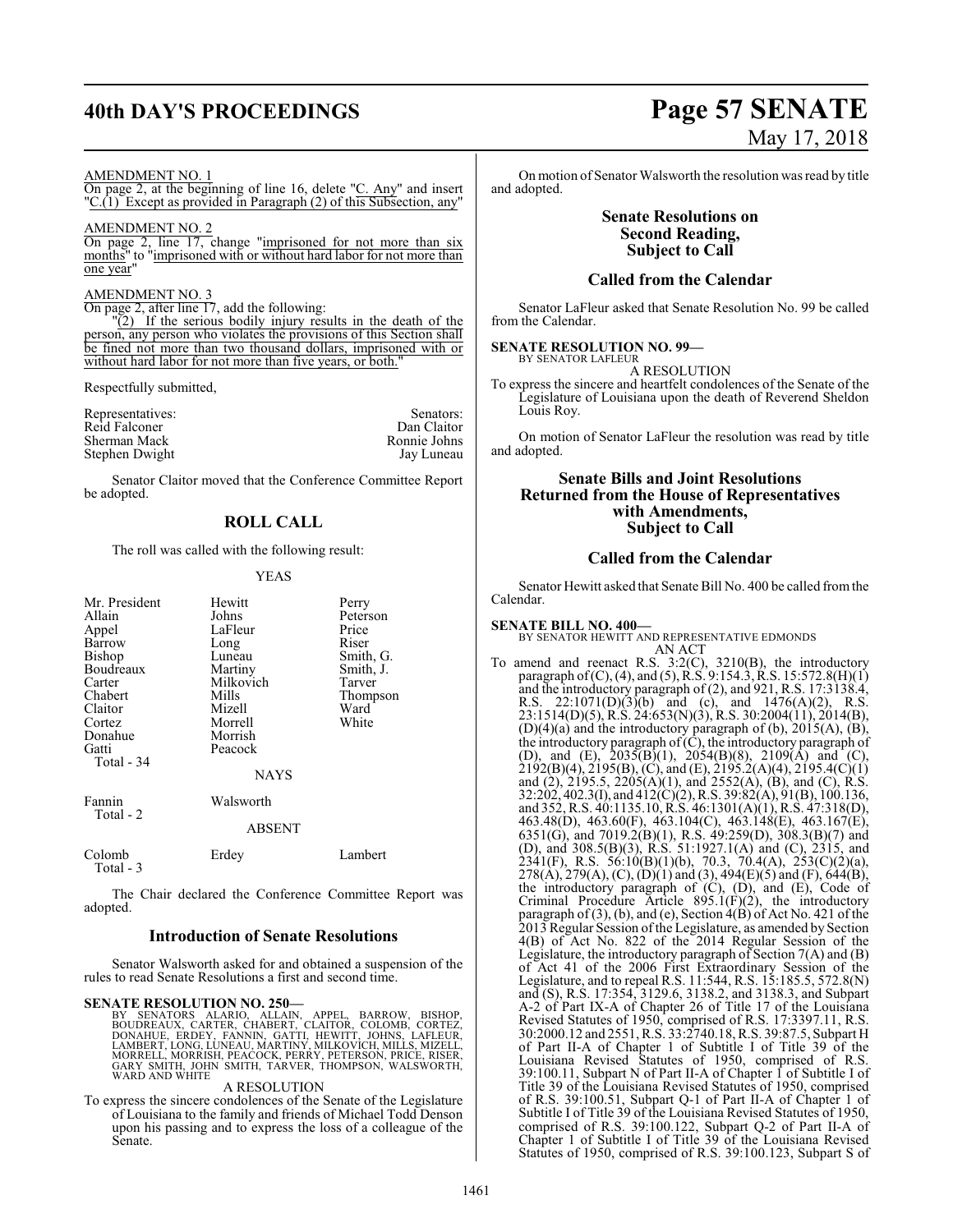Part II-A of Chapter 1 of Subtitle I of Title 39 of the Louisiana Revised Statutes of 1950, comprised of R.S. 39:100.146, R.S. 39:1357, R.S. 40:16.2 and 1402, R.S. 46:290.1, 977.13, and 1816, Chapter 54 of Title 46 of the Louisiana Revised Statutes of 1950, comprised of R.S. 46:2691 and 2692, 2731, 2742(D), and 2901, R.S. 47:120.39, 463.104(D), and 841.2, R.S. 49:214.6.7(D) and (E), R.S. 51:2211 through 2216, R.S. 56:14, 302.3(B)(5)(c), 305(H) and 633, Section 9 of Act No. 138 ofthe 2005 Regular Session of the Legislature as amended by Section 7 of Act 642 of the 2006 Regular Session of the Legislature, Sections (3)(D) and (6) of Act No. 41 of the 2006 First Extraordinary Session of the Legislature, Section 7 of Act No. 420 of the 2013 Regular Session of the Legislature, Section  $(4)(B)(1)$  of Act No. 421 of the 2013 Regular Session of the Legislature, as amended by Section  $(4)(B)(1)$  of Act No. 822 of the 2014 Regular Session of the Legislature, and Section (4)(B)(2) of Act No. 421 of the 2013 Regular Session of the Legislature, relative to certain funds in the state treasury; to provide for meeting dates of the Dedicated Fund Review Subcommittee of the Joint Legislative Committee on the Budget; to provide for the review of certain funds in the state treasury by the subcommittee; to provide for the powers, duties, functions, and responsibilities of the subcommittee, including the recommendation for the reclassification, elimination, and expenditure of certain funds in the treasury; to provide for the reclassification of funds in the treasury; to provide for the elimination of certain treasury funds and the creation of certain treasury accounts; to provide relative to monies deposited and credited into certain agency accounts in the state treasury; to provide for the classification and consideration of certain monies as fees and self-generated revenues; to provide that such fees and self-generated revenues shall be available for appropriation as recognized by the Revenue Estimating Conference; to provide for the retention of monies in certain agency accounts for future appropriation; to provide relative to monies deposited and credited to certain accounts in the state treasury; to provide for an effective date; and to provide for related matters.

The bill was read by title. Returned from the House of Representatives with amendments:

### **HOUSE COMMITTEE AMENDMENTS**

Amendments proposed by House Committee on Appropriations to Reengrossed Senate Bill No. 400 by Senator Hewitt

### AMENDMENT NO. 1

On page 1, line 2, after "R.S. 3:2(C)," delete the remainder of the line

### AMENDMENT NO. 2

On page 1, at the beginning of line 4, delete "R.S. 17:3138.4" and insert <sup>"</sup>R.S. 17:3141.16(A), (B)(1), (2), (3), (7), and (8), (C)(1),  $(D)(1), (2), (5), (8), (9),$  and  $(10), (E)(1)(a)$  and  $(2), (F),$  and  $(G)(1),$ and 3138.4

### AMENDMENT NO. 3

On page 1, at the end of line 4, delete "R.S.  $23:1514(D)(5)$ " and insert "R.S. 23:1170(A), 1172(A), 1172.1(C), 1172.2(D), 1178(D),  $1291.1(C)(1)$  and (E),  $1310.3(E)$ ,  $1310.13$ , and  $1514(D)(5)$ ,"

### AMENDMENT NO. 4

On page 1, at the beginning of line 11, after "463.60(F)," and before "463.148(E)," delete "463.104(C),"

### AMENDMENT NO. 5

On page 1, line 12, after "308.5 $(B)(3)$ " and before "R.S. 51:1927.1(A)" delete the comma "," and insert "and (4),"

### AMENDMENT NO. 6

On page 2, line 5, after "R.S. 17:3397.11," insert "R.S. 27:392(C)(4),"

### AMENDMENT NO. 7

On page 2, at the beginning of line 15, after "977.13," delete the remainder of the line in its entirety and the beginning of line 16, delete "comprised of R.S. 46:2691 and 2692,

### AMENDMENT NO. 8

On page 2, at the end of line 16 delete the comma "," and at the beginning line 17, delete "463.104(D),"

### AMENDMENT NO. 9

On page 3, line 14, after "cause the" and before "to be" change "dedicated funds" to "special agency accounts"

### AMENDMENT NO. 10

On page 3, line 15, after "purposes" delete the remainder of the line and insert: "of identifying the means of finance in the executive budget. The conversion of certain dedicated funds to special agency accounts shall not change the purpose for which the monies were dedicated unless the use of the monies is specifically amended herein. Unless specifically provided for in the statute establishing the agency account, all funds"

### AMENDMENT NO. 11

On page 3, at the end of line 20, after "adjustment" and before the period "." insert "for the statutory purpose of those revenues"

### AMENDMENT NO. 12

On page 3, line 21, after "R.S. 3:2(C)" delete the comma "," and delete the remainder of the line and insert "is"

### AMENDMENT NO. 13

On page 4, delete lines 5 through 29 in their entirety and on page 5 delete lines 1 through 12 in their entirety

### AMENDMENT NO. 14

On page 9, delete line 12 in its entirety and insert the following:

"Section 5. R.S. 17:3141.16(A), (B)(1), (2), (3), (7), and (8),  $(C)(1)$ ,  $(D)(1)$ ,  $(2)$ ,  $(5)$ ,  $(8)$ ,  $(9)$ , and  $(10)$ ,  $(E)(1)(a)$  and  $(2)$ ,  $(F)$ , and (G)(1) and 3138.4 are hereby amended and reenacted to read as follows:

§3141.16. Proprietary school student protection fund **account** and program

A. There shall be established in the state treasury as a special permanent fund **agency account** the Proprietary School Students Protection Fund **Account**, hereinafter referred to as the "Student Protection Fund **Account**". Following compliance with the requirements of Article VII, Section 9(B) of the Constitution of Louisiana relative to the Bond Security and Redemption Fund, all monies generated pursuant to the provisions of this Section shall be deposited into the Student Protection Fund, and monies **Account. Monies** in this fund **account** shall be used solely to make refunds of unearned tuition as provided for by this Chapter. The monies in this fund **account** shall be invested by the state treasurer in the same manner as for the state general fund and interest earned on the investment ofthese monies shall be credited to the Student Protection Fund **Account**. All unexpended and unencumbered monies in this fund **account** at the end of a fiscal year shall remain in such fund **account** and be available for expenditure in the next fiscal year. The legislature shall make yearly appropriations from the fund **account** to the Board of Regents for the purposes of the proprietary school student protection program. **Funding deposited into the account shall be considered fees and self-generated revenues and shall be available for annual appropriations by the legislature.**

B.(1) All proprietary schools licensed under the provisions of this Chapter prior to September 3, 1989, shall make payments to the Student Protection Fund **Account** according to the following graduated schedule beginning  $\overline{July 1}$ , 1991, and annually thereafter. For the calculation of the first payment, the assessment period shall be July 1, 1990 to June 30, 1991. Subsequent payments shall be calculated upon annual assessment period beginning July first of each year.

(2) Except for the initial payment, all proprietary schools licensed subsequent to September 3, 1989, shall make payments to the Student Protection Fund **Account** according to the following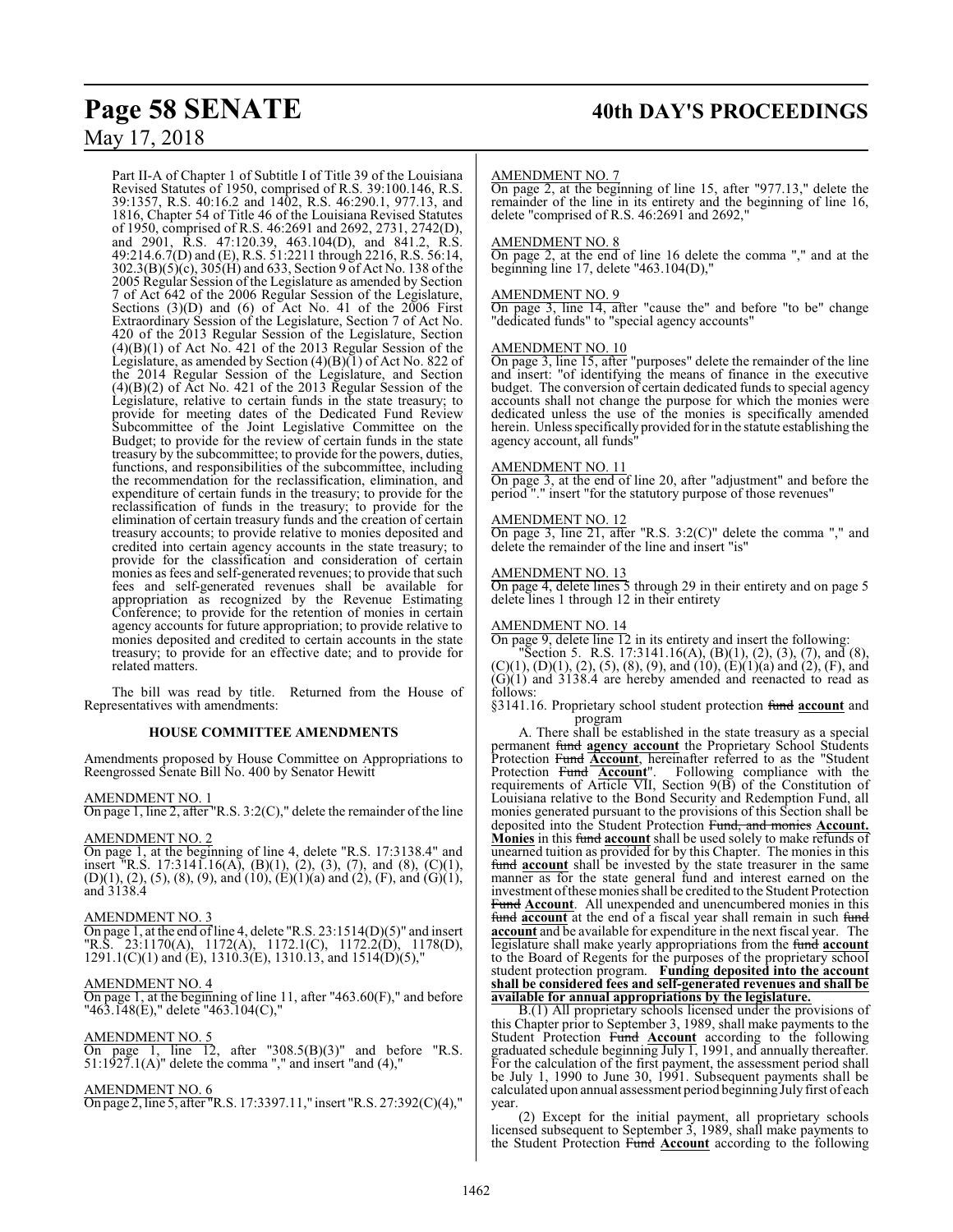**40th DAY'S PROCEEDINGS Page 59 SENATE** May 17, 2018

graduated schedule beginning one year after licensure by the board and annually thereafter. The first payment to the Student Protection Fund **Account** by such schools shall be one thousand dollars and shall accompany application for licensure. Should the gross tuition collected by such a school during the first assessment period after licensure require an adjustment, such adjustment shall be made in accordance with the applicable provisions of this Section.

### STUDENT PROTECTION FUND **ACCOUNT** SCHEDULE

|           |           |                   | Annual Payment                              |
|-----------|-----------|-------------------|---------------------------------------------|
|           |           |                   |                                             |
|           |           | 24,999            | 200.00<br>S                                 |
| 25,000    |           | 49,999            | 250.00<br>\$                                |
| 50,000    |           | 99.999            | \$<br>300.00                                |
| 100,000   |           | 199,999           | 400.00                                      |
| 200,000   |           | 299,999           | 500.00                                      |
| 300,000   |           | 399,999           | 600.00                                      |
| 400,000   |           | 499,999           | 700.00                                      |
| 500,000   |           | 749,999           | \$1,000.00                                  |
| 750,000   |           | 999,999           | \$1,250.00                                  |
|           |           |                   | \$1,500.00                                  |
| 1,500,000 |           | and above         | \$2,000.00                                  |
|           | 1,000,000 | Assessment Period | Gross Tuition Collected During<br>1,499,999 |

(3) All payments to the Student Protection Fund **Account** shall be made to the executive secretary of the Advisory Commission on Proprietary Schools. Except in cases of overpayment, all payments to the Student Protection Fund **Account** shall be nonrefundable.

\* \* \* (7) If an audit of tuition revenues conducted by the Board of Regents determines that a school has paid into the Proprietary School Student Protection Fund **Account** an amount less than was required, the school shall pay said amount required to the executive secretary of the Advisory Commission on Proprietary Schools within thirty days of receipt of written notice from the superintendent or his designee of the amount of the underpayment.

(8) If an audit of tuition revenues conducted by the Board of Regents determines that a school has paid into the Proprietary School Student Protection Fund **Account** an amount more than was required, subsequent payment or payments by the school shall be appropriately credited by the commissioner of higher education or his designee until such credited payment or payments equal the amount of the overpayment.

C.(1) Forms developed and provided annually by the commissioner of higher education to calculate payments due the Student Protection Fund **Account** shall be completed by the school and submitted annually to the executive secretary of the Advisory Commission on Proprietary Schools. The school director or persons designated to sign on his behalf shall attest that the information provided is correct and complete.

\* \* \* D.(1) No payment shall be paid from the fund **account** until the avails from the surety bond required by R.S.  $17:314\overline{1.5(D)}$  have been exhausted.

(2) Claims against the fund **account** shall be considered from currently enrolled students only when there is a lack of availability for that student to transfer for the time remaining in his course of study, at no additional cost, to a similar program within the student's local area, as determined by the AdvisoryCommission on Proprietary Schools. The receiving school shall in no way be liable for any transferring student's tuition refunds. \* \* \*

(5) A school shall inform its students in writing of their rights under the provisions governing the Student Protection Fund **Account**. Application for refund shall be made on forms provided by the commissioner of higher education after determination of cessation of operation of the school.

\* \* \* (8) If a school's cessation of operation renders eligible a student, governmental agency or other organization, or any person for a refund, reasonable effort must be made to acquire such a refund from such school, surety bond as required by R.S. 17:3141.5(D), or any other school resources, and any refund payments for tuition from any other source made to a student as a result of this cessation of operation shall be deducted from the obligation of the fund **account**.

(9) A claim shall be made against the fund **account** only if it arises out of the cessation of operation by an institution on or after

September 3, 1989, and after claims are made against the surety bond or other school resources.

(10) In the event of the cessation of operation of any authorized school after July 1, 1999, the Board of Regents shall have the authority to authorize the seizure and sale at public auction of all unsecured assets of the school, with all proceeds to be deposited in the Proprietary School Student Protection Fund **Account**. Cessation of operation shall mean the cessation of all instructional and business operations directly related to the offering of education and training as authorized under the provisions ofthis Chapter, with no reasonable prospect of resuming operations.

E.(1)(a) Any student enrolled in a proprietary school licensed under the provisions of R.S. 17:3141.4 through 3141.17, who is unable to complete a course or unit of instruction at such school because of cessation of operation of the school and who has paid tuition for such course or unit of instruction, may make application to the commissioner of higher education for a refund of tuition from the Student Protection Fund **Account** established pursuant to R.S. 17:3141.16 to the extent that such fund **account** exists or has reached the level necessary to pay outstanding approved claims.

\* \* \*

(2) Each recipient of a tuition refund made in accordance with the provisions of this Section shall assign all rights to the state of any action against the school or its owner or owners for tuition amounts reimbursed pursuant to this Section. Upon such assignment, the Board of Regents may take appropriate action against the school or its owner or owners in order to reimburse the Student Protection Fund **Account** for any expenses or claims that are paid from the fund **account** and to reimburse the state for the reasonable and necessary expenses in undertaking such action.

F. The Board of Regents shall adopt necessary rules and regulations based on recommendations from the Advisory commission on Proprietary Schools providing for the cessation of payments into the Student Protection Fund **Account** by schools licensed under the provisions of this Chapter upon the fund **account** balance reaching a minimum of eight hundred thousand dollars and for the resumption of payments into the fund **account** whenever the fund **account** balance is less than seven hundred fifty thousand dollars.

G.(1) Notwithstanding the provisions of Subsection A of this Section, there is hereby established a special account within the Proprietary School Students Protection Fund **Account** to be known as the Proprietary School Student Records and Administration Account, hereinafter referred to as the "Administration Account". Any balance in the Student Protection Fund **Account** on July 1, 2000, that exceeds eight hundred thousand dollars, as provided in Subsection F of this Section, shall be deposited into the Administration Account. All interest earned on the fund **account** after July 1, 2000, shall be deposited in the Administration Account. All deposits made to the Student Protection Fund **Account** after July 1, 2000, shall be made in accordance with the provisions of Subsection B of this Section.

\* \* \*"

### AMENDMENT NO. 15

On page 14, line 28, delete "R.S. 23:1514(D)(5) is" and insert "R.S. 23:1170(A), 1172(A), 1172.1(C), 1172.2(D), 1178(D), 1291.1(C)(1) and (E),  $1310.3(E)$ ,  $1310.13$ , and  $1514(D)(5)$  are"

### AMENDMENT NO. 16

On page 14, between lines 28 and 29, insert the following:

"§1170. Penalty for failure to secure workers' compensation insurance; assessment and collection

A. In addition to any other penalty prescribed by law, any employer who fails to secure compensation required byR.S. 23:1168 shall be liable for a civil penalty, to be assessed by the workers' compensation judge, of not more than two hundred fifty dollars per employee for a first offense, and liable for a civil penalty of not more than five hundred dollars per employee for a second or subsequent offense; however, the maximum civil penalty for a first offense shall not exceed ten thousand dollars for all related series of violations. All civil penalties collected shall be deposited in the Office of Workers' Compensation Administrative Fund **Account** established in R.S. 23:1291.1(E).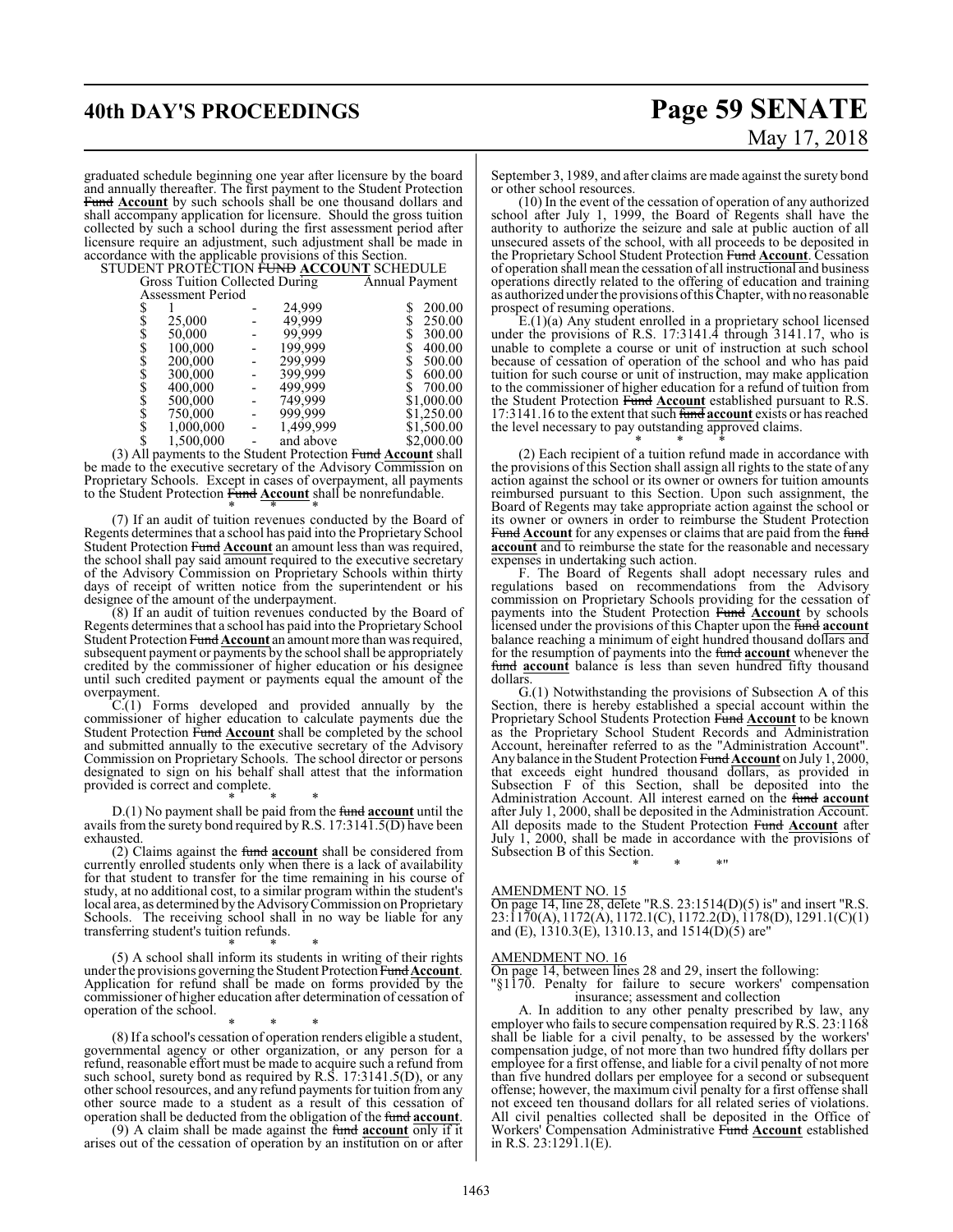## **Page 60 SENATE 40th DAY'S PROCEEDINGS**

\* \* \* §1172. Criminal penalties

A. Any employer who willfully fails to provide security for compensation required by R.S. 23:1168 shall be subject to a fine of up to two hundred fifty dollars per day that the employer willfully failed to provide security for compensation or imprisonment with or without hard labor for not more than one year, or both such fine and imprisonment. All fines collected shall be deposited in the Office of Workers'Compensation Administrative Fund **Account** established in R.S. 23:1291.1(E).

\* \* \* §1172.1. Willful misrepresentation by employer; aid or abet; criminal penalties; civil immunity

\* \* \* C. Whoever violates any provision of this Section shall be imprisoned, with or without hard labor, for not less than one year nor more than ten years, or fined up to two hundred fifty dollars per day that the employer willfully failed to provide security for compensation, or both. All fines collected shall be deposited in the Office of Workers' Compensation Administrative Fund **Account** established in R.S. 23:1291.1(E). \* \* \*

§1172.2. Unlawful practices

\* \* \* D. Whoever violates any provision of this Section shall be imprisoned, with or without hard labor, for not less than one year nor more than ten years, or fined up to two hundred fifty dollars per day that such person's violation of any provision of this Section resulted in failure to properly provide security for compensation, or both. All fines collected shall be deposited in the Office of Workers' Compensation Administrative Fund **Account** established in R.S. 23:1291.1(E).

\* \* \* §1178. Cost containment meeting; incentive discount \* \* \*

D. Any eligible employer who has been given notice of a cost containment meeting, and fails to attend shall be fined an amount equalling **equaling** two percent of the Louisiana workers' compensation premium for the succeeding policy year. The fine shall be payable to the executive director of the commission and shall be remitted to the state treasurer for deposit in the Office of Workers' Compensation Administrative Fund **Account**. \* \* \*

§1291.1. Annual reports; assessment; collection

\* \* \* C.(1) The director of the office of workers' compensation administration shall provide by regulation for the collection of the amounts assessed against each insurer and employer. Collection of funds under the provisions of this Subsection shall be accomplished by the office of workers' compensation administration, the amount collected to be determined by the director. Such amounts shall be paid into the Office of Workers' Compensation Administrative Fund **Account** within thirty days from the date that notice is served upon such insurer or employer.

\* \* \* E. There is hereby created and established in the state treasury a special fund **agency account**, which shall be designated as the "Office of Worker's Compensation Administrative Fund **Account**". The fund **account** shall be maintained as a separate account in the treasury for the sole purpose of funding the administrative expenses of the office of worker's compensation administration of the Louisiana Workforce Commission as set forth in R.S. 23:1291 et seq. Funds shall be withdrawn therefrom only pursuant to legislative appropriation and shall be subject to budgetary control as provided by law. All remaining and unencumbered balances at the end of any fiscal year shall remain to the credit of the fund **account** and shall be used solely for the purpose stated in this Section. **Funding deposited into the account shall be considered fees and self-generated revenues and shall be available for annual appropriations by the legislature.**

\* \* \* §1310.3. Initiation of claims; voluntary mediation; procedure \* \* \*

E. If any party fails to appear at a mediation conference ordered by the judge or requested by the parties after proper notice, the workers' compensation judge upon request of a party may fine the delinquent party an amount not to exceed five hundred dollars, which shall be payable to the Office of Workers' Compensation Administrative Fund **Account**. In addition, the workers' compensation judge may assess against the party failing to attend costs and reasonable attorney fees incurred by any other party in connection with the conference. The penalties provided for in this Subsection shall be assessed by the workers' compensation judge only after a contradictory hearing which shall be held prior to the hearing on the merits of the dispute.

\* \* \* §1310.13. Expenses of director; penalties imposed by Act; payment into special state treasury fund

All penalties imposed by the Worker's Compensation Act, except those specifically payable to claimants, or as otherwise specifically provided by law, shall be deposited into the Office of Worker's Compensation Administrative Fund **Account** and used in those amounts appropriated by the legislature as provided for in R.S. 23:1291.1(E).

\* \* \*"

### AMENDMENT NO. 17

On page 30, delete lines 11 through 17 in their entirety and insert the following:

"(2) Forty-five percent of each such receipt of economic damages proceeds to the Medicaid Trust Fund for the Elderly provided for in R.S. 46:2691 until an amount not to exceed seven hundred million dollars has been deposited into such fund.

(3) Ten percent **The balance** of each such receipt of economic damages proceeds to the Health Trust Fund provided for in R.S. 46:2731 until an amount not to exceed thirty million dollars has been deposited into such fund **state general fund**."

### AMENDMENT NO. 18

On page 30, line 19, after "§100.136." delete the remainder of the line and insert "**Unfunded Accrued Liability Fund**"

### AMENDMENT NO. 19

On page 33, line 22, after "463.60(F)," and before "463.148(E)," delete "463.104(C),"

AMENDMENT NO. 20

On page 34, delete lines 21 through 29 in their entirety

### AMENDMENT NO. 21

On page 36, delete line 18 and insert "Fund an amount"

### AMENDMENT NO. 22

On page 38, between lines 24 and 25, insert the following:

 $\mathbb{P}(4)$  Once the plan for review of special funds is approved by the Joint Legislative Committee on the Budget, the Dedicated Fund Review Subcommittee of the Joint Legislative Committee on the Budget, hereinafter referred to as "the subcommittee", shall conduct a review of the special funds and dedications specified in each such plan, resulting in a recommendation for each specified fund in the plan. <del>The subcommittee shall meet only on a day in which the Joint</del> egislative Committee on the Budget is scheduled to convene.

### AMENDMENT NO. 23

On page 53, line 5, after "R.S. 17:354," insert "3129.6,"

### AMENDMENT NO. 24

On page 53, line 7, after "R.S. 17:3397.11," insert "R.S. 27:392(C)(4),"

### AMENDMENT NO. 25

On page 53, line 16, after "977.13" delete the remainder of the line in its entirety and at the beginning of line 17, delete "Statutes of 1950, comprised of R.S. 46:2691 and 2692,"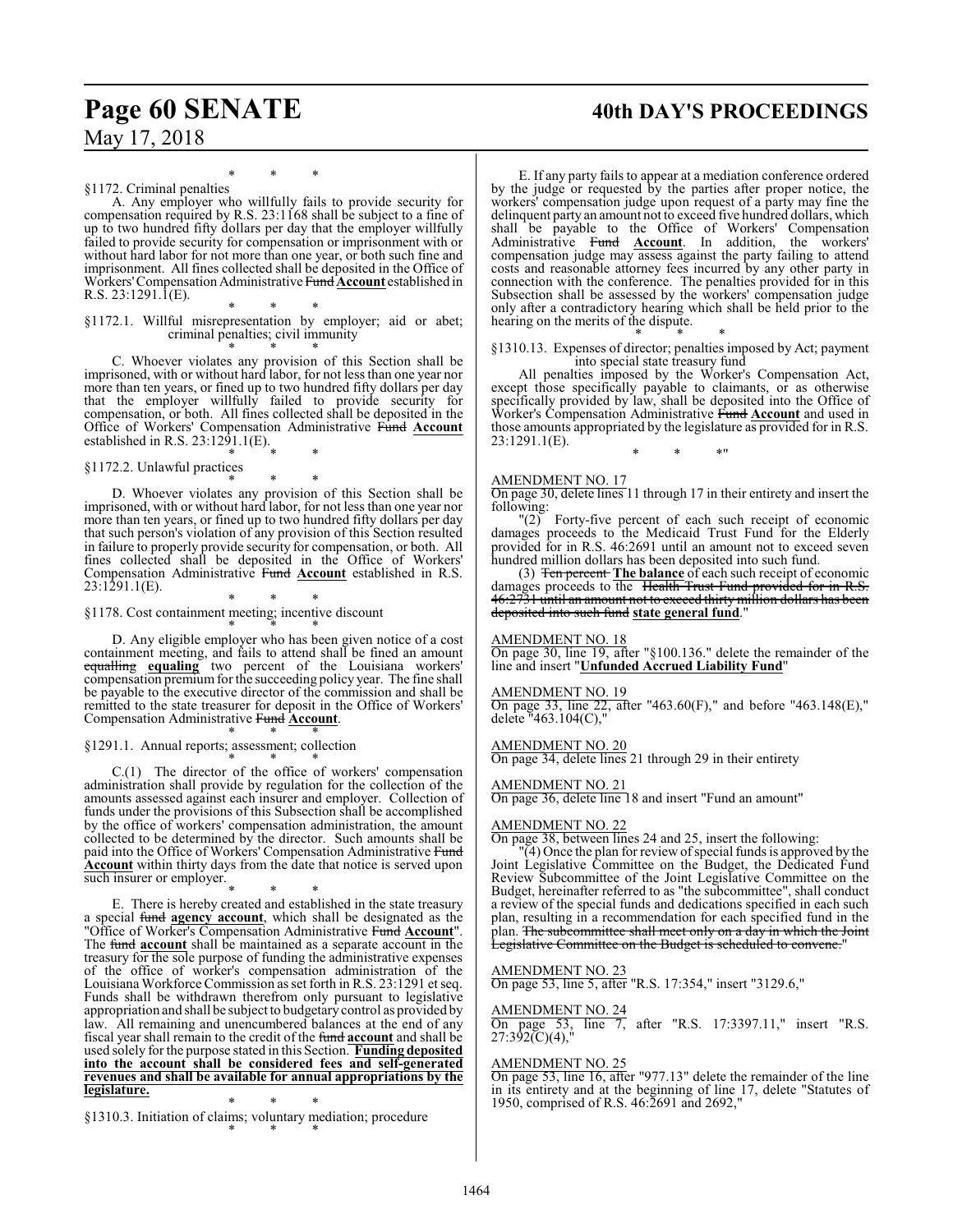## **40th DAY'S PROCEEDINGS Page 61 SENATE** May 17, 2018

### AMENDMENT NO. 26

On page 53, line 18, after "47:120.39" and before "and 841.2," delete the comma "," and delete "463.104(D),"

### **LEGISLATIVE BUREAU AMENDMENTS**

Amendments proposed by Legislative Bureau to Reengrossed Senate Bill No. 400 by Senator Hewitt

### AMENDMENT NO. 1

In House Committee Amendment No. 3 proposed by the House Committee on Appropriations to Reengrossed Senate Bill No. 400 by Senator Hewitt, on page 1, line 10, following " $(5)$ " delete ",

### AMENDMENT NO. 2

In House Committee Amendment No. 14 proposed by the House Committee on Appropriations to Reengrossed Senate Bill No. 400 by Senator Hewitt, on page 2, line 15, following "(G)(1)" insert ","

### AMENDMENT NO. 3

In House Committee Amendment No. 14 proposed by the House Committee on Appropriations to Reengrossed Senate Bill No. 400 by Senator Hewitt, on page 3, line 23, delete "Proprietary School"

### AMENDMENT NO. 4

In House Committee Amendment No. 14 proposed by the House Committee on Appropriations to Reengrossed Senate Bill No. 400 by Senator Hewitt, on page 3, line 29, delete "Proprietary School"

### AMENDMENT NO. 5

In House Committee Amendment No. 14 proposed by the House Committee on Appropriations to Reengrossed Senate Bill No. 400 by Senator Hewitt, on page 4, line 18, delete "Proprietary School"

AMENDMENT NO. 6 On page 5, line 16, following "Notwithstanding" and before "any other" delete "the provisions of"

AMENDMENT NO. 7 On page 17, line 21, following "conserve" insert "**,**"

AMENDMENT NO. 8 On page 25, line 22, following "borne by" change "said" to "**the**"

AMENDMENT NO. 9

On page 25, line 22, following "guaranteed by" change "said" to "**the**"

AMENDMENT NO. 10 On page 32, line 1, following "amended" insert "and reenacted"

AMENDMENT NO. 11 On page 39, line 21, change "per annum" to "**a year**"

AMENDMENT NO. 12 On page 41, line 1, change "such" to "**the**"

AMENDMENT NO. 13 On page 49, line 26, delete "The introductory paragraph of"

### **HOUSE FLOOR AMENDMENTS**

Amendments proposed by Representative Edmonds to Reengrossed Senate Bill No. 400 by Senator Hewitt

AMENDMENT NO. 1

On page 14, line 24, after "year shall" delete the remainder of the line and insert "**remain in the account. Funding**"

### **HOUSE FLOOR AMENDMENTS**

Amendments proposed by Representative Edmonds to Reengrossed Senate Bill No. 400 by Senator Hewitt

### AMENDMENT NO. 1

On page 1, line 12, after "308.5(B)(3)," delete the remainder of the line in its entirety and at the beginning of line 13 delete "and 2341(F)" and insert "R.S. 51:2315"

### AMENDMENT NO. 2

On page 33, delete line 27 in its entirety and insert the following: "D. After satisfying the requirements of Subsection B of this Section, the"

### AMENDMENT NO. 3

On page 38, line 26, after "Section 17." and before "hereby" delete "R.S. 51:1927.1(A) and (C), 2315, and 2341(F) are" and insert "R.S. 51:2315 is"

### AMENDMENT NO. 4

On page 38, delete lines 28 and 29 in their entirety, delete page 39 in its entirety, and on page 40 delete lines 1 through 17 in their entirety.

### AMENDMENT NO. 5

On page 40, line 22, after "Development Fund" delete the remainder of the line in its entirety and insert a period "." and insert "**Monies received by the corporation pursuant to R.S. 47:318(A) shall be used solely for the Louisiana FastStart Program.**"

### AMENDMENT NO. 6

On page 41, delete lines 4 through 10 in their entirety

### **HOUSE FLOOR AMENDMENTS**

Amendments proposed by Representative Edmonds to Reengrossed Senate Bill No. 400 by Senator Hewitt

### AMENDMENT NO. 1

On page 8, delete lines 28 and 29 in their entirety and on page 9, delete lines 1 and 2 in their entirety and at the beginning of line 3, delete "Redemption Fund."

### AMENDMENT NO. 2

On page 13, delete lines 25 through 27 in their entirety and insert "**account. Funding**"

### AMENDMENT NO. 3

On page 18, line 9, after "legislature." delete the remainder of the line, delete lines 10 through 12 in their entirety, and at the beginning of line 13, delete "Environmental Trust **Account.**"

### AMENDMENT NO. 4

On page 26, line 19, after "**account**." delete the remainder of the line, delete lines 20 through 23 in their entirety, and insert "**Funding deposited into the**"

### AMENDMENT NO. 5

On page 32, line 19, after "**account**." delete the remainder of the line and delete lines 20 through 22 in their entirety

### AMENDMENT NO. 6 On page 47, delete lines 17 and 18 in their entirety and insert "(2) Any surplus monies remaining to"

AMENDMENT NO. 7 On page 47, delete lines 23 through 25 in their entirety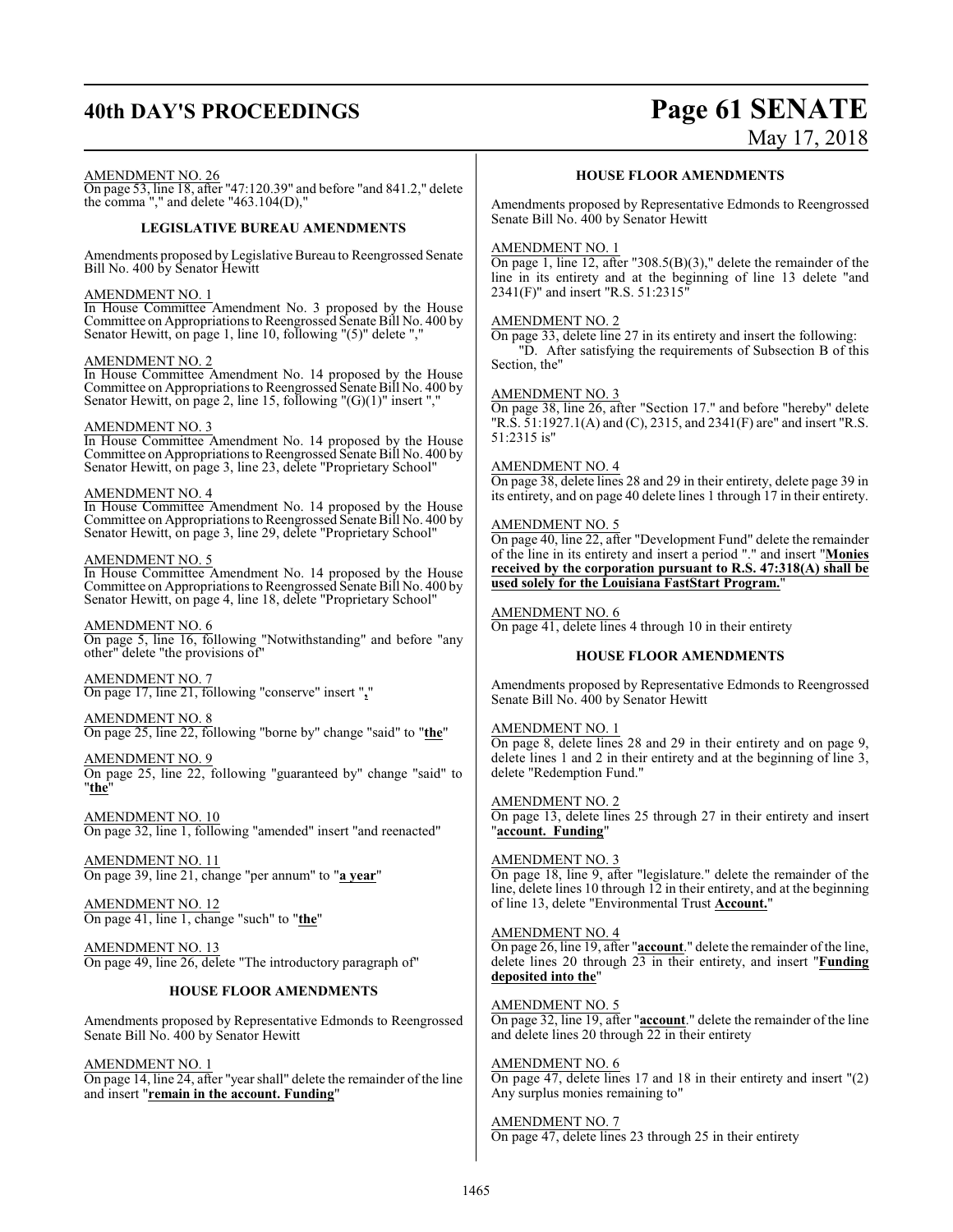### **HOUSE FLOOR AMENDMENTS**

Amendments proposed by Representative Edmonds to Reengrossed Senate Bill No. 400 by Senator Hewitt

### AMENDMENT NO. 1

On page 2, line 2, after "the Legislature," and before "and to" insert the following: "to enact R.S.  $30:2015(C)(8)$ ,"

### AMENDMENT NO. 2

On page 15, line 28, after "reenacted" and before "to read" insert "and R.S.  $30:2015(C)(8)$  is hereby enacted"

### AMENDMENT NO. 3

On page 18, line 13, after "**Account.**" and before "**Funding**" insert "**All unexpended and unencumbered monies in the account at the end of the fiscal year shall remain in the account and be available for expenditure in the next fiscal year.**"

### AMENDMENT NO. 4

On page 18, between lines 18 and 19, insert the following: "**(8) All remaining and unencumbered balances of the Environmental Trust Fund.**"

### **HOUSE FLOOR AMENDMENTS**

Amendments proposed by Representative Magee to Reengrossed Senate Bill No. 400 by Senator Hewitt

AMENDMENT NO. 1

Delete House Committee Amendments Nos. 2, 14, and 23 by the House Committee on Appropriations (#4092)

AMENDMENT NO. 2

On page 2, line 3, after "R.S. 17:354," and before "3138.2," delete "3129.6,"

Senator Hewitt moved to concur in the amendments proposed by the House.

### **ROLL CALL**

The roll was called with the following result:

### YEAS

| Mr. President<br>Allain<br>Appel<br><b>Bishop</b><br>Chabert<br>Claitor<br>Cortez<br>Total $-20$ | Donahue<br>Gatti<br>Hewitt<br>Johns<br>Long<br>Mills<br>Mizell<br><b>NAYS</b> | Morrish<br>Peacock<br>Perry<br>Walsworth<br>Ward<br>White |
|--------------------------------------------------------------------------------------------------|-------------------------------------------------------------------------------|-----------------------------------------------------------|
| Barrow<br>Boudreaux<br>Carter<br>Fannin<br>LaFleur<br>Total - 15                                 | Luneau<br>Milkovich<br>Morrell<br>Peterson<br>Price<br><b>ABSENT</b>          | Riser<br>Smith, G.<br>Smith, J.<br>Tarver<br>Thompson     |
| Colomb<br>Erdev                                                                                  | Lambert<br>Martiny                                                            |                                                           |

Total - 4

The Chair declared the Senate concurred in the amendments proposed by the House.

### **Page 62 SENATE 40th DAY'S PROCEEDINGS**

### **Message from the House**

### **HOUSE CONFEREES APPOINTED**

May 17, 2018

To the Honorable President and Members of the Senate:

I am directed to inform your honorable body that the Speaker of the House of Representatives has appointed the following members, on the part of the House of Representatives, to confer, with a like committee from the Senate, on the disagreement to **Senate Bill No. 310** by Senator Claitor:

Representatives Leger, Hoffmann and Edmonds.

Respectfully submitted, ALFRED W. SPEER Clerk of the House of Representatives

### **Message from the House**

### **HOUSE CONFEREES APPOINTED**

### May 17, 2018

To the Honorable President and Members of the Senate:

I am directed to inform your honorable body that the Speaker of the House of Representatives has appointed the following members, on the part of the House of Representatives, to confer, with a like committee from the Senate, on the disagreement to **Senate Bill No. 465** by Senator Bishop:

Representatives Leger, N. Landry and Thomas.

Respectfully submitted, ALFRED W. SPEER Clerk of the House of Representatives

### **Message from the House**

### **HOUSE CONFEREES APPOINTED**

May 17, 2018

To the Honorable President and Members of the Senate:

I am directed to inform your honorable body that the Speaker of the House of Representatives has appointed the following members, on the part of the House of Representatives, to confer, with a like committee from the Senate, on the disagreement to **House Bill No. 854** by Representative Horton:

Representatives Horton, T. Landry and Seabaugh.

Respectfully submitted, ALFRED W. SPEER Clerk of the House of Representatives

### **Message from the House**

### **HOUSE CONFEREES APPOINTED**

May 17, 2018

To the Honorable President and Members of the Senate:

I am directed to inform your honorable body that the Speaker of the House of Representatives has appointed the following members, on the part of the House of Representatives, to confer, with a like committee from the Senate, on the disagreement to **House Bill No. 837** by Representative Marcelle: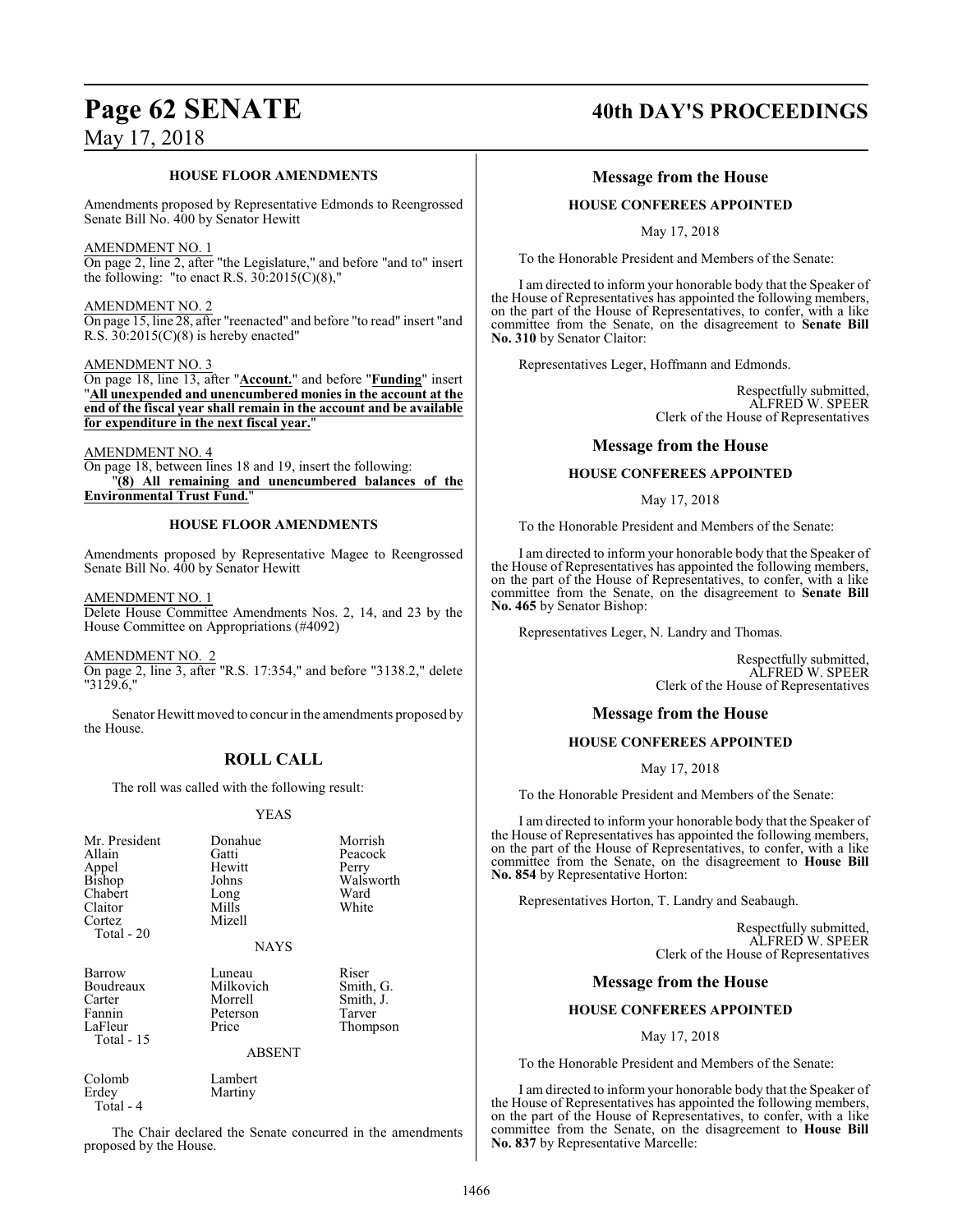### **40th DAY'S PROCEEDINGS Page 63 SENATE**

Representatives Marcelle, Berthelot and Jackson.

Respectfully submitted, ALFRED W. SPEER Clerk of the House of Representatives

### **Message from the House**

### **HOUSE CONFEREES APPOINTED**

May 17, 2018

To the Honorable President and Members of the Senate:

I am directed to inform your honorable body that the Speaker of the House of Representatives has appointed the following members, on the part of the House of Representatives, to confer, with a like committee from the Senate, on the disagreement to **House Bill No. 2** by Representative Abramson:

Representatives Abramson, Jim Morris and Thibaut.

Respectfully submitted, ALFRED W. SPEER Clerk of the House of Representatives

### **Message from the House**

### **HOUSE CONFEREES APPOINTED**

May 17, 2018

To the Honorable President and Members of the Senate:

I am directed to inform your honorable body that the Speaker of the House of Representatives has appointed the following members, on the part of the House of Representatives, to confer, with a like committee from the Senate, on the disagreement to **House Bill No. 549** by Representative White:

Representatives White, Bishop and Leopold.

Respectfully submitted, ALFRED W. SPEER Clerk of the House of Representatives

### **Message from the House**

### **HOUSE CONFEREES APPOINTED**

May 17, 2018

To the Honorable President and Members of the Senate:

I am directed to inform your honorable body that the Speaker of the House of Representatives has appointed the following members, on the part of the House of Representatives, to confer, with a like committee from the Senate, on the disagreement to **House Bill No. 553** by Representative Barras:

Representatives Barras, Mack and Abramson.

Respectfully submitted, ALFRED W. SPEER Clerk of the House of Representatives

### **Appointment of Conference Committee on Senate Bill No. 525**

The President of the Senate appointed the following members to confer with a like committee from the House to consider the disagreement on **Senate Bill No. 525**:

> Senators LaFleur, Gary Smith and Donahue.

# May 17, 2018

### **Appointment of Conference Committee on House Bill No. 549**

The President of the Senate appointed to the Conference Committee on **House Bill No. 549** the following members of the Senate:

> Senators LaFleur, Ward and Lambert.

### **Rules Suspended**

### **Motion to Reconsider Vote**

Senator LaFleur asked for and obtained a suspension of the rules to reconsider the vote by which the amendments to **Senate Bill No. 525** was rejected.

**SENATE BILL NO. 525—** BY SENATOR LAFLEUR

AN ACT

To enact R.S. 4:147.1(D), relative to horse racing; to provide for the duties and powers of the Louisiana State Racing Commission; to provide relative to purse monies for horse races; to provide relative to net slot machine proceeds received for purses; to provide relative to thoroughbred horse racing; to provide relative to eligible facilities; to provide relative to the transfer of slot machine proceeds from one eligible facility to another; and to provide for related matters.

The bill was read by title. Returned from the House of Representatives with amendments:

### **HOUSE FLOOR AMENDMENTS**

Amendments proposed by Representative Thibaut to Engrossed Senate Bill No. 525 by Senator LaFleur

### AMENDMENT NO. 1

On page 1, delete line 2 in its entirety and insert the following:

"To amend and reenact R.S. 4:183(B)(introductory paragraph) and  $(3)$ , 214.1(B), and R.S. 27:372(A) and to enact R.S. 4:147.1(D) and R.S. 27:372(C), relative to horse racing; to provide for the duties and powers of"

### AMENDMENT NO. 2

On page 1, line 7, after "another;" and before "and to" insert "to provide for a maximum number of gaming positions authorized within the designated gaming area; to provide for exceptions; to provide for contingent effectiveness;"

### AMENDMENT NO. 3

On page 2, after line 2, add the following:

"Section 2. R.S. 4:183(B)(introductory paragraph) and (3) and 214.1(B) are hereby amended and reenacted to read as follows:

§183. Contracts between licensees and permittees licensed to race horses at race meetings conducted in the state

\* \* \* B. Monies due as purses to persons licensed to race horses at race meetings conducted in the state as a result of conditions outlined in R.S. 4:183(A) **Subsection A of this Section** and the monies due to the Horsemen's Benevolent and Protective Association pursuant to the provisions of R.S. 4:183(A)(4)(b) **Subparagraph (A)(4)(b) of this Section** shall be allocated and distributed during the race meeting at which earned.

\* \* \* (3) Notwithstanding the provisions of Paragraph (2) of this Subsection, the provisions of this Paragraph shall only apply apply **only** to thoroughbred race meetings at any facility where the purse revenue derived from slot machines is limited by law to a certain expressly stated number of slot machines **subject to the provisions of R.S. 27:372.1(A)**. For such facilities, in the event the amount distributed as purses to persons licensed to race horses at thoroughbred race meetings conducted in the state is less than the amount required by Subsection A of this Section, and more than an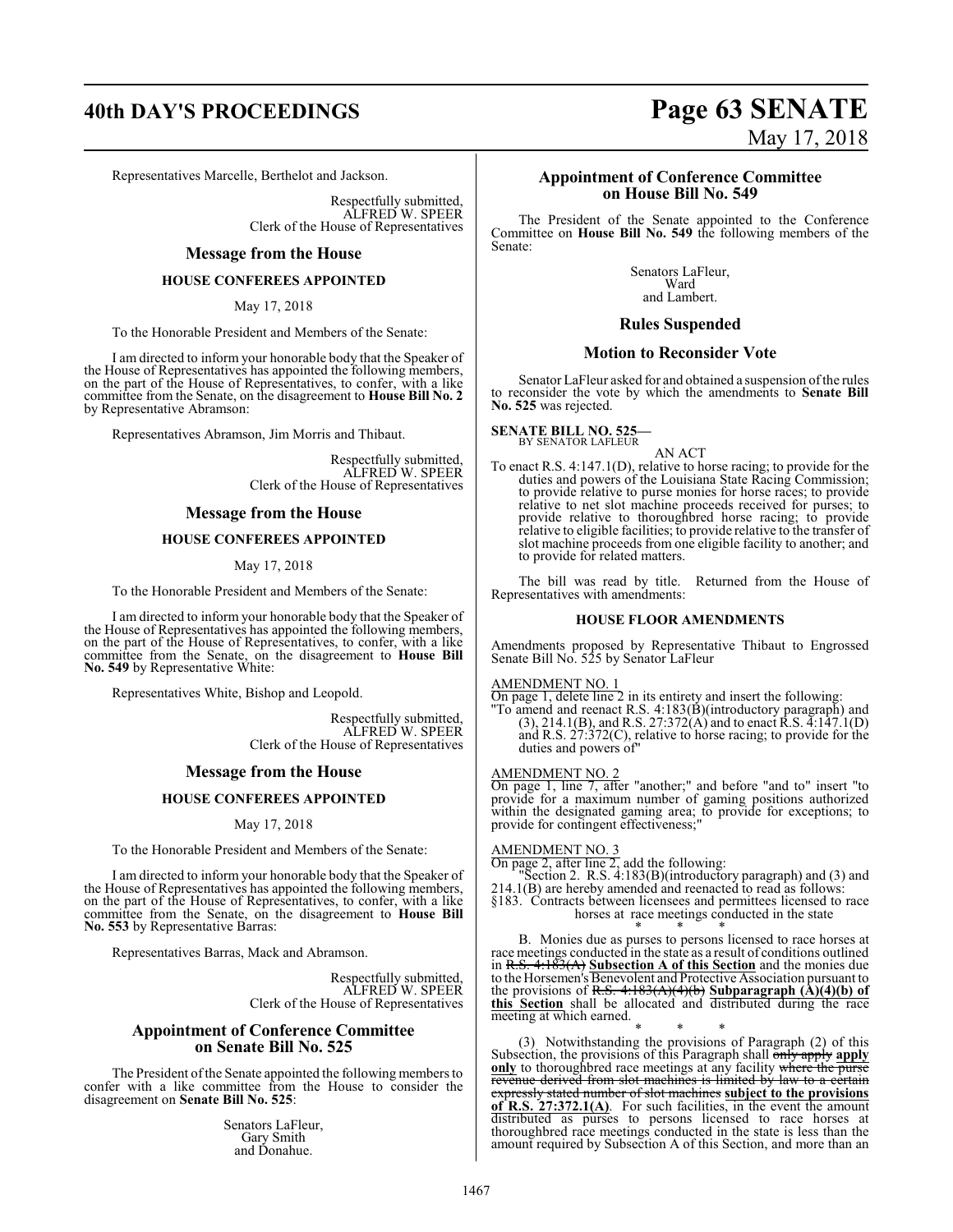amount equal to two times the average daily purse distribution at the race meeting at which such amount is generated, it shall be delivered to the Horsemen's Benevolent and Protective Association for further distribution to persons having earned monies during the meeting, in the direct proportion that the underpayment is to the monies earned by that person at that meeting. In the event the underpayment is less than an amount equal to two times the average daily purse distribution at that meeting, it shall be retained by the association in an interest-bearing account to be used for purses at the next thoroughbred race meeting conducted by that association. Interest earned on the account shall be added to the purse paid over and above the amount required to be paid as purses by Subsection A of this Section.

\* \* \* §214.1. Minimum live racing dates; offtrack and other authorized wagering

### \* \* \* B. Notwithstanding any provision of law to the contrary, at any facility where the purse revenue derived from slot machines is limited by law to a certain expressly stated number of slot machines **subject to the provisions of R.S. 27:372.1(A)**, such facility shall maintain a minimumof eighty thoroughbred horse racing days conducted during twenty consecutive weeks and not less than ten days of quarter horse racing conducted during three consecutive weeks. The racing days provided for in this Subsection shall be conducted within a fifty-two week period. The foregoing minimum racing requirements are mandatory unless the association is prevented from live racing as a result of a natural disaster, an act of God, force majeure, a catastrophe, or such other occurrence over which the association has no control. When a pari-mutuel wagering facility and a related offtrack betting facility are sold, the purchaser shall conduct the minimum number of live racing days, including the minimum quarter horse racing days, required by this Section as a condition of operating the offtrack betting facility.

Section 3. R.S. 27:372(A) is hereby amended and reenacted and R.S. 27:372(C) is hereby enacted to read as follows.

§372. Slot machine gaming area limitations

A. The size of the designated gaming area in an eligible facility shall not exceed fifteen thousand square feet **contain more than one thousand six hundred thirty-two gaming positions**. \* \* \*

**C. As used in this Section, "gaming position" means a slot machine seat. Each slot machine seat shall be counted as one position, subject to the rules and regulations of the board. The board shall specifically provide by rule for the counting of gaming positions for devices and games where seats and spaces are not readily countable.**

Section 4. The provisions of Sections 2 and 3 of this Act shall become effective if and when the Act which originated as SB No. 316 of the 2018 Regular Session of the Legislature is enacted by the legislature and is signed by the governor; becomes law without signature by the governor pursuant to Article III, Section 18 of the Constitution of Louisiana; or is vetoed by the governor but subsequently approved by the legislature."

### AMENDMENT NO. 4

In House Committee Amendment No. 1 by the House Committee on Administration of Criminal Justice (#3922), on page 1, delete line 3 in its entirety and insert the following:

'Section 5. This Section and Sections 1 and 4 of this Act shall become effective upon signature by the governor"

### **LEGISLATIVE BUREAU AMENDMENTS**

Amendments proposed by Legislative Bureau to Engrossed Senate Bill No. 525 by Senator LaFleur

AMENDMENT NO. 1

On page 2, line 2, change "**Paragraph**" to "**Subsection**"

### **HOUSE COMMITTEE AMENDMENTS**

Amendments proposed by House Committee on Administration of Criminal Justice to Engrossed Senate Bill No. 525 by Senator LaFleur

## Page 64 SENATE 40th DAY'S PROCEEDINGS

### AMENDMENT NO. 1

On page 2, after line 2, insert the following:

"Section 2. This Act shall become effective upon signature by the governor or, if not signed by the governor, upon expiration of the time for bills to become law without signature by the governor, as provided by Article III, Section 18 of the Constitution of Louisiana. If vetoed by the governor and subsequently approved by the legislature, this Act shall become effective on the day following such approval."

Senator LaFleur moved to concur in the amendments proposed by the House.

### **ROLL CALL**

The roll was called with the following result:

### YEAS

| Appel<br>Bishop<br>Boudreaux<br>Carter<br>Chabert<br>Claitor<br>Cortez<br>Hewitt<br>Johns<br>Total - 25 | LaFleur<br>Long<br>Luneau<br>Mills<br>Mizell<br>Morrell<br>Morrish<br>Peacock<br>Peterson<br><b>NAYS</b> | Price<br>Smith, G.<br>Smith, J.<br>Tarver<br>Thompson<br>Ward<br>White |
|---------------------------------------------------------------------------------------------------------|----------------------------------------------------------------------------------------------------------|------------------------------------------------------------------------|
| Mr. President<br>Allain<br>Donahue<br>Total - 8                                                         | Fannin<br>Gatti<br>Perry<br><b>ABSENT</b>                                                                | Riser<br>Walsworth                                                     |
| Barrow<br>Colomb<br>Total - 6                                                                           | Erdey<br>Lambert                                                                                         | Martiny<br>Milkovich                                                   |

The Chair declared the Senate concurred in the amendments proposed by the House.

### **Privileged Report of the Committee on Senate and Governmental Affairs**

### **ENROLLMENTS**

Senator Peterson, Chairman on behalf of the Committee on Senate and Governmental Affairs, submitted the following report:

### May 17, 2018

To the President and Members of the Senate:

I am directed by your Committee on Senate and Governmental Affairs to submit the following report:

The following Senate Bills have been properly enrolled:

### **SENATE BILL NO. 38—**

BY SENATORS BISHOP, BARROW AND CARTER AND<br>REPRESENTATIVES BAGNÉRIS, CHAD-BROWN, JIMMY-HARRIS,<br>JACKSON, MAGEE, MARINO, MUSCARELLO AND ZERINGUE<br>AN-ACT

To enact Title V-A of the Code of Criminal Procedure, to be comprised of Articles 251 through 253, relative to eyewitness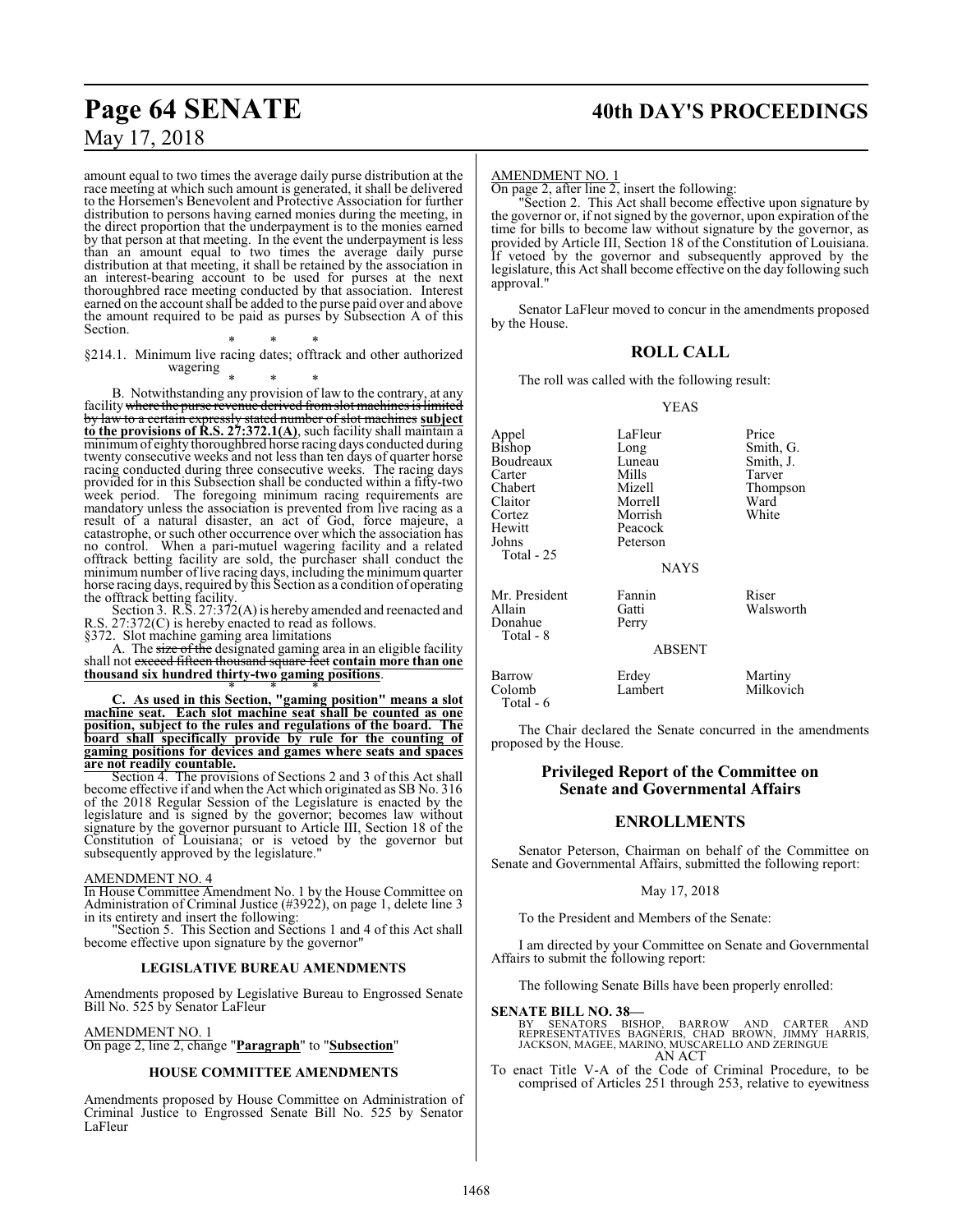## **40th DAY'S PROCEEDINGS Page 65 SENATE**

# May 17, 2018

identifications; to provide procedures relative to law enforcement investigative procedures relating to eyewitness identifications of criminal suspects; to provide definitions; to provide relative to legislative intent; and to provide for related matters.

### **SENATE BILL NO. 76—** BY SENATOR BOUDREAUX

AN ACT

To amend and reenact R.S. 14:402.1(A), relative to the taking of contraband to hospitals; to provide relative to controlled dangerous substances in a hospital; to provide relative to the taking of firearms or certain other instrumentalities into a hospital; and to provide for related matters.

### **SENATE BILL NO. 120—** BY SENATOR PERRY

AN ACT

To enact R.S. 13:5554(II), relative to payment of certain premium costs of retired sheriffs and retired deputy sheriffs; to provide relative to payment of certain premium costs for retired sheriffs and retired deputy sheriffs of the Vermilion Parish Sheriff's Office; to provide for eligibility for payment of premium costs; to provide for applicability; and to provide for related matters.

#### **SENATE BILL NO. 123—** BY SENATOR PERRY

### AN ACT

To amend and reenact R.S. 13:1878, relative to city courts; to provide for courts with two divisions; to provide for division declaration; to provide for determining the chief judge; to provide for the duties of the chief judge; to provide for the term of the chief judge; to provide for technical changes; and to provide for related matters.

### **SENATE BILL NO. 178—**

BY SENATOR WALSWORTH

AN ACT To enact R.S. 14:95.9(C)(8), relative to wearing or possessing body armor on school property; to allow students to carry or wear a backpack with bullet resistant material; and to provide for related matters.

**SENATE BILL NO. 181—** BY SENATORS MILKOVICH AND THOMPSON AN ACT

To amend and reenact R.S. 14:87(D) and R.S. 40:1061(D) and to enact R.S. 14:87(E), (F), and (G), relative to the crime of abortion; to provide that an abortion cannot be performed after fifteen weeks following the date of conception; and to provide for related matters.

#### **SENATE BILL NO. 499—** BY SENATOR DONAHUE

AN ACT

To enact R.S. 24:513(A)(8), relative to the legislative auditor; to provide that the legislative auditor shall prepare a list of best practices; to provide that the list of best practices shall be available to local auditees preparing for an audit of their public funds; to provide for an effective date; and to provide for related matters.

### **SENATE BILL NO. 509—** BY SENATOR MORRELL

AN ACT

To amend and reenact R.S. 33:9091.24(D)(1), relative to the University Neighborhood Security and Improvement District in Orleans Parish; to provide for its board of commissioners; and to provide for related matters.

### **SENATE BILL NO. 528—**

BY SENATOR LAFLEUR

AN ACT To amend and reenact R.S. 37:1360.23(G) and 1360.31(C)(2), relative to physician assistants; to provide for supervising physician capacity; to provide for prescriptive authority eligibility; to provide for clinical hour requirements; to prohibit certain actions by the Louisiana State Board of Medical Examiners; and to provide for related matters.

### **SENATE BILL NO. 546–**<br>BY SENATOR ERDEY

AN ACT

To amend and reenact R.S. 33:7723, relative to mosquito abatement districts; to provide for terms of members of the board of commissioners; and to provide for related matters.

### **SENATE BILL NO. 552-**<br>BY SENATOR CHABERT



AN ACT To amend and reenact R.S.  $33:4574.1.1(A)(17)$ , relative to hotel occupancy taxes in Lafourche Parish; to authorize the Lafourche Parish Tourist Commission to levy additional hotel occupancy taxes; and to provide for related matters.

## **SENATE BILL NO. 563— (Substitute of Senate Bill No. 84 by Senator Walsworth)**<br>BY SENATORS WALSWORTH AND THOMPSON<br>AN ACT

To amend and reenact R.S. 14:93(D), relative to criminal justice; to provide relative to the penalty for cruelty to a juvenile; to provide for the age of victims; and to provide for related matters.

## **SENATE BILL NO. 33—** BY SENATORS COLOMB AND BARROW

AN ACT

To enact R.S. 49:149.33, relative to the names of state buildings; to name the Willie F. Hawkins Emergency Care Center; and to provide for related matters.

**SENATE BILL NO. 121-**<br>BY SENATOR PERRY

AN ACT

To enact R.S. 42:1123(44), relative to an exception to the Code of Governmental Ethics; to provide for an exception to certain prohibitions of pharmacists as public servants; to provide an exception to allow a pharmacist to serve on a certain hospital service district; and to provide for related matters.

## **SENATE BILL NO. 325—** BY SENATOR MILKOVICH

AN ACT

To enact R.S. 40:1061.30, relative to abortion clinics; to authorize and provide for civil actions to enjoin the operation of an abortion clinic under certain circumstances; to provide penalties; to provide for certain terms, conditions, procedures, and requirements; and to provide for related matters.

## **SENATE BILL NO. 469-**<br>BY SENATOR WARD

AN ACT

To amend and reenact R.S. 32:1252(8) and (56) and R.S. 39:2182(E), and to enact R.S.  $32:1252(73)$  and  $(74)$  and  $1254(P)$  and  $\overline{R}$ .S. 39:2182(F), relative to motor vehicles; to provide for definitions; to exempt the procurement or sale of certain towable equipment from licensure; to authorize acceptance by a public entity of a valid dealer's license within a certain time period; and to provide for related matters.

### **SENATE BILL NO. 502—** BY SENATOR PERRY

### AN ACT

To amend and reenact Civil Code Art. 3494(1), relative to prescription; to provide relative to liberative prescription for tuition fees; and to provide for related matters.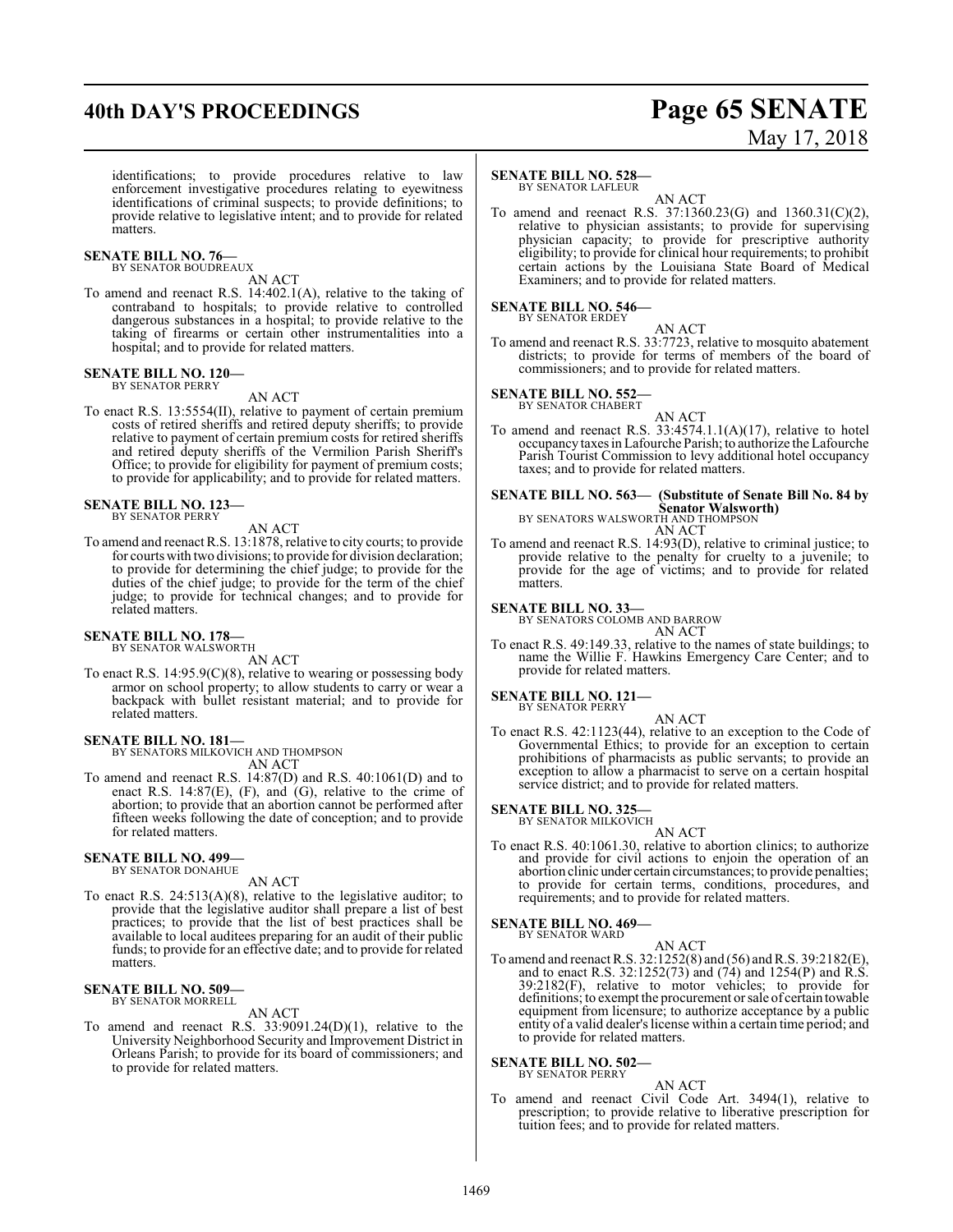### **SENATE BILL NO. 524—**<br>BY SENATOR LONG

AN ACT

To amend and reenact R.S. 38:3097.4(D)(7) and to enact R.S. 38:2325(A)(16)(e) and 3097.4(D)(8), relative to the Sabine River Authority; to add certain requirements prior to entering into any contracts to sell water; and to provide for related matters.

**SENATE BILL NO. 557—** BY SENATOR BISHOP

### AN ACT

To enact R.S. 40:1667.10, relative to levee district police; to authorize the payment of extra compensation to certain levee district police officers from district funds; and to provide for related matters.

### **SENATE BILL NO. 562— (Substitute of Senate Bill No. 95 by Senator Boudreaux)**

BY SENATOR BOUDREAUX AN ACT

To enact R.S. 17:236.3, relative to public elementary and secondary schools; to provide relative to virtual schools; to provide for definitions; and to provide for related matters.

> Respectfully submitted, KAREN CARTER PETERSON Chairman

The foregoing Senate Bills were signed by the President of the Senate.

### **Message to the Secretary of State**

### **SIGNED SENATE BILLS AND JOINT RESOLUTIONS**

May 17, 2018

To the Honorable Secretary of State:

The President of the Senate and the Speaker of the House of Representatives have signed the following Senate Bill:

### **SENATE BILL NO. 164—**

BY SENATORS MORRELL AND WALSWORTH A JOINT RESOLUTION

Proposing to amend Article VII, Section 18(A) and (F) of the Constitution of Louisiana, to provide relative to ad valorem taxation; to provide for the reappraisal of property subject to ad valorem taxation; to require the phase-in of the amount of an increase in assessed value of certain property following reappraisal under certain circumstances; to provide for certain limitations; and to specify an election for submission of the proposition to electors and provide a ballot proposition.

> Respectfully submitted, GLENN A. KOEPP Secretary of the Senate

## **Page 66 SENATE 40th DAY'S PROCEEDINGS**

### **Privileged Report of the Committee on Senate and Governmental Affairs**

### **ENROLLMENTS**

Senator Peterson, Chairman on behalf of the Committee on Senate and Governmental Affairs, submitted the following report:

May 17, 2018

To the President and Members of the Senate:

I am directed by your Committee on Senate and Governmental Affairs to submit the following report:

The following Senate Concurrent Resolution has been properly enrolled:

**SENATE CONCURRENT RESOLUTION NO. 120—** BY SENATOR PEACOCK A CONCURRENT RESOLUTION

To recognize and commend Preston Sharp ofRedding, California, for his patriotism and to welcome him on his visit to the state of Louisiana.

> Respectfully submitted, KAREN CARTER PETERSON Chairman

The foregoing Senate Concurrent Resolution was signed by the President of the Senate.

### **Message to the Secretary of State**

### **SIGNED SENATE CONCURRENT RESOLUTIONS**

May 17, 2018

To the Honorable Secretary of State:

The President of the Senate and the Speaker of the House of Representatives have signed the following Senate Concurrent Resolutions:

### **SENATE CONCURRENT RESOLUTION NO. 12—** BY SENATOR ERDEY

A CONCURRENT RESOLUTION

To urge and request the Department of Transportation and Development, the Louisiana Workforce Commission, the Department of Public Safety and Corrections, office of state police, a member ofthe Senate appointed by the president of the Senate, a member of the House of Representatives appointed by the speaker of the House of Representatives, the Board of Supervisors of the Southern University and Agricultural and Mechanical College, and the Board of Supervisors of the Louisiana State University and Agricultural and Mechanical College, to study jointly and make recommendations with respect to identification and implementation of creative and alternative options to mitigate or reduce traffic congestion in the Baton Rouge area.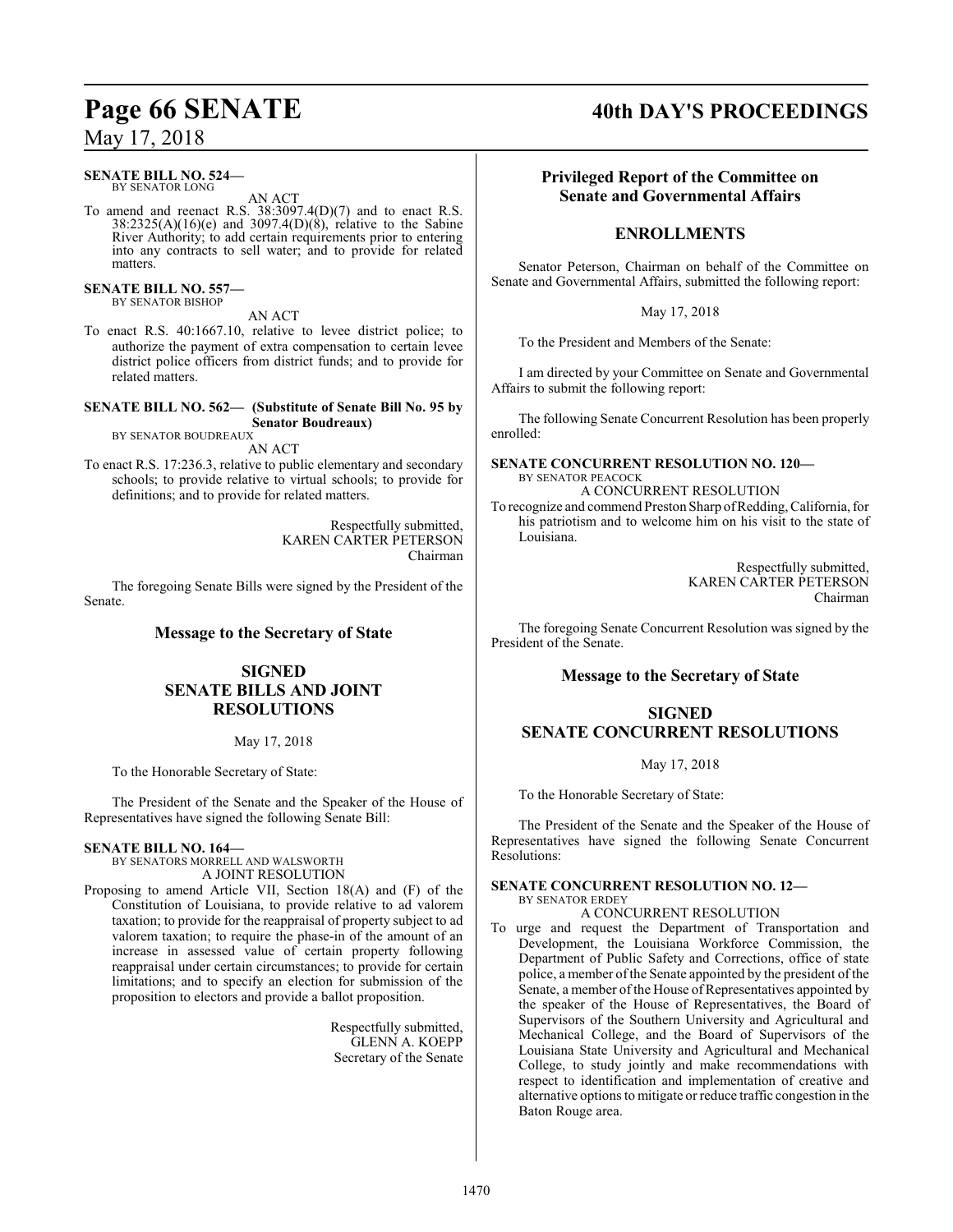## **40th DAY'S PROCEEDINGS Page 67 SENATE**

# May 17, 2018

### **SENATE CONCURRENT RESOLUTION NO. 42—**

BY SENATORS APPEL, ERDEY, PEACOCK AND THOMPSON AND<br>REPRESENTATIVES BILLIOT, BISHOP, TERRY BROWN, COUSSAN,<br>DEVILLIER,GISCLAIR,GUINN,LEOPOLD,MAGEE,MCFARLAND,JIM<br>MORRIS,WHITE AND ZERINGUE

A CONCURRENT RESOLUTION

To create and provide for the Louisiana Trash and Litter Task Force to study the problems relative to litter and trash on state highways and waterways and to recommend any action or legislation that the task force deems necessary or appropriate.

# **SENATE CONCURRENT RESOLUTION NO. 43<br>BY SENATORS WALSWORTH AND THOMPSON<br>A CONCURRENT RESOLUTION**

To create and provide for the Louisiana Historical Archives Task Force to study the conditions, issues, needs, and problems relative to the preservation of the state's historical archives and records and to recommend any action or legislation the task force deems necessary or appropriate.

**SENATE CONCURRENT RESOLUTION NO. 100—**<br>BY SENATORS WARD, ALARIO, ALLAIN, APPEL, BARROW, BISHOP, BOUDREAUX, CARTER, CHABERT, CLAITOR, COLOMB, CORTEZ,<br>LAMBERT, LONG, LUNEAU, MATTI, HEWITT, JOHNS, LAFLEUR,<br>LAMBERT, LONG, LUN

To express the heartfelt condolences of the Legislature of Louisiana upon the untimely death of Christopher Michael "Chris" Lawton, Zachary Fire Department Deputy Chief and Zachary Police Department Reserve Officer and to commend the legacy of public service he leaves to his community and state.

#### **SENATE CONCURRENT RESOLUTION NO. 102—** BY SENATOR MIZELL

A CONCURRENT RESOLUTION To designate May 15, 2018, as "Y Day in Louisiana".

### **SENATE CONCURRENT RESOLUTION NO. 103—**

BY SENATORS CARTER, BARROW, BISHOP, BOUDREAUX, COLOMB,<br>MORRELL, PRICE AND TARVER AND REPRESENTATIVES BOUIE,<br>BRASS, CARPENTER, GARY CARTER, COX, DUPLESSIS, GLOVER,<br>HALL, JIMMY HARRIS, HUNTER, JACKSON, JEFFERSON, JENKINS,<br>MA A CONCURRENT RESOLUTION

To commend Erika McConduit for her accomplishments and dedicated service as president and CEO of the Urban League of Louisiana.

SENATE CONCURRENT RESOLUTION NO. 104-<br>BY SENATORS MORRELL, BARROW, BISHOP, BOUDREAUX, CARTER,<br>COLOMB, PRICE AND TARVER AND REPRESENTATIVES BOUIE,<br>BRASS, CARPENTER, GARY CARTER, COX, DUPLESSIS, GLOVER,<br>HALL, JIMMY HARRIS, H A CONCURRENT RESOLUTION

To commend Erika McConduit for her service as president and chief executive officer of the Urban League of Louisiana.

### **SENATE CONCURRENT RESOLUTION NO. 105—** BY SENATOR PEACOCK AND REPRESENTATIVE HORTON A CONCURRENT RESOLUTION

To recognize the past and present contributions of women veterans from all branches of the United States Armed Forces and to commend the advocacy and support afforded female veterans through the Women Veterans of the Ark-La-Tex organization.

### **SENATE CONCURRENT RESOLUTION NO. 106—** BY SENATOR MIZELL AND REPRESENTATIVE WHITE A CONCURRENT RESOLUTION

To commend the International Paper facility "Bogalusa Containerboard" Mill on its One Hundredth Anniversary and on one hundred years of successful operations.

### **SENATE CONCURRENT RESOLUTION NO. 107—**

#### BY SENATOR BOUDREAUX A CONCURRENT RESOLUTION

To express the sincere condolences of the Legislature of Louisiana upon the death of Mary A. Washington, a teacher and educator and longtime leader of and advocate for the Louisiana Association of Educators.

### **SENATE CONCURRENT RESOLUTION NO. 108—** BY SENATOR CLAITOR AND REPRESENTATIVE STEVE CARTER A CONCURRENT RESOLUTION

To designate March 2018 as Amyloidosis Awareness Month in Louisiana.

### **SENATE CONCURRENT RESOLUTION NO. 109—** BY SENATOR BOUDREAUX

A CONCURRENT RESOLUTION

To designate Tuesday, May 8, 2018, as Hospital Day in Louisiana at the legislature.

### **SENATE CONCURRENT RESOLUTION NO. 110—**

BY SENATORS ERDEY, LAMBERT AND WHITE AND REPRESENTATIVES HODGES, MACK, POPE AND SCHEXNAYDER A CONCURRENT RESOLUTION

To commend the Holden High School girls softball team upon winning the 2018 Louisiana High School Athletic Association Class B state championship.

- **SENATE CONCURRENT RESOLUTION NO. 111—**<br>BY SENATORS ERDEY, LAMBERT AND WHITE AND<br>REPRESENTATIVES HODGES, MACK, POPE AND SCHEXNAYDER<br>A CONCURRENT RESOLUTION
- To commend the Doyle High School girls softball team upon winning the 2018 Louisiana High School Athletic Association Class 2A state championship.

## **SENATE CONCURRENT RESOLUTION NO. 13—** BY SENATOR CARTER

### A CONCURRENT RESOLUTION

To memorialize the Congress of the United States to take such actions as are necessary to pass the Disability Integration Act of 2017.

#### **SENATE CONCURRENT RESOLUTION NO. 65—** BY SENATOR FANNIN

A CONCURRENT RESOLUTION

To urge and request the Department of Wildlife and Fisheries to update the CaneyCreek Reservoir waterbody management plan on an annual basis.

#### **SENATE CONCURRENT RESOLUTION NO. 83—** BY SENATOR PEACOCK

A CONCURRENT RESOLUTION

To urge and request occupational and professional licensing boards and commissions to display prominently on their website a link to licensing information for military-trained applicants and their family members.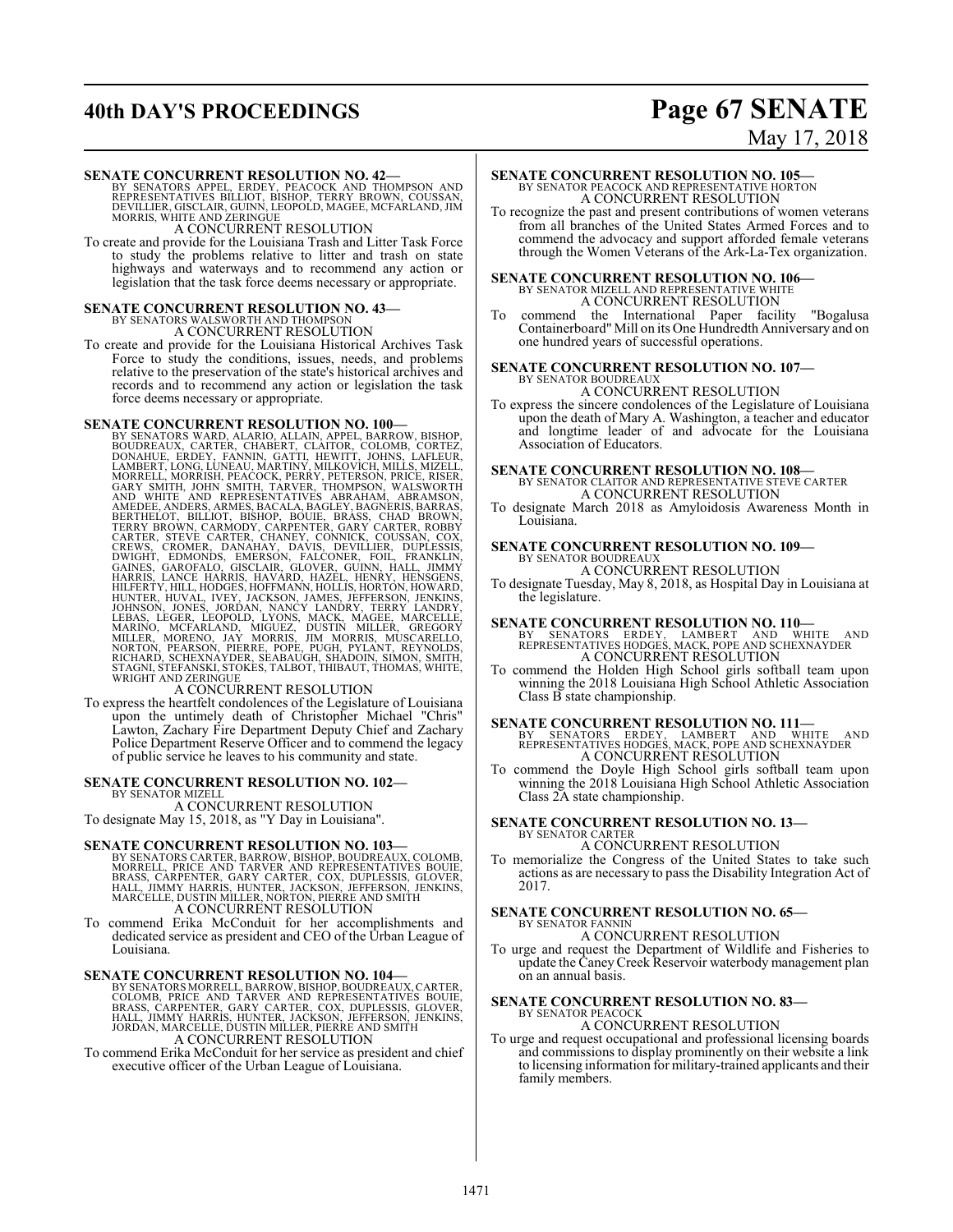## **Page 68 SENATE 40th DAY'S PROCEEDINGS**

### May 17, 2018

### **SENATE CONCURRENT RESOLUTION NO. 113—**

BY SENATORS PEACOCK AND GATTI A CONCURRENT RESOLUTION

To commend the citizens of Bossier Parish, to recognize the one hundred seventy-fifth anniversary of the parish, to celebrate those efforts made to encourage economic growth, and to preserve its rich history and cultural heritage.

### **SENATE CONCURRENT RESOLUTION NO. 114—**

BY SENATORS GATTI AND PEACOCK A CONCURRENT RESOLUTION

To commend Major Ron Chatelain, on his service to his country in the United States Army.

> Respectfully submitted, GLENN A. KOEPP Secretary of the Senate

### **Privileged Report of the Committee on Senate and Governmental Affairs**

### **ENROLLMENTS**

Senator Peterson, Chairman on behalf of the Committee on Senate and Governmental Affairs, submitted the following report:

### May 17, 2018

To the President and Members of the Senate:

I am directed by your Committee on Senate and Governmental Affairs to submit the following report:

The following Senate Resolutions have been properly enrolled:

### **SENATE RESOLUTION NO. 178—** BY SENATOR DONAHUE

A RESOLUTION

To present a budget plan that reflects the reduction of Louisiana's sales taxes, includes the impact of federal tax policy, and provides funding established by a standstill budget and includes priority programs.

### **SENATE RESOLUTION NO. 214—** BY SENATOR MILLS

A RESOLUTION

To designate Wednesday, May 16, 2018, as "LPCA Day" at the legislature and to commend LPCA and Louisiana's Community Health Centers for their continued commitment to providing high-quality, cost-effective healthcare to underserved rural and urban communities in Louisiana.

### **SENATE RESOLUTION NO. 215—**

BY SENATOR JOHN SMITH A RESOLUTION

To commend the DeRidder High School girls' softball team on winning the 2018 Louisiana High School Athletic Association Division 4A state championship.

#### **SENATE RESOLUTION NO. 216—** BY SENATOR MORRELL

### A RESOLUTION

To urge and request the Senate Committee on Finance and the Senate Committee on Revenue and Fiscal Affairs to meet jointly to study and make recommendations with respect to possible uses for the money recovered from the opioid lawsuit by the state of Louisiana.

#### **SENATE RESOLUTION NO. 217—** BY SENATOR PERRY

A RESOLUTION

To express the sincere condolences of the Senate of the Legislature of Louisiana upon the death of Corbet "Jimmy" Domingues.

### **SENATE RESOLUTION NO. 218—**

BY SENATOR BOUDREAU A RESOLUTION

To designate the month of November as "Veterans Month" in the state of Louisiana.

### **SENATE RESOLUTION NO. 219—** BY SENATORS MILLS AND CHABERT

A RESOLUTION

To memorialize Congress to encourage that the design and construction of the Vito development in the Gulf of Mexico occur in Louisiana.

**SENATE RESOLUTION NO. 183—** BY SENATORS PERRY, BISHOP, FANNIN AND TARVER A RESOLUTION

To commend the Louisiana Department of Economic Development, the Louisiana Military Advisory Council, Barksdale Forward, Fort Polk Progress, and the Southeast Louisiana Military Alliance for their support of the military installations and military personnel in this state.

**SENATE RESOLUTION NO. 184—** BY SENATORS PERRY, BISHOP, FANNIN AND TARVER A RESOLUTION

To urge and request that all state professional and occupational licensing boards review and implement existing Louisiana law as it relates to the issuance of occupational or professional licenses to military families in the state.

**SENATE RESOLUTION NO. 187—**<br>BY SENATORS GATTI, ALARIO, APPEL, BISHOP, BOUDREAUX,<br>CORTEZ, ERDEY, FANNIN, JOHNS, LUNEAU, MILLS, PEACOCK,<br>PERRY, TARVER, THOMPSON, WALSWORTH AND WARD A RESOLUTION

To express the sincere condolences of the Senate of the Legislature of Louisiana upon the death of Mayor Jesse Eugene Smith Jr. of Arcadia, Louisiana.

### **SENATE RESOLUTION NO. 190—**

BY SENATOR BARROW

A RESOLUTION To commend and congratulate The Life of a Single Mom(TLSM) for its many accomplishments and positive effects on the lives of single mothers and on the occasion of its first TLSM Day at the capitol.

## **SENATE RESOLUTION NO. 191—** BY SENATOR BARROW

A RESOLUTION

To commend the Zachary High School Broncos football team on winning the Louisiana High School Athletic Association Class 5A state football championship for the second time in three years.

## **SENATE RESOLUTION NO. 192—** BY SENATOR BARROW

A RESOLUTION

To designate May 15, 2018, as "Teacher of the Year Day" in Senate District 15 and to commend the Teacher of the Year from each school in Senate District 15 for his or her exemplary and dedicated service.

### **SENATE RESOLUTION NO. 164—**

### BY SENATOR MORRISH A RESOLUTION

To urge and request the governor and the State Board of Elementary and SecondaryEducation to work with the legislature to explore ways to provide funding to increase teacher salaries to the level where Louisiana's average teacher salary will equal or exceed the average teacher salary for the southern region.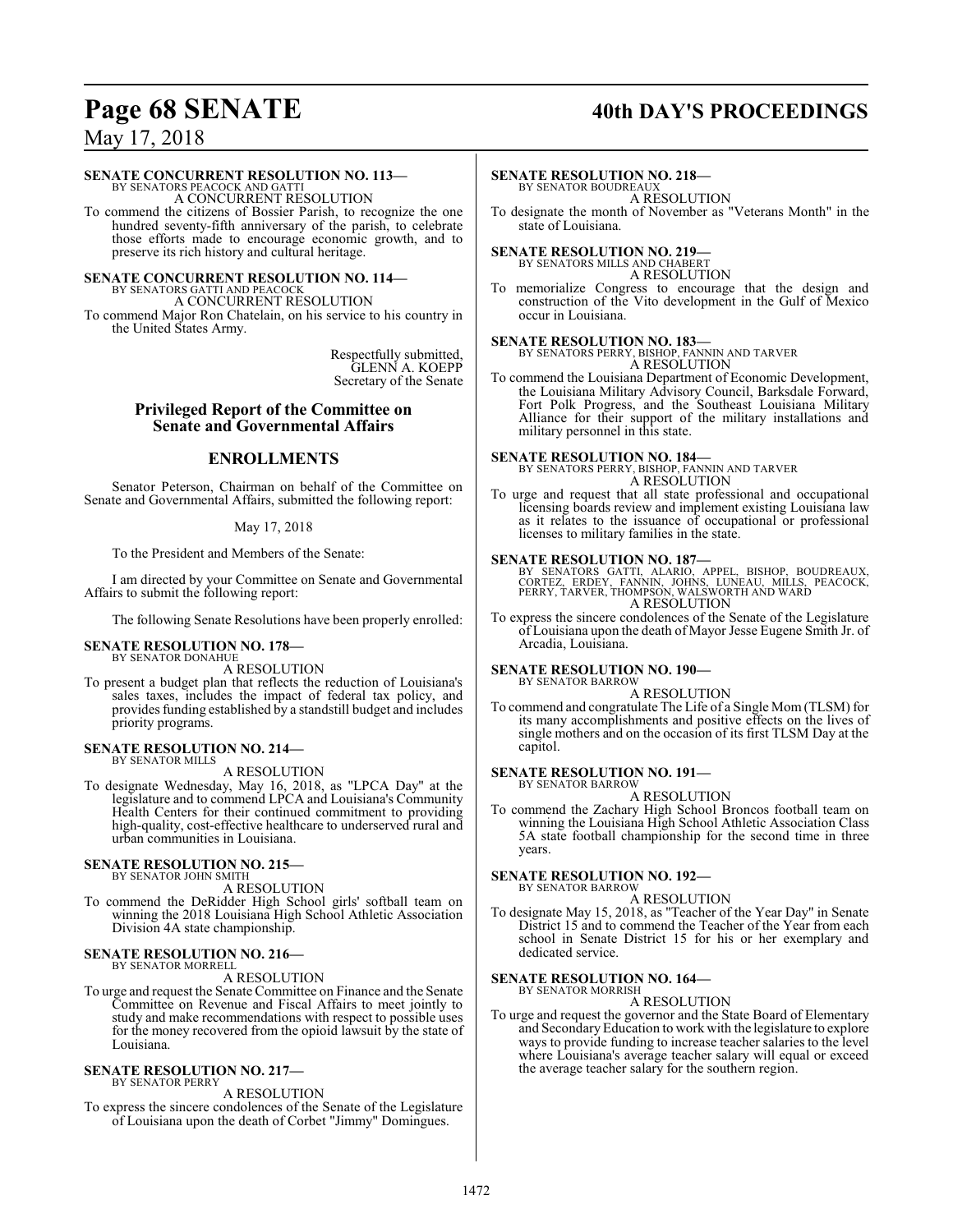## **40th DAY'S PROCEEDINGS Page 69 SENATE**

# May 17, 2018

### **SENATE RESOLUTION NO. 141—** BY SENATOR WALSWORTH

A RESOLUTION

To urge and request the State Board of Elementary and Secondary Education, the state Department of Education, and each city, parish, and other public school board to maximize the funding and availability of dual enrollment courses.

# **SENATE RESOLUTION NO. 182—**<br>BY SENATORS PRICE AND LAMBERT<br>A RESOLUTION

To commend Joanie Basso for her dedicated service to education in Louisiana and to record and recognize her numerous contributions to Louisiana's young people during the forty years she has devoted to improving the knowledge and skills of students as a teacher and librarian in the schools of Ascension Parish.

### **SENATE RESOLUTION NO. 185—**

BY SENATOR LONG A RESOLUTION

To commend the Winn Parish 4-H Club for its many accomplishments.

### **SENATE RESOLUTION NO. 186—**

BY SENATORS BOUDREAUX AND MILLS A RESOLUTION

To commend TM Landry College Preparatory School, its founders, and students.

## **SENATE RESOLUTION NO. 188—** BY SENATORS GARY SMITH AND PRICE

A RESOLUTION

To commend Randy Noel on his many accomplishments and to congratulate him on his election as chairman of the Executive Board of the National Association of Home Builders (NAHB).

#### **SENATE RESOLUTION NO. 189—** BY SENATOR MORRISH

A RESOLUTION

To designate Tuesday, May 8, 2018, as "Teacher Appreciation Day" at the state capitol.

### **SENATE RESOLUTION NO. 196—**

BY SENATOR BOUDREAUX A RESOLUTION

To commend Marie Charmaine Ford, head coach of the Northside High School Mighty Vikings volleyball team, on her retirement.

#### **SENATE RESOLUTION NO. 197—** BY SENATOR WARD

A RESOLUTION

To commemorate the one hundredth anniversary of the establishment of the International Association of Fire Fighters and to note the many contributions made to fire safety by the association.

### **SENATE RESOLUTION NO. 198—** BY SENATORS MILKOVICH, GATTI AND PEACOCK

A RESOLUTION

To commend the Good Samaritans who risked their lives and saved an elderly woman and three children from drowning as a result of an automobile accident on March 12, 2018, in Shreveport, Louisiana.

#### **SENATE RESOLUTION NO. 201—** BY SENATOR THOMPSON

A RESOLUTION

To commend the members of the two Delhi Charter School junior robotics teams on winning the VEX IQ Challenge Louisiana State Championship and advancing to the 2018 VEX World Championship.

### **SENATE RESOLUTION NO. 161—**

BY SENATOR CARTER A RESOLUTION

To urge and request the Louisiana Department of Health, bureau of emergency medical services, to convene a working group to study the delivery of 911 emergency medical services throughout the state and report findings and recommendations regarding 911 emergency call takers to the Senate Committee on Health and Welfare on or before February 1, 2019.

### **SENATE RESOLUTION NO. 199—**

BY SENATOR CLAITOR A RESOLUTION

To commend H. David Smith Jr. for his years of service and dedication to the Louisiana Board of Examiners of Nursing Facility Administrators.

### **SENATE RESOLUTION NO. 200—**

BY SENATORS BOUDREAUX, ALARIO, ALLAIN, APPEL, BARROW,<br>BISHOP, CARTER, CHABERT, CLAITOR, COLOMB, CORTEZ,<br>DONAHUE, ERDEY, FANNIN, GATTI, HEWITT, JOHNS, LAFLEUR,<br>LAMBERT, LONG,LUNEAU, MARTINY, MILKOVICH, MILLS, MIZELL,<br>MORREL WARD AND WHITE

### A RESOLUTION

To commend Margaret "Peggy" Joyce Broussard, administrative secretary for the Senate Fiscal Services Division, for her distinguished career and exemplary public service to the state of Louisiana and to congratulate her upon the occasion of her retirement from the Louisiana State Senate after twenty-nine years of service.

#### **SENATE RESOLUTION NO. 202—** BY SENATOR BISHOP

### A RESOLUTION

To commend the LSU Health Sciences Center New Orleans School of Dentistry on its fiftieth anniversary.

### **SENATE RESOLUTION NO. 203—**

- BY SENATOR PERRY A RESOLUTION
- To commend John Bourque, Acadia Parish schools superintendent, on the occasion of his retirement.

### **SENATE RESOLUTION NO. 204—**

BY SENATOR PERRY A RESOLUTION

To commend Northside Christian School girls softball team for winning the Division V State Championship title.

#### **SENATE RESOLUTION NO. 208—** BY SENATOR MIZELL

- A RESOLUTION
- To recognize Friday, May 11, 2018, as Child Care Provider Appreciation Day in Louisiana.

#### **SENATE RESOLUTION NO. 211—** BY SENATOR ALARIO

A RESOLUTION

To commend Bossier Parish Deputy James Lonadier, on receiving the 2018 Deputy of the Year Award presented by the Louisiana Sheriffs' Association.

#### **SENATE RESOLUTION NO. 212—** BY SENATOR ALARIO

### A RESOLUTION

To commend Corporal Craig Meredith of the Ouachita Parish Sheriff's Office on being the recipient of the 2018 Deputy Sheriff Valor Award presented by the Louisiana Sheriffs' Association.

#### **SENATE RESOLUTION NO. 213—** BY SENATOR BISHOP

### A RESOLUTION

To urge and request the state Department of Education to require each city, parish, and other local public school board that maintains a website to publish on the website annually certain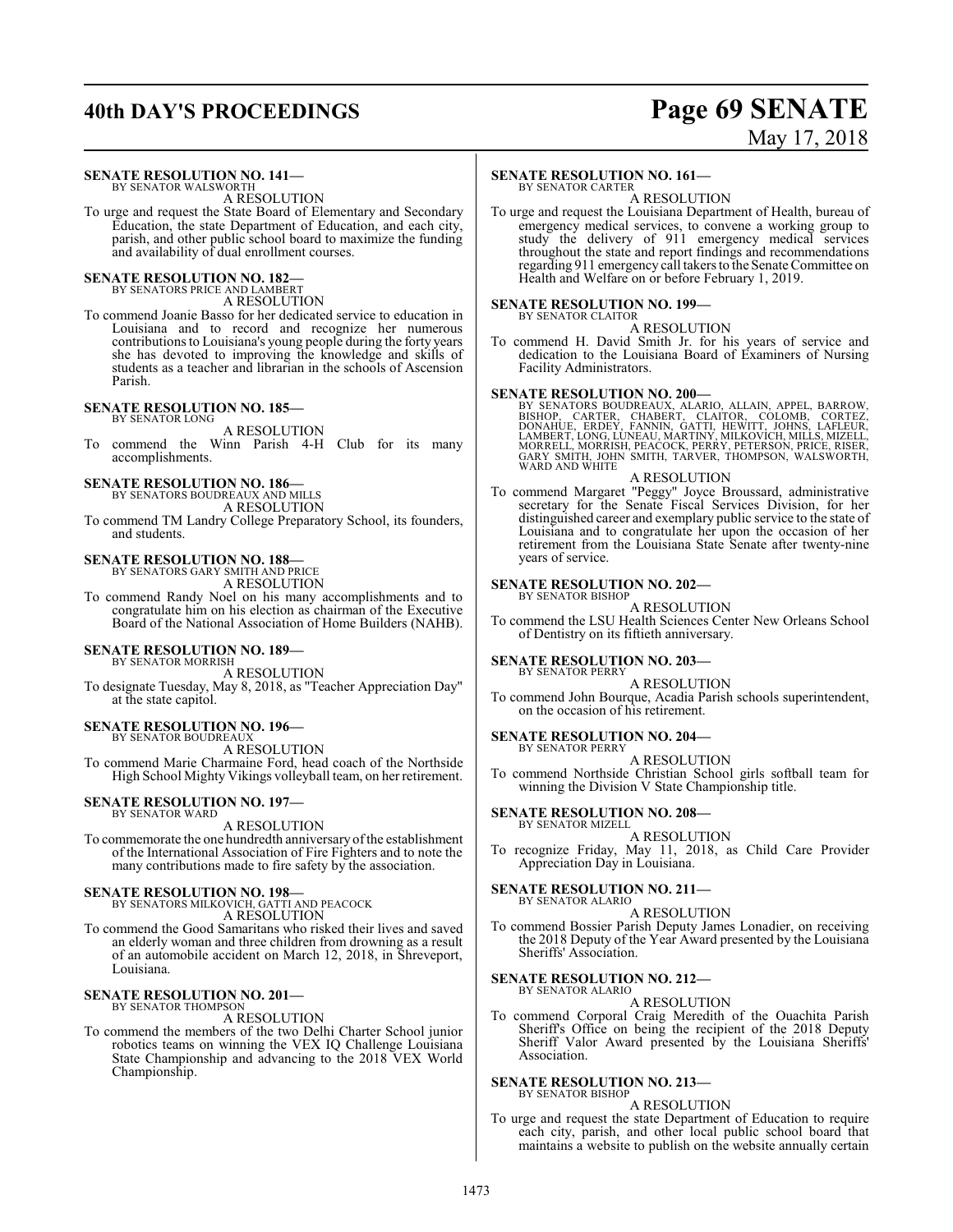information relative to classroom management, student guidance and discipline, PBIS, conflict resolution, mediation, cultural competence, restorative practices, guidance and discipline, and adolescent development.

#### **SENATE RESOLUTION NO. 145—** BY SENATOR BISHOP

### A RESOLUTION

To urge and request the Louisiana Department of Insurance to research statistics and the ten year history of insurer's coverage of diabetes-related medication.

#### **SENATE RESOLUTION NO. 18—** BY SENATOR CHABERT

A RESOLUTION

To approve the annual integrated coastal protection plan for Fiscal Year 2019, as adopted by the Coastal Protection and Restoration Authority Board.

#### **SENATE RESOLUTION NO. 113—** BY SENATOR MORRISH

A RESOLUTION

To urge and request the LouisianaCommunity and Technical College System, in coordination with the Board of Regents and the Louisiana Office of Student Financial Assistance, to develop a pilot program to provide public postsecondary scholarships to Louisiana's working-age citizens who have earned an alternative high school diploma and who have scored at least a seventeen on the ACT test for use in programs aligned with high-demand, high-pay occupations.

### **SENATE RESOLUTION NO. 154—** BY SENATOR ERDEY

A RESOLUTION

To urge and request the state Department of Education to establish a committee to study and develop mechanisms and processes whereby every student is served a meal at school, regardless of the student's ability to pay.

#### **SENATE RESOLUTION NO. 205—** BY SENATOR WHITE

A RESOLUTION

To designate the week of May 14-20, 2018, as Police Week in Louisiana and to commend the service of law enforcement officers and law enforcement agencies throughout the state.

### **SENATE RESOLUTION NO. 206—** BY SENATOR BARROW

A RESOLUTION

To commend the Baton Rouge District Nurses Association (BRDNA) on celebrating their one hundredth anniversary.

### **SENATE RESOLUTION NO. 207—**

BY SENATORS PERRY AND MORRISH A RESOLUTION

To commend the Notre Dame High School Lady Pioneers softball team on winning the Louisiana High School Athletic Association Division III state championship.

### **SENATE RESOLUTION NO. 209—**

BY SENATORS APPEL, ALARIO, ALLAIN, BARROW, BISHOP,<br>BOUDREAUX, CARTER, CHABERT, CLAITOR, COLOMB, CORTEZ,<br>DONAHUE, ERDEY, FANNIN, GATTI, HEWITT, JOHNS, LAFLEUR,<br>LAMBERT,LONG,LUNEAU,MARTINY,MILKOVICH,MILLS,MIZELL,<br>MORRELL,MOR WARD AND WHITE

### A RESOLUTION

To commend and congratulate Derrell Cohoon on being inducted as a Lifetime Honorary Member of the Louisiana Associated General Contractors, Inc.

> Respectfully submitted, KAREN CARTER PETERSON Chairman

The foregoing Senate Resolutions were signed by the President of the Senate and presented to the Secretary of State by the Secretary.

### **Page 70 SENATE 40th DAY'S PROCEEDINGS**

### **Message from the House**

### **SIGNED HOUSE BILLS AND JOINT RESOLUTIONS**

May 17, 2018

To the Honorable President and Members of the Senate:

I am directed to inform your honorable body that the Speaker of the House of Representatives has signed the following House Bills and Joint Resolutions:

### **HOUSE BILL NO. 5—** BY REPRESENTATIVE CONNICK

AN ACT

To amend and reenact Civil Code Article 3463, relative to prescription; to provide for the effect of dismissal of a party in certain circumstances; and to provide for related matters.

## **HOUSE BILL NO. 116—** BY REPRESENTATIVE ZERINGUE

- AN ACT
- To amend and reenact R.S. 49:214.6.2(A) and to enact R.S. 49:191(11)(a), relative to the Coastal Protection and Restoration Authority; to authorize the Coastal Protection and Restoration Authority to issue rules, regulations, or guidelines for the implementation of their existing contracting authority; and to provide for related matters.

### **HOUSE BILL NO. 135—**

BY REPRESENTATIVE DWIGHT AN ACT

To amend and reenact R.S. 26:2(9), 79, and 279, relative to application for state and local alcohol permits; to provide relative to permits not issued; to provide relative to the waiving of state application fees or credits for such fees; to provide for definitions; and to provide for related matters.

### **HOUSE BILL NO. 172—**

BY REPRESENTATIVE GAROFALO AN ACT

To amend and reenact Code of Civil Procedure Article 2376 and to enact R.S. 13:4368, relative to the cancellation of privileges, liens, and mortgages; to provide for the cancellation or partial release of inferior privileges, liens, and mortgages on property sold at sheriff's sale; to provide for the procedures for cancelling or partially releasing inferior privileges, liens, and mortgages; to provide for the required information for the filing of an affidavit; to provide the duties, effect, and liability for the filing of an affidavit; to provide for exceptions; and to provide for related matters.

### **HOUSE BILL NO. 189—**

BY REPRESENTATIVE WRIGHT AN ACT

To amend and reenact R.S. 49:953(C) and 968(K) and (L), relative to administrative procedure; to provide for processes to review agency rules; to require agencies to conduct periodic hearings to have public comment on rules; and to require reports to the appropriate committees of the legislature regarding such comment; and to provide for related matters.

### **HOUSE BILL NO. 208—**

BY REPRESENTATIVE FALCONER AN ACT

To amend and reenact R.S. 38:2225.2.4(A)(3) and (G)(6), relative to public contracts; to reduce the monetary threshold for the use of the construction management at risk project delivery method; to provide submission and notification guidelines; and to provide for related matters.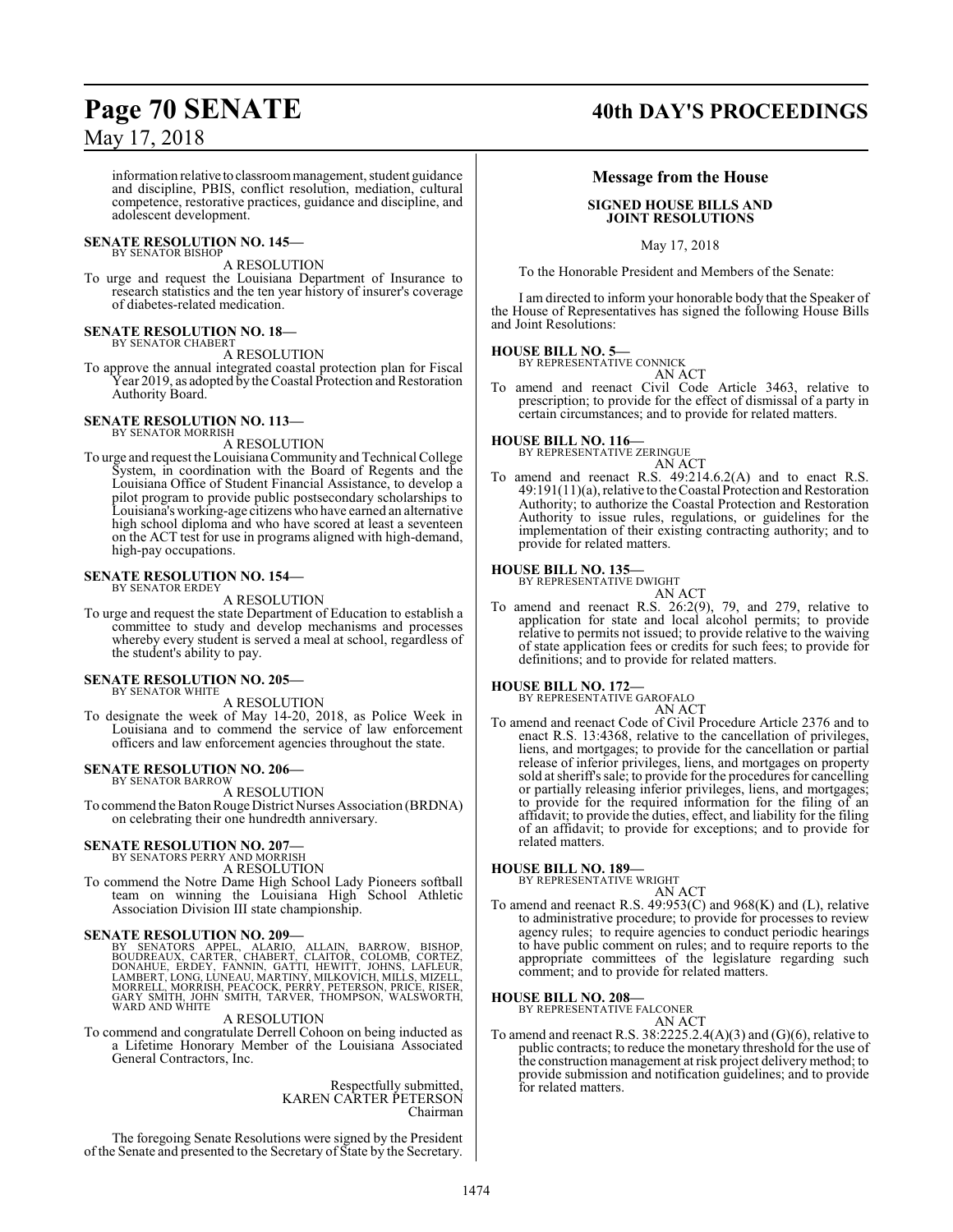## **40th DAY'S PROCEEDINGS Page 71 SENATE**

# May 17, 2018

### **HOUSE BILL NO. 488—**

BY REPRESENTATIVES AMEDEE, CARPENTER, JACKSON, NANCY LANDRY, AND SMITH AND SENATOR BARROW AN ACT

To amend and reenact R.S. 14:403(A)(4)(b) and to enact Children's Code Articles  $502(1)(d)$  and  $4(r)$ ,  $603(2)(e)$ , and  $(12)(t)$ , and 606(A)(8), relative to mandatory reporting of crimes; to provide relative to the mandatory reporting of certain crimes of sexual abuse of a minor; to provide for definitions; and to provide for related matters.

### **HOUSE BILL NO. 670—**

BY REPRESENTATIVE NANCY LANDRY AN ACT

To amend and reenact R.S. 17:4035.1(A)(introductory paragraph) and  $(E)(1)$ , relative to public school choice; to require public school governing authorities to post on their websites and report to the state Department of Education relative to their policies on certain student transfers; and to provide for related matters.

HOUSE BILL NO. 678—<br>
BY REPRESENTATIVES TALBOT, AMEDEE, ANDERS, BERTHELOT, BILLIOT, BOUIE, TERRY BROWN, CARMODY, STEVE CARTER, COX, DAVIS, EDMONDS, FALCONER, FOIL, GISCLAIR, GLOVER, HAVARD, HAZEL, HODGES, HOWARD, LANDRY, L

To provide relative to state highways; to designate the proposed airport flyover roadway or ramp for the Louis Armstrong International Airport as the "Henry A. Smith, Jr. Memorial Road"; to designate Louisiana Highway 3139 (Earhart Expressway) as the "Francis E. 'Hank' Lauricella Memorial Expressway"; and to provide for related matters.

HOUSE BILL NO. 690—<br>
BY REPRESENTATIVES STOKES, BILLIOT, BRASS, TERRY BROWN,<br>
CARPENTER, GARY CARTER, CHANEY, COX, CROMER, GISCLAIR,<br>
GLOVER, IVÉY, JACKSON, JEFFERSON, JENKINS, LYONS, NORTON,<br>
PIERRE, SMITH, STAGNI, AND WH

AN ACT<br>To enact R.S. 22:1077.1 and R.S. 46:975.1, relative to mandatory coverage for subsequent cancer screening services for<br>individuals who received a bilateral mastectomy; to require<br>health insurance coverage for cancer screening services for<br>certain individuals; to require notice of covera certain acts by health insurance issuers; to designate certain cancer screening services as Medicaid covered services; to provide for applicability; to provide for an effect date; and to provide for related matters.

**HOUSE BILL NO. 706**<br>BY REPRESENTATIVE ZERINGUE<br>To amend and reenact R.S. 56:325.1(A)(3), relative to recreational<br>saltwater finfish; to provide for possession limits of certain<br>filleted saltwater finfish on board a vessel and to provide for related matters.

# **HOUSE BILL NO. 724— (Substitute for House Bill No. 420 by**<br> **REPRESENTATIVE DUSTIN MILLER**<br>
AN ACT AN ACT

To enact R.S. 42:1123.2, relative to the Code of Governmental Ethics; to provide an exception to certain provisions of the code to allow a licensed physician to perform the duties of certain positions at the Louisiana Department of Health and to practice medicine outside of the performance of such duties; to require certain disclosure; and to provide for related matters.

## **HOUSE BILL NO. 769-**<br>BY REPRESENTATIVE HAVARD

AN ACT<br>To amend and reenact R.S. 14:402(G) and to enact R.S.<br>15:1352(A)(66), relative to contraband at penal institutions; to increase penalties for the crime which prohibits persons from introducing, possessing, or sending contraband into or fromany state correctional institution or municipal or parish jail; to provide relative to the sentence imposed upon an offender who is incarcerated at the time of the offense; to provide relative to racketeering activity; to add the crime which prohibits persons from introducing, possessing, or sending contraband into or form any state correctional ins related matters.

**HOUSE BILL NO. 819—**<br>BY REPRESENTATIVE BERTHELOT<br>To amend and reenact R.S. 38:2212.1(A)(1)(b) and to enact R.S.<br>38:2212.1(O), relative to bid submission for public contracts for<br>materials and supplies of a certain value; public safety agencies; to provide for an effective date; and to provide for related matters.

and asked that the President of the Senate affix his signature to the same.

> Respectfully submitted, ALFRED W. SPEER Clerk of the House of Representatives

The House Bills and Joint Resolutions contained herein were signed by the President of the Senate.

### **Message from the House**

### **SIGNED HOUSE CONCURRENT RESOLUTIONS**

May 17, 2018

To the Honorable President and Members of the Senate:

I am directed to inform your honorable body that the Speaker of the House of Representatives has signed the following House Concurrent Resolutions:

### **HOUSE CONCURRENT RESOLUTION NO. 87-**<br>BY REPRESENTATIVE JAY MORRIS A CONCURRENT RESOLUTION

To express support of the right of American citizens to keep and bear arms.

### **HOUSE CONCURRENT RESOLUTION NO. 100—** BY REPRESENTATIVE JORDAN A CONCURRENT RESOLUTION

To urge and request the Louisiana State Law Institute to review Louisiana laws regarding bail and studywhether a systemwhich provides for the presumed release of a person on unsecured personal surety or bail without surety in lieu of a preset bail schedule would be more successful in ensuring the appearance of the defendant and the public safety of the community.

and asked that the President of the Senate affix his signature to the same.

> Respectfully submitted, ALFRED W. SPEER Clerk of the House of Representatives

The House Concurrent Resolutions contained herein were signed by the President of the Senate.

### **ATTENDANCE ROLL CALL**

### PRESENT

Allain Hewitt<br>Appel Johns Barrow LaFleur Price<br>Bishop Lambert Riser Lambert

Mr. President Gatti Peacock Johns Peterson<br>LaFleur Price